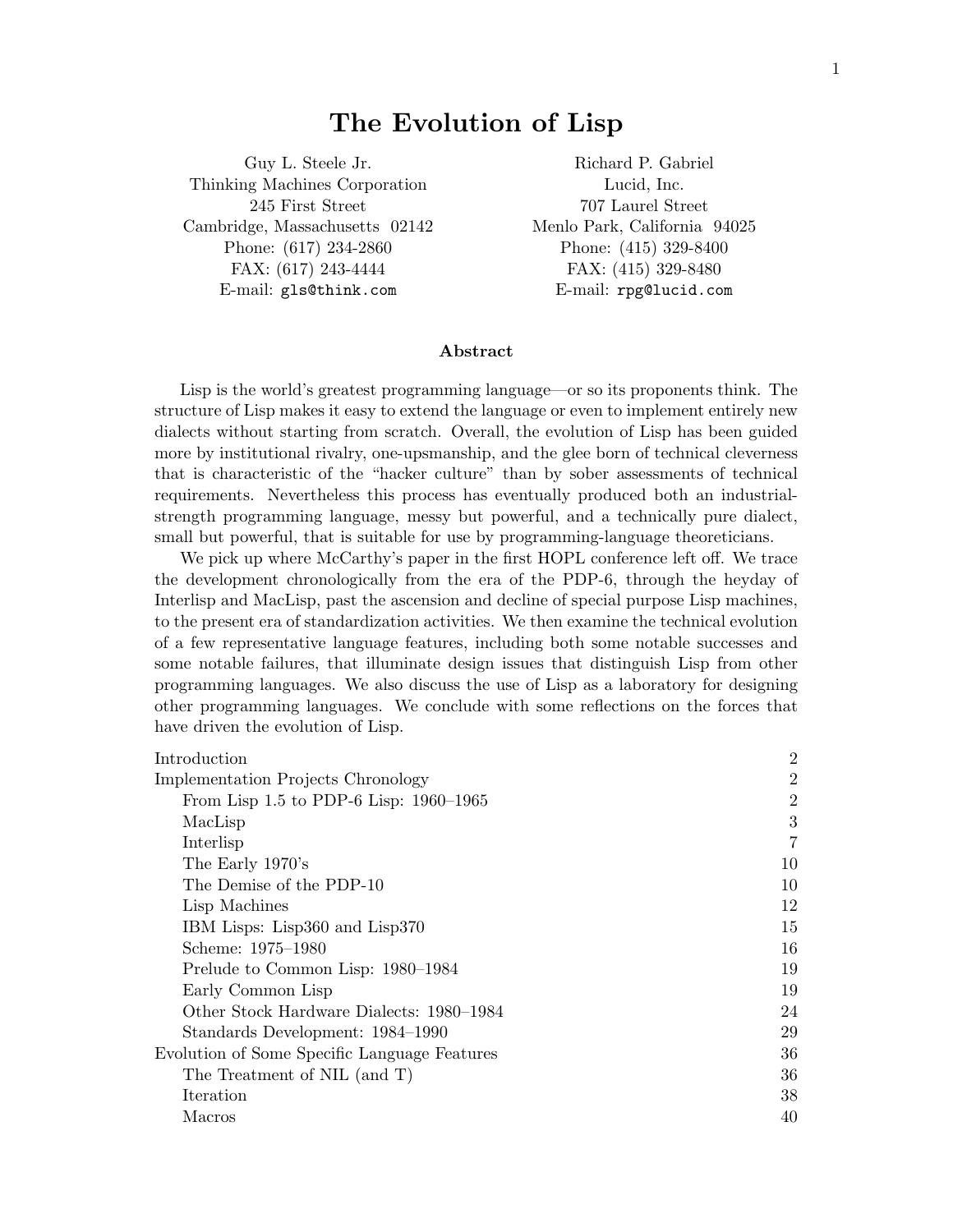| Numerical Facilities          | 50 |
|-------------------------------|----|
| Some Notable Failures         | 52 |
| Lisp as a Language Laboratory | 58 |
| Why Lisp is Diverse           | 65 |

## **1 Introduction**

A great deal has happened to Lisp over the last thirty years. We have found it impossible to treat everything of interest coherently in a single linear pass through the subject, chronologically or otherwise. Projects and dialects emerge, split, join, and die in complicated ways; the careers of individual people are woven through these connections in ways that are sometimes parallel but more often orthogonal. Ideas leap from project to project, from person to person. We have chosen to present a series of slices through the subject matter. This organization inevitably leads to some redundancy in the presentation.

Section 2 discusses the history of Lisp in terms of projects and people, from where McCarthy left off [McCarthy, 1981] up through the efforts to produce official standards for Lisp dialects within IEEE, ANSI, and ISO. Section 3 examines a number of technical themes and traces separately their chronological evolution; here the emphasis is on the flow of ideas for each topic. Section 4 traces the use of Lisp as a language laboratory and implementation tool, especially for the development of AI languages; particular attention is paid to ways in which feedback from the AI languages influenced the development of Lisp itself. Section 5 draws some conclusions about why Lisp evolved as it did.

## **2 Implementation Projects Chronology**

Early thoughts about a language that eventually became Lisp started in 1956 when John McCarthy attended the Dartmouth Summer Research Project on Artificial Intelligence. Actual implementation began in the fall of 1958. In 1978 McCarthy related the early history of the language [McCarthy, 1981], taking it approximately to just after Lisp 1.5. See also [McCarthy, 1980]. We begin our story where McCarthy left off.

## **2.1 From Lisp 1.5 to PDP-6 Lisp: 1960–1965**

During this period, Lisp spread rapidly to a variety of computers, either by bootstrapping from an existing Lisp on another computer or by a new implementation. In almost all cases, the Lisp dialect was small and simple; the implementation straightforward. There were very few changes made to the original language.

In the early 1960's, Timothy Hart and Thomas Evans implemented Lisp 1.5 on the Univac M 460, a military version of the Univac 490. It was bootstrapped from Lisp 1.5 on the IBM 7090 using a cross-compiler and a small amount of machine language code for the lowest levels of the Lisp implementation [Hart, 1985].

Robert Saunders and his colleagues at System Development Corporation implemented Lisp 1.5 on the IBM-built AN/FSQ-32/V computer—the Q-32 [Saunders, 1985b]. The implementation was bootstrapped from the IBM 7090 and PDP-1 computers at Stanford University.

The PDP-1 Lisp at Stanford was implemented by John McCarthy and Steve Russell.

In 1963, L. Peter Deutsch (at that time a high school student) implemented a Lisp similar to Lisp 1.5 on the PDP-1 at Bolt Beranek and Newman (BBN) [Deutsch, 1985]. This Lisp was called Basic PDP-1 Lisp.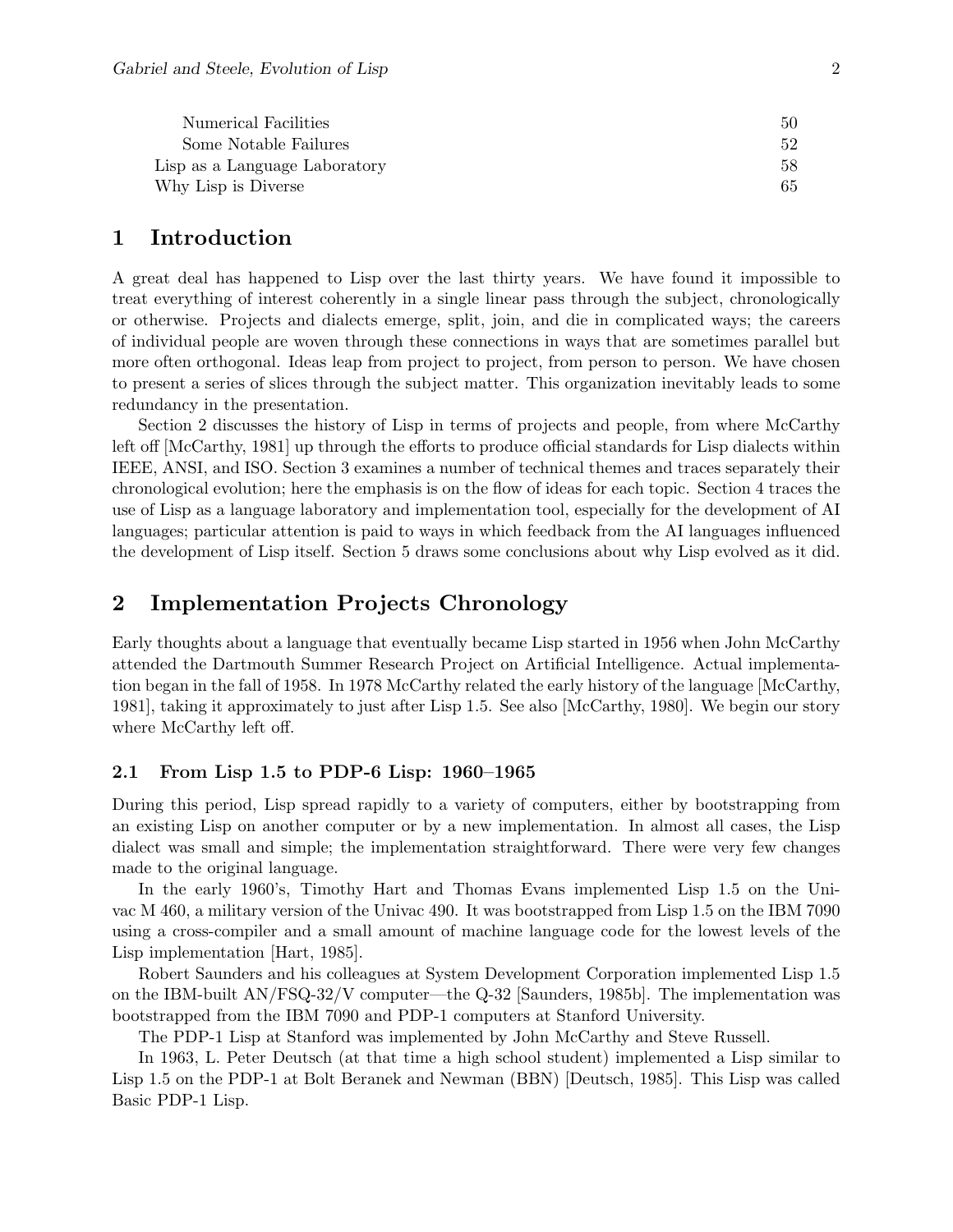By 1964 a version of Lisp 1.5 was running in the Electrical Engineering Department at MIT on an IBM 7094 computer, running the Compatible Time Sharing System (CTSS). This Lisp and Basic PDP-1 Lisp were the main influences on the PDP-6 Lisp [PDP-6 Lisp, 1967] implemented by DEC and some members of MIT's Tech Model Railroad Club in the spring of 1964. This Lisp was the first program written on the PDP-6. Also, this Lisp was the ancestor of MacLisp, the Lisp written to run under the Incompatible Time Sharing System (ITS) [Eastlake, 1968; Eastlake, 1972] at MIT on the PDP-6 and later on the PDP-10.

At BBN a successor to Basic PDP-1 Lisp was implemented on the PDP-1 and an upwardcompatible version, patterned after Lisp 1.5 on the MIT CTSS system, was implemented on the Scientific Data Systems 940 (SDS 940) by Daniel Bobrow and D. L. Murphy. A further upwardcompatible version was written for the PDP-10 by Alice Hartley and Murphy, and this Lisp was called BBN Lisp [Teitelman, 1971]. In 1973, not long after the time that SDS was acquired by Xerox and renamed Xerox Data Systems, the maintenance of BBN Lisp was shared by BBN and Xerox Palo Alto Research Center and the name of the Lisp was changed to Interlisp [Teitelman, 1974].

The PDP-6 [DEC, 1964] and PDP-10 [DEC, 1969] computers were, by design, especially suited for Lisp, with 36-bit words and 18-bit addresses. This allowed a CONS cell—a pair of pointers or addresses—to be stored efficiently in a single word. There were half-word instructions that made manipulating the CAR and CDR of CONS cells very fast. The PDP-6 and PDP-10 also had fast, powerful stack instructions, which enabled fast function calling for Lisp.

Almost all of these implementations had a small hand-coded (assembly) core and a compiler; the rest of the Lisp was written in Lisp and compiled.

In 1965, virtually all of the Lisps in existence were identical or differed only in trivial ways. After 1965—or more precisely, after MacLisp and BBN Lisp diverged from each other—there came a plethora of Lisp dialects.

During this period there was little funding for language work, the groups were isolated from each other, and each group was directed primarily towards serving the needs of a local user group, which was limited to a handful of researchers. The typical situation is characterized by the description "an AI lab with a Lisp wizard down the hall". During this period there was a good deal of experimentation with implementation strategies. There was little thought of consolidation, particularly in the form of a formal standards process, partly because of the pioneering feeling that each labembodied.

The first real standard Lisps were MacLisp and Interlisp, and as such they deserve some attention.

## **2.2 MacLisp**

MacLisp was the primary Lisp dialect at the MIT AI Lab from the late 1960's until the early 1980's. Other important Lisp work at the Labduring this period included Lisp-Machine Lisp (later named Zetalisp) and Scheme. MacLisp is usually identified with the PDP-10 computer, but MacLisp also ran on another machine, the Honeywell 6180, under the Multics operating system [Organick, 1972].

## **2.2.1 Early MacLisp**

The distinguishing feature of the MacLisp/Interlisp era is the attention to production quality or near production quality implementations. This period saw a consolidation of implementation techniques, with great attention to detail.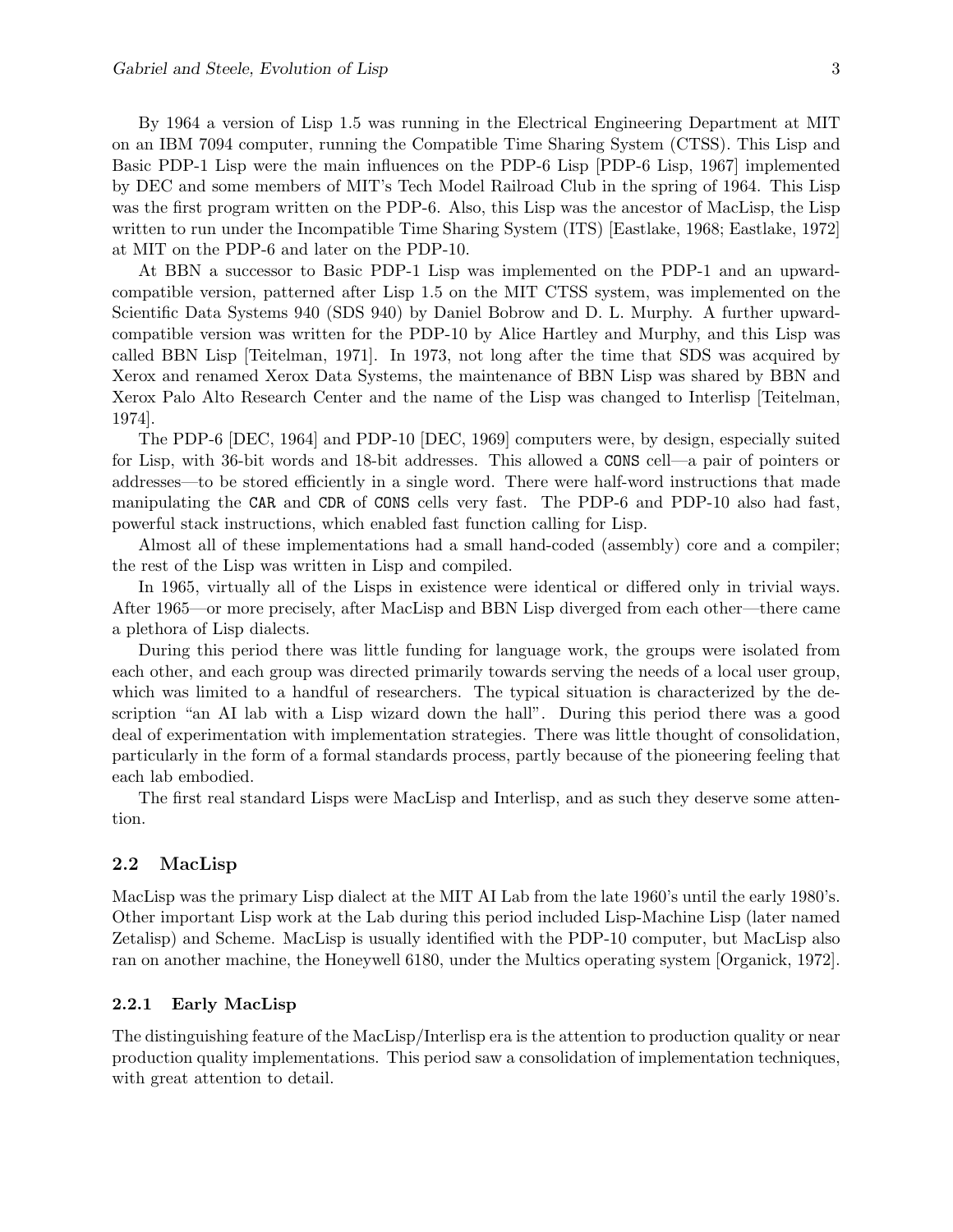A key difference between MacLisp and Interlisp was the approach to syntax. MacLisp favored the pure list style, using EVAL as the top level. Interlisp, along with Lisp 1.5, used EVALQUOTE. To create a dotted pair of the atoms a and b in MacLisp, one would type this expression to EVAL:

```
(cons (quote a) (quote b))
```
or, using the syntactic abbreviation  $x$  for (quote x),

#### (cons 'a'b)

In Lisp 1.5, one could type an expression (actually two expressions) like this to **EVALQUOTE**:

 $cons(a b)$ 

The "quote" in the name EVALQUOTE signifies the "implicit quoting of the arguments" to the function applied. MacLisp forked off and used EVAL exclusively as a top level interface, while BBN-Lisp (and thus Interlisp) accommodated both, using EVAL if the input was one form and APPLY if the input line was two or more forms.

The phrase "quoting arguments" actually is misleading and imprecise. It refers to the actions of a hypothetical preprocessor that transforms the input from a form like  $\cos(a b)$  to one like (cons 'a'b). A similar misunderstanding carried over into the description of the so-called FEXPR or "special form". In some texts on Lisp one will find descriptions of special forms that speak of a special form "quoting its arguments" when in fact a special form has a special rule for determining its meaning and that rule involves not evaluating some forms [Pitman, 1980].

McCarthy [McCarthy, 1981] noted that the original Lisp interpreter was regarded as a universal Turing machine: It could perform any computation given a set of instructions (a function) and the initial input on its tape (arguments). Thus it was intended that  $\cos(a b)$  be regarded not as a mutated version of (cons (quote a) (quote b)), but as a function and (separately) a literal list of arguments. In hindsight we see that the EVALQUOTE top level might better have been called the APPLY top level, making it pleasantly symmetrical to the EVAL top level; the BBN-Lisp documentation brought out this symmetry explicitly. (Indeed, EVALQUOTE would have been identical to the function APPLY in Lisp 1.5 if not for these two differences: (a) in Lisp 1.5, APPLY took a third argument, an environment (regarded nowadays as something of a mistake that resulted in dynamic binding rather than the lexical scoping needed for a faithful reflection of the lambda calculus); and (b) "EVALQUOTE is capable of handling special forms as a sort of exception" [McCarthy, 1962]. Nowadays such an exception is referred to as a kluge [Raymond, 1991]. (Note that MacLisp's APPLY function supported this kluge.)

MacLisp introduced the LEXPR, which is a type of function that takes any number of arguments and puts them on the stack; the single parameter of the function is bound to the number of arguments passed. The form of the lambda-list for this argument—a symbol and not a list—signals the LEXPR case. Here is an example of how to define LIST, a function of a variable number of arguments that returns the list of those arguments:

```
(defun LIST n
 (do ((i n (1- i))
      (answer () (cons (arg i) answer)))
     ((zerop i) answer)))
```
Parameter **n** is bound to the number of arguments passed. The expression ( $\arg$  i) refers to the i<sup>th</sup> argument passed.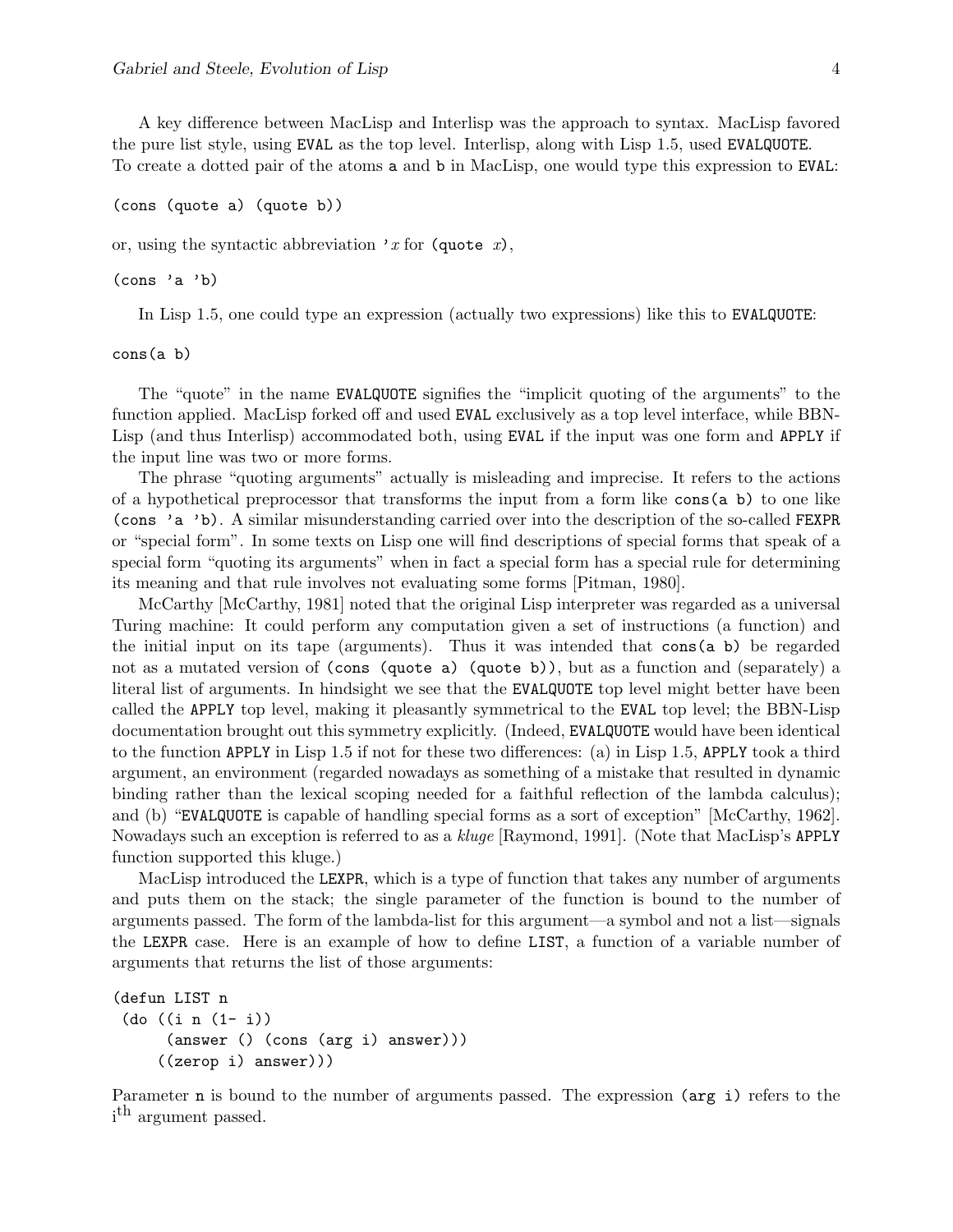The need for the LEXPR (and its compiled counterpart, the LSUBR) arose from a desire to have variable arity functions such as +. Though there is no semantic need for an n-ary +, it is convenient for programmers to be able to write  $(+)$  a b c d) rather than the equivalent but more cumbersome  $(+ a (+ b (+ c d))).$ 

The simple but powerful macro facility on which DEFMACRO is based was introduced in MacLisp in the mid-1960's. See section 3.3.

Other major improvements over Lisp 1.5 were arrays; the modification of simple predicates such as MEMBER—to be functions that return useful values; PROG2; and the introduction of the function ERR, which allowed user code to signal an error.

In Lisp 1.5, certain built-in functions might signal errors, when given incorrect arguments, for example. Signaling an error normally resulted in program termination or invocation of a debugger. Lisp 1.5 also had the function ERRSET, which was useful for controlled execution of code that *might* cause an error. The special form

#### (errset form)

evaluates *form* in a context in which errors do not terminate the program or enter the debugger. If form does not cause an error, ERRSET returns a singleton list of the value. If execution of form does cause an error, the ERRSET form quietly returns NIL.

MacLisp added the function ERR, which signals an error. If ERR is invoked within the dynamic context of an ERRSET form, then the argument to ERR is returned as the value of the ERRSET form.

Programmers soon began to use ERRSET and ERR not to trap and signal errors but for more general control purposes (dynamic non-local exits). Unfortunately, this use of ERRSET also quietly trapped unexpected errors, making programs harder to debug. A new pair of primitives, CATCH and THROW, was introduced into MacLisp in June 1972 so that ERRSET could be reserved for its intended use of error trapping.

The lesson of ERRSET and CATCH is important. The designers of ERRSET and later ERR had in mind a particular situation and defined a pair of primitives to address that situation. But because these facilities provided a combination of useful and powerful capabilities (error trapping plus dynamic non-local exits), programmers began to use these facilities in unintended ways. Then the designers had to go back and split the desired functionality into pieces with alternative interfaces. This pattern of careful design, unintended use, and later redesign is common in the evolution of Lisp.

The next phase of MacLisp development began when the developers of MacLisp started to see a large and influential user group emerge—Project MAC and the Mathlab/Macsyma group. The emphasis turned to satisfying the needs of their user community rather than doing language design and implementation as such.

#### **2.2.2 Later MacLisp**

During the latter part of its lifecycle, MacLisp adopted language features from other Lisp dialects and from other languages, and some novel things were invented.

The most significant development for MacLisp occurred in the early 1970's when the techniques in the "fast arithmetic compiler" LISCOM [Golden, 1970] were incorporated into the MacLisp compiler. This new compiler, NCOMPLR [Moon, April 1974; White, 1969–1982; Pitman, 1983], would become a standard against which all other Lisp compilers were measured in terms of the speed of running code. Inspired by the needs of the MIT Artificial Intelligence Laboratory (AI Lab), whose needs covered the numeric computations done in vision and robotics, several new ways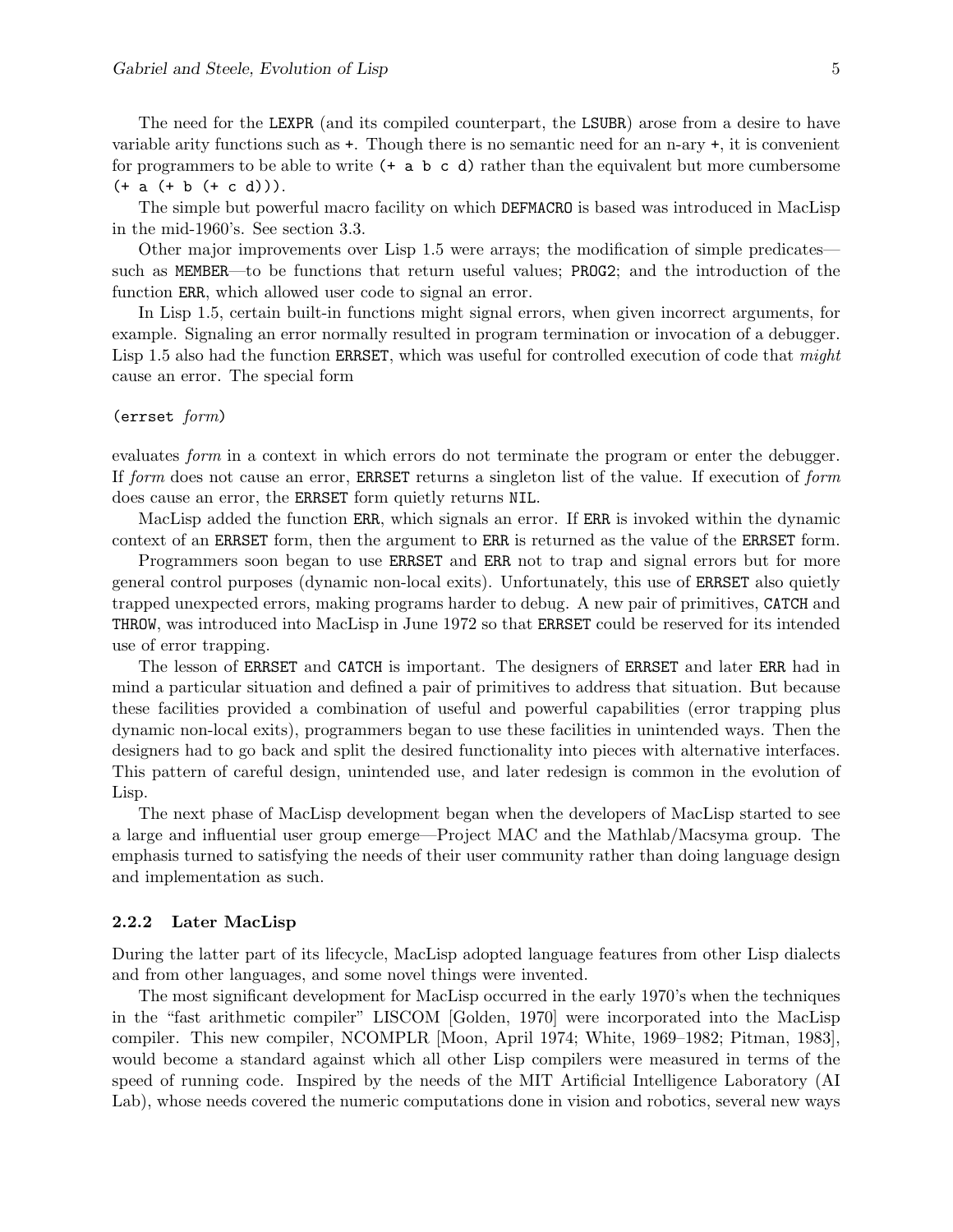of representing and compiling numeric code resulted in numeric performance of compiled MacLisp on a near par with FORTRAN compilers [Fateman, 1973].

Bignums—arbitrary precision integer arithmetic—were added in 1970 or 1971 to meet the needs of Macsyma users. The code was a more or less faithful transcription of the algorithms in [Knuth, 1969]. Later Bill Gosper suggested some improvements, notably a version of GCD that combined the good features of the binary GCD algorithm with Lehmer's method for speeding up integer bignum division [Knuth, 1981, ex. 4.5.2-34].

In 1973 and 1974, David Moon led an effort to implement MacLisp on the Honeywell 6180 under Multics. As a part of this project he wrote the first truly comprehensive reference manual for Maclisp, which became familiarly known as the "Moonual" [Moon, April 1974].

Richard Greenblatt started the MIT Lisp Machine project in 1974; David Moon, Richard Stallman, and many other MIT AI LabLisp hackers eventually joined this project. As this project progressed, language features were selectively retrofitted into PDP-10 MacLisp as the two projects cross-fertilized.

Complex lambda lists partly arose by influence from MDL [Galley, 1975], which was a language for the Dynamic Modeling Group at MIT. It ran on a PDP-10 located in the same machine room as the AI and Mathlab machines. The austere syntax of Lisp 1.5 was not quite powerful enough to express clearly the different roles of arguments to a function. Complex lambda-lists appeared as a solution to this problem and became widely accepted; eventually they terribly complicated the otherwise elegant Common Lisp Object System.

MacLisp introduced the notion of *read tables*. A read table provides programmable input syntax for programs and data. When a character is input, the table is consulted to determine the syntactic characteristics of the character for use in putting together tokens. For example, the table is used to determine which characters denote whitespace. In addition, functions can be associated with characters, so that a function is invoked whenever a given character is read; the function can read further input before returning a value to be incorporated into the data structure being read. In this way the built-in parser can be reprogrammed by the user. This powerful facility made it easy to experiment with alternative input syntaxes for Lisp, ranging from such simple abbreviations as  $x$  for (quote x) to the backquote facility and elaborate Algol-style parsers. See section 3.5.1 for further discussion of some of these experiments.

MacLisp adopted only a small number of features from other Lisp dialects. In 1974, about a dozen persons attended a meeting at MIT between the MacLisp and Interlisp implementors, including Warren Teitelman, Alice Hartley, Jon L White, Jeff Golden, and Guy Steele. There was some hope of finding substantial common ground, but the meeting actually served to illustrate the great chasm separating the two groups, in everything from implementation details to overall design philosophy. (Much of the unwillingness of each side to depart from its chosen strategy probably stemmed from the already severe resource constraints on the PDP-10, a one-megabyte, one-MIPS machine. With the advent of the MIT Lisp Machines, with their greater speed and much greater address space, the crowd that had once advocated a small, powerful execution environment with separate programming tools embraced the strategy of writing programming tools in Lisp and turning the Lisp environment into a complete programming environment.) In the end only a trivial exchange of features resulted from "the great MacLisp/Interlisp summit": MacLisp adopted from Interlisp the behavior (CAR NIL)  $\rightarrow$  NIL and (CDR NIL)  $\rightarrow$  NIL, and Interlisp adopted the concept of a read table.

By the mid-1970's it was becoming increasingly apparent that the address space limitation of the PDP-10—256k 36-bit words, or about one megabyte—was becoming a severe constraint as the size of Lisp programs grew. MacLisp by this time had enjoyed nearly 10 years of strong use and acceptance within its somewhat small but very influential user community. Its implementation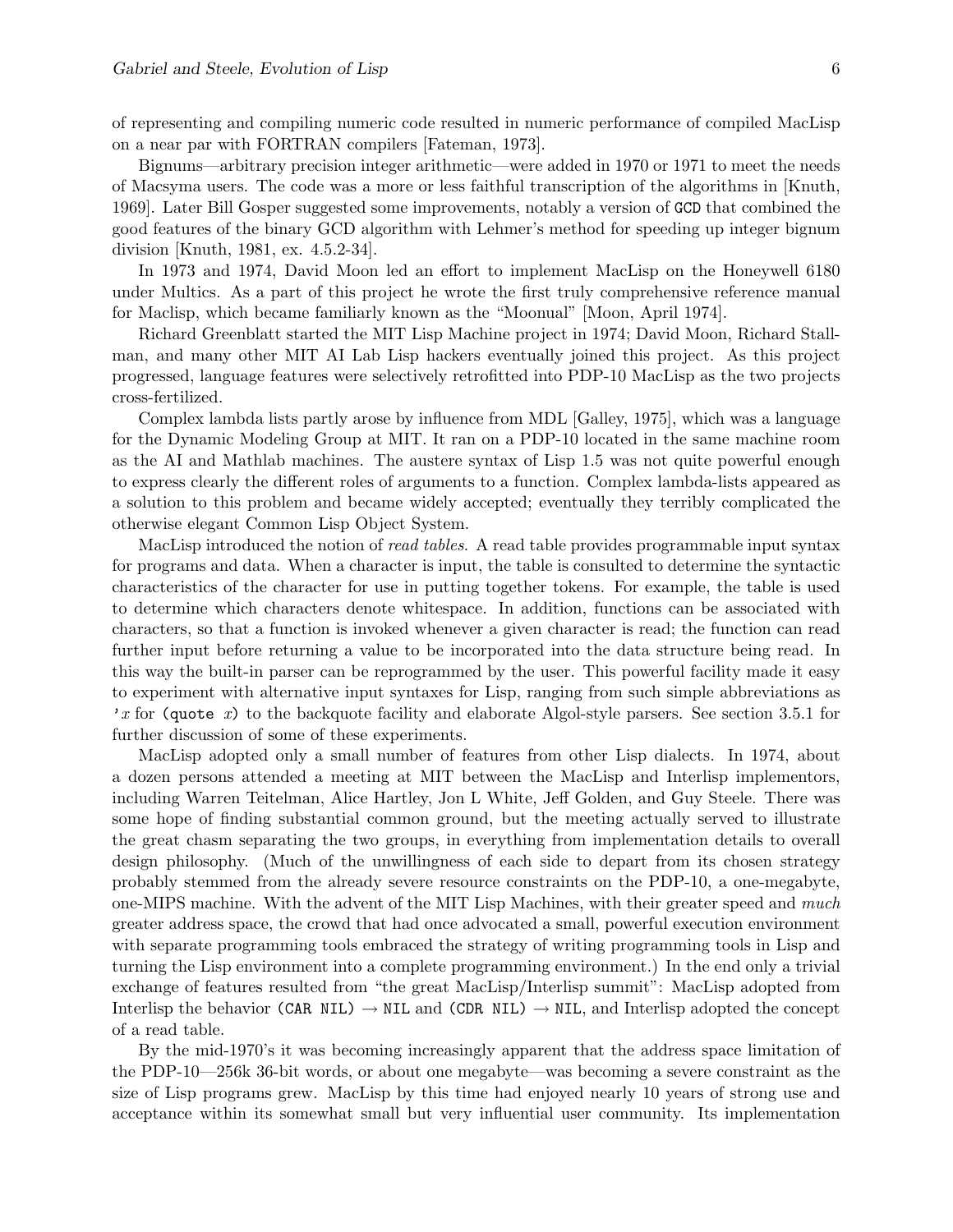strategy of a large assembly language core would prove to be too much to stay with the dialect as it stood, and intellectual pressures from other dialects, other languages, and the language design aspirations of its implementors would result in new directions for Lisp.

To many, the period of stable MacLisp use was a golden era in which all was right with the world of Lisp. (This same period is also regarded today by many nostalgics as the golden era of Artificial Intelligence.) By 1980 the MacLisp user community was on the decline—the funding for Macsyma would not last too long. Various funding crises in AI had depleted the ranks of the AI Lab Lisp wizards, and the core group of wizards from MIT and MIT hangers-on moved to new institutions.

## **2.3 Interlisp**

Interlisp (and BBN-Lisp before it) introduced many radical ideas into Lisp programming style and methodology. The most visible of these ideas are embodied in programming tools, such as the spelling corrector, the file package, DWIM, CLISP, the structure editor, and MASTERSCOPE.

The origin of these ideas can be found in Warren Teitelman's PhD dissertation on man-computer symbiosis [Teitelman, 1966]. In particular, it contains the roots of structure editing (as opposed to "text" or "tape" editing [Rudloe, 1962]), breakpointing, advice, and CLISP. (William Henneman in 1964 described a translator for the A-language [Henneman, 1985], an English-like or Algollike surface syntax for Lisp (see section 3.5.1), but it was not nearly as elaborate or as flexible as CLISP. Henneman's work does not appear to have directly influenced Teitelman; at least, Teitelman does not cite it, though he cites other papers in the same collection containing Henneman's paper [Berkeley, 1985].)

The spelling corrector and DWIM were designed to compensate for human foibles. When a symbol had no value (or no function definition), the Interlisp spelling corrector [Teitelman, 1974] was invoked, because the symbol might have been misspelled. The spelling corrector compared a possibly misspelled symbol with a list of known words. The user had options for controlling the behavior of the system with respect to spelling correction. The system would do one of three things: (a) correct automatically; (b) pause and ask whether a proposed correction were acceptable; or (c) simply signal an error.

The spelling corrector was under the general control of a much larger program, called DWIM, for "Do What I Mean". Whenever an error of any sort was detected by the Interlisp system, DWIM was invoked to determine the appropriate action. DWIM was able to correct some forms of parenthesis errors, which, along with the misspelling of identifiers, comprised the most common typographical errors by users.

DWIM worked well with the work philosophy of Interlisp. The Interlisp model was to emulate an infinite login session. In Interlisp the programmer worked with source presented by a structure editor. Any changes to it were saved in a file, which served as a persistent repository for the programmer's code. DWIM's changes were saved also. (The MacLisp model, in contrast, was for the programmer to work with ASCII files that represented the program.)

CLISP (Conversational LISP) was a mixed Algol-like and English-like syntax embedded within normal Interlisp syntax. Here is a valid definition of **FACTORIAL** written in Interlisp CLISP syntax:

#### DEFINEQ((FACTORIAL

(LAMBDA (N) (IF N=0 THEN 1 ELSE N\*(FACTORIAL N-1)))))

CLISP also depended on the generic DWIM mechanism. Note that it not only must, in effect, rearrange tokens and insert parentheses, but also must split atoms such as N=0 and N\* into several appropriate tokens. Thus the user need not put spaces around infix operators.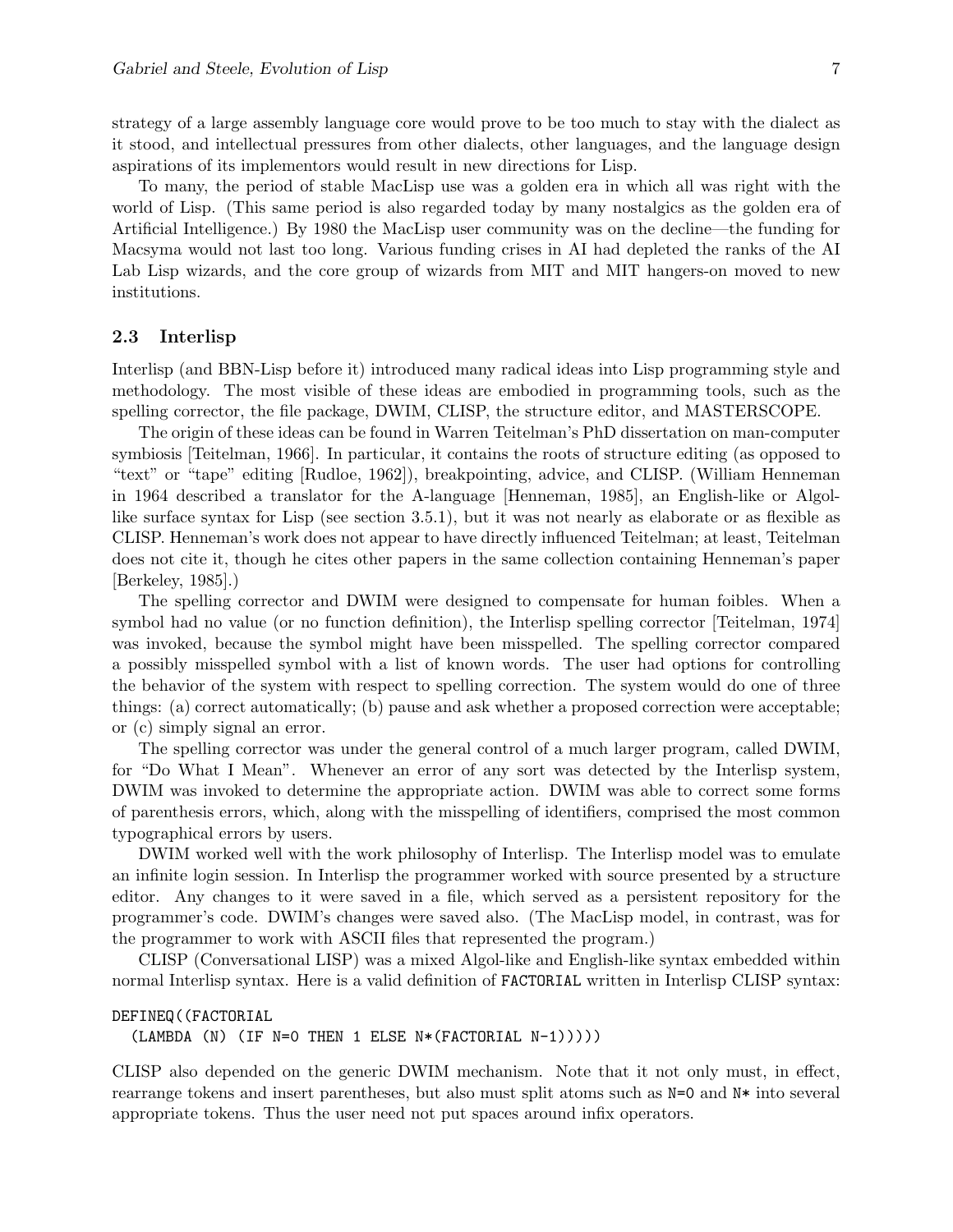CLISP defined a useful set of iteration constructs. Here is a simple program to print all the prime numbers *p* in the range  $m \leq p \leq n$ :

(FOR P FROM M TO N DO (PRINT P) WHILE (PRIMEP P))

CLISP, DWIM, and the spelling corrector could work together to recognize the following as a valid definition of FACTORIAL [Teitelman, 1973]:

#### DEFINEQ((FACTORIAL

(LAMBDA (N) (IFFN=0 THENN 1 ESLE N\*8FACTTORIALNN-1))))

Interlisp eventually "corrects" this mangled definition into the valid form shown previously. Note that shift-8 is left parenthesis on the Model 33 teletype, which had a bit-paired keyboard. DWIM had to be changed when typewriter-paired keyboards (on which left parenthesis was shift-9, and shift-8 was the asterisk) became common.

MASTERSCOPE was a facility for finding out information about the functions in a large system. MASTERSCOPE could analyze a body of code, build up a data base, and answer questions interactively. MASTERSCOPE kept track of such relationships as which functions called which others (directly or indirectly), which variables were bound where, which functions destructively altered certain data structures, and so on. (MacLisp had a corresponding utility called INDEX, but it was not nearly as general or flexible, and it ran only in batch mode, producing a file containing a completely cross-indexed report.)

Interlisp introduced the concept of *block compilation*, in which multiple functions are compiled as a single block; this resulted in faster function calling than would otherwise have been possible in Interlisp.

Interlisp ran on PDP-10's, Vaxen (plural of Vax [Raymond, 1991]), and a variety of specialpurpose Lisp machines developed by Xerox and BBN. The most commonly available Interlisp machines were the Dolphin, the Dorado, and the Dandelion (collectively known as D-machines). The Dorado was the fastest of the three, and the Dandelion the most commonly used. It is interesting that different Interlisp implementations used different techniques for handling special variables: Interlisp-10 (for the PDP-10) used shallow binding, while Interlisp-D (for D-machines) used deep binding. These two implementation techniques exhibit different performance profiles—a program with a certain run time under one regime could take 10 times longer under the other.

This situation of unexpected performance is prevalent with Lisp. One can argue that programmers produce efficient code in a language only when they understand the implementation. With C, the implementation is straightforward because C operations are in close correspondence to the machine operations on a Von Neumann architecture computer. With Lisp, the implementation is not straightforward, but depends on a complex set of implementation techniques and choices. A programmer would need to be familiar not only with the techniques selected, but the performance ramifications of using those techniques. It is little wonder that good Lisp programmers are harder to find than good C programmers.

Like MacLisp, Interlisp extended the function calling mechanisms in Lisp 1.5 with respect to how arguments can be passed to a function. Interlisp function definitions specified arguments as the cross product of two attributes: LAMBDA versus NLAMBDA, and spread versus nospread.

LAMBDA functions evaluate each of their arguments; NLAMBDA functions evaluate none of their arguments (that is, the unevaluated argument subforms of the call are passed as the arguments). Spread functions require a fixed number of arguments; nospread functions accept a variable number. These two attributes were not quite orthogonal, because the parameter of a nospread NLAMBDA was bound to a list of the unevaluated argument forms, whereas the parameter of a nospread LAMBDA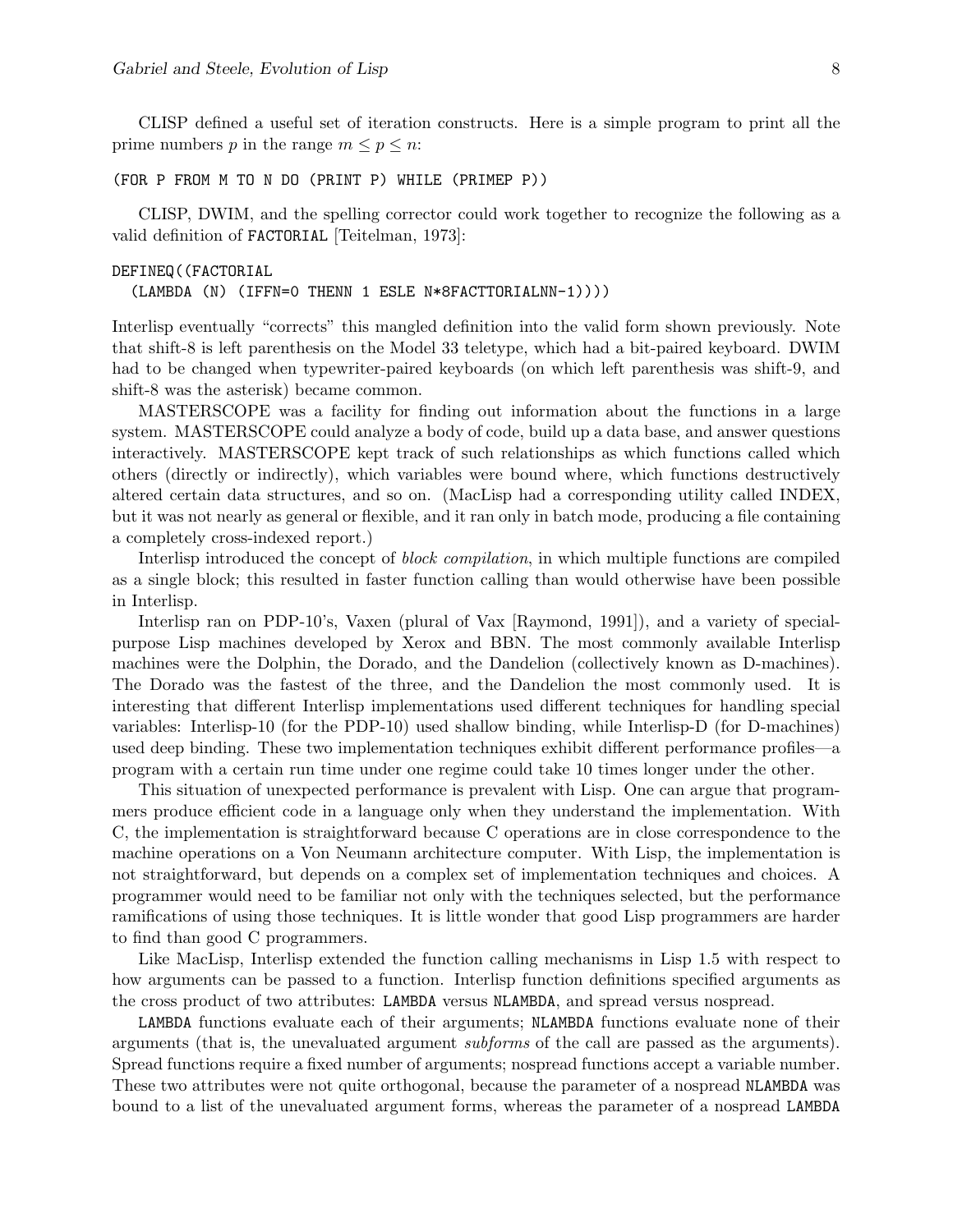was bound to the number of arguments passed and the ARG function was used to retrieve actual argument values. There was thus a close correspondence between the mechanisms of Interlisp and MacLisp:

| Interlisp        | MacLisp       |
|------------------|---------------|
| LAMBDA spread    | EXPR.         |
| LAMBDA nospread  | LEXPR         |
| NLAMBDA spread   | no equivalent |
| NLAMBDA nospread | FF.XPR        |

There was another important difference here between MacLisp and Interlisp, however. In MacLisp, "fixed number of arguments" had a quite rigid meaning; a function accepting three arguments must be called with exactly three arguments, neither more nor less. In Interlisp, any function could legitimately be called with any number of arguments; excess argument forms were evaluated and their values discarded, and missing argument values were defaulted to NIL. This was one of the principal irreconcilable differences separating the two sides at their 1974 summit. Thereafter MacLisp partisans derided Interlisp as undisciplined and error-prone, while Interlisp fans thought MacLisp awkward and inflexible, for they had the convenience of optional arguments, which did not come to MacLisp until &optional and other complex lambda-list syntax was retrofitted, late in the game, from Lisp-Machine Lisp.

One of the most innovative of the language extensions introduced by Interlisp was the spaghetti stack [Bobrow, 1973]. The problem of retention (by closures) of the dynamic function-definition environment in the presence of special variables was never completely solved until spaghetti stacks were invented.

The idea behind spaghetti stacks is to generalize the structure of stacks to be more like a tree, with various branches of the tree subject to retention whenever a pointer to that branch is retained. That is, parts of the stack are subject to the same garbage collection policies as are other Lisp objects. Unlike closures, the retained environment captures both the control environment and the binding environment.

One of the minor, but interesting, syntactic extensions that Interlisp made was the introduction of the superparenthesis, or superbracket. If a right square bracket ] is encountered during a read operation, it balances all outstanding open left parentheses, or back to the last outstanding left square bracket [. Here is a simple example of this syntax:

```
DEFINEQ((FACTORIAL
  (LAMBDA (N)
   (COND [(ZEROP N) 1]
         (T (TIMES N (FACTORIAL (SUB1 N]
```
MacLisp and Interlisp came into existence about the same time and lasted about as long as each other. They differed in their user groups, though any generic description of the two groups would not distinguish them: both groups were researchers at AI labs funded primarily by ARPA (later DARPA), and these researchers were educated by MIT, CMU, and Stanford. The principal implementations ran on the same machines, and one had cachet as the Lisp with the nice environment while the other was the lean, mean, high-powered Lisp. The primary differences came from different philosophical approaches to the problem of programming. There were also different pressures from their user groups; MacLisp users, particularly the Mathlabgroup, were willing to use a less integrated programming environment in exchange for a good optimizing compiler and having a large fraction of the PDP-10 address space left free for their own use. Interlisp users preferred to concentrate on the task of coding by using a full, integrated development environment.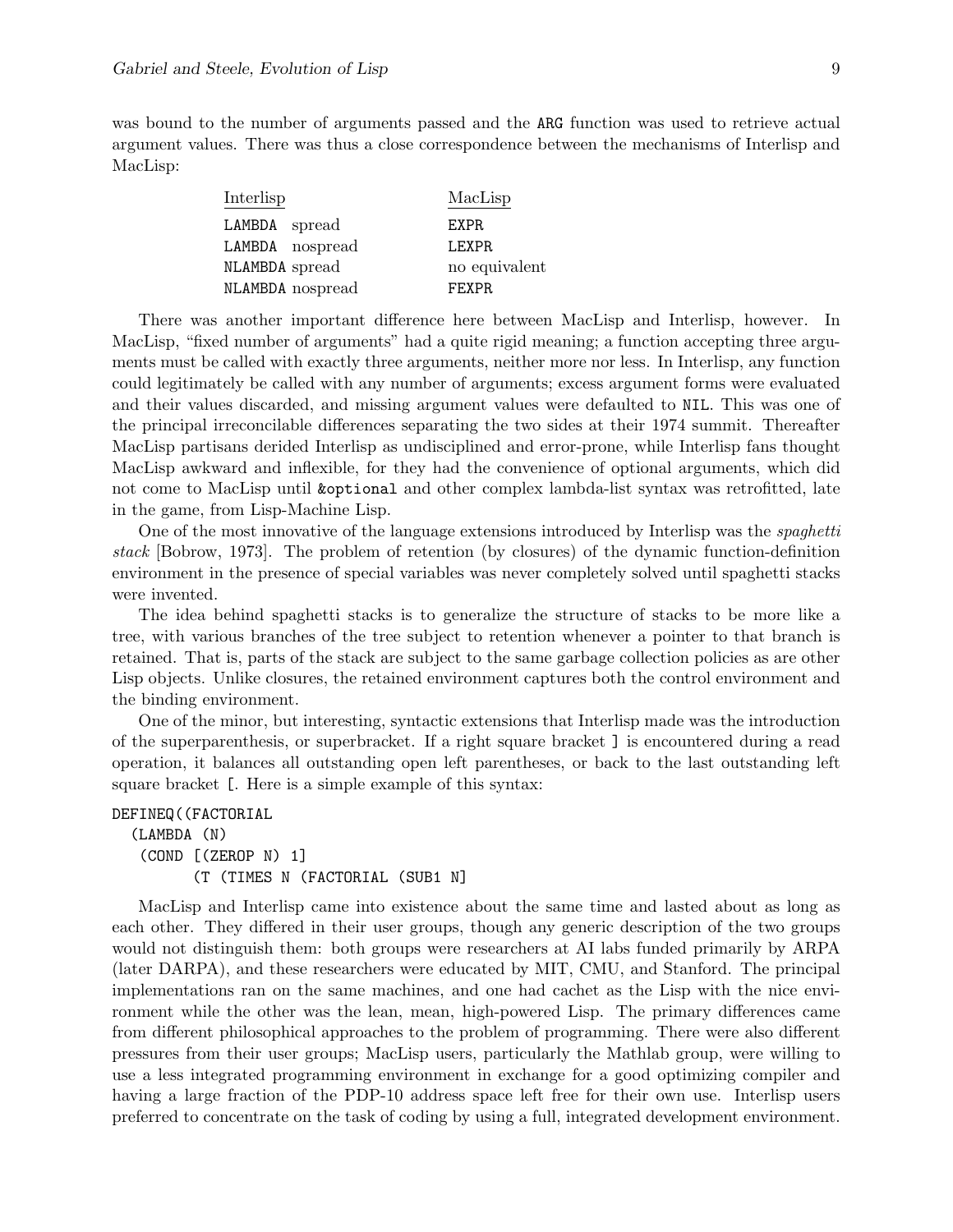#### **2.4 The Early 1970's**

Though MacLisp and Interlisp dominated the 1970's, there were several other major Lisp dialects in use during this period. Most were more similar to MacLisp than to Interlisp. The two most widely used dialects were Standard Lisp [Marti, 1979] and Portable Standard Lisp [Group, 1982]. Standard Lisp was defined by Anthony Hearn and Martin Griss, along with their students and colleagues. The motivation was to define a subset of Lisp 1.5 and other Lisp dialects that could serve as a medium for porting Lisp programs, most particularly the symbolic algebra system REDUCE.

Later Hearn and his colleagues discovered that for good performance they needed more control over the environment and the compiler, and Portable Standard Lisp (PSL) was born. Standard Lisp attempted to piggyback on existing Lisps, while PSL was a complete, new Lisp implementation with a retargetable compiler [Griss, 1981], an important pioneering effort in the evolution of Lisp compilation technology. By the end of the 1970's, PSL ran on more than a dozen different types of computers.

PSL was implemented using two techniques. First, it used a system implementation language called SYSLISP, which was used to code operations on raw, untyped representations. Second, it used a parameterized set of assembly-level translation macros called c-macros. The Portable Lisp Compiler (PLC) compiled Lisp code into an abstract assembly language. This language was then converted to a machine-dependent LAP (Lisp Assembly Program) format by pattern-matching the c-macro descriptions with the abstract instructions in context. For example, different machine instructions might be selected depending on the sources of the operands and the destination of the result of the operation.

In the latter half of the 1970's and on into the mid-1980's, the PSL environment was improved by adapting editors and other tools. In particular, a good multiwindow Emacs-like editor called Emode was developed that allowed fairly intelligent editing and the passing of information back and forth between the Lisp and the editor. Later, a more extensive version of Emode called Nmode was developed by Martin Griss and his colleagues at Hewlett-Packard in Palo Alto, California. This version of PSL and Nmode was commercialized by HP in the mid-1980's.

At Stanford in the 1960's, an early version of MacLisp was adapted to the PDP-6; this Lisp was called Lisp 1.6 [Quam, 1972]. The early adaptation was rewritten by John Allen and Lynn Quam; later compiler improvements were made by Whit Diffie. Lisp 1.6 disappeared during the mid-1970's, one of the last remnants of the Lisp 1.5 era.

UCI Lisp [Bobrow, 1972] was an extended version of Lisp 1.6 in which an Interlisp style editor and other programming environment improvements were made. UCI Lisp was used by some folks at Stanford during the early to mid-1970's, as well as at other institutions.

In 1976 the MIT version of MacLisp was ported to the WAITS operating system by Richard Gabriel at the Stanford AI Laboratory (SAIL), which was directed at that time by John McCarthy.

### **2.5 The Demise of the PDP-10**

By the middle of the 1970's it became apparent that the 18-bit address space of the PDP-10 would not provide enough working space for AI programs. The PDP-10 line of computers (KL-10's and DEC-20's) was altered to permit an extended addressing scheme, in which multiple 18-bit address spaces could be addressed by indexing relative to 30-bit base registers.

However, this addition was not a smooth expansion to the architecture as far as the Lisp implementor was concerned; the change from two pointers per word to only one pointer per word required a complete redesign of nearly all internal data structures. Only two Lisps were implemented for extended addressing: ELISP by Charles Hedrick at Rutgers and PSL.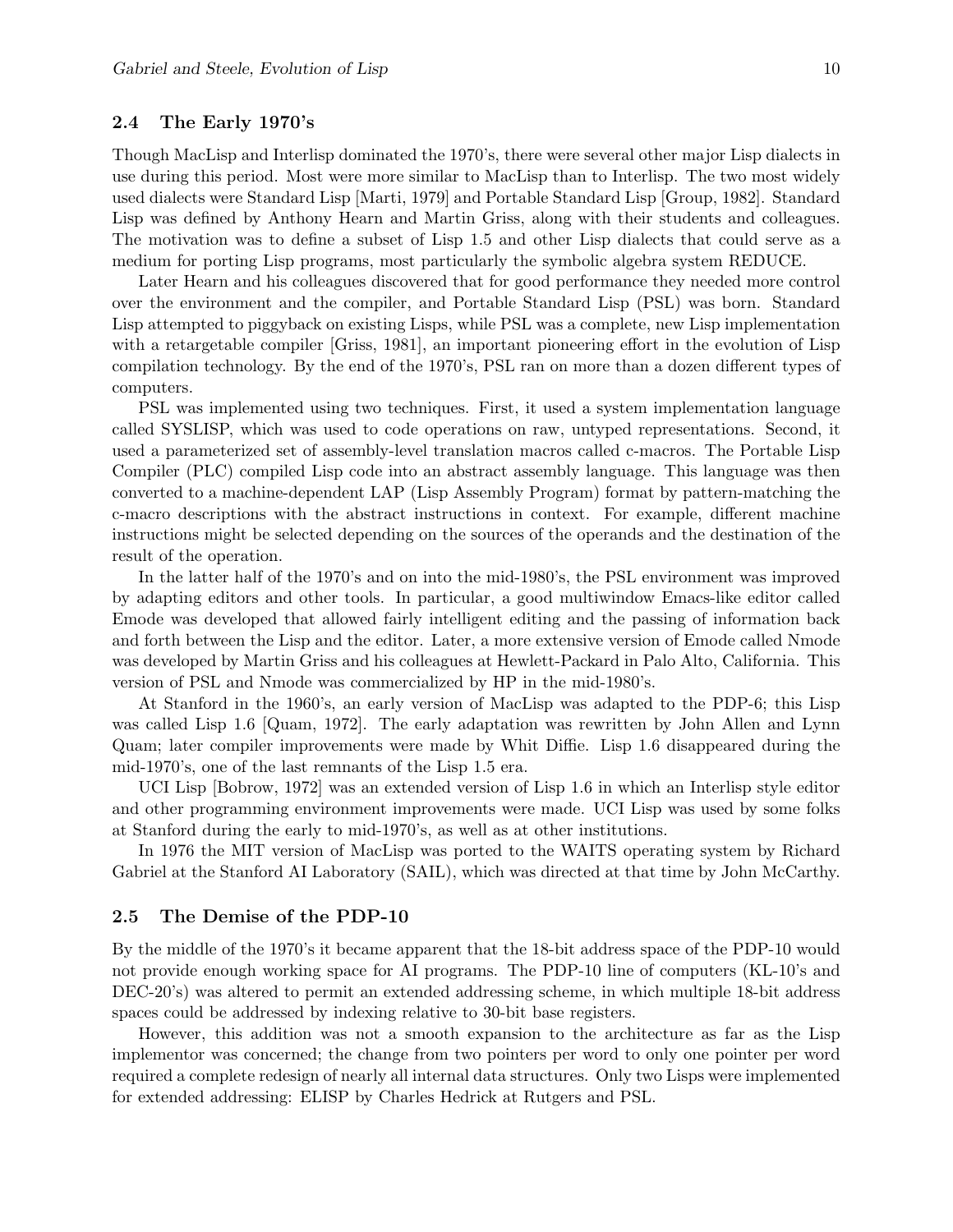One response to the address space problem was to construct special-purpose Lisp machines (see section 2.6). The other response was to use commercial computers with larger address spaces; the first of these was the VAX [DEC, 1981].

Vaxen presented both opportunities and problems for Lisp implementors. The VAX instruction set provided some good opportunities for implementing the low level Lisp primitives efficiently, though it required clever—perhaps too clever—design of the data structures. However, Lisp function calls could not be accurately modeled with the VAX function-call instructions. Moreover, the VAX, despite its theoretically large address space, was apparently designed for use by many small programs, not several large ones. Page tables occupied too large a fraction of memory, and paging overhead for large Lisp programs was a problem never fully solved on the VAX. Finally, there was the problem of prior investment; more than one major Lisp implementation at the time had a large assembly-language base that was difficult to port.

The primary Vax Lisp dialects developed in the late 1970's were VAX Interlisp, PSL (ported to the VAX), Franz Lisp, and NIL.

Franz Lisp [Foderaro, 1982] was written to enable research on symbolic algebra to continue at the University of California at Berkeley, under the supervision of Richard J. Fateman, who was one of the principal implementors of Macsyma at MIT. Fateman and his students started with a PDP-11 version of Lisp written at Harvard, and extended it into a MacLisp-like Lisp that eventually ran on virtually all Unix-based computers, thanks to the fact that Franz Lisp is written almost entirely in C.

NIL [Burke, 1983], intended to be the successor to MacLisp, was designed by Jon L White (sic), Guy L. Steele Jr., and others at MIT, under the influence of Lisp-Machine Lisp, also developed at MIT. Its name was a too-cute acronym for "New Implementation of Lisp" and caused a certain amount of confusion. NIL was a large Lisp, and efficiency concerns were paramount in the minds of its MacLisp-oriented implementors; soon its implementation was centered around a large VAX assembly-language base.

Jon L White was commonly known as "Jonl", which can be pronounced as either "jonnell" like "O'Donnell" or "john-ell". Because of this, his name is usually written "Jon L White" rather than the correct "John L. White."

In 1978, Gabriel and Guy Steele set out to implement NIL [Brooks, 1982a] on the S-1 Mark IIA, a supercomputer being designed and built by the Lawrence Livermore National Laboratory [Correll, 1979; Hailpern, 1979]. This Lisp was never completely functional, but served as a testbed for adapting advanced compiler techniques to Lisp implementation. In particular, the work generalized the numerical computation techniques of the MacLisp compiler and unified them with mainstream register allocation strategies [Brooks, 1982b].

In France in the mid-1970's, Greussay [Greussay, 1977] developed an interpreter-based Lisp called Vlisp. At the level of the base dialect of Interlisp, it introduced a couple of interesting concepts, such as the chronology, which is a sort of dynamic environment for implementing interrupts and environmental functions like trace and step, by creating different incarnations of the evaluator. Vlisp's emphasis was on having a fast interpreter. The concept was to provide a virtual machine that was used to transport the evaluator. This virtual machine was at the level of assembly language and was designed for easy porting and efficient execution. The interpreter got a significant part of its speed from two things: a fast function dispatch using a function type space that distinguished a number of functions of different arity, and tail recursion removal. (Vlisp was probably the first production quality Lisp to support general tail recursion removal. Other dialects of the time, including MacLisp, did tail recursion removal in certain situations only, in a manner not guaranteed predictable.) Vlisp was the precursor to Le Lisp, one of the important Lisp dialects in France and Europe during the 1980's; though the dialects were different, they shared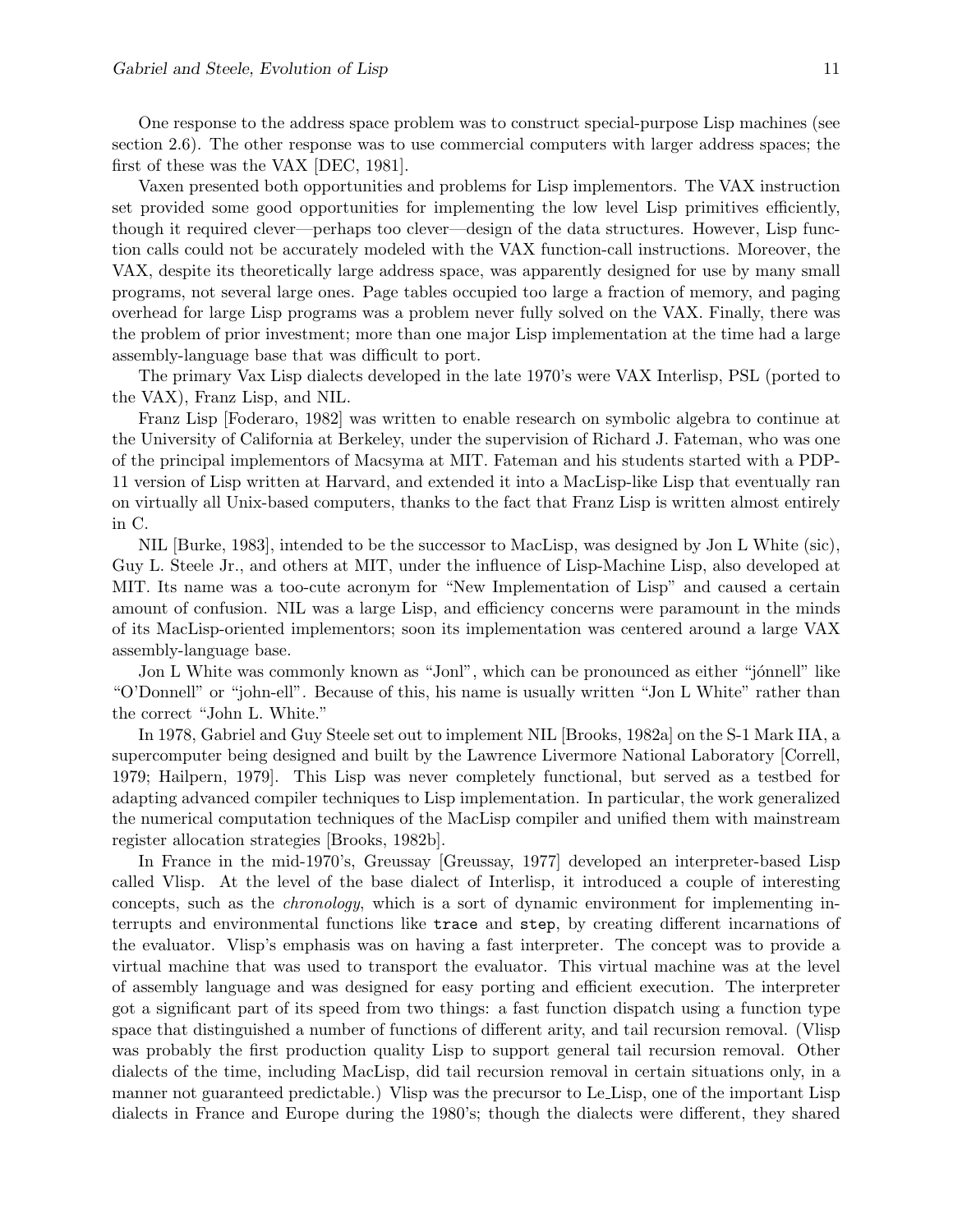some implementation techniques.

At the end of the 1970's, no new commercial machines suitable for Lisp were on the horizon; it appeared that the Vax was all there was. Despite years of valiant support by Glenn Burke, Vax NIL never achieved widespread acceptance. Interlisp/VAX was a performance disaster. "Generalpurpose" workstations (i.e., those intended or designed to run languages other than Lisp) and personal computers hadn't quite appeared yet. To most Lisp implementors and users, the commercial hardware situation looked quite bleak.

But from 1974 onward there had been research and prototyping projects for Lisp machines, and at the end of the decade it appeared that Lisp machines were the wave of the future.

## **2.6 Lisp Machines**

Though ideas for a Lisp machine had been informally discussed before, Peter Deutsch seems to have published the first concrete proposal [Deutsch, 1973]. Deutsch outlined the basic vision of a single-user minicomputer-class machine that would be specially microcoded to run Lisp and support a Lisp development environment. The two key ideas from Deutsch's paper that have had a lasting impact on Lisp are (1) the duality of load and store access based on functions and (2) the compact representation of linear lists through CDR-coding.

All Lisp dialects up to that time had one function CAR to read the first component of a dotted pair and a nominally unrelated function RPLACA to write that same component. Deutsch proposed that functions like CAR should have both a "load" mode and a "store" mode. If  $(f \ a_1 \ \ldots \ a_n)$  is called in load mode, it should return a value; if called in store mode, as in  $(f\ a_1 \ \ldots \ a_n\ v)$ , the new value  $v$  should be stored in the location that would be accessed by the load version. Deutsch indicated that there should be two internal functions associated with every accessor function, one for loading and one for storing, and that the store function should be called when the function is mentioned in a particular set of special forms. However, his syntax is suggestive; here is the proposed definition of RPLACA:

```
(\text{lambda } (x y) (\text{setfq} (car x) y))
```
Deutsch commented that the special form used here is called SETFQ because "it quotes the function and evaluates everything else." This name was abbreviated to SETF in Lisp-Machine Lisp. Deutsch attributed the idea of dual functions to Alan Kay.

### **2.6.1 MIT Lisp Machines: 1974–1978**

Richard Greenblatt started the MIT Lisp Machine project in 1974; his proposal [Greenblatt, 1974] cites the Deutsch paper. The project also included Thomas Knight, Jack Holloway, and Pitts Jarvis. The machine they designed was called CONS, and its design was based on ideas from the Xerox PARC ALTO microprocessor, the DEC PDP-11/40, the PDP-11/40 extensions done by CMU, and some ideas on instruction modification suggested by Sam Fuller at DEC.

This machine was designed to have good performance while supporting a version of Lisp upwards-compatible with MacLisp but augmented with "Muddle-Conniver" argument declaration syntax. Its other goals included non-prohibitive cost (less than \$70,000 per machine), single user operation, common target language along with standardization of procedure calls, a factor of three better storage efficiency than the PDP-10 for compiled programs, hardware support for type checking and garbage collection, a largely Lisp-coded implementation (less reliance on assembly language or other low-level implementation language), and an improved programming environment exploiting large, bit-mapped displays.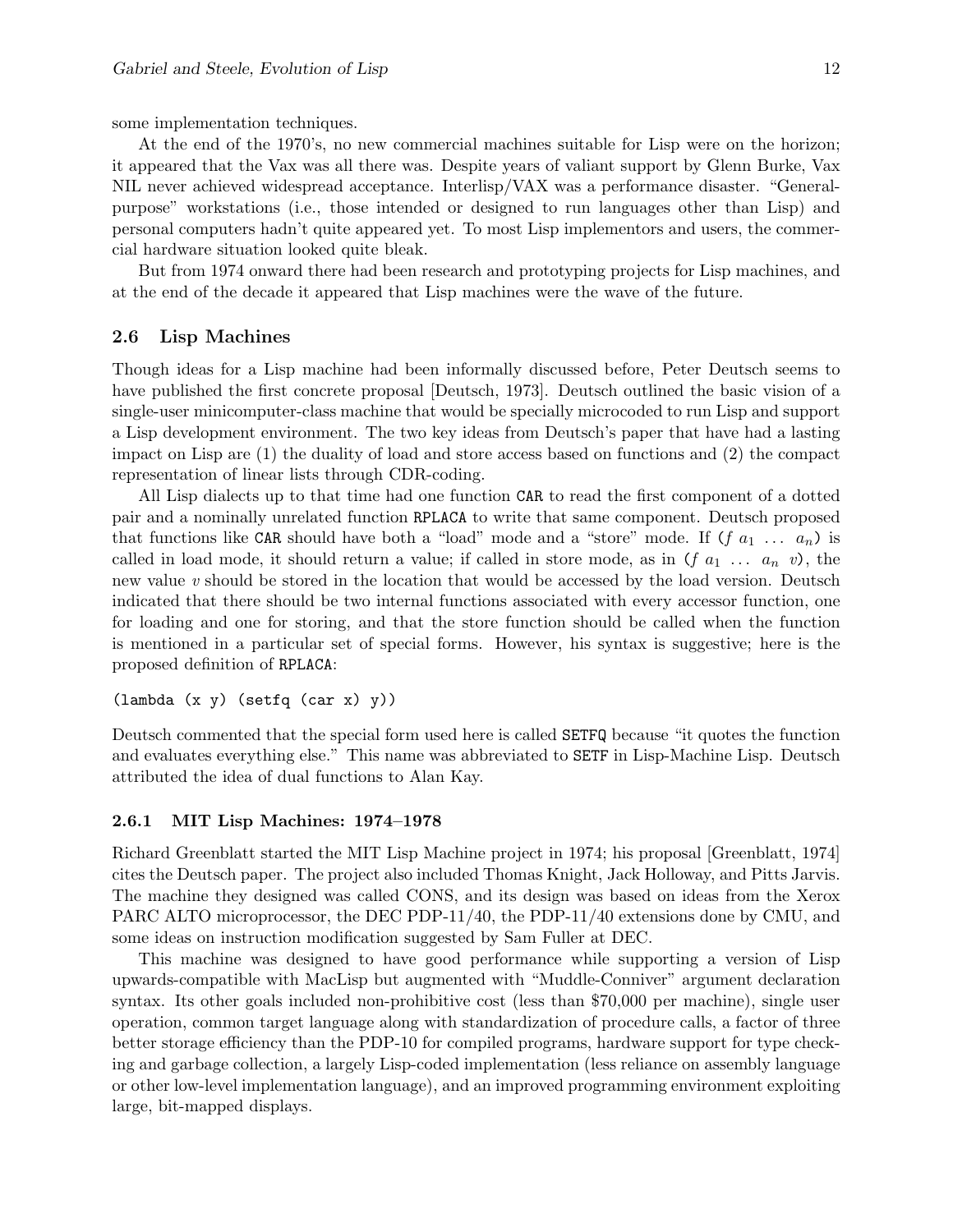The CONS machine was built; then a subsequent improved version named the CADR was designed and some dozens of them were built. These became the computational mainstay within the MIT AI Lab, and it seemed sensible to spin off a company to commercialize this machine. Because of disagreements among the principals, however, two companies were formed: Lisp Machines Incorporated (LMI) and Symbolics. Initially each manufactured CADR clones. Soon thereafter Symbolics introduced its 3600 line, which became the industry leader in Lisp machine performance for the next 5 years.

While Greenblatt had paid particular care to providing hardware mechanisms to support fast garbage collection, the early MIT Lisp Machines in fact did not implement a garbage collector for quite some years; or rather, even when the garbage collector appeared, users preferred to disable it. Most of the programming tools (notably the compiler and program text editor) were designed to avoid consing and to explicitly reclaim temporary data structures whenever possible; given this, the Lisp Machine address spaces were large enough, and the virtual memory system good enough, that a user could run for several days or even a few weeks before having to save out the running "world" to disk and restart it. Such copying back and forth to disk was equivalent to a slow, manually triggered copying garbage collector. (While there was a great deal of theoretical work on interleaved and concurrent garbage collection during the 1970's [**?**; **?**; Baker, 1978; **?**], continuous garbage collection was not universally accepted until David Moon's invention of ephemeral garbage collection and its implementation on Lisp Machines [Moon, 1984]. Ephemeral garbage collection was subsequently adapted for use on stock hardware.)

The early MIT Lisp-Machine Lisp dialect [Weinreb, November 1978] was very similar to MacLisp. It lived up to its stated goal of supporting MacLisp programs with only minimal porting effort. The most important extensions beyond MacLisp included:

- An improved programming environment, consisting primarily of a resident compiler, debugging facilities, and a text editor. While this brought Lisp-Machine Lisp closer to the Interlisp ideal of a completely Lisp-based programming environment, it was still firmly file-oriented. The text editor was an EMACS clone, first called EINE (EINE Is Not EMACS) and then ZWEI (ZWEI Was EINE Initially), the recursive acronyms of course being doubly delicious as version numbers in German.
- Complex lambda lists, including &optional, &key, &rest, and &aux
- Locatives, which provided a C-like ability to point into the middle of a structure
- DEFMACRO, a much more convenient macro definition facility (see section 3.3)
- Backquote, a syntax for constructing data structures by filling in a template
- Stack groups, which provided a coroutine facility
- Multiple values, the ability to pass more than one value back from a function invocation without having to construct a list. Prior to this various ad hoc techniques had been used; Lisp-Machine Lisp was the first dialect of Lisp to provide primitives for it. (Other languages such as POP-2 have also provided for multiple values.)
- DEFSTRUCT, a record structure definition facility (compare the Interlisp record package)
- Closures over special variables. These closures were not like the ones in Scheme; the variables captured by the environment must be explicitly listed by the programmer and invocation of the closure required the binding of SPECIAL variables to the saved values.
- Flavors, an object-oriented, non-hierarchical programming system with multiple inheritance, was designed by Howard Cannon and David A. Moon and integrated into parts of the Lisp Machine programming environment (the window system, in particular, was written using Flavors [Weinreb, March 1981]).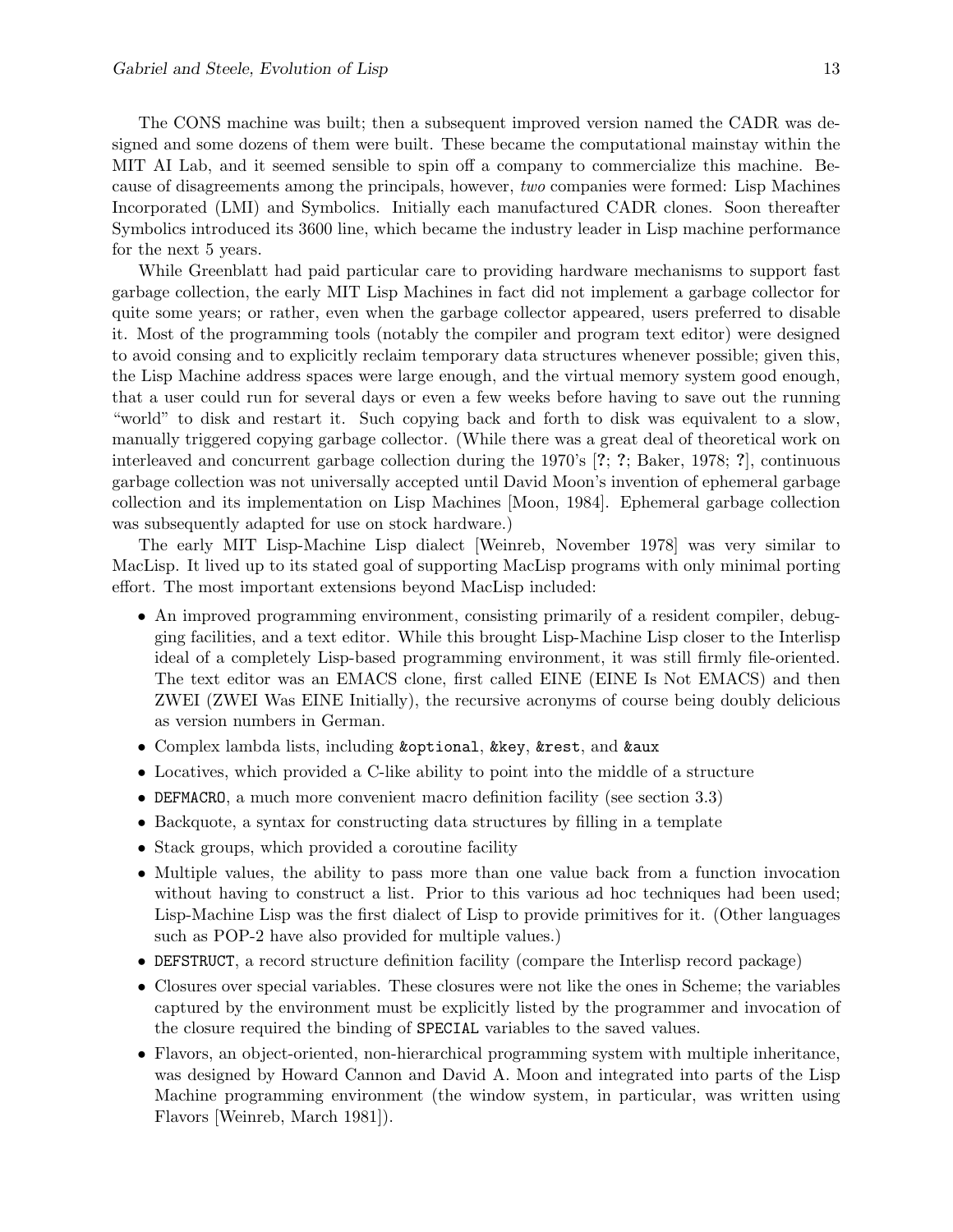• SETF, a facility for generalized variables

The use of SETF throughout Common Lisp—a later and the most popular dialect of Lisp—can be traced through Symbolics Zetalisp and MacLisp to the influence of MIT Lisp-Machine Lisp and then back through Greenblatt's proposal to Peter Deutsch and thence to Alan Kay.

The uniform treatment of access—reading and writing of state—has made Common Lisp more uniform that it might otherwise be. It is no longer necessary to remember both a reader function (such as CAR) and also a separate writer or update function (such as RPLACA), nor to remember the order of arguments (for RPLACA, which comes first, the dotted pair or the new value for its car?). If the general form of a read operation is  $(f \ldots)$ , then the form of the write is (setf  $(f \ldots)$ ) newvalue), and that is all the programmer needs to know about reading and writing data.

In CLOS, this idea was extended to methods. If there is a method M that is specified to act as a reader and is invoked as (M object), then it is possible to define a writer method that is invoked as (setf (M object) newvalue).

That CLOS fits this idiom so well is no surprise. If Alan Kay was the inspiration for the idea around 1973, he was in the midst of his early Smalltalk involvement. Reading and writing are both methods that an object can support, and the CLOS adaptation of the Lisp version of Kay's vision was a simple reinvention of the object-oriented genesis of the idea.

#### **2.6.2 Xerox Lisp Machines: 1973–1980**

The Alto was a microcodable machine developed in 1973 [Thacker, 1982] and used for personal computing experimentation at Xerox, using Interlisp and other languages such as Mesa [Geschke, 1977]. The Alto version of the Interlisp environment first went into use at PARC and at Stanford University around 1975.

The Alto was standardly equipped with 64K 16-bit words of memory, expandable up to 256K words, which was quite large for a single-user computer but still only half the memory of a PDP-10. The machine proved to be underpowered for the large Interlisp environment, even with all the code density tricks discussed by Deutsch in [Deutsch, 1973], so it was not widely accepted by users.

The Alto was also used to build the first Smalltalk environment—the "interim Dynabook"—and here it was relatively successful.

In 1976, Xerox Parc began the design of a machine called the Dorado (or Xerox 1132), which was an ECL (Emitter Coupled Logic, an at-the-time fast digital logic implementation technology) machine designed to replace the Alto. A prototype available in 1978 ran all Alto software. A redesign was completed in 1979 and a number of them were built for use within Xerox and at certain experimental sites such as Stanford University. The Dorado was specifically designed to interpret byte codes produced by compilers, and this is how the Dorado ran Alto software. The Dorado was basically an emulation machine.

Interlisp was ported to this machine using the Interlisp virtual machine model [Moore, 1976]. The Dorado running Interlisp was faster than a KL-10 running single-user Interlisp, and it would have proved a very nice Lisp machine if it had been made widely available commercially.

Interlisp was similarly ported to a smaller, cheaper machine called the Dolphin (1100), which was made commercially available as a Lisp machine in the late 1970's. The performance of the Dolphin was better than that of the Alto, but bad enough that the machine was never truly successful as a Lisp engine.

In the early 1980's, Xerox built another machine called the Dandelion (1108), which was considerably faster than the Dolphin but still not as fast as the Dorado. Because the names of these three machines all began with the letter "D", they became collectively known as the "D-machines."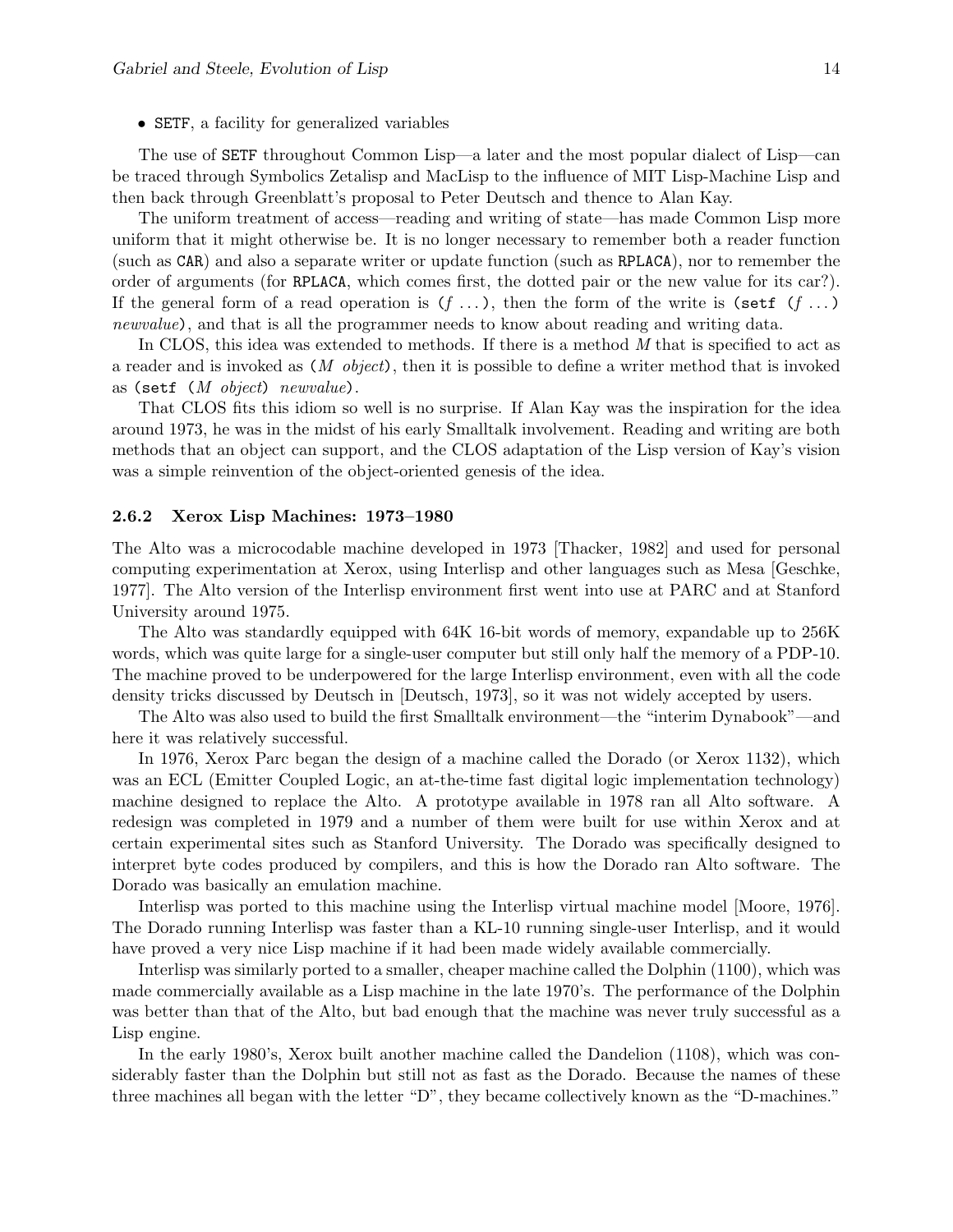In the late 1970's BBN also built a machine, the Jericho, that was used as an Interlisp engine. It remained internal to BBN.

#### **Comments on Early Lisp Machine History**

Freed from the address-space constraints of previous architectures, all the Lisp machine companies produced greatly expanded Lisp implementations, adding graphics, windowing capabilities, and mouse interaction capabilities to their programming environments. The Lisp language itself, particularly on the MIT Lisp Machines, also grew in the number and complexity of features. Though some of these ideas originated elsewhere, their adoption throughout the Lisp community was driven as much by the success and cachet of the Lisp machines as by the cachet of the ideas themselves.

Nevertheless, for most users the value lay ultimately in the software and not in its enabling hardware technology. The Lisp machine companies ran into difficulty in the late 1980's, perhaps because they didn't fully understand the consequences of this fact. General-purpose hardware eventually became good enough to support Lisp once again, and Lisp implementations on such machines began to compete effectively.

## **2.7 IBM Lisps: Lisp360 and Lisp370**

Although the first Lisps were implemented on IBM computers, IBM faded from the Lisp scene during the late 1960's, for two reasons: better cooperation between MIT and DEC and a patent dispute between MIT and IBM.

In the early 1960's, Digital Equipment Corporation discussed with MIT the needs MIT had for computers, and features were added to help Lisp implementations. As on the 7094, each 36 bit word could hold two addresses to form a dotted pair, but on the PDP-10 each address was 18 bits instead of 15. The PDP-10 halfword instructions made CAR, CDR, RPLACA, and RPLACD particularly fast and easy to implement. The stack instructions and the stack-based function calling instructions improved the speed of of Lisp function calls. (The MIT AI Laboratory received the first—or second—PDP-6, and it was the lab's mainstay computing engine until it was replaced by its successor, the PDP-10.)

Moreover, in the early 1960's, IBM and MIT disputed who had invented core memory, and IBM insisted on enforcing its patents against MIT. MIT responded by declining to use IBM equipment as extensively as it had in the past. This provided further impetus to use DEC equipment instead, particularly for Lisp and AI.

Nevertheless, Lisp was implemented at IBM for the IBM 360 and called Lisp360. When the IBM 370 came out, Lisp370 implementation began. Lisp370 was later called Lisp/VM.

Lisp360 was basically a batch Lisp, and it was used fairly extensively for teaching in universities.

Lisp370 began with the definition of a core Lisp based on a formal semantics expressed in the SECD model [Landin, 1964]. This definition fit on one or two pages. The Lisp370 project was under the direction of Fred Blair (who developed the SECD definition) at the IBM Thomas J. Watson Research Center in Yorktown Heights, New York. Other members of the group included Richard W. Ryniker II, Cyril Alberga, Mark Wegman, and Martin Mikelsons; they served primarily themselves and a few research groups, such as the SCRATCHPAD group and some AI groups at Yorktown.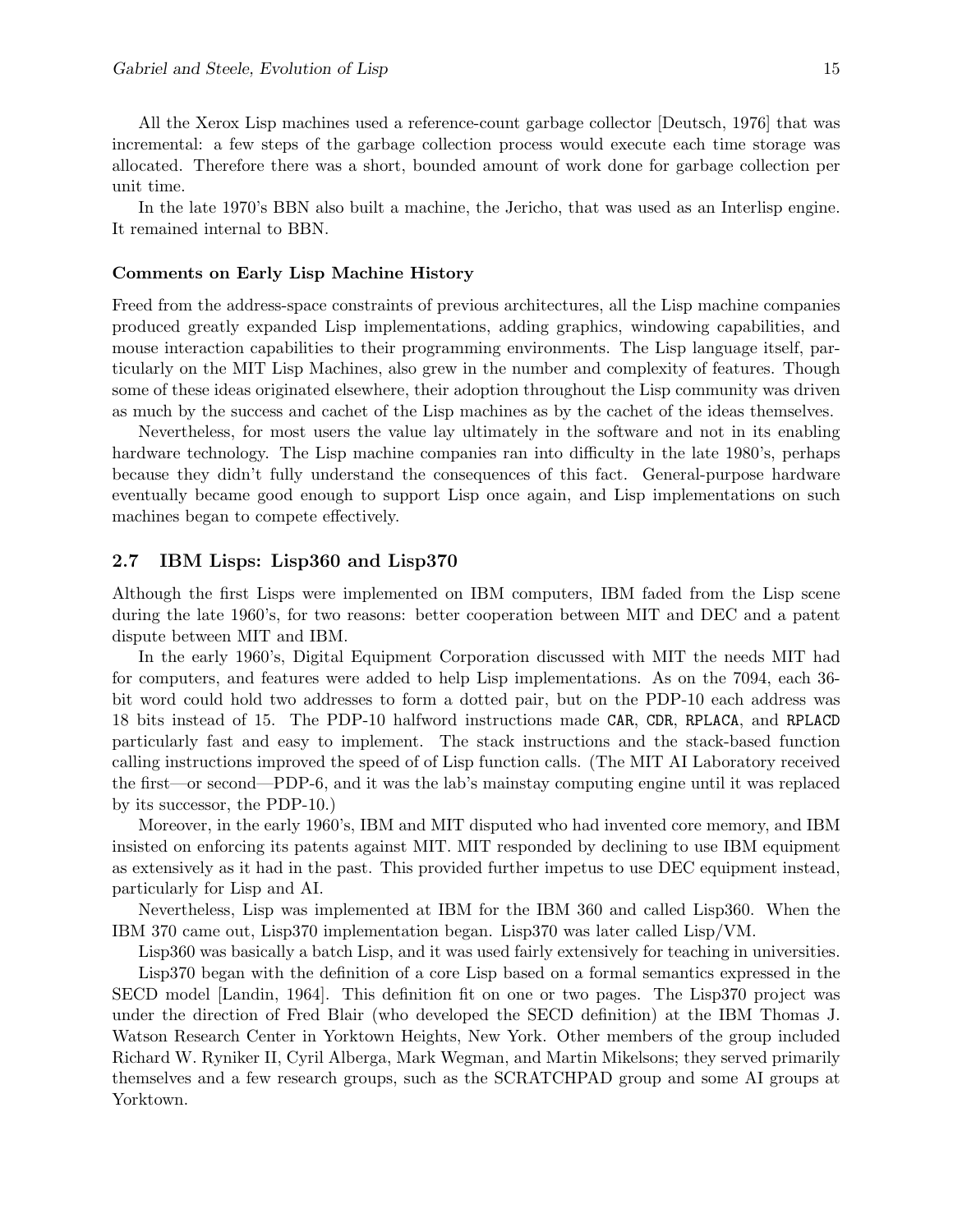Lisp370 supported both special binding and lexical binding, as well as closures over both lexical and special variables, using a technique similar to spaghetti stacks. Jon L White spent calendar year 1977 at Yorktown Heights working on Lisp370 and then returned to MIT; his experience at IBM had some influence on subsequent MacLisp development and on the NIL dialect.

Lisp370 had an Interlisp-like programming environment written to operate on both hardcopy terminals and the ubiquitous 3270 character-display terminal. The Interlisp-10 model was ideal because it was developed with slow terminals in mind, and the half-duplex nature of most IBM mainframe interactions had a similar feel. During the summer of 1976, Gabriel wrote the first version of this environment as a duplicate of the environment he had written for MacLisp at the Stanford AI Lab. Later, Mark Wegman and his colleagues at Yorktown extended this environment to include screen-based—rather than line-based—interaction and editing.

Improvements were made to the underlying Lisp system, such as good performance and the separation of the compilation and runtime environments (which was accomplished through the use of separate Lisp images).

Other Lisps later appeared on the 360/370 line of computers, including several Common Lisps. The first Common Lisp to appear on the IBM 370 was written by Intermetrics, featuring good compilation technology. However, the Lisp was not well-constructed and never made much of an impact in the Lisp world. Several years later, Lucid ported its Common Lisp to the 370 under contract to IBM. IBM withdrew its support of Lisp370 in the late 1980's in favor of Common Lisp.

## **2.8 Scheme: 1975–1980**

The dialect of Lisp known as Scheme was originally an attempt by Gerald Jay Sussman and Guy Steele during Autumn 1975 to explicate for themselves some aspects of Carl Hewitt's theory of actors as a model of computation. Hewitt's model was object-oriented (and influenced by Smalltalk); every object was a computationally active entity capable of receiving and reacting to messages. The objects were called actors, and the messages themselves were also actors. An actor could have arbitrarily many acquaintances; that is, it could "know about" (in Hewitt's language) other actors and send them messages or send acquaintances as (parts of) messages. Message-passing was the only means of interaction. Functional interactions were modeled with the use of continuations; one might send the actor named "factorial" the number 5 and another actor to which to send the eventually computed value (presumably 120).

Sussman and Steele had some trouble understanding some of the consequences of the model from Hewitt's papers and language design, so they decided to construct a toy implementation of an actor language in order to experiment with it. Using MacLisp as a working environment, they decided to construct a tiny Lisp interpreter and then add the necessary mechanisms for creating actors and sending messages. The toy Lisp would provide the necessary primitives for implementing the internal behavior of primitive actors.

Because Sussman had just been studying Algol [Naur, 1963], he suggested starting with a lexically scoped dialect of Lisp. It appeared that such a mechanism would be needed anyway for keeping track of acquaintances for actors. This allowed actors and functions to be created by almost identical mechanisms. Evaluating a form beginning with the word lambda would capture the current variable-lookup environment and create a closure; evaluating a form with the word alpha would also capture the current environment but create an actor. Message passing could be expressed syntactically in the same way as function invocation. The difference between an actor and a function would be detected in the part of the interpreter traditionally known as apply. A function would return a value, but an actor would never return; instead, it would typically invoke a continuation, another actor that it knows about. Thus one might define the function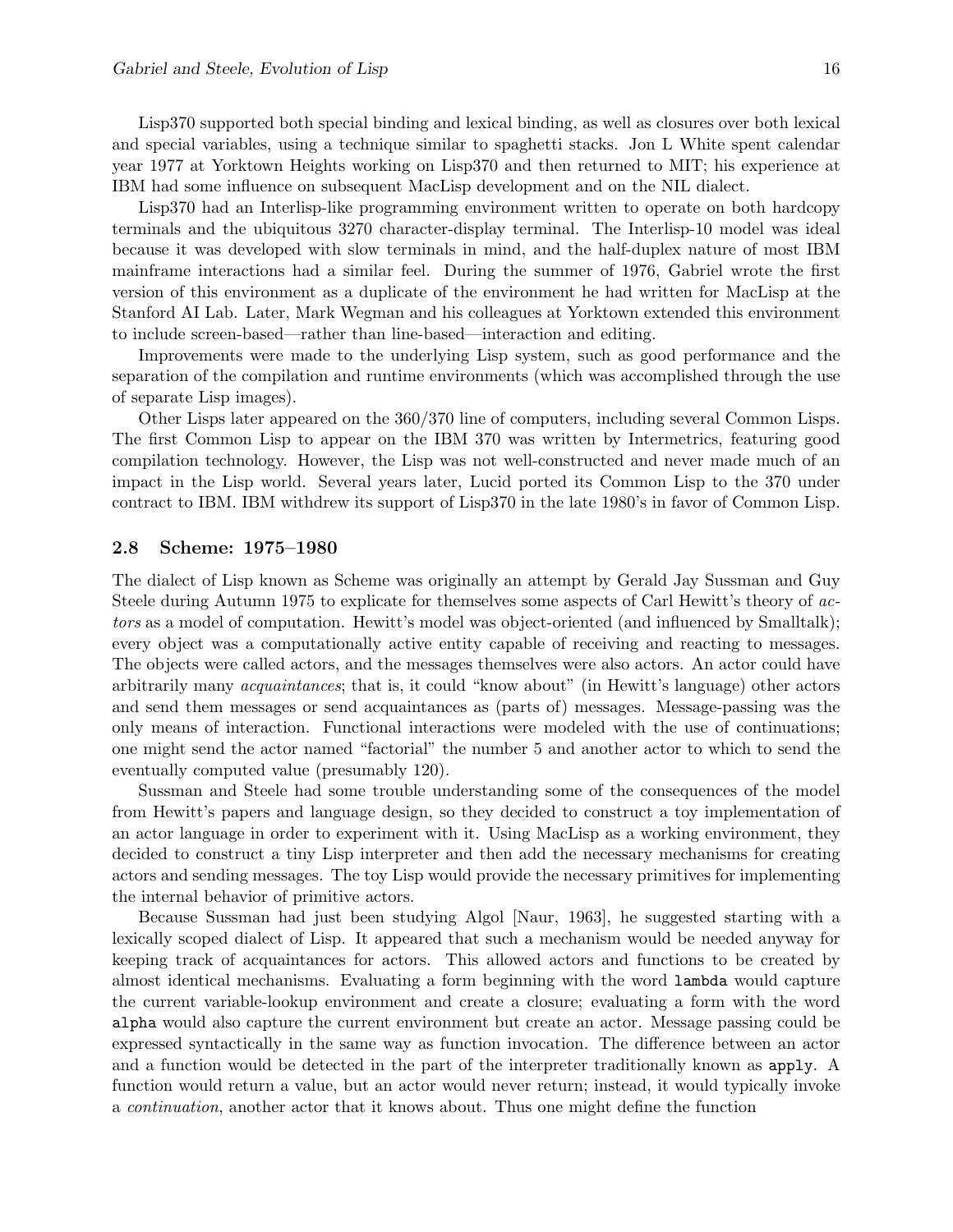```
(define factorial
 (lambda (n)
    (if (= n 0) 1 (* n (factorial (- n 1)))))
```
or the equivalent actor

```
(define actorial
 (alpha (n c)
    (if (= n 0) (c 1) (actorial (- n 1) (alpha (f) (c (* f n)))))))
```
Note in this example that the values of  $c$  and  $n$ , passed in the message that invokes the outer alpha expression, become acquaintances of the continuation actor created by the inner alpha expression. This continuation must be passed explicitly because the recursive invocation of actorial is not expected to return a value.

Sussman and Steele were very pleased with this toy actor implementation and named it "Schemer" in the expectation that it might develop into another AI language in the tradition of Planner and Conniver. However, the ITS operating system had a 6-character limitation on file names and so the name was truncated to simply "Scheme" and that name stuck.

Then came a crucial discovery—one that, to us, illustrates the value of experimentation in language design. On inspecting the code for apply, once they got it working correctly, Sussman and Steele were astonished to discover that the codes in apply for function application and for actor invocation were identical! Further inspection of other parts of the interpreter, such as the code for creating functions and actors, confirmed this insight: the fact that functions were intended to return values and actors were not made no difference anywhere in their implementation. The difference lay purely in the primitives used to code their bodies. If the underlying primitives return values, then the user can write functions that return values; if all primitives expect continuations, then the user can write actors. But the lambda and alpha mechanisms were themselves identical, and from this Sussman and Steele concluded that actors and closures were the same concept. Hewitt later agreed with this assessment, noting, however, that two types of primitive actor in his theory, namely cells (which have modifiable state) and synchronizers (which enforce exclusive access), cannot be expressed as closures in a lexically scoped pure Lisp without adding equivalent primitive extensions.

Sussman and Steele did not think any less of the actors model—or of Lisp—for having made this discovery; indeed, it seemed to them that Scheme still might well be the next AI language, capturing many of the ideas then floating around about data and control structure but in a much simpler framework. The initial report on Scheme [Sussman, 1975b] describes a very spare language, with a minimum of primitive constructs, one per concept. (Why take two when one will do?) There was a function constructor lambda, a fixpoint operator labels, a condition if, a side effect aset, a continuation accessor catch, function application, variable references, and not too much else. There was an assortment of primitive data structures such as symbols, lists, and numbers, but these and their associated operations were regarded as practical conveniences rather than theoretical requirements.

In 1976 Sussman and Steele wrote two more papers that explored programming language semantics using Scheme as a framework. Lambda: The Ultimate Imperative [Steele, 1976b] demonstrated how a wide variety of control structure ideas could be modeled in Scheme. Some of the models drew on earlier work by Peter Landin, John Reynolds, and others [Landin, 1965; Reynolds, 1972; Friedman, November] The paper was partly tutorial in intent and partly a consolidated catalog of control structures. (This paper was also notable as the first in a long series of "Lambda: The Ultimate  $X$ " papers, a running gag that is as well-known in the Lisp community as the "X Considered"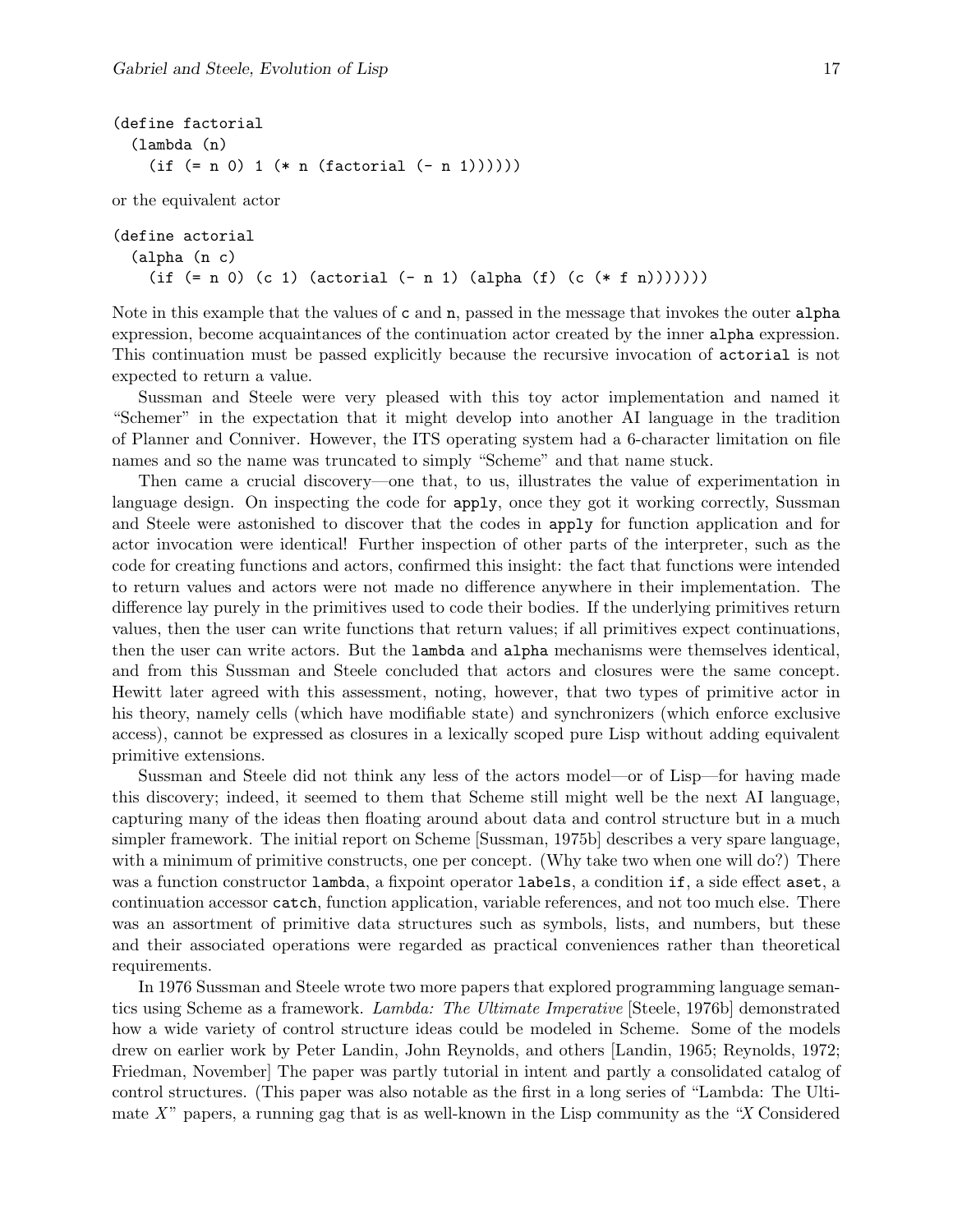Harmful" titles are in the broader programming-languages community.) Lambda: The Ultimate Declarative [Steele, 1976a] concentrated on the nature of lambda as a renaming construct; it also provided a more extensive comparison of Scheme and Hewitt's PLASMA (see section 4), relating object-oriented programming generally and actors specifically to closures. This in turn suggested a set of techniques for constructing a practical compiler for Scheme, which this paper outlined in some detail. This paper was a thesis proposal; the resulting dissertation discussed a Scheme compiler called RABBIT [Steele, 1978a]. Mitchell Wand and Daniel Friedman were doing similar work at Indiana University at about this time [Wand, 1977], and they exchanged papers with Sussman and Steele during this period.

Subsequently Steele and Sussman wrote a revised report on Scheme [Steele, 1978c]; the title of the report was intended as a tribute to Algol but in turn inspired another increasingly silly series of titles [Clinger, 1985a; Clinger, 1985b; Rees, 1986]. Shortly thereafter they wrote an extended monograph, whose title was a play on The Art of the Fugue, illustrating numerous small Lisp interpreters with variations. The monograph was never finished; only parts Zero, One, and Two were published [Steele, 1978b]. Part Zero introduced a tiny first-order dialect of Lisp modeled on recursion equations. Part One discussed procedures as data and explored lexical and dynamic binding. Part Two addressed the decomposition of state and the meaning of side effects. Part Three was to have covered order of evaluation (call-by-value versus call-by-name), and Part Four was intended to cover metalanguage, macro processors, and compilers. That these last two parts were never written is no great loss, since these topics were soon treated adequately by other researchers. While The Art of the Interpreter achieved some notoriety in the Scheme underground, it was rejected by an ACM journal.

A great deal in all these papers was not new; their main contribution was to bridge the gap between the models used by theoreticians (studying actors and the lambda calculus) and practicians (Lisp implementors and users). Scheme made theoretical contributions in such areas as denotational semantics much more accessible to Lisp hackers; it also provided a usable operational platform for experimentation by theoreticians. There was no need for a centralized implementation group to support Scheme at a large number of sites or on a wide variety of machines. Like Standard Lisp but even smaller and simpler, Scheme could be put up on top of some other Lisp system in a very short time. Local implementations and dialects sprang up at many other sites (one good example is Scheme 311 at Indiana University [Fessenden, 1983; Clinger, 1984]); it was several years before anyone made a serious attempt to produce a portable stand-alone Scheme system.

Extensive work on Scheme implementations was carried on at Yale and later at MIT by Jonathan Rees, Norman Adams, and others. This resulted in the dialect of Scheme known as T; this name was a good joke all around, since T was to Scheme approximately what the NIL dialect was to MacLisp. The goal was to be a simple dialect with an especially efficient implementation Rees, 1982]:

T centers around a small core language, free of complicated features, thus easy to learn. *...* we have refrained from supporting features that we didn't feel completely right about. T's omissions are important: we have avoided the complicated argument list syntax of Common Lisp, keyword options, and multiple functionality overloaded on single functions. It's far easier to generalize on something later than to implement something now that one might later regret. All features have been carefully considered for stylistic purity and generality.

The design of T therefore represented a conscious break not only from the Lisp tradition but from earlier versions of Scheme in places where Steele and Sussman had relied on tradition rather than cleaning things up. Names of built-in functions were regularized. T replaced the traditional -P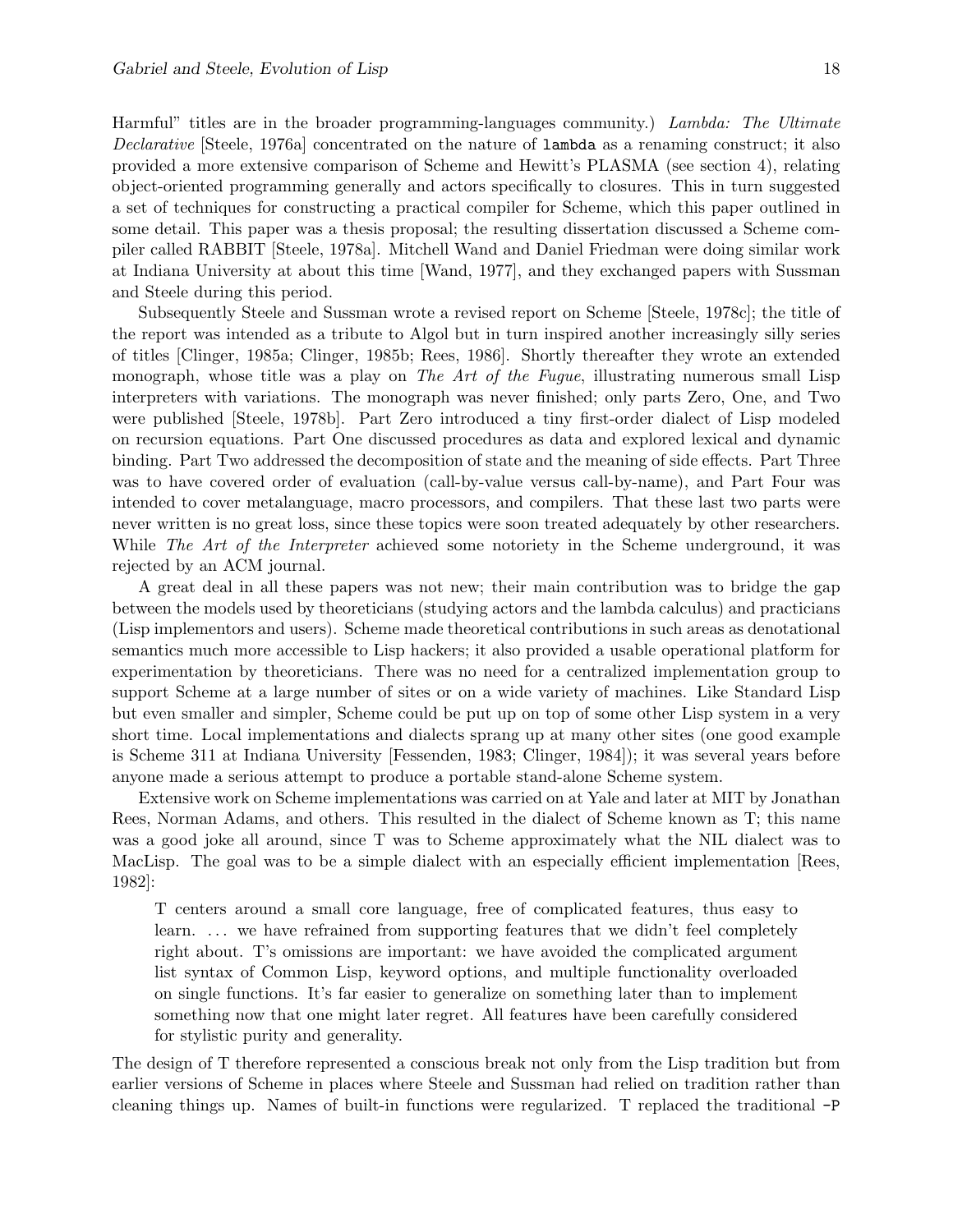suffix with universal use of the question mark; thus numberp became number? and null became null?. Similarly, every destructive operation had a name ending with an exclamation point; thus nconc, the MacLisp name for the destructive version of append, became append!. (Muddle [Galley, 1975] had introduced the use of question mark to indicate predicates and Sussman had used this convention over the years in some of his writing. Interlisp had had a more consistent system of labeling destructive operations than MacLisp, using the letter d as a prefix.)

T was initially targeted to the VAX (under both Unix and VMS) and to Apollo workstations. Most of the system was written in T and bootstrapped by the T compiler, TC. The evaluator and garbage collector, in particular, were written in T and not in machine language. The T project started with a version of the S-1 Lisp compiler [Brooks, 1982b] and made substantial improvements; in the course of their work they identified several bugs in the S-1 compiler and in the original report on RABBIT [Steele, 1978a]. Like the S-1 Lisp compiler, it relied heavily on optimization strategies from the mainstream compiler literature, most notably the work by Wulf and others on the BLISS-11 compiler [Wulf, 1975].

A second generation of T compiler, called ORBIT [Kranz, 1986], integrated a host of mainstream and Lisp-specific optimization strategies, resulting in a truly production-quality Scheme environment. RABBIT was organized around a principle of translating Lisp code by performing a source-to-source conversion into "continuation-passing style" (CPS); ORBIT generalized and extended this strategy to handle assignments to variables. The register allocator used trace scheduling to optimize register usage across forks, joins, and procedure calls. ORBIT also supported calls to procedures written in languages other than Lisp. (This was contemporaneous with efforts at CMU and elsewhere to develop general "foreign function call" mechanisms for Common Lisp.)

## **2.9 Prelude to Common Lisp: 1980–1984**

In the Spring of 1981, the situation was as follows. Two Lisp machine companies had sprung up from the MIT Lisp machine project: Lisp Machines Inc. (LMI) and Symbolics, Inc. The former was founded principally by Richard Greenblatt and the latter by a larger group including David A. Moon. Both initially productized the CADR, the second MIT Lisp machine, and each licensed the Lisp machine software from MIT under an arrangement that included passing back any improvements made by the companies. Symbolics soon embarked on designing and building a follow-on Lisp machine, which it would call the 3600. The language Lisp-Machine Lisp had evolved greatly since the first definition published in 1978, acquiring a variety of new features, most notably an object-oriented extension called Flavors.

The Xerox Lisp machines Dolphin and Dorado were running Interlisp and were in use in research Labs mostly located on the West Coast. BBN was constructing its Interlisp machine called the Jericho, and a port of Interlisp to the Vax was under way.

At MIT a project had started to define and implement a descendant of MacLisp called NIL on the Vax and S1 computers.

At CMU, Scott Fahlman and his colleagues and students were defining and implementing a MacLisp-like dialect of Lisp called Spice Lisp, which was to be implemented on the Spice machine— Scientific Personal Integrated Computing Environment.

## **2.10 Early Common Lisp**

If there were no consolidation in the Lisp community at this point, Lisp might have died. ARPA was not interested in funding a variety of needlessly competing and gratuitously different Lisp projects. And there was no commercial arena—yet.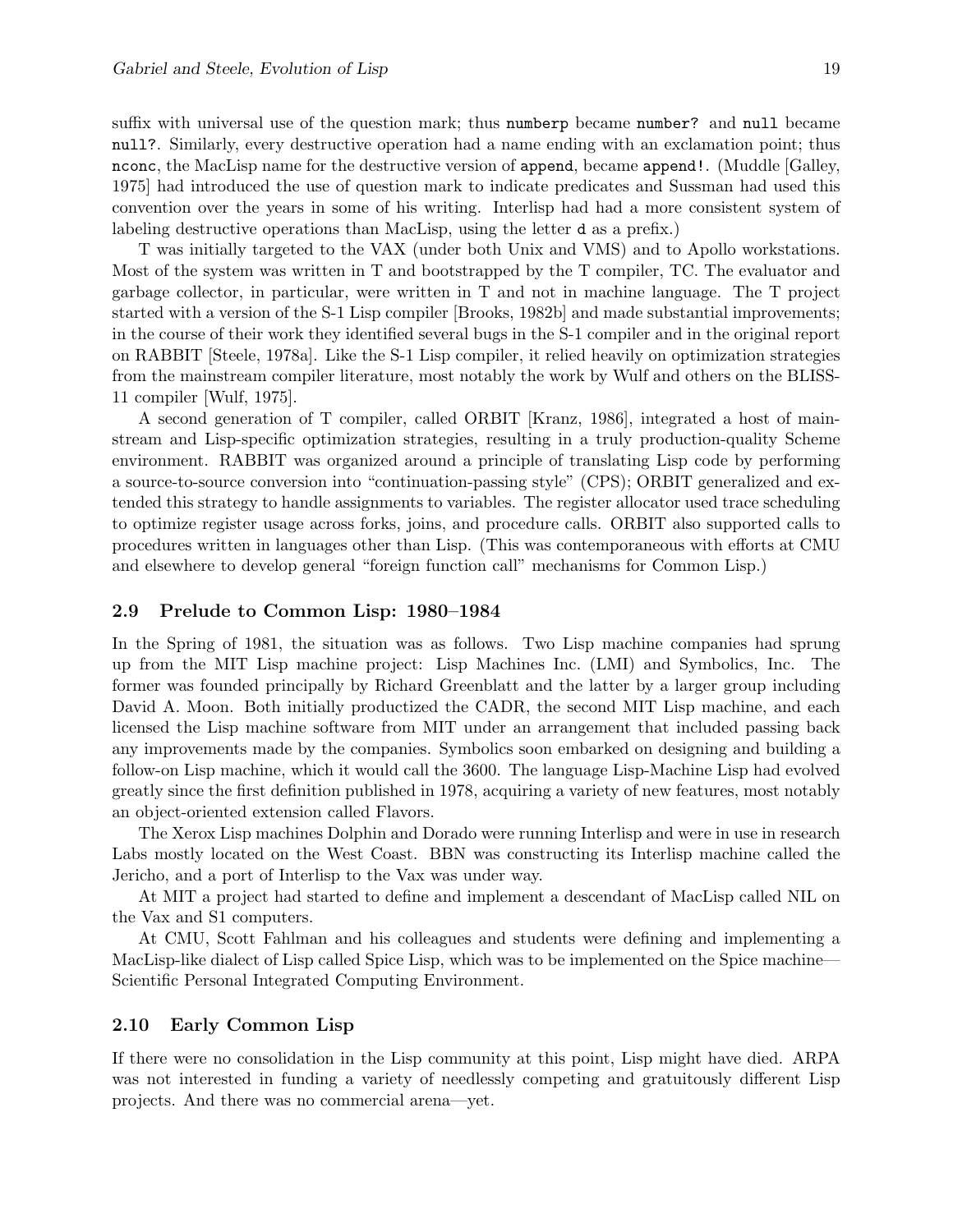#### **2.10.1 Out of the Chaos of MacLisp**

In April 1981, ARPA called a "Lisp Community Meeting", in which the implementation groups got together to discuss the future of Lisp. ARPA sponsored a lot of AI research, and their goal was to see what could be done to stem the tide of an increasingly diverse set of Lisp dialects in its research community.

The day before the ARPA meeting, part of the Interlisp community got together to discuss how to present a situation of a healthy Interlisp community on a variety of machines. The idea was to push the view of a standard language (Interlisp) and a standard environment existing on an ever-increasing number of different types of computers.

The day of the meeting, the Interlisp community successfully presented themselves as a coherent group with one goal and mission.

The MacLisp-descended groups came off in a way that can be best demonstrated with an anecdote. Each group stood up and presented where they were heading and why. Some questions arose about the ill-defined direction of the MacLisp community in contrast to the Interlisp community. Scott Fahlman said, "the MacLisp community is *not* in a state of chaos. It consists of four welldefined groups going in four well-defined directions." There was a moment's pause for the laughter to subside [Steele, 1982].

Gabriel attended the Interlisp pow-wow the day before the ARPA meeting, and he also witnessed the spectacle of the MacLisp community at the meeting. He didn't believe that the differences between the MacLisp groups were insurmountable, so he began to try to sell the idea of some sort of cooperation among the groups.

First he approached Jon L White. Second, Gabriel and White approached Guy Steele, then at CMU and affiliated with the SPICE Lisp project. The three of them—Steele, White, and Gabriel—were all associated one way or another with the S1 NIL project. A few months later, Gabriel, Steele, White, Fahlman, William Scherlis (a colleague of Gabriel's then at CMU), and Rodney Brooks (part of the S-1 Lisp project) met at CMU, and some of the technical details of the new Lisp were discussed. In particular, the new dialect was to have the following basic features:

- Lexical scoping, including full closures
- Multiple values, of a form like Lisp-Machine Lisp, but perhaps with some modifications for single-value-forcing situations
- A Lisp-2, in the sense of separate value and function cells [Gabriel, 1988] (see section 2.12.6)
- Defstruct
- SETF
- Fancy floating point numbers, including complex and rational numbers (this was the primary influence of S-1 Lisp)
- Complex lambda-list declarations, similar to Lisp-Machine Lisp
- No dynamic closures (called "flexures" in NIL)

After a day and a half of technical discussion, this group went off to the Oakland Original, a greasy submarine sandwich place not far from CMU. During and after lunch the topic of the name for the Lisp came up, and such obvious names as NIL and SPICE Lisp were proposed and rejected—as giving too much credit to one group and not enough to others—and such non-obvious names as Yu-Hsiang Lisp were also proposed and reluctantly rejected.

The name felt to be best was "Standard Lisp," but another dialect was known by that name already. In searching for similar words, the name "Common Lisp" came up. Gabriel remarked that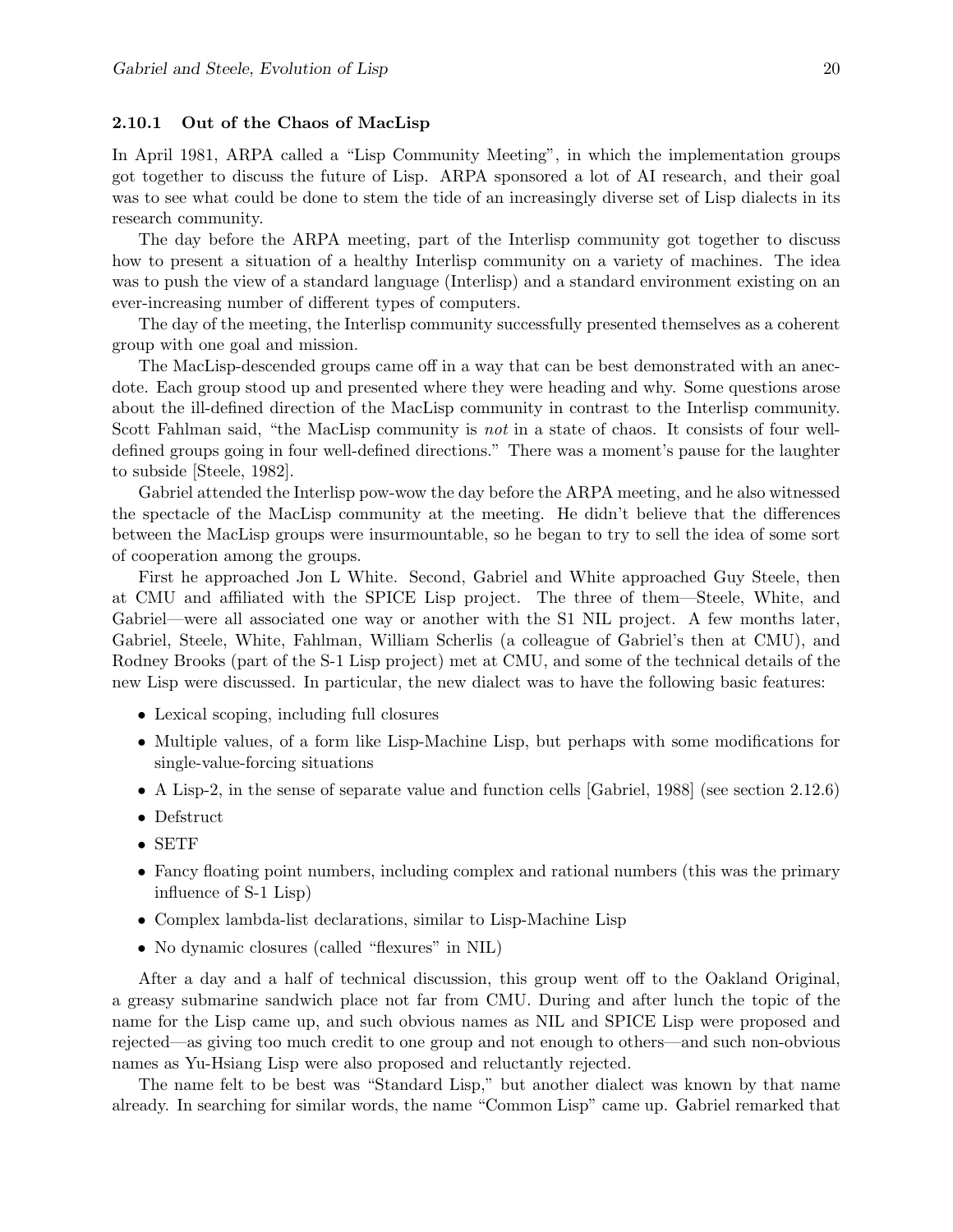this wasn't a good name because we were trying to define an Elitist Lisp, and "Common Lisp" sounded too much like "Common Man Lisp."

The naming discussion resumed at dinner at the Pleasure Bar, an Italian restaurant in another Pittsburgh district, but no luck was had by all.

Later in E-mail, Moon referred to "whatever we call this common Lisp," and this time, amongst great sadness and consternation that a better name could not be had, it was selected.

The next step was to contact more groups. The key was the Lisp machine companies, which would be approached last. In addition, Gabriel volunteered to visit the Franz Lisp group in Berkeley and the PSL group in Salt Lake City.

The PSL group did not fully join the Common Lisp group, and the Franz group did not join at all. The Lisp370 was, by oversight, not invited, and the Interlisp community sent an observer. ARPA was successfully pulled into supporting the effort.

The people and groups engaged in this grassroots effort were, by and large, on the ARPANET because they were affiliated or associated with AI labs—so it was natural to decide to do most of the work over the network through electronic mail, which was automatically archived. In fact this was the first major language standardization effort carried out nearly entirely by E-mail.

The meeting with Symbolics and LMI took place at Symbolics in June 1981. Steele and Gabriel drove from Pittsburgh to Cambridge for the meeting. The meeting alternated between a deep technical discussion of what should be in the dialect and a political discussion about why the new dialect was a good thing. From the point of view of the Lisp machine companies, the action was with Lisp machines, and the interest in the same dialect running more places seemed academic. Of course, there were business reasons for getting the same dialect running in many places, but people with business sense did not attend the meeting.

At the end, both Lisp machine companies decided to join the effort, and the Common Lisp Group was formed:

| Alan Bawden        | Richard P. Gabriel | William L. Scherlis |
|--------------------|--------------------|---------------------|
| Rodney A. Brooks   | Joseph Ginder      | Richard M. Stallman |
| Richard L. Bryan   | Richard Greenblatt | Barbara K. Steele   |
| Glenn S. Burke     | Martin L. Griss    | Guy L. Steele Jr.   |
| Howard I. Cannon   | Charles L. Hedrick | William vanMelle    |
| George J. Carrette | Earl A. Killian    | Walter van Roggen   |
| David Dill         | John L. Kulp       | Allan C. Weschler   |
| Scott E. Fahlman   | Larry M. Masinter  | Daniel L. Weinreb   |
| Richard J. Fateman | John McCarthy      | Jon L White         |
| Neal Feinberg      | Don Morrison       | Richard Zippel      |
| John Foderaro      | David A. Moon      | Leonard Zubkoff     |
|                    |                    |                     |

As a compromise, it was agreed that it was worth defining a family of languages in such a way that any program written in the language defined would run in any language in the family. Thus, a sort of subset was to be defined, though it wasn't clear anyone would implement the subset directly.

Some of the Lisp machine features that were dropped were Flavors, window systems, multiprocessing (including multitasking), graphics, and locatives.

During the summer, Steele worked on an initial Common Lisp manual based on the Spice Lisp manual. His initial work was assisted by Brooks, Scherlis, and Gabriel. Scherlis provided specific assistance with the type system, mostly in the form of informal advice to Steele. Gabriel and Steele regularly discussed issues because Gabriel was living at Steele's home.

The draft, called the Swiss Cheese Edition—because it was full of large holes—was partly a ballot in which various alternatives and yes-no questions were proposed. Through a process of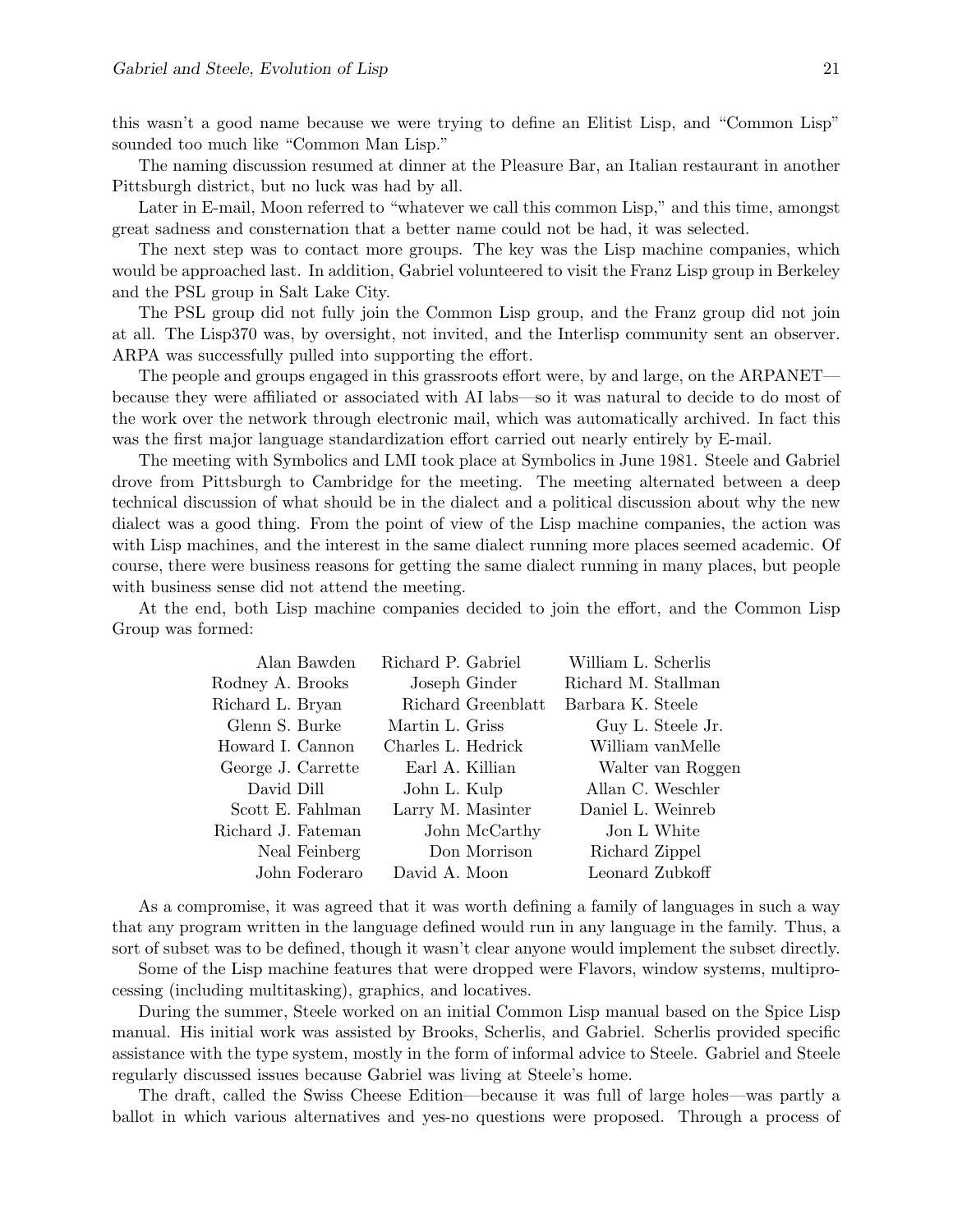E-mail-based discussion and voting, the first pass of voting took place. This was followed by a face-to-face meeting in November of 1981, where the final decisions on the questions posed were settled.

This led to another round of refinement with several other similar drafts/ballots.

The E-mail discussions were often in the form of proposals, discussions, and counterproposals. Code examples from existing software or proposed new syntax were often exchanged. Because of the archives everything was available for quick review by people wishing to come up to speed or to go back to the record.

This style also had some drawbacks. Foremost was that it was not possible to observe the reactions of other people, to see whether some point angered them, which would mean the point was important to them. There was no way to see that an argument went too far or had little support. This meant that time was wasted and that carefully crafted written arguments were required to get anything done.

Once the process began, the approach to the problem changed from just a consolidation of existing dialects, which was the obvious direction to take, to trying to design the right thing. Some people took the view that this was a good time to rethink some issues and to abandon the goal of strict MacLisp compatibility, which was so important to the early Lisp-Machine Lisp designs. Some issues, like whether NIL is both a symbol and a CONS cell, were not rethought, though it was generally agreed that they should be.

One issue that came up early on is worth mentioning, because it is at the heart of one of the major attacks on Common Lisp, which was mounted during the ISO work on Lisp (see section 2.12). This is the issue of modularization, which had two aspects: (1) whether Common Lisp should be divided into a core language plus modules and (2) whether there should be a division into the so-called white, yellow, and red pages. These topics appear to have been blended in the discussion.

"White pages" refers to the manual proper, and anything that is in the white pages must be implemented somehow by a Lisp whose developers claim it is a Common Lisp. "Yellow pages" refers to implementation-independent packages that can be loaded in, for example, TRACE and scientific subroutine packages. The "red pages" were intended to describe implementation-dependent routines, such as device drivers.

Common Lisp was not broken into a core language plus layers, and the white/yellow/red pages division never materialized.

Three more drafts were made—the Colander Edition (July 29, 1982), the Laser Edition (November 16, 1982), and the Mary Poppins Edition. The cute names are explained by their subtitles:

Colander: Even More Holes Than Before—But They're Smaller!

Laser Edition: Supposed to be Completely Coherent

Mary Poppins Edition: Practically Perfect in Every Way

The final draft was the Excelsior Edition. Recall that "excelsior" is not only a term of high praise but also the name for shredded paper used as packing material.

Virtually all technical decisions were completed by early 1983, but it was almost a year before the book Common Lisp: The Language would be available, even with a fast publishing job by Digital Press.

The declared goals of the Common Lisp Group were as follows, paraphrased from CLtl1 [Steele, 1984]:

• Commonality: Common Lisp originated in an attempt to focus the work of several implementation groups, each of which was constructing successor implementations of MacLisp for different computers. While the differences among the several implementations will continue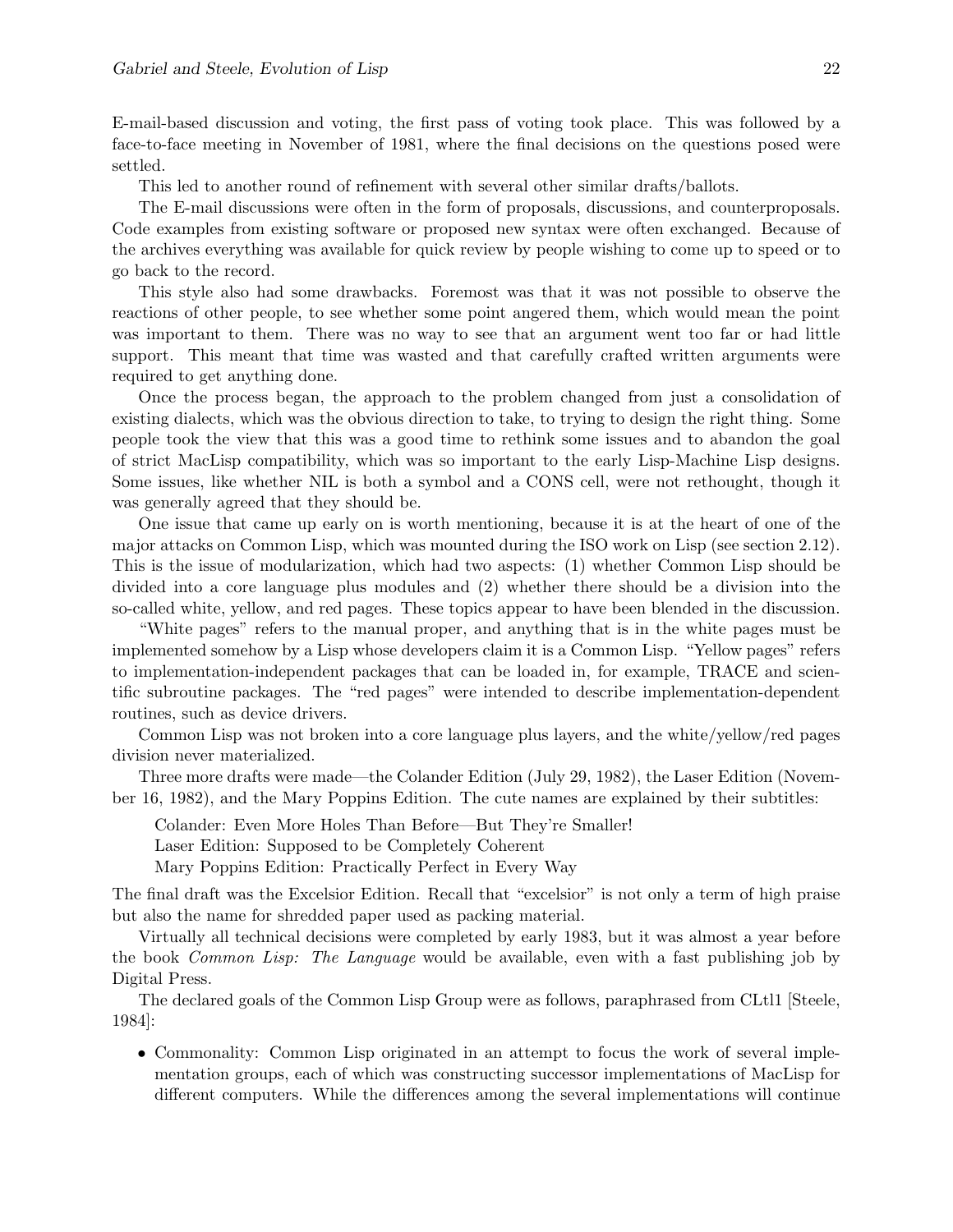to force some incompatibilities, Common Lisp should serve as a common dialect for these implementations.

- Portability: Common Lisp should exclude features that cannot be easily implemented on a broad class of computers. This should serve to exclude features requiring microcode or hardware on one hand as well as features generally required for stock hardware, for example declarations. (We use the term *stock hardware* to describe commercially available, generalpurpose, "off-the-shelf" computers as opposed to computers specifically designed to support Lisp.)
- Consistency: The interpreter and compiler should exhibit the same semantics.
- Expressiveness: Common Lisp should cull the best experience from a variety of dialects, including not only MacLisp but Interlisp.
- Compatibility: Common Lisp should strive to be compatible with Zetalisp, MacLisp, and Interlisp, in that order.
- Efficiency: It should be possible to write an optimizing compiler for Common Lisp.
- Power: Common Lisp should be a good system-building language, suitable for writing Interlisp-like user-level packages, but it will not provide those packages.
- Stability: Common Lisp should evolve slowly and with deliberation.

## **2.10.2 Early Rumblings**

The Common Lisp definition process was not all rosy. Throughout there was a feeling among some that they were being railroaded or that things were not going well. The Interlisp group had input in the balloting process, but at one point they wrote:

The Interlisp community is in a bit of a quandary about what our contribution to this endeavor should be. It is clear that Common Lisp is not going to settle very many languages features in Interlisp's favor. What should we do?

Part of the problem was the strength of the Lisp machine companies and the need for the Common Lisp Group to keep them within the fold, which bestowed on them a particularly strong brand of power. On this point, one of the people in the early Common Lisp Group put it:

Sorry, but the current version [draft] really gives a feeling of 'well, what's the largest subset of Lisp-Machine Lisp we can try to force down everyone's throat, and call a standard?'

The Lisp machine folks had a flavor of argument that was hard to contend with, namely that they had experience with large software systems, and in that realm the particular solutions they had come up with were, according to them, the right thing. The net effect was that Common Lisp grew and grew.

One would think that the voices of the stock machine crowd, who had to write a compiler for Common Lisp, would have objected, but the two strongest voices—Steele and Gabriel—were feeling their oats over their ability to write a powerful compiler to foil the complexities of Common Lisp. One often heard them, and later Moon, remark that a "sufficiently smart compiler" could solve a particular problem. Pretty soon the core group was quoting this "SSC" argument regularly. (Later, in the mouths of the loyal opposition, it became a term of mild derision.)

The core group eventually became the "authors" of CLtL I: Guy Steele, Scott Fahlman, David Moon, Daniel Weinreb, and Richard Gabriel. This group shouldered the responsibility for producing the language specification document and conducting its review. The self-adopted name for the group was the "Quinquevirate" or, more informally, the "Gang of Five".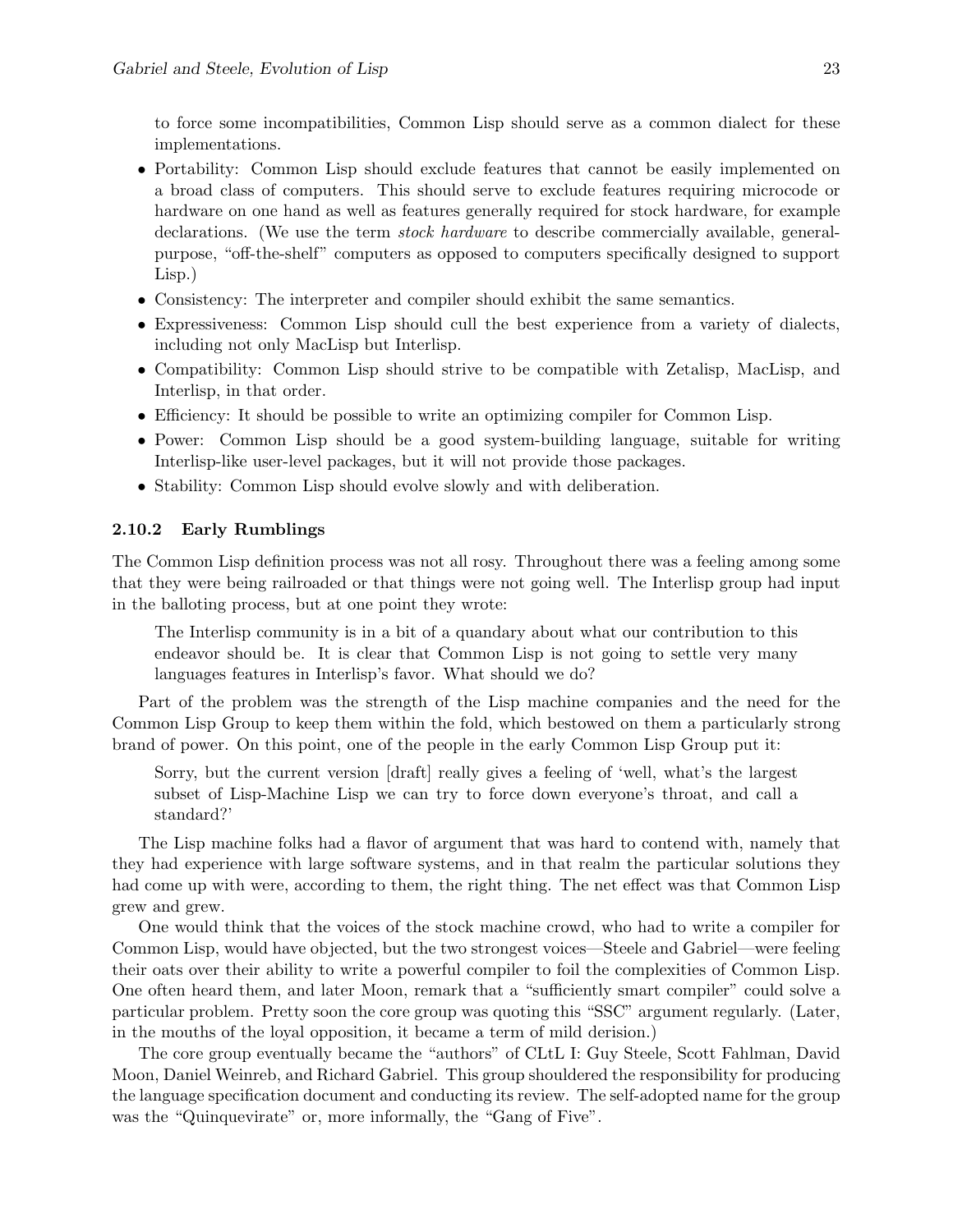#### **2.10.3 The Critique of Common Lisp**

At the 1984 Symposium on Lisp and Functional Programming, Rod Brooks and Gabriel broke rank and delivered the stunning opening paper, "A Critique of Common Lisp" [Brooks, 1984]. This was all the more stunning because Gabriel and Brooks were founders of a company whose business plan was to become the premier Common Lisp company. Fahlman, on hearing the speech delivered by Gabriel, called it traitorous.

This paper was only the first in a string of critiques of Common Lisp, and many of those critiques quoted this paper. The high points of the paper reveal a series of problems that proved to plague Common Lisp throughout the decade.

This theme reappeared in the history of Common Lisp—the emergence of a number of "un-Common" Lisps, straining, perhaps, the tolerance of even the most twisted lovers of overused puns. Each unCommon Lisp proclaimed its better approaches to some of the shortcomings of Common Lisp.

Examples of Lisp dialects that officially or unofficially declare themselves "unCommon Lisps" are Lisp370, Scheme, EuLisp, and muLisp. This is clearly an attempt to distance themselves from the perceived shortcomings of Common Lisp, but, less clearly, their use of this term attests to the apparent and real strength of Common Lisp as the primary Lisp dialect. To define a Lisp as standing in contrast to another dialect is to admit the supremacy of that other dialect. (Imagine Ford advertising the Mustang as "the unCorvette".)

More than any other single phenomenon, this behavior demonstrates one of the key ingredients of Lisp diversification: extreme—almost juvenile—rivalry between dialect groups.

We have already seen Lisp370 and Scheme. EuLisp is the European response to Common Lisp, developed as the lingua franca for Lisp in Europe. Its primary characteristics is that it is a Lisp-1 (no separate function and variable namespaces), has a CLOS-style (Common Lisp Object System) generic-function type object-oriented system integrated from the ground up, has a built-in module system, and is defined in layers to promote the use of the Lisp on small, embedded hardware and educational machines. Otherwise, EuLisp is Common-Lisp like, with more commonality than disjointness. The definition of EuLisp took a long time; started in 1986, it wasn't until 1990 that the first implementation was available (interpreter-only) along with a nearly complete language specification. Nevertheless, the layered definition, the module system, and the object-orientedness from the start demonstrate that new lessons can be learned in the Lisp world.

## **2.11 Other Stock Hardware Dialects: 1980–1984**

The rest of the world did not stand still while Common Lisp was developed, though Common Lisp was the focus of a lot of attention. Portable Standard Lisp spread to the Vax, DEC-20, a variety of MC68000 machines, and the Cray 1. Its Emode environment (later Nmode) proved appealing to Hewlett-Packard, which "productized" it in the face of a growing Common Lisp presence.

Franz Lisp was ported to many systems, and it became the workhorse stock hardware Lisp for the years leading up to the general availability of Common Lisp in 1985–1986.

In the market, the Dolphin was taking a beating in the performance sweepstakes, primarily because it was a slow machine that ran the Interlisp virtual machine. The efforts of Xerox were aimed at porting and performance, with little attention to improving the dialect or the environment, though work continued in this area. The main Interlisp developers were tuning.

Interlisp/Vax made an appearance, but has to be regarded as a failure with three contributing causes: (1) it provided compatibility with Interlisp-10, the branch of the Interlisp family doomed by the eventual demise of the PDP-10, rather than with Interlisp-D; (2) it provided only a stopand-copy garbage collector, which has particularly bad performance on a Vax; and (3) as the rest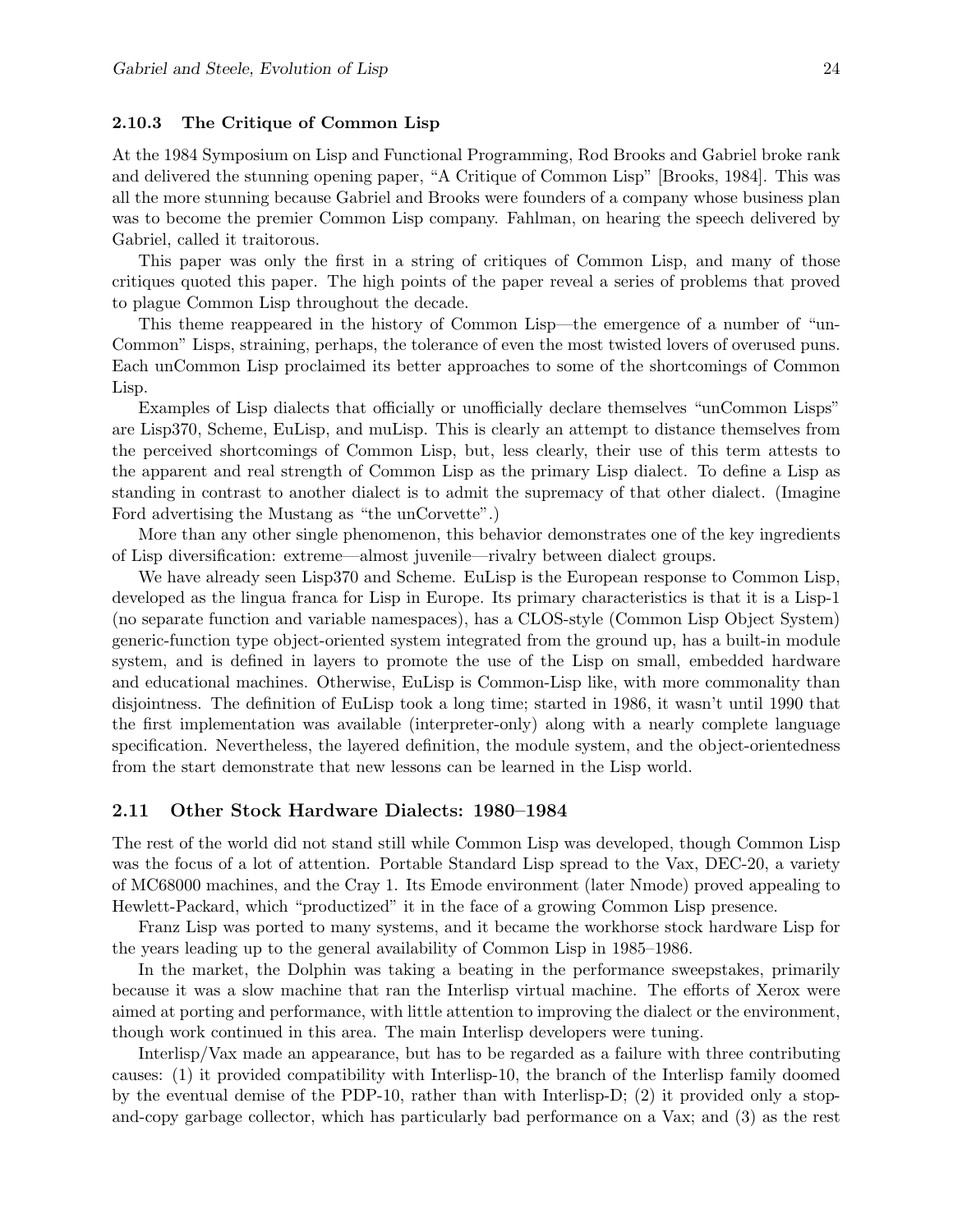of the Lisp world, including the Interlisp world, flocked to personal Lisp machines, the Vax was never taken seriously for Lisp purposes except by a small number of businesses.

In France, Jérôme Chailloux and his colleagues developed a new dialect of Lisp called Le Lisp. The dialect was reminiscent of MacLisp, and it focused on portability and efficiency. It needed to be portable because the computer situation in Europe was not as clear as it was in the US for Lisp. In the US, Lisp machines were dominant for Lisp, but these machines were not as available and often were prohibitively expensive in Europe. Research labs in Europe were frequently given or acquired a range of peculiar machines (from the US perspective). Therefore, portability was a must.

The experience with Vlisp taught Chailloux that performance and portability can go together, and, extending some of the Vlisp techniques, his group was able to achieve their goals. By 1984 their dialect ran on about ten different machines and demonstrated performance very much better than Franz Lisp, the most comparable alternative. On Vax 780's, Le Lisp performed about as well as Symbolics 3600's.

In addition, Le Lisp provided a full-fledged programming environment called Ceyx. Ceyx had a full set of debugging aids, a full-screen, multi-window structure editor and pretty printer, and an object-oriented programming extension, also called Ceyx.

The Scheme community grew from a few aficionados to a much larger group, characterized by an interest in the mathematical aspects of programming languages. Scheme's small size, roots in lambda calculus, and generally compact semantic underpinnings began to make it popular as a vehicle for research and teaching. In particular, strong groups of Scheme supporters developed at MIT, Rice, and Indiana University. In general these groups were started by MIT graduates who joined the faculty at these schools.

At MIT, under the guidance of Gerry Sussman and Hal Abelson, Scheme was adopted for teaching undergraduate computing. The book Structure and Interpretation of Computer Programs [**?**] became a classic and vaulted Scheme to notoriety in a larger community.

Several companies sprang up that made commercial implementations of Scheme: Chez Scheme by Cadence Research Systems was started by R. Kent Dybvig, Semantic Microsystems by Will Clinger, Anne Hartheimer, and John Ulrich, and Texas Instruments fielded a version of Scheme. Chez Scheme ran on various workstations, Semantic Microsystems' Scheme was called MacScheme and ran on Macintoshes. PC Scheme ran on IBM PC's and clones such as the one TI built and sold.

The original Revised Report on Scheme was taken as a model for future definitions of Scheme, and a self-selected group of so-called "authors" took on the role of evolving Scheme. The rule they adopted was that features could be added only by unanimous consent. After a fairly short period in which certain features like CALL-WITH-CURRENT-CONTINUATION were added, the rate of change of Scheme slowed down due to this rule. Only peer pressure in a highly intellectual group could convince any recalcitrant author to change his blackball. As a result there is a widely held belief that whenever a feature is added to Scheme, it is clearly the right thing. For example, only in late 1991 were macros added to the language in an appendix—as a partially standardized facility.

There would be a series of Revised Reports, called "The Revised, *...* , Revised Report on Scheme." In late 1991 "The Revised, Revised, Revised, Revised Report on Scheme" was written and approved; it is affectionately called " $R<sup>4</sup>RS$ ."

Many of those who would later become members of the Common Lisp Group would proclaim a deep-seated love of Scheme and a not-so-secret desire to see something like it become the next Lisp standard. However, the Scheme and Common Lisp communities would become sometimes bitter rivals in the latter part of the decade.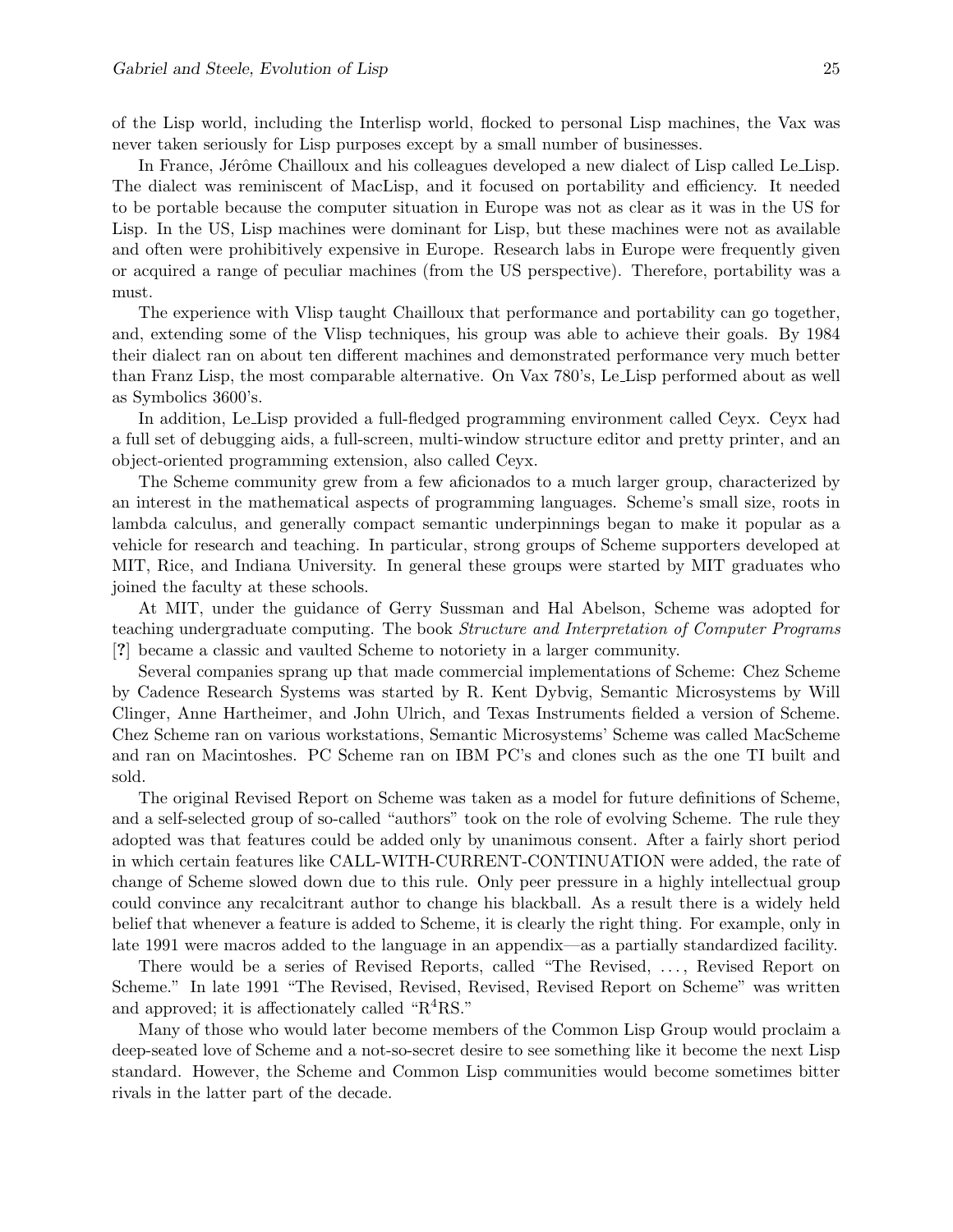#### **2.11.1 Zetalisp**

Zetalisp was the name of the Symbolics version of Lisp-machine Lisp. Because the 3600—the Symbolics second-generation Lisp machine, which is described below—was programmed almost entirely in Lisp, Zetalisp came to require a significant set of capabilities not seen in any single Lisp to this point. Not only was Zetalisp used for ordinary programming, but the operating system, the editor, the compiler, the network server, the garbage collector, and the window system were all programmed in Zetalisp, and because the earlier Lisp-machine Lisp was not quite up to these tasks, Zetalisp was expanded to handle them.

The primary addition to Lisp-machine Lisp was Flavors, a so-called non-hierarchical objectoriented language, a multiple inheritance, message-passing system developed from some ideas of Howard Cannon. The development of the ideas into a coherent system was largely due to David A. Moon, though Cannon was a key individual.

The features of Flavors was driven by the needs of the Lisp machine window system, which, for a long time, was regarded as the only example of a system whose programming required multiple inheritance.

Other noteworthy additions were FORMAT and SETF, complex arrays, and complex lambdalists for optional and keyword-named arguments. FORMAT is a mechanism for producing string output conveniently by, basically, taking a pre-determined string with placeholders and substituting computed values or strings for those placeholders—though it became much more complex than this because the placeholders included iteration primitives for producing lists of results, plurals, and other such exotica. SETF was discussed earlier.

One of the factors in the acceptance and importance of Zetalisp was the acceptance of the Lisp machines, which is discussed in the next section. Because Lisp machines—particularly Symbolics Lisp machines—were the most popular vehicles for real Lisp work in a commercial setting, there would grow to be an explicit belief, fostered by Symbolics itself, that Lisp-machine Lisp (Zetalisp) was the primary dialect for Lisp. Therefore, the Symbolics folks were taken very seriously as a strong political force and a required political ally for the success of a wider Lisp standard.

### **2.11.2 Early Lisp Machine Companies**

There were five primary Lisp machine companies: Symbolics; Lisp Machine, Inc. (LMI); Three Rivers Computer, later renamed PERQ after its principal product; Xerox; and Texas Instruments  $(TI).$ 

Of these, Symbolics, LMI, and TI all used basically the same software licensed from MIT as the basis of their offerings. The software included the Lisp implementation, the operating system, the editor, the window system, the network software, and all the utilities. There was an arrangement wherein the software would be cheaply (or freely) available as long as improvements are were passed back to MIT.

Therefore, the companies competed primarily on the basis of hardware performance but secondarily on the availability of advances in the common software base before that software passed back to the common source. Some of the companies also produced propriety extensions, such as C and FORTRAN implementations from Symbolics.

Xerox produced the D-machines, which ran Interlisp-D.

Three Rivers sold a machine, the PERQ, that ran either a Pascal-based operating system and language or Spice Lisp, later Common Lisp based on Spice Lisp.

Thus, all the Lisp-machine companies started out with existing software, and all the MacLispderived Lisp-machine companies licensed their software from a university.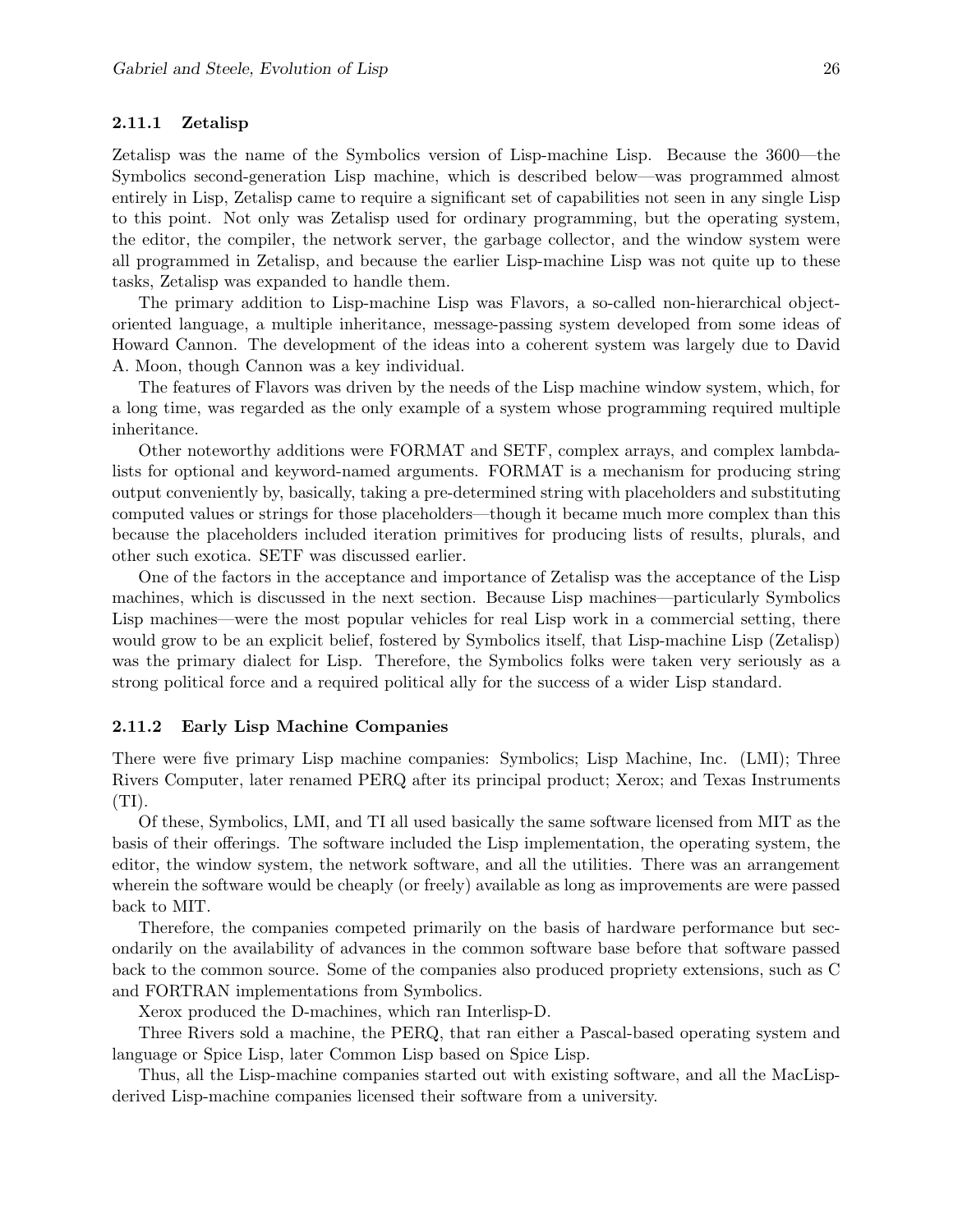Of these companies, Symbolics is most successful (as measured by number of installed machines at the end of the pre-Common-Lisp era), followed by Xerox and TI, though TI possibly can claim the most installed machines on the basis of one or two large company purchases.

Symbolics is most interesting of these companies because of the extreme influence of Symbolics on the direction of Common Lisp—however, we do not want to claim that the other companies did not have strong significance. The popularity of Zetalisp—or at least its apparent influence on the other people in the Common Lisp group—stemmed largely from the popularity of the 3600.

The 3600 was a second-generation Lisp machine, the first being a version of the CADR, called the LM-2. Both Symbolics and LMI started their businesses by producing essentially the CADR; the LMI version was called the LAMBDA. However, Symbolics's business plan was to produce a much faster Lisp machine and to enter the workstation sweepstakes.

Sometimes it is easy to forget that, in the early 1980's, workstations were an oddity, and the workstations were generally so computationally underpowered that many did not take them seriously. The PDP-10 still offered vastly better performance than the workstations, and it simply was not obvious that engineers would ever warm up to them or that they would form a large new market. Furthermore, it was not clear that a Unix-based/C-based workstation was necessarily the winner either, since it was thought that applications would drive the market more than software development. Therefore, it was not foolish for Symbolics to have the business plan it did.

Symbolics and LMI were founded by rivals at the MIT AI Lab, with Richard Greenblatt founding LMI and almost everyone else founding Symbolics, in particular Moon, Weinreb, Cannon, and Knight.

One of the factors in the adoption of Symbolics Lisp machines and Zetalisp was the fact that the first 3600's did not have a garbage collector, which meant that the performance penalty of garbage collecting a large address space was not observed. Originally the 3600 was to have a Baker-style incremental stop-and-copy collector, but because the address space was so large, ordinary programs did not exhaust memory for several days and intensive ones could run for about 8 hours. There was a facility for saving the running image, which basically did a stop-and-copy garbage collection to disk, and this image could be resumed. Therefore, instead of garbage collecting on-the-fly, a programmer would run until memory was exhausted, then he would start up the lengthy (up to several hours) process of disk-saving, and he would restart his program after dinner or the next day.

The incremental garbage collector was released several years after the first 3600's, and it proved to have relatively bad performance, possibly due to paging problems. Instead, Moon developed an ephemeral garbage collector that is similar to the Ungar generation scavenger collector developed for Smalltalk [**?**]. with generation scavenging, objects are promoted from one generation to the next by a stop-and-copy process. After several generations objects are promoted (tenured) to long-term storage. The idea is that an object will become garbage soon after its creation, so if you can look at the ages of objects and concentrate on only young objects, you will get most of the garbage and because a small working set is maintained paging performance is good.

Ephemeral garbage collection [Moon, 1984] is similar but maintains a few consing areas representing generations and a list of regions of memory where pointers to objects in the consing areas were created, and those regions are scanned in a stop-and-copy operation, moving from one generation to the other. Because objects in Smalltalk are created less frequently than in Lisp, the tradeoffs are a little different and the data structures are different.

The ephemeral garbage collector proved effective, and several years after the first 3600 was sold, an effective garbage collector was operational. It took a while for users to get used to the performance differences, but by then the 3600 was already established and the position of the 3600 was firmly implanted.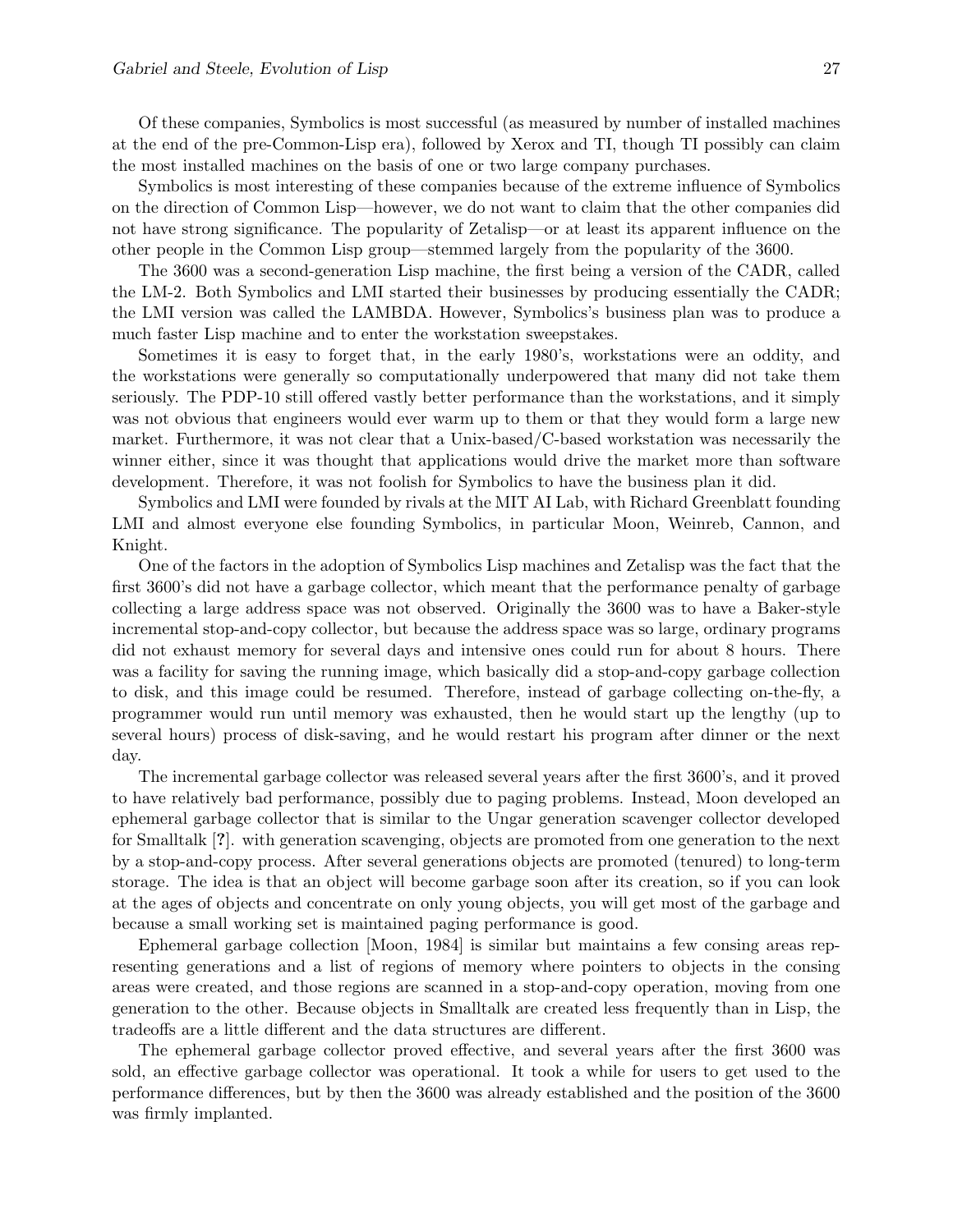The original PERQ and its later versions never made much of a commercial impact outside the Pittsburgh area, probably because its performance and price-performance were relatively poor.

We already saw the early history of the Xerox D-machines. Before the Common Lisp era, their use became widespread in former InterLisp-10 circles.

Texas Instruments began to enter the Lisp machine business just before CLtL1 was published, in early 1984. They began with the Viking project, which was working with Spice Lisp and the MC68020. Later, they decided to go the pure Lisp machine route and introduced the Explorer, which was a microcoded machine that also ran the MIT software. Later, TI joined with LMI to trade some technology, which seemed to have little or no effect on the business fortunes of either company, except to inject capital into LMI, prolonging its existence. The Explorer had good price-performance, and also decent performance, and the high favor in which TI was held by the Department of Defense resulted in good sales for TI during the early Common Lisp era.

### **2.11.3 MacLisp on the Decline**

Though still in widespread use, and spreading a bit, the development of MacLisp halted during the early 1980's. At this point, MacLisp ran on ITS, Multics, Tenex, TOPS-10, TOPS-20, and WAITS. Though only available on PDP-10's or related machines, these included the PDP-10, the DEC-10, the DEC-20, and the Foonly F2 and F4.

Funding for MacLisp development had been provided by the Macsyma Group, because the primary client for MacLisp, from the point of view of MIT, was the people who used Macsyma the Macsyma Consortium. From the point of view of the rest of the world, however, Macsyma was an interesting application of Lisp, but MacLisp was of much wider appeal as a research and development tool for AI, particularly vision and robotics. However, these groups were not flush with funding, and, in any event, none found any reason to do other than to accept the use of a freely available MacLisp.

The funding for MacLisp was supplanted by funding for NIL on the Vax by the Department of Energy. The Department of Energy oversaw such things as research and development of nuclear weapons in addition to its more benign projects such as civilian energy. Therefore, the DOE was an alternative source of defense funding, and it funded such projects as S1 Lisp.

In general, each site that used MacLisp had a local wizard who was able to handle most of the problems encountered, possibly by consulting Jon L White. In at least one case, funding was made available to MIT to do some custom work. For instance, the single-segment version of MacLisp on WAITS was paid for by the Stanford AI Lab, and the work was done on site by Howard Cannon.

MacLisp was the host for a variety of language development and features over the years, including MicroPlanner, Conniver, Scheme, Flavors, Frames, Extends, Qlisp, and various visionprocessing features. The last major piece of research in MacLisp was the multi-program programming environment done by Martin E. Frost and Gabriel at Stanford [**?**]. This environment defined a protocol that allowed MacLisp and E, the Stanford display editor which had operating-system support, to communicate over a mailbox-style operating system mechanism. With this mechanism, the code devoted to editing was shared by any users using E (even for non-Lisp tasks) by using the timesharing mechanism of the underlying host computer, and frequently code executed for the purpose of editing was executed within the operating system, requiring no code to be swapped in or paged in. It was also possible for Lisp programs to control the editor, so that very powerful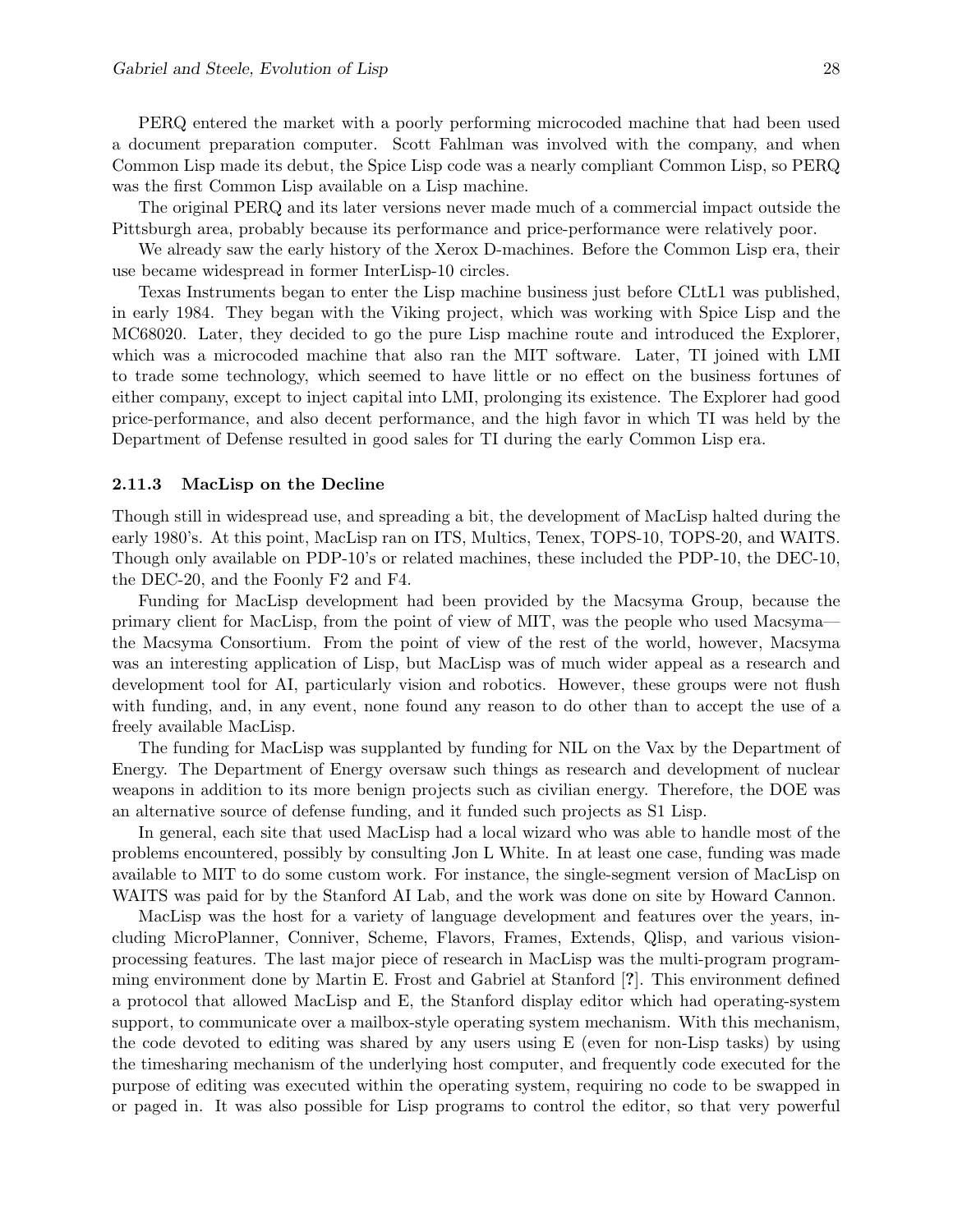"macros" written in Lisp could be used instead of the arcane E macro language. This environment predated similar Lisp/Emacs environments by a few years.

However, in the early days of the Common Lisp group, funding for NIL for the Vax by DOE and the Macsyma Consortium was halted, perhaps fueled by the belief that Lisp machines would run Macsyma well, perhaps fueled by the belief that the development of Common Lisp would provide the common base for Macsyma.

Around the same time that DOE funding stopped, Symbolics started a Macsyma Group to sell Lisp-machine-based Macsyma. This group would remain profitable until its dissolution in the late 1980's or early 1990's.

With NIL funding stoppage, Jon L White joined Xerox to work on Interlisp—a stranger situation is difficult to imagine. First, White was apparently so clearly a Easterner in personality that the whole aura of the California lifestyle seems too foreign for him to accept. Second, the rivalry between MacLisp and InterLisp over the years would seem to obviate them working together.

#### **2.12 Standards Development: 1984–1992**

The period just after the release of *Common Lisp: The Language* (CLtL1) marked the beginning of an era of unprecedented Lisp popularity. In large part this popularity was coupled with the popularity of AI, but not entirely. Let's look at the ingredients: For the first time there was a commonly agreed standard for Lisp, albeit a flawed one; AI was on the rise, and Lisp was the language of AI; there appeared to be a burgeoning workstation market, and the performance of the workstations on Lisp was not far off from the Lisp machines; the venture capital community was looking at the success of companies like Sun, were awed by the prospects of AI, and had a lot of money as a result of the booming economy in the first half of the Reagan presidency; and computer scientists were turning into entrepreneurs in droves, spurred by the near-instant success of their colleagues at companies like Sun and Valid. Articles about Lisp were being written for popular magazines, requests for Common Lisp were streaming into places like CMU (Fahlman) and Stanford (Gabriel), and otherwise academic-only people were asked to speak at industry conferences and workshops on the topics of AI and Lisp and were regarded as sages of future trends.

The key impetus behind the interest by industry in Lisp and AI was that the problems of hardware seemed under control and the raging beast of software was next to be tamed. More traditional methods seemed inadequate, and there was always the feeling that the new thing, the radical thing would have a more thorough effect than the old, conservative thing—this is simply the allure of cachet, and it attracted both businessmen and venture capitalists.

#### **2.12.1 Overview of Lisp Companies**

As early as 1984—the year CLtL1 was published—several companies were founded to commercialize Common Lisp. These included Franz, Inc, Gold Hill, and Lucid, Inc. Other companies on the fringe of Lisp joined the Lisp bandwagon with Common Lisp or with Lisps that were on the road to Common Lisp. These included Three Rivers (PERQ) and TI. Some mainstream computer manufacturers joined in the Lisp business. These included DEC, HP, Sun, Apollo, Prime, and IBM. Some European companies joined the Common Lisp bandwagon, like Siemens and Honeywell Bull. And the old players began work on Common Lisp. These included the Lisp machine companies and Xerox. A new player from Japan—Kyoto Common Lisp (KCL)—provided a bit of a spoiler: KCL has a compiler that compiles to C, which is compiled by the C compiler. This Lisp was licensed essentially free, and the Common Lisp companies suddenly had a surprising competitor.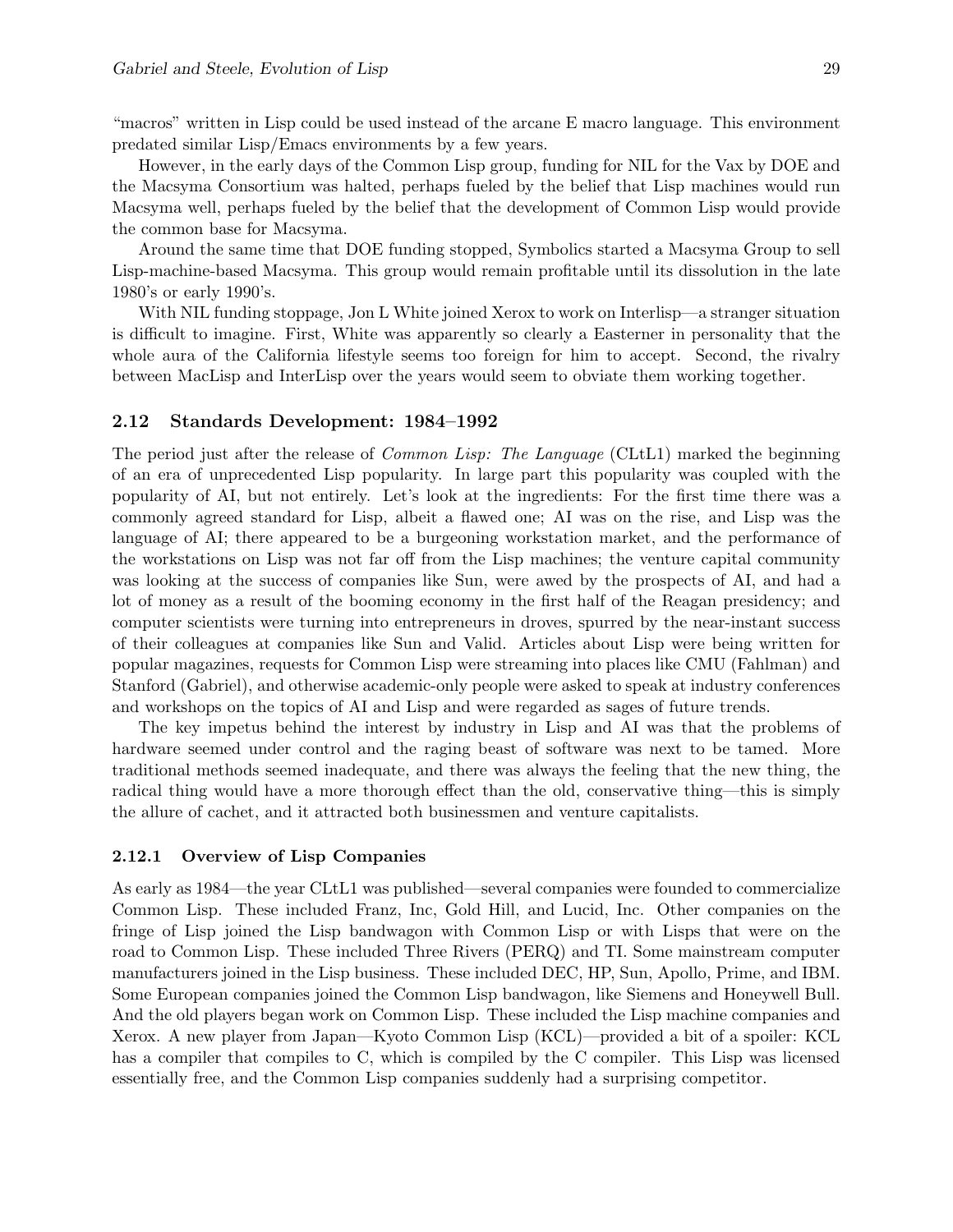Though one might think a free, good-quality product would easily beat an expensive betterquality product, this proved false, and the Common Lisp companies thrived despite their no-cost competitor. It turned out that better performance, better quality, commitment by developers to moving ahead with the standard, and better service were more important than no price tag.

#### **2.12.2 Common Lisp Companies**

Franz, Inc., was already in business selling Franz Lisp, the MacLisp-like Lisp dialect used to transport a version of Macsyma called Vaxsyma. Franz Lisp was the most popular dialect of Lisp on the Vax until plausible Common Lisps appeared. Franz decided to go into the Common Lisp market, funding the effort with the proceeds from its Franz Lisp sales. The principal founders of Franz are Fritz Kunze, John Foderaro, and Richard Fateman. Kunze was a PhD student of Fateman's at the University of California at Berkeley in the mathematics department; Foderaro, having already obtained his PhD under Fateman, became the primary architect and implementor of the various Lisps offered by Franz, Inc. Fateman, one of the original implementors of Macsyma at MIT, carried the MacLisp/Lisp torch to Berkeley, and he was responsible for the porting of Macsyma to the Vax. Franz adopted a direct-sales strategy, in which the company targeted customers and sold directly to them.

Gold Hill was a division of a parent company named Apiary Inc., which was founded by Carl Hewitt and his student Jerry Barber. Barber had spent the year before founding Apiary/Gold Hill at INRIA in France, where he wrote a MacLisp/Zetalisp-like Lisp for the IBM PC. This work was partly funded by INRIA. When he returned, it was close enough to Common Lisp that Hewitt and Barber thought they could capitalize on the wave of Common interest by selling the existing Lisp as a Lisp about to become Common Lisp. Because the PC was believed to be an important machine for AI, it seemed to be an ironclad business plan, in which a variety of glamorous East-coast venture capitalists invested. Gold Hill's Lisp was not a Common Lisp and in the early years the company endured some criticism for false advertising, but as the Lisp was transformed into a Common Lisp, its quality apparently dropped. At the same time "AI winter" hit and Gold Hill was not able to survive at the level it once had. It was abandoned by its venture capitalists, laid off just about all its employees, and continues today as a two-man operation. Gold Hill sold direct as well.

"AI winter" is the term first used in 1988 to describe the unfortunate commercial fate of AI. From the late 1970's and until the mid-1980's, artificial intelligence was an important part of the computer business—many companies were started with the then-abundant venture capital available for high-tech start-ups. By 1988 it became clear to business analysts that AI would not experience meteoric growth, and there was a backlash against AI and, with it, Lisp as a commercial concern. AI companies started to have substantial financial difficulties, and so did the Lisp companies.

Lucid, Inc. was founded by Gabriel (Stanford), Rod Brooks (MIT), Eric Benson (Utah/PSL), Scott Fahlman (CMU), and a few others. Backed by venture capital, Lucid adopted a different strategy from that of the other Common Lisp companies. Instead of starting with the Spice Lisp source code, Lucid wrote an implementation of Common Lisp from scratch; moreover, it adopted an OEM strategy. (The OEM idea is to make arrangements with a computer (hardware) company to market and sell Lisp under its own name. However, the Lisp is implemented and maintained by an outside company, in this case, Lucid, which collects royalties.) Lucid quickly struck OEM deals with Sun, Apollo, and Prime. This was possible because Lucid traded on the strength of the names of its founders and the fact that it was writing a Common Lisp from scratch and would, therefore, be the first true Common Lisp.

Eventually Lucid ported its Lisp and established OEM arrangements with IBM, DEC, and HP. Though the royalties were relatively small per copy, the OEM route established Lucid as the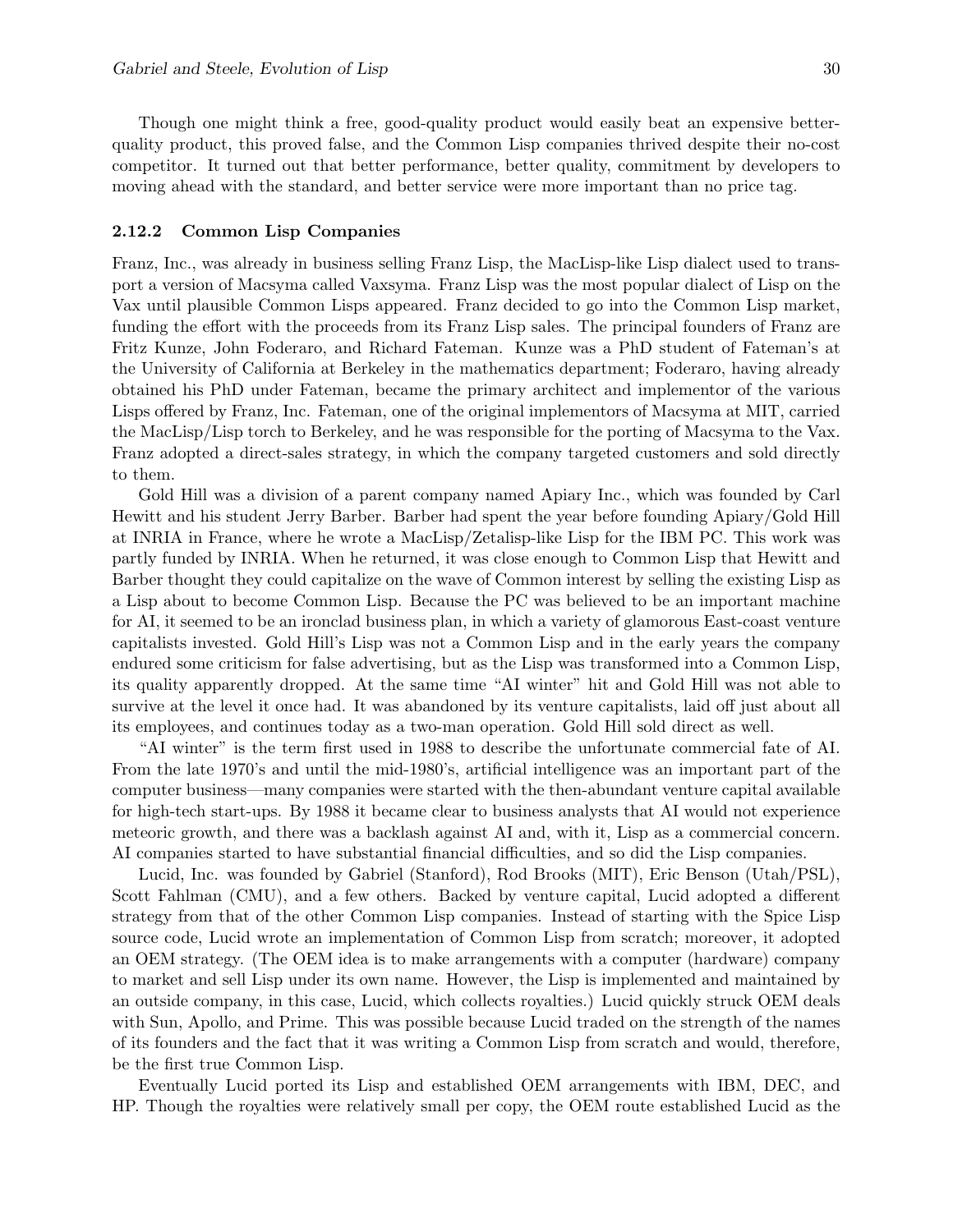primary stock-hardware Lisp company. Because the hardware companies were enthusiastic about the business opportunities for AI and Lisp, they invested a lot in the business. Often they would pay a large porting fee, a fixed-price licensing fee, and maintenance fees as well as royalties. Getting Sun as an OEM was the key for Lucid's survival, because Sun workstations developed the cachet that was needed to attract customers to the Lisp. Sun was always regarded as leading-edge, so people interested in leading-edge AI technology headed first to Sun. Sun also employed a number of engineers who did their own Lisp development, mostly in the area of programming environments.

Before the AI winter hit, Lucid began diversifying into other languages  $(C/C++)$  and programming environments.

#### **2.12.3 Big Companies With Their Own Lisps**

DEC and HP implemented their own Lisps. DEC started with the Spice Lisp code and HP with PSL. Each company believed that AI would take off and that having a Lisp was an essential ingredient for success in the AI business. Both DEC and HP made arrangements with the original implementors of those Lisps, both by hiring students who had worked on them and by arranging for on-going consulting. Both DEC and HP grew fairly large businesses out of these Lisp groups, large by the standards of other Lisp companies. At the peak of Lisp in the last quarter of the 1980's, the main players in the Lisp business by revenue were Symbolics, TI, DEC, HP, Sun, and Lucid.

DEC and HP put a lot of effort into their Lisp offerings, primarily in the area of environments but also in the performance of the Lisp system itself.

In the last quarter of the 1980's, HP realized that PSL was not the winner and they needed to provide a Common Lisp. They chose Lucid to provide it, and they reduced their own engineering staff, choosing to focus more on marketing. Since the AI winter was just about upon them when they made the decision, it is not clear whether their perception of this situation forced them to cut back on their Lisp investment.

In the early 1990's, in the midst of AI winter, DEC also decided to abandon its own efforts and also chose Lucid.

IBM had a number of platforms suitable for Lisp: the PC, the mainframe, and the RT. Of these, IBM initially decided to put a Common Lisp only on the RT. IBM funded a pilot program to put Spice Lisp (Common Lisp) on the RT, which was to be IBM's first real entry into the workstation market. Because of Fahlman's relationship with Lucid (a founder), a contract was eventually written for Lucid to port its Lisp to the RT for IBM.

Later, IBM reentered the workstation market with its RS6000, which has good performance, and Lucid did the Common Lisp for it. IBM eventually contracted with Lucid to provide the same Lisp on the 370 and PS-2 running AIX, a version of Unix.

Xerox produced a Common Lisp compatibility package on top of Interlisp. This package was never really a strong success for Xerox, which in the late 1980's got out of the Lisp business, licensing its Lisp software to a spinoff started by Xerox called Envos in 1989.

Envos put out a real Common Lisp implementation and sold the InterLisp-D environment. But Envos went out of business three years after it was founded. What was left of Envos became the company Venue, which essentially was granted the rights to continue marketing the same software Envos had been, but without direct funding. The funding was provided by servicing Xerox's Lisp customer base (maintenance).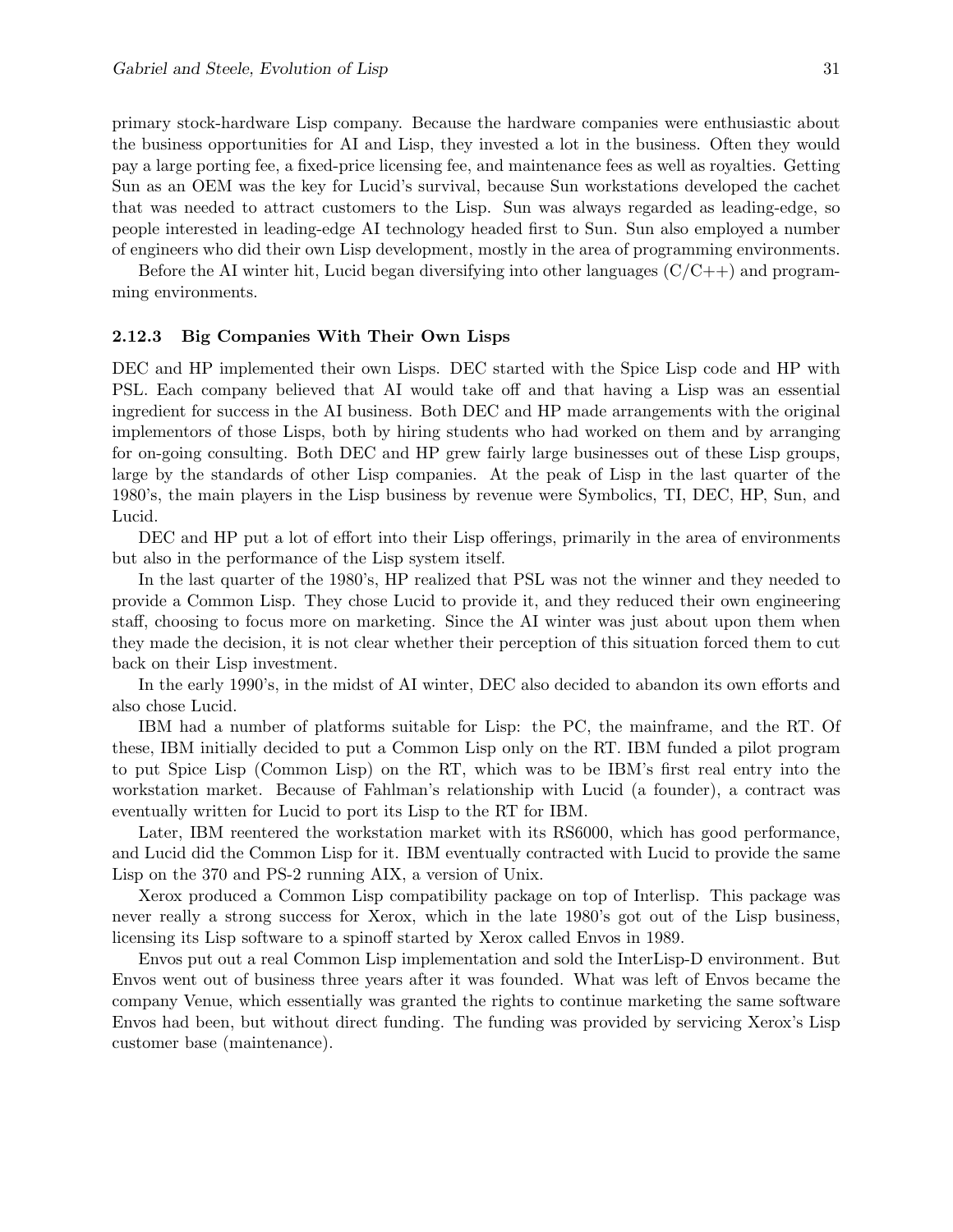#### **2.12.4 DARPA and the SAIL Mailing Lists**

Right after CLTL1 was published in 1984, ARPA (renamed DARPA) took a real interest in Common Lisp. They sponsored a community meeting and encouraged further development of Common Lisp into a full development system, including an object-oriented extension, multitasking, window systems, graphics, foreign function interfaces, and iteration. It seemed that DARPA wished for a resurgence of Lisp and was willing to provide some funds to help this purpose.

After the meeting, new mailing lists were set up at SAIL for discussion of these topics and, though most of the lists were quiet, some witnessed interesting discussions.

#### **2.12.5 The Start of X3J13**

In a follow-up meeting one year later—December 1985 in Boston, Massachusetts—an apparently benign technical meeting was interrupted by a shocking announcement: Common Lisp must be standardized, DARPA announced, and Robert Mathis, the ISO ADA Convenor, was to head up this effort.

The reason for this sudden need was that the European Lisp community was planning to launch their own Lisp standardization effort at ISO to head off the spread of Common Lisp. Mathis, with his storehouse of international experience, seemed to DARPA the natural choice to head up the response, and the stunned, confused, and soon-to-be-previously-pastoral Common Lisp group could think of little else to do but go along.

## **2.12.6 The March Towards ANSI Common Lisp**

The period from Spring 1986 until Spring 1992 was a combination of political wrangling and interesting Lisp development. As usual, the impetus behind the Lisp development was to increase the expressive power of Lisp. The political wrangling centered around two different objectives: within Common Lisp, each individual strived to put his or her mark on the language, and, outside Common Lisp, various groups tried to minimize the size of Lisp to guarantee its survival—both academic and commercial.

A few months after the December 1985 meeting there was a meeting at SPARC in Washington DC to kick off the X3 activities. At this meeting the goals of standardization were discussed, and the most important topic, which was pushed by DARPA, was whether to merge with the Scheme activities—the technical issues surrounded the treatment of macros and whether or not there was a separate namespace for functions separate from ordinary variables. The goals of the new X3 group (later to become X3J13) were also discussed.

The point about namespaces is important to understanding the debate between Lisp dialect proponents. A namespace is a mapping between an identifier (string of characters) and its meaning. In Common Lisp there are a number of namespaces—variables, functions, types, tags, blocks, and catch tags, among others. If a Lisp has separate namespaces for variables and functions, users are allowed to use variable names that also name functions, because the evaluation rules specify the namespace in which to look for the meaning. In a Lisp with a single namespace, the user must be careful when creating variable names that he isn't shadowing a function name. This issue is important for macros, which in effect must carefully decide what a free variable is intended to mean. Because the variable and function namespaces are where the real problems lie, this debate is often referred to as the "Lisp-1 versus Lisp-2" debate. A Lisp-1 is a Lisp where functions and variables are in the same namespace, and a Lisp-2 is a Lisp where they are separate.

The effort to merge the Scheme and Common Lisp communities was launched on two fronts: One was to try to come up with a solution to the macro problem that a Lisp-1 causes. This problem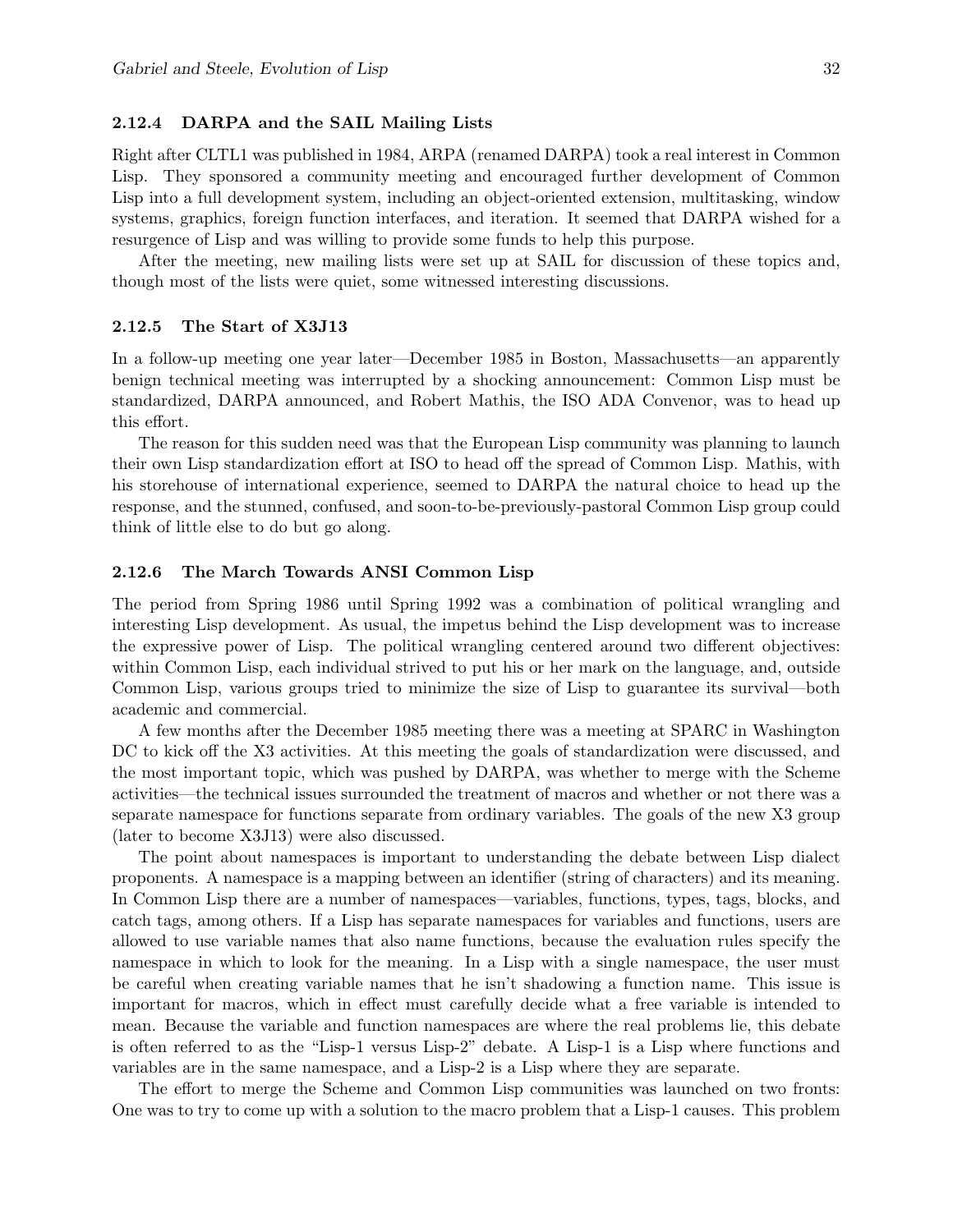is that with only one namespace it is relatively easier to stumble across an unintended name conflict leading to incorrect code. The key Common Lisp leaders felt that if the macro problem could be solved, Common Lisp could survive a transition from Lisp-2 to Lisp-1. The other front was to try to convince the Scheme community this was a good idea.

On the first front, Gabriel and Kent Pitman produced a report detailing the technical issues involved in macros, which was published in the journal Lisp and Symbolic Computation (LASC) [Gabriel, 1988]. Several technical solutions appeared around the same time, the most promising being described in Kohlbecker's dissertation [Kohlbecker, 1986b].

On the second front, Gabriel and Will Clinger approached the Scheme community, which soundly rejected any association with the Common Lisp community.

Sadly, though there were several other attempts to bring the two communities together, there has never been any serious dialog between the two groups.

By the end of 1986, it was clear that the European Lisp community would eventually produce a new Lisp dialect, which would be informally called EuLisp, and that the same community intended to start an ISO effort to standardize this dialect.

EuLisp is a dialect of Lisp defined in layers, with a very small kernel language and increasingly larger ones, the goal being to have a Common-Lisp-sized layer. EuLisp has an object-oriented facility, modules, multitasking, and a condition system. It is a Lisp-1.

A condition system is a facility for defining and handling user exceptions and for handling system exceptions. In Common Lisp, this facility provides a mechanism for executing user-defined code in the dynamic context of the error.

The most important technical development during this period was the Common Lisp Object System (CLOS). In 1986 four groups began to vie for defining the object-oriented programming part of Common Lisp: New Flavors (Symbolics) [Symbolics, 1985], CommonLoops (Xerox) [Bobrow, 1986], Object Lisp (LMI) [Drescher, 1987], and Common Objects [Kempf, 1987]. After a six-month battle, a group was formed to write the standard for CLOS based on CommonLoops and New Flavors. This group was David A. Moon (Symbolics), Daniel G. Bobrow (Xerox), Gregor Kiczales (Xerox), Sonya Keene (Symbolics, a writer), Linda DeMichiel (Lucid), and Gabriel (Lucid). Also, there was a group of people who were informally in the group: Patrick Dussud (TI), Jim Kempf (Sun), and Jon L White (Lucid).

The CLOS specification took two years, and the specification was adopted in June of 1988 with no changes.

CLOS has the following features:

- Multiple inheritance using a linearization algorithm to resolve conflicts and to order methods. Multiple inheritance provides a mechanism to build new classes by combining *mixins*, which are classes that provide some structure and behavior. Programming with multiple inheritance enables the designer to combine desired behavior without having either to select the closest existing class and modify it or to start a fresh single inheritance chain.
- Generic functions whose methods are selected based on the classes of all required arguments. This is in contrast to the message-passing model in which a message is sent to a single object whose class selects the method to invoke.
- Method combination, which provides the mechanism to take behaviors from component parts and blend them together. Method combination is an important aspect of multiple inheritance, because each combined class can provide part of the behavior needed, and the programmer need not code up a combining method to use existing methods.
- Metaclasses, whose instances are classes and which are used to control the representation of instances of classes.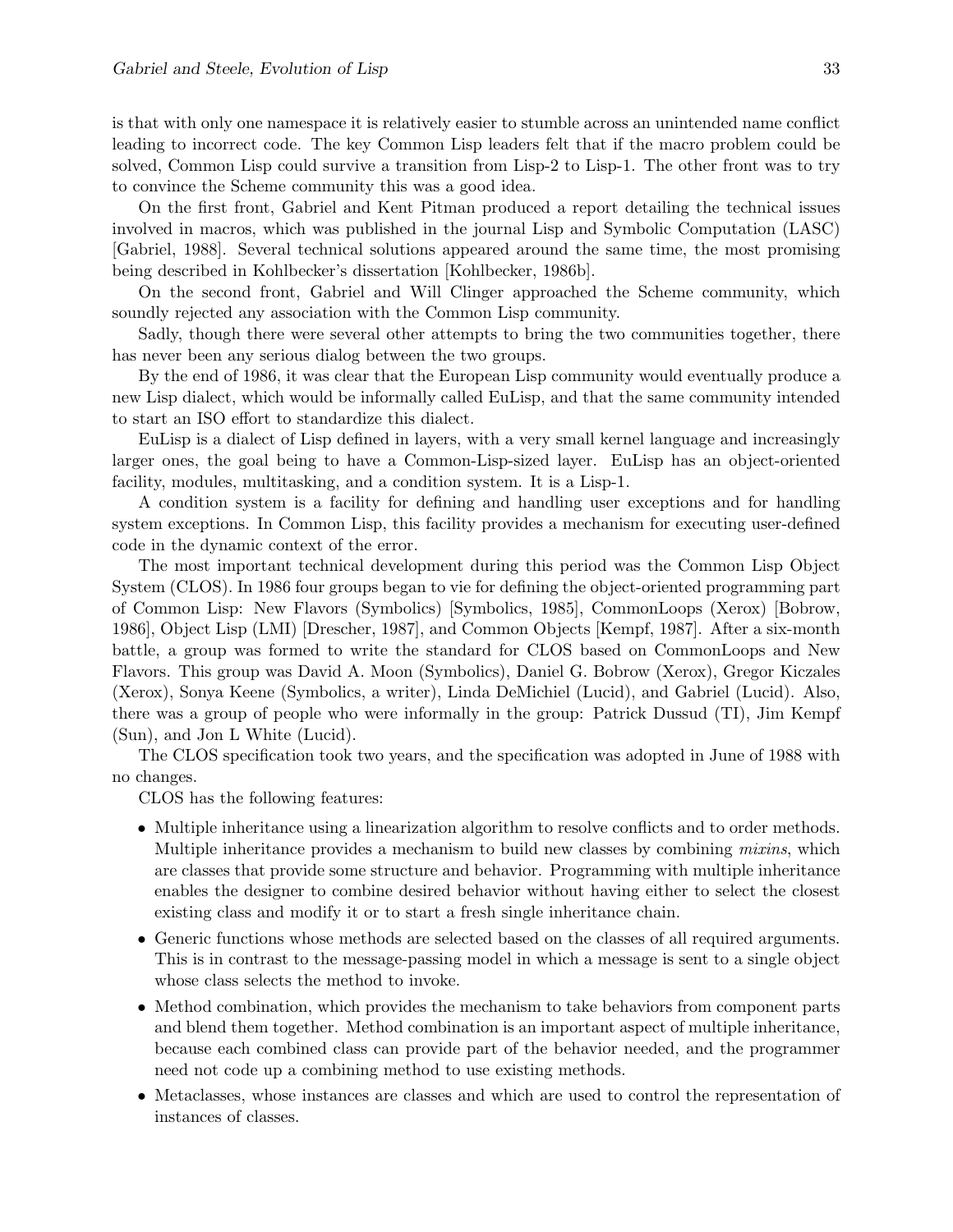- Meta-objects, which control the behavior of CLOS itself. CLOS can be viewed as a program written in CLOS. Since any CLOS program can be customized, so can CLOS itself.
- An elaborate object creation and initialization protocol that can be used to provide user customization of the instance creation, change class, reinitialization, and class redefinition processes.

During the deliberations of X3J13 a number of other additions were made to Common Lisp: an iteration facility, a condition system, a better specification of compilation and evaluation semantics, and a large number of small cleanups.

The X3J13 process was unlike the Scheme process. The Scheme process allowed any person to veto an addition. The X3J13 process went by majority vote. This allowed a great deal of log-rolling, and some committee members were eager to put their mark on Common Lisp.

The iteration facility, called LOOP, it consists of a single macro that has an elaborate pseudo-English or COBOL-like syntax. The debate on this facility was at times intense, especially when Scott Fahlman was still active in Common Lisp. Because of its non-Lispy syntax, it was (and remains) easy to ridicule.

The condition system further developed the exception handling capabilities of Common Lisp by introducing first-class conditions and mechanisms for defining how conditions of certain classes are to be handled—either automatically or with human intervention. Adoption of this facility was made easier by the adoption of CLOS, which paved the way for a cleaner formulation of the basic mechanisms. Nevertheless, the condition system was not completely CLOSified and cleaned up. For example, clauses that appear syntactically to be method definitions and hence should be selected based on class specificity are actually treated like cond clauses.

In 1987 ISO created a working group called WG16 to begin the process of standardizing Lisp at the international level. The two primary contenders were EuLisp and Common Lisp.

The political goal of EuLisp was to displace Common Lisp from Europe. Because US standards had such a strong influence in Europe, and because the only standards organization with real clout in Europe was ISO, this route was dictated.

The intellectual goal was a clean, commercial-quality, layered Lisp dialect for the future. EuLisp appears to have met its goals, and many consider it one of the nicer Lisp definitions, though there are still no commercial implementations of it.

For five years, the US managed to keep any progress from being made in the ISO committee, until, in 1992, a compromise was worked out in which, essentially, a near subset of Common Lisp and of CLOS would form the basis of a kernel Lisp dialect.

In 1988, DARPA called another Lisp meeting to discuss bringing the Scheme and Common Lisp communities together, but, as with earlier attempts, this failed primarily because the Scheme community did not want to have anything to do with Common Lisp. Attending this meeting were Bill Scherlis, Steve Squires, Gabriel, Daniel G. Bobrow, Gerry Sussman, and Scott Fahlman.

In 1989, Scheme began an IEEE standardization process, which culminated in 1991 with both an IEEE and ANSI standard, the latter after a virtually unannounced public review period. The structure of the Scheme standards is that the official standard lags the informal  $\mathbb{R}^n$  Report, so that the standard corresponds to the  $\mathbb{R}^{n-1}$  Report when the  $\mathbb{R}^n$  Report is current.

Also in 1989, the first non-intrusive garbage collectors appeared from the companies Lucid and Franz. The Lucid collector is an ephemeral garbage collector based on a combination of ideas from Smalltalk generation scavengers and the Symbolics ephemeral garbage collector [Sobalvarro, 1988].

The appearance of these collectors seemed to have the effect of increasing the legitimacy of stock-hardware Lisp companies to the same or higher level than the Lisp machine companies. This was because the Lisp machine companies encouraged the belief that stock-hardware Lisps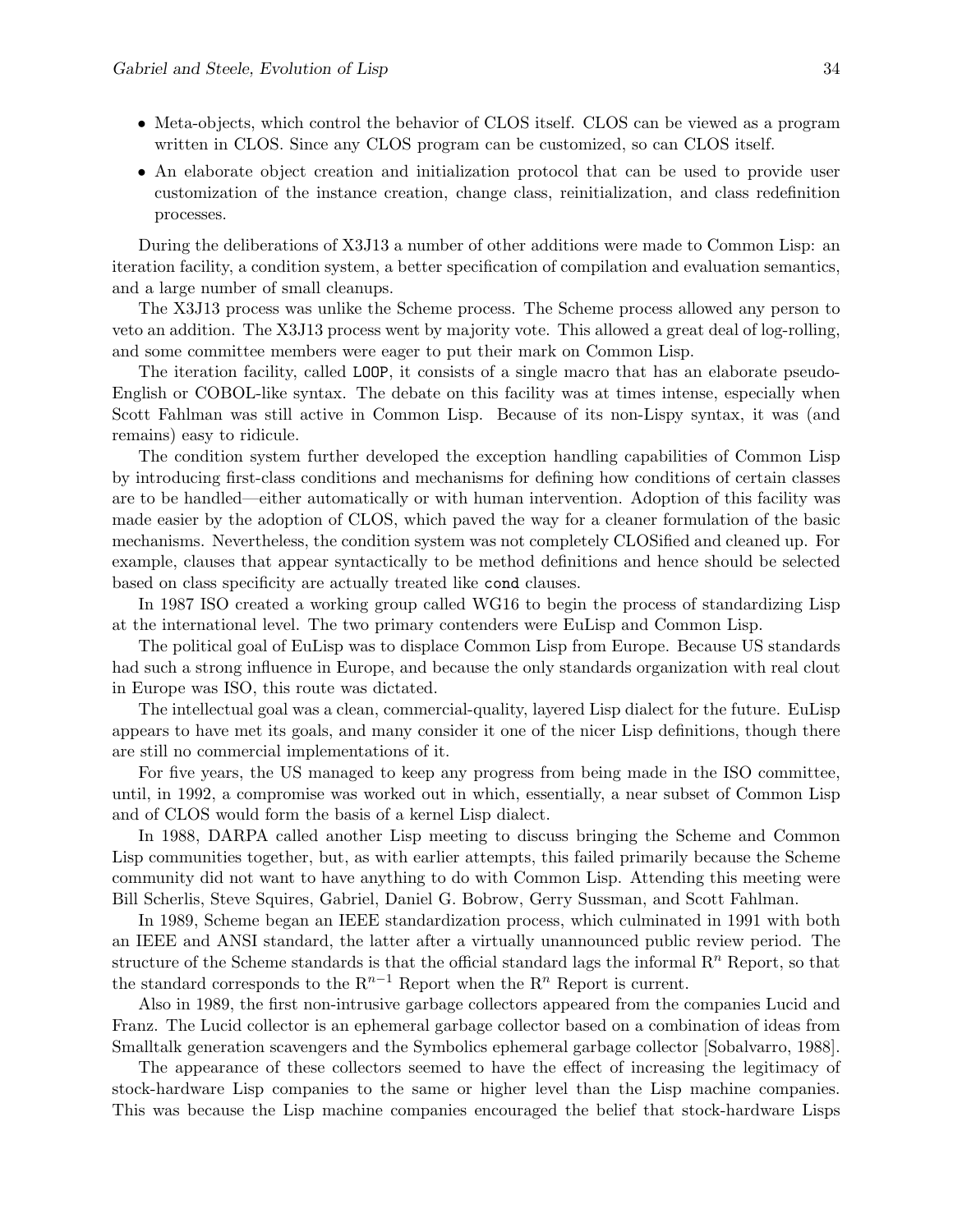could never have the performance—particularly for garbage collection—that the special-purposecomputer Lisps could have. When this was proven wrong, the Lisp machine companies suffered.

In 1991, the  $R<sup>4</sup>$  Report included a specification of hygienic macros, the first partially standardized macro facility in Scheme.

As X3J13 progressed and the power of general purpose workstations increased—largely due to development of fast risc processors—stock hardware Lisp companies dominated, forcing most of the Lisp machine companies either out of business or out of their leadership position. Also, the deterioration of the Lisp market and the general decline of the economy in the US combined to enable the smaller software-based Lisp companies to survive—customers were not willing to buy expensive "dedicated" computers and then spend money maintaining them.

In April of 1992 X3J13 delivered to X3 SPARC (the authorizing body for X3J13) its draft for Common Lisp. At the same time, WG16 produced the first draft of its kernel Lisp.

The ANSI draft for Common Lisp is immensely large. One official at X3 SPARC remarked on seeing it: "It's bigger than Cobol—*much* bigger!"

Though this might seem funny, it shows how a process of increasing desire for expressiveness, intensified attention to getting the details right (even for details that almost never matter), the need for individuals to make their mark, and a seemingly deliberate blind eye towards commercial realities can lead to an unintended result—a large, unwieldy language that few can completely understand.

## **2.13 Expressiveness**

Lisp has proved itself more concerned with expressiveness than anything else. We can see this by observing that only a person well-versed with how a particular Lisp is implemented can write efficient programs. Here is a perfectly nice piece of code:

```
(defun make-matrix (n m)
 (let ((matrix ()))
    (dotimes (i n matrix)
      (push (make-list m) matrix))))
(defun add-matrix (m1 m2)
  (let ((l1 (length m1))
        (l2 (length m2)))
    (let ((matrix (make-matrix l1 l2)))
      (dotimes (i l1 matrix)
        (dotimes (j l2)
          (setf (nth i (nth j matrix))
                (+ (nth i (nth j m1))
                   (inth i (nth j m2))))))))
```
The expression to read and write a cell in a matrix looks perfectly harmless and fast as anything. But it is slow, because nth takes time proportional to the value of its first argument, essentially CDRing down the list every time it is called. (An experienced Lisp coder would iterate over the cells of a list rather than over numeric indices, or would use arrays instead of lists.)

Here expressiveness has gone awry. People tend to expect that operations in the language cost a small unit time, not something complicated to figure out. So, precisely *because* Lisp is so expressive, it is very hard to write fast programs, though it is easy to write pretty ones.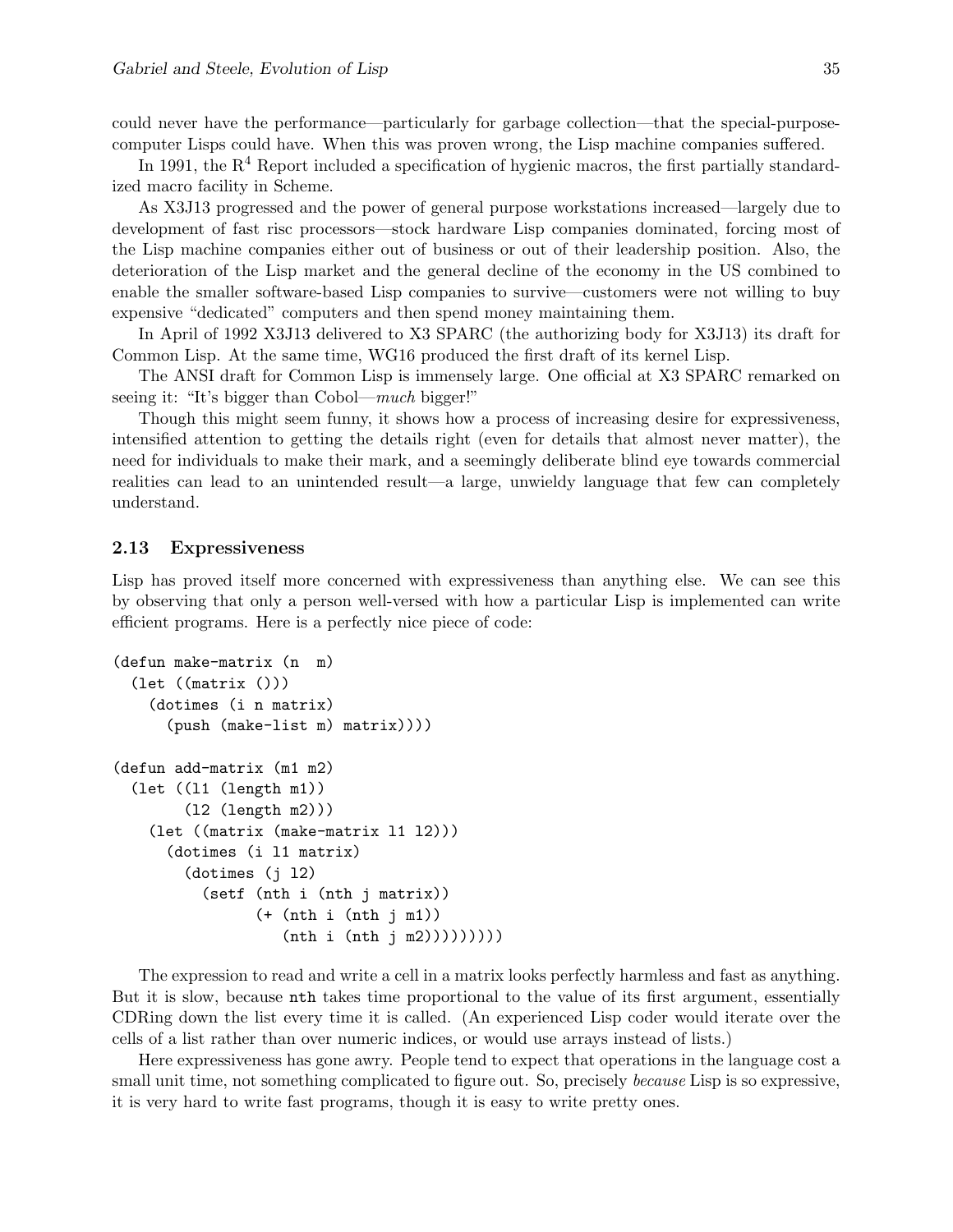## **3 Evolution of Some Specific Language Features**

In this section we discuss the evolution of some language features that are either unique to Lisp or uniquely handled by Lisp.

## **3.1 The Treatment of NIL (and T)**

*...*

Almost since the beginning, Lisp has used the symbol nil as the distinguished object that indicates the end of a list (and which is therefore itself the empty list); this same object also serves as the false value returned by predicates. McCarthy has commented that these decisions were made "rather lightheartedly" and "later proved unfortunate." Furthermore, the earliest implementations established a tradition of using the zero address as the representation of NIL; McCarthy also commented that "besides encouraging pornographic programming, giving a special interpretation to the address 0 has caused difficulties in all subsequent implementations" [McCarthy, 1978].

The advantage of using address 0 as the representation of nil is that most machines have a "jump if zero" instruction or the equivalent, allowing a quick and compact test for the end of a list. As an example of the implementation difficulties, however, consider the PDP-10 architecture, which had 16 registers, or "accumulators", which were also addressable as memory locations. Memory location 0 was therefore register 0. Because address 0 was nil, the standard representation for symbols dictated that the right half of register 0 contain the property list for the symbol nil (and the left half contained the address of other information, such as the character string for the name "nil"). The implementation tradition thus resulted in tying up a register in an architecture where registers were a scarce resource.

Later, when MacLisp adopted from Interlisp the convention that  $(car nil) = (cdr nil) =$ nil, register 0 was still reserved; its two halves contained the value 0 so that the car and cdr operations need not special-case nil. But all operations on symbols had to special-case nil, for it no longer had the same representation as other symbols. This led to some difficulties for Guy Steele, who had to find every place in the assembly-language kernel of MacLisp where this mattered.

Nowadays some Common Lisp implementations use a complex system of offset data representations to avoid special cases for either conses or symbols; *every* symbol is represented in such a way that the data for the symbol does not begin at the memory word addressed by a symbol pointer, but two words after the word addressed. A cons cell consists of the addressed word (the cdr) and the word after that (the car). In this way the same pointer serves for both nil the symbol and () the empty list pseudo-cons whose car and cdr are both nil.

There is a danger in using a quick test for the end of a list; a list might turn out to be improper, that is, ending in an object that is neither the empty list nor a cons cell. Interlisp split the difference, giving the programmer a choice of speed or safety [Teitelman, 1978]:

Although most lists terminate in NIL, the occasional list that ends in an atom, e.g., (A B . C), or worse, a number or string, could cause bizarre effects. Accordingly, we have made the following implementation decision:

All functions that iterate through a list, e.g., member, length, mapc, etc., terminate by an nlistp check, rather than the conventional null-check, as a safety precaution against encountering data types which might cause infinite cdr loops *...* [their italics]

For users with an application requiring extreme efficiency, [their footnote: A NIL check can be executed in only one instruction; an nlistp on Interlisp-10 requires about 8, although both generate only one word of code.] we have provided fast versions of memb, last, nth, assoc, and length, which compile open and terminate on NIL checks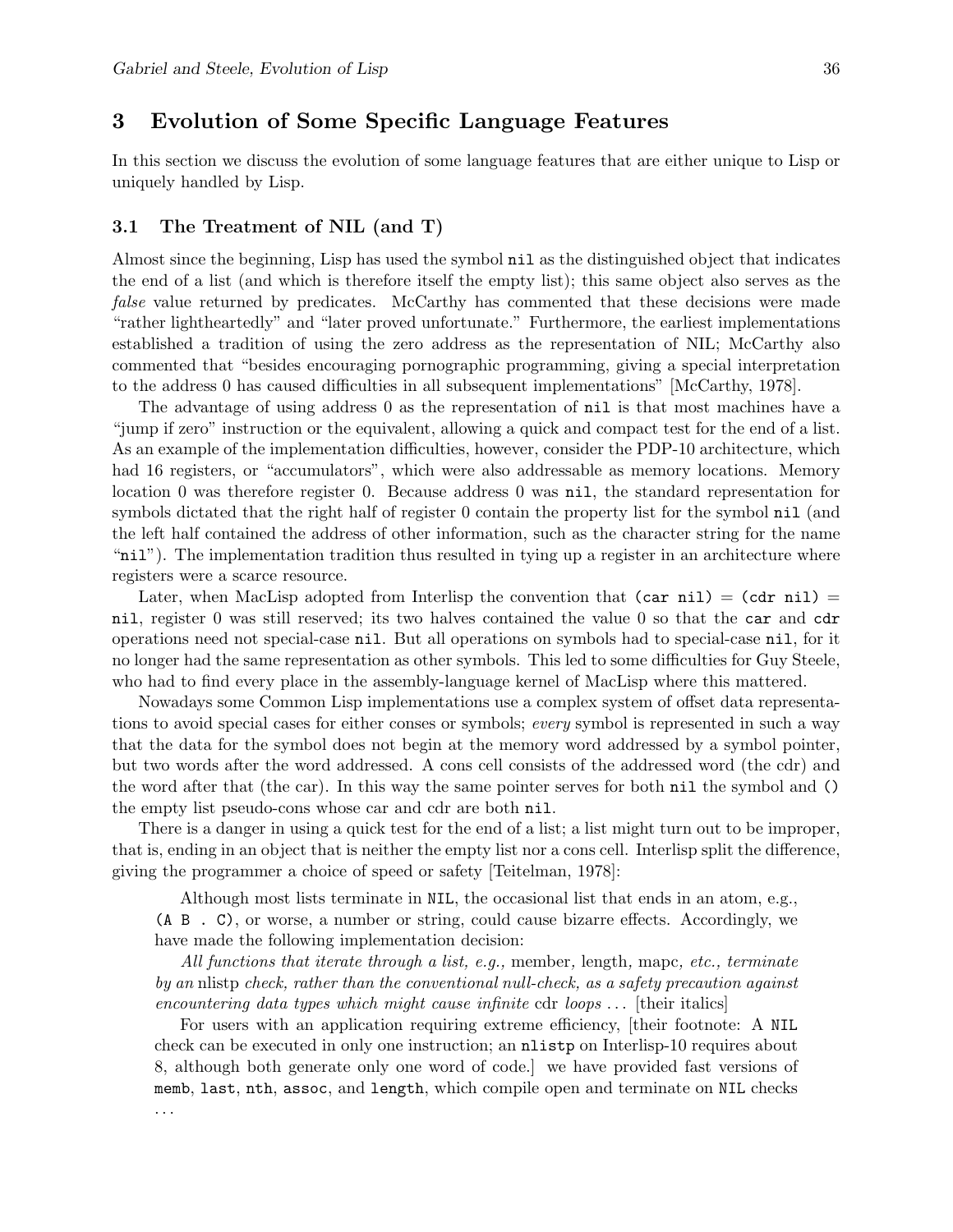Fischer Black commented as early as 1964 on the difference between NIL and () as a matter of programming style [Black, 1985]. There has been quite a bit of discussion over the years of whether to tease apart the three roles of the empty list, the false value, and the otherwise uninteresting symbol whose name is "nil"; such discussion was particularly intense in the Scheme community, many of whose constituents are interested in elegance and clarity. They regard such constructions as

```
(if (car x) (+ (car x) 1))
```
as bad puns, preferring the more explicit

```
(if (not (null (car x))) (+ (car x) 1))
```
The Revised Revised Report on Scheme [Clinger, 1985b] defined three distinct quantities nil (just another symbol); (), the empty list; and #!false, the boolean false value (along with #!true, the boolean true value). However, in an interesting compromise, all places in the language that tested for true/false values regarded both () and #!false as false and all other objects as true. The report comments:

The empty list counts as false for historical reasons only, and programs should not rely on this because future versions of Scheme will probably do away with this nonsense.

Programmers accustomed to other dialects of Lisp should beware that Scheme has already done away with the nonsense that identifies the empty list with the symbol nil.

The Revised<sup>3</sup> Report on the Algorithmic Language Scheme [Rees, 1986] shortened #!false and #!true to #f and #t, and made a remark that is similar but more refined (in both senses):

The empty list counts as false for compatibility with existing programs and implementations that assume this to be the case.

Programmers accustomed to other dialects of Lisp should beware that Scheme distinguishes false and the empty list from the symbol nil.

The recently approved IEEE standard for Scheme specifies that #f and #t are the standard false and true values, and that all values except #f count as true, "including #t, the empty list, symbols, numbers, strings, vectors, and procedures" [IEEE, 1991]. So the Scheme community has, indeed, overcome long tradition and completely separated the three notions of the false value, the empty list, and the symbol nil. Nevertheless the question continues to be debated.

The question of nil was also debated in the design of Common Lisp, and at least one of the directly contributing implementations, NIL, had already made the decision that the empty list () would not be the same as the symbol nil. (A running joke was that NIL (New Implementation of Lisp) unburdened NIL of its role as the empty list so that it would be free to serve as the name of the language!) Eventually the desire to be compatible with the past, however crufty [Raymond, 1991], carried the day.

It is worth noting that Lisp implementors have not been tempted to identify nil with the number 0 (as opposed to the internal *address* 0), with one notable exception, a Lisp system for the PDP-11 written in the 1970's by Richard M. Stallman, in which the number 0 rather than the symbol nil was used as the empty list and as false. Compare this to the use of 0 and 1 as false and true in APL [Iverson, 1962], or the use of 0 as false and as the null pointer in C [Kernighan, 1978]. Both of these languages have provoked the same kinds of comments about puns and bad programming practice that McCarthy made about Lisp.

This may seem to the reader to be a great deal of discussion to expend in this paper on such a small point of language design. However, the space taken here reflects accurately the proportion of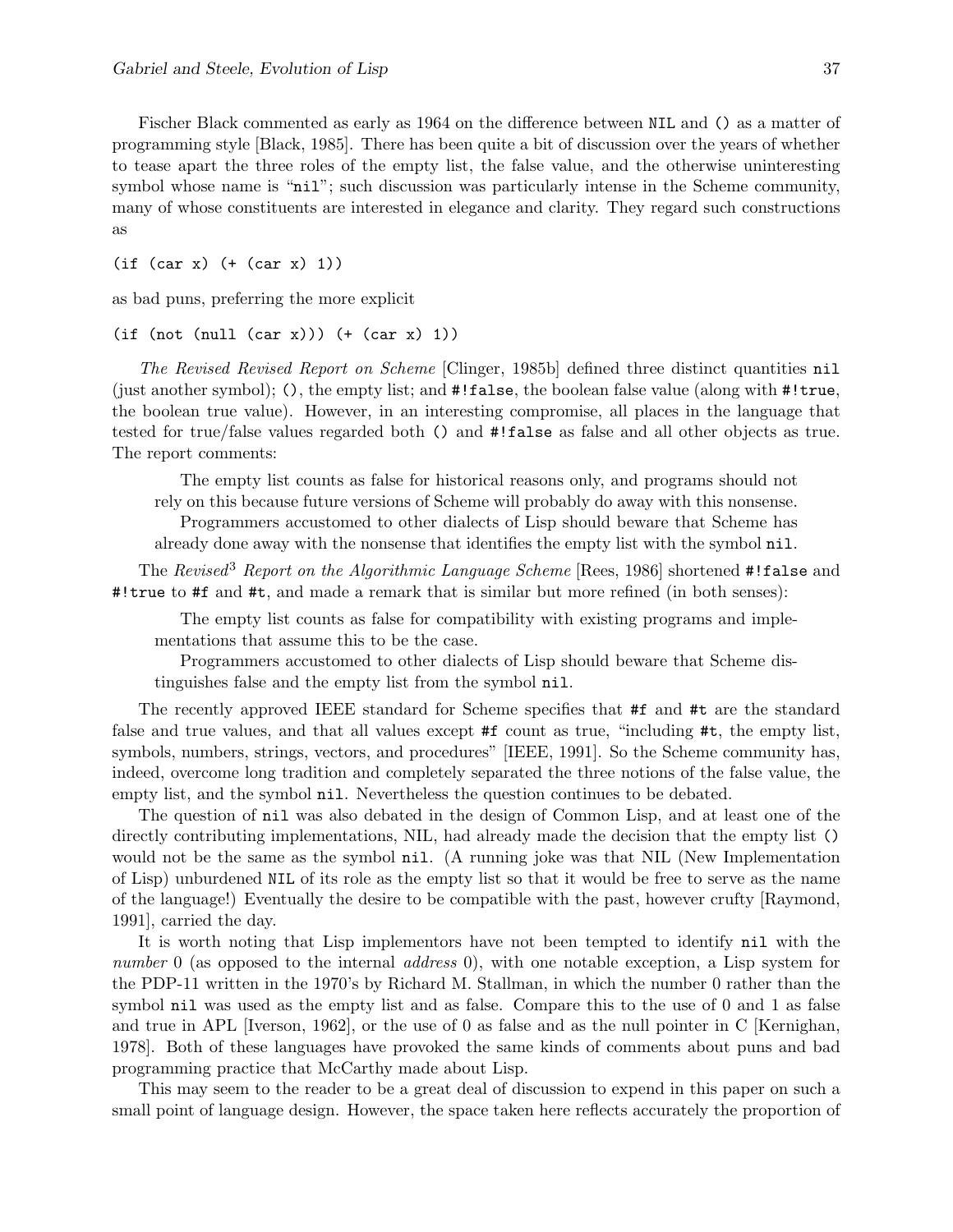time and energy in debate actually expended on this point by the Lisp community over the years. It is a debate about expressiveness versus cleanliness and about different notions of clarity. Even if Lisp does not enforce strong typing, some programmers prefer to maintain a type discipline in their code, writing (if (not (null (car x))) *...* ) instead of (if (car x) *...* ). Others contend that such excess clutter detracts from clarity rather than improving it.

## **3.2 Iteration**

While Lisp, according to its P.R., has traditionally used conditionals and recursively defined functions as the principal means of expressing control structure, there have in fact been repeated and continuing attempts to introduce various syntactic devices to make iteration more convenient. This may have been driven by the desire to emulate styles of programming found in ALGOL-like languages and by the fact that, although some compilers would sometimes optimize tail-recursive calls, the programmer could not rely on this until the era of good Scheme and Common Lisp compilers in the 1980's, so performance was an issue.

Perhaps the simplest special iteration construct is exemplified by the first do loop introduced into MacLisp (in March, 1969):

```
(do var init step test . body)
```
means the same as

```
(\text{let } ((\textit{var init}))(block (when test (return))
               (\text{program . } body)(\text{setq} \text{ var step})).
```
Thus the Fortran DO loop

DO 10 J=1,100 IF  $(A(J)$  .GT. 0) SUM = SUM +  $A(J)$ 10 CONTINUE

could be expressed as

(DO J 1 (+ J 1) (> J 100) (WHEN (PLUSP (A J)) (SETQ TOTAL (+ TOTAL (AREF A J)))))

(except, of course, that Lisp arrays are usually 0-origin instead of 1-origin, so

```
(DO J 0 (+ J 1) (= J 100)
 (WHEN (PLUSP (A J))
    (SETQ TOTAL (+ TOTAL (AREF A J)))))
```
is actually a more idiomatic rendering).

This "old-style" MacLisp do loop was by no means the earliest iteration syntax introduced to Lisp; we mention it first only because it is the simplest. The Interlisp CLISP iterative statements were the earliest examples of the more typical style that has been reinvented ever since:

 $(FOR J \leftarrow 0 TO 99 SUM (A J) WHERE (PLUSP (A J)))$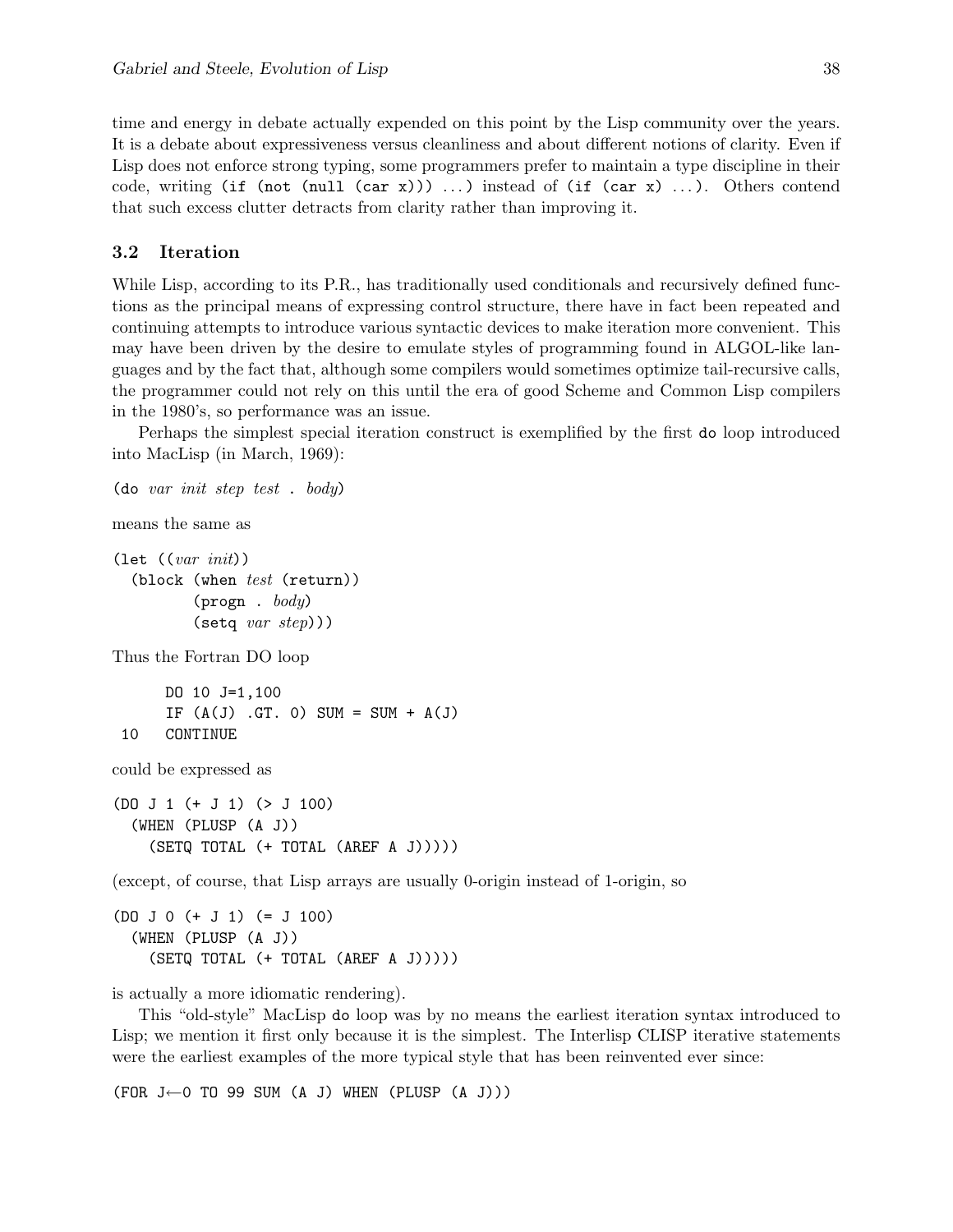This returns the sum as its value rather than accumulating it into the variable TOTAL by side effect. (See section 3.5.1 for further discussion of Algol-style syntax.)

Macros or other code-transformation facilities such as CLISP make this kind of extension particularly easy. While the effort in Interlisp was centralized, in other Lisp dialects (MacLisp not excepted) there have been repeated instances of one local wizard or another cobbling up some fancy syntax for iterative processes in Lisp. Usually it is characterized by the kind of pseudo-English keywords found in the Algol-like languages, although one version at Stanford relied more on the extended-ASCII character set available on its home-grown keyboards. This led to a proliferation of closely related syntaxes, typically led off by the keyword FOR or LOOP, that have attracted many programmers but turned the stomaches of others as features accreted.

Because of these strong and differing aesthetic reactions to iteration syntax, the question of whether to include a loop macro became a major political battle in the early design of Common Lisp, with the Lisp Machine crowd generally in favor of its adoption and Scott Fahlman adamantly opposing it, seconded perhaps more weakly by Guy Steele. The result was a compromise. The first definition of Common Lisp [Steele, 1984] included a loop macro with absolutely minimal functionality: it permitted no special keywords, good only for expressing endless repetition of a sequence of subforms. It was understood to be a placeholder, reserving the name loop for possible extension to some full-blown iteration syntax. ANSI committee X3J13 did eventually agree upon and adopt a slightly cleaned-up version of loop [Steele, 1990c] based on the one used at MIT and on Lisp Machines (which was not very much different from the one in Interlisp).

In the process X3J13 also considered two other approaches to iteration that had cropped up in the meantime: series (put forward by Richard Waters) and generators and gatherers (by Pavel Curtis and Crispin Perdue) [Steele, 1990c; Waters, 1984; Waters, 1989a; Waters, 1989b]. The example Fortran DO loop shown above would be rendered using series as

```
(collect-sum (choose-if #'plusp
                        (#M(lambda (j) (a j))
                         (scan-range :start 0 :below 100)))
```
This is a functional style, reminiscent of APL:

+/(T>0)/T←A[*ι*100]

The definition of the series primitives and their permitted compositions is cleverly constrained so that they can always be compiled into efficient iterative code without the need for unboundedly large intermediate data structures at run time. Generators and gatherers are a method of encapsulating series (at the cost of run-time state) so that they look like input or output streams, respectively, that serve as sources or sinks of successive values by side effect. Thus

```
(generator (choose-if #'plusp
                      (#M(lambda (j) (a j))
                       (scan-range :start 0 :below 100)))
```
produces an object that delivers successive positive numbers resulting from (A 0), (A 1), etc., when given to the extraction function next-in. This reminds one of the possibilities lists of Conniver [McDermott, 1974] or of the generators of Alphard [Shaw, 1981], though we know of no direct connection.

After much debate, X3J13 applauded the development of series and generators but rejected them for standardization purposes, preferring to subject them first to the test of time.

One other iteration construct that deserves discussion is the MacLisp "new-style" do loop, introduced in March, 1972: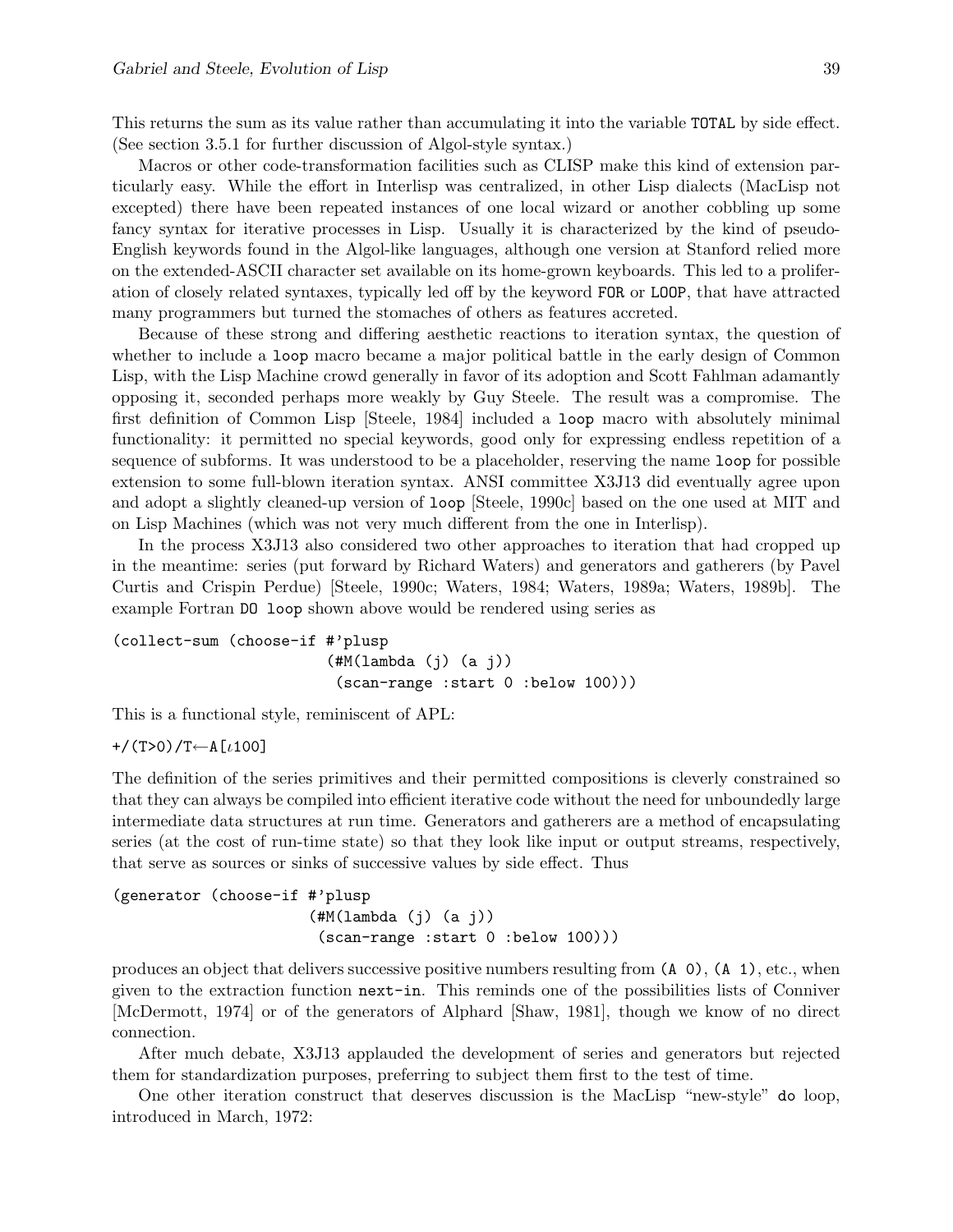```
(do ((var1 init1 step1)
      (var2 init2 step2)
      ...
      (varn initn stepn))
     (test . result)
  \cdot body)
```
This evaluates all the *init* forms and binds the corresponding variables var to the resulting values. It then iterates the following sequence: if evaluating the test form produces a true value, evaluate the result forms and return the value of the last one; otherwise execute the body forms in sequence and repeat.

The beauty of this construct is that it allows the initialization and stepping of multiple variables without use of kitschy pseudo-English keywords. The awful part is that it uses multiple levels of parentheses as delimiters and you have to get them right or endure strange behavior; only a diehard Lisper could love such a syntax.

Arguments over syntax aside, there is something to be said for recognizing that a loop that steps only one variable is pretty useless, in any programming language. It is almost always the case that one variable is used to generate successive values while another is used to accumulate a result. If the loop syntax steps only the generating variable, then the accumulating variable must be stepped "manually" by using assignment statements (as in the Fortran example) or some other side effect. The multiple-variable do loop reflects an essential symmetry between generation and accumulation, allowing iteration to be expressed without explicit side effects:

```
(define (factorial n)
```
(do ((j n (- j 1)) (f 1 (\* j f)))  $((= j 0) f)))$ 

It is indeed not unusual for a do loop of this form to have an empty body, performing all its real work in the step forms.

While there is a pretty obvious translation of this do construct in terms of prog and setq, there is also a perspicuous model free of side effects:

```
(labels ((the-loop
              (lambda (var1 var2 ... varn)
                (cond (test . result)
                        (t \text{ (program . } body)(the-loop \ step1 \ step2 \ \ldots \ stepn))))(the-loop\ init1\ init2\ \ldots\ initn)
```
Indeed, this is equivalent to the definition of do adopted by Scheme [IEEE, 1991], which resolves an outstanding ambiguity by requiring that the variables be updated by binding rather than by side effect. Thus the entire iteration process is free of side effects. With the advent of good Scheme compilers such as ORBIT [Kranz, 1986] and good Common Lisp compilers, compiling the result of this side-effect-free translation produces exactly the same efficient machine-language code one would expect from the PROG-and-SETQ model.

## **3.3 Macros**

Macros appear to have been introduced into Lisp by Timothy P. Hart in 1963 in a short MIT AI Memo [Hart, 1963], which we quote here in its entirety [request for permission is pending]: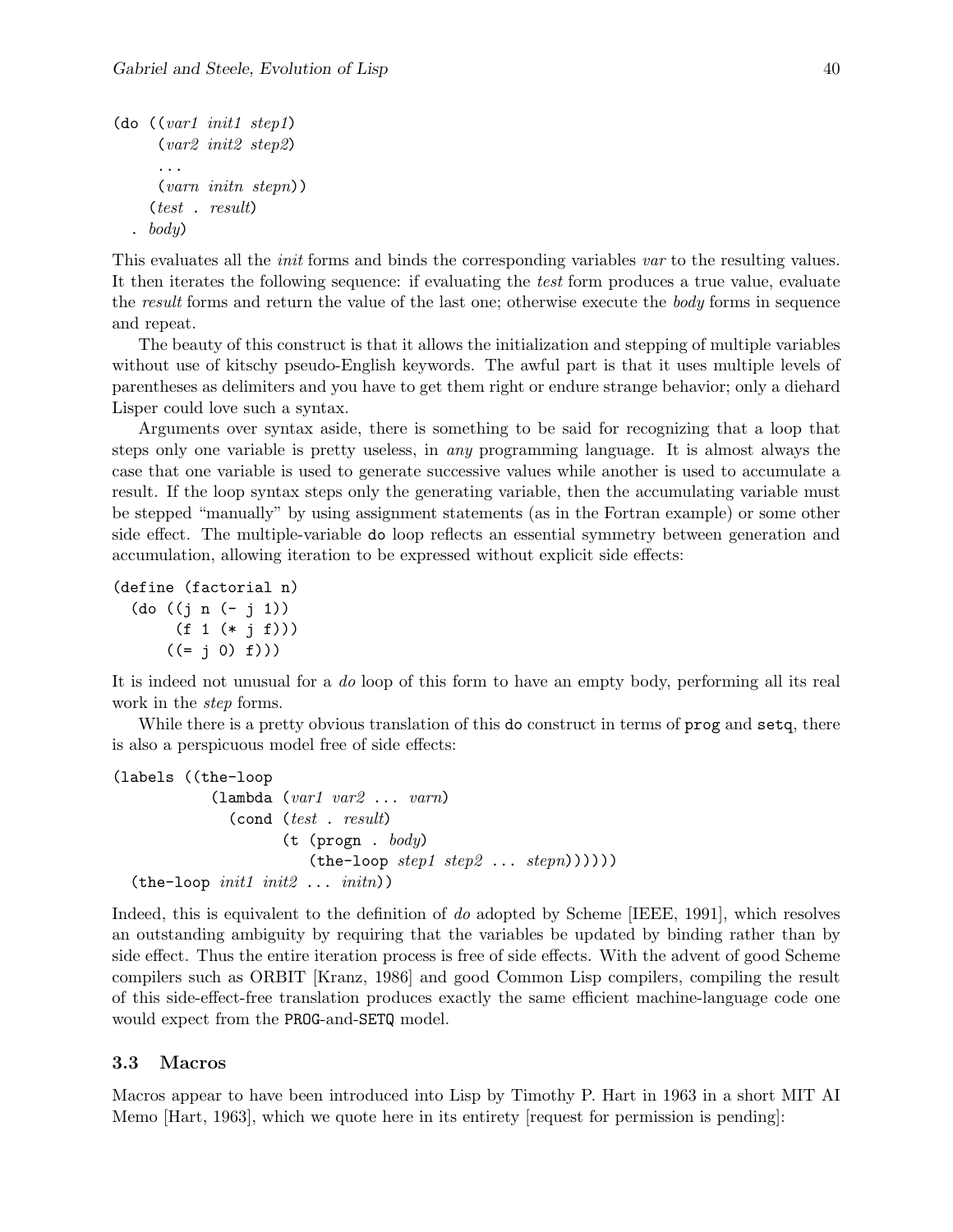In LISP 1.5 special forms are used for three logically separate purposes: a) to reach the alist, b) to allow functions to have an indefinite number of arguments, and c) to keep arguments from being evaluated.

New LISP interpreters can easily satisfy need (a) by making the alist a SPECIALtype or APVAL-type entity. Uses (b) and (c) can be replaced by incorporating a MACRO instruction expander in define. I am proposing such an expander.

- 1. The property list of a macro definition will have the indicator MACRO followed by a function of one argument, a form beginning with the macro's name, and whose value will replace the original form in all function definitions.
- 2. The function macro[l] will define macros just as define[l] defines functions.
- 3. define will be modified to make macro expansions.

Examples:

1. The existing FEXPR csetq may be replaced by the macro definition:

```
MACRO ((
(CSETQ (LAMBDA (FORM) (LIST (QUOTE CSET) (LIST (QUOTE QUOTE)
(CADR FORM)) (CADDR FORM))))
))
```
2. A new macro stash will generate the form found frequently in PROG's:

```
x := \text{cons}[\text{form}; x]
```
Using the macro stash, one might write instead of the above:

(STASH FORM X)

Stash may be defined by:

```
MACRO ((
(STASH (LAMBDA (FORM) (LIST (QUOTE SETQ) (CADAR FORM)
(LIST (CONS (CADR FORM) (CADAR FORM))) )))
))
```
3. New macros may be defined in terms of old. Enter is a macro for adding a new entry to a table (dotted pairs) stored as the value of a program variable.

```
enter[form] \frac{\text{MACRO}}{\equiv} list[STASH;list[CONS;cadr[form];
caddr[form];cadddr[form]]
```
Incidentally, use of macros will alleviate the present difficulty resulting from the 90 LISP compiler's only knowing about those fexprs in existence at its birth.

The macro defining function macro is easily defined:

 $macro[1] \equiv deflist[1;MACRO]$ 

The new define is a little harder:

```
define[1] \equiv deflist[mdef[1];EXPR]mdef[1] \equiv [atom[1] \rightarrow 1;eq[car[1];QUOTE] \rightarrow 1;
```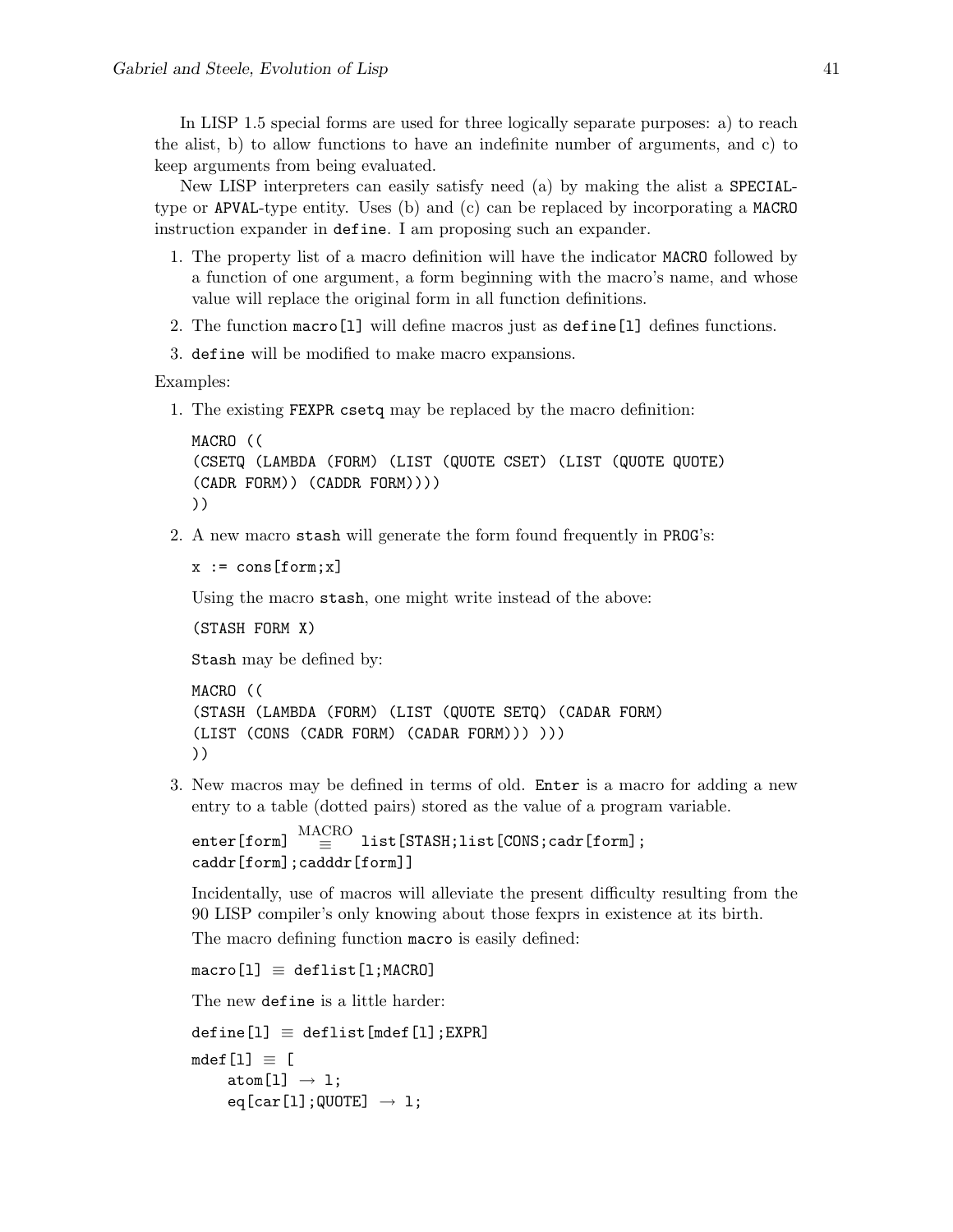```
member [\text{car}[1]; (LAMBDA LABEL PROG)] \rightarrowcons[car[l];cons[cadr[l];mdef[caddr[l]]]];
get[car[1];MACR0] \rightarrow med[get[car[1];MACR0][1]];T \rightarrow maplist[l;\lambda[[j];mdef[car[j]]]]]
```
4. The macro for select illustrates the use of macros as a means of allowing functions of an arbitrary number of arguments:

```
\texttt{select}[\texttt{form}] \overset{\text{MACRO}}{=} \lambda[[g];list[list[LAMBDA;list[g];cons[COND;
      maplist[cddr[form];λ[[l];
             [\texttt{null}[\texttt{cdr[1]}] \rightarrow \texttt{list}[\texttt{T}; \texttt{car[1]}];T \rightarrow list[list[EQ;g;caar[l]];cadar[l]]]]]
]];cadr[form]]][gensym[]]
```
There are a number of points worth noting about Hart's proposal. It allows the macro expansion to be computed by an arbitrary user-defined function, rather than relying on substitution into a template, as so many other macro processors of the day did. He noted that macros, unlike fexprs, require no special knowledge for each one on the part of the compiler. Macros are expanded at function definition time, rather than on the fly as a function is interpreted or compiled. Note the switching off between S-expression and M-expression syntax. The STASH macro is the equivalent of the PUSH macro found in Interlisp [Teitelman, 1978] and later in Common Lisp by way of Lisp-Machine Lisp; the verb "stash" was commonly used in the 1960's. There are two minor bugs in the definition of mdef: first, PROG is not properly handled, because it fails to process all the statements in a PROG form; second, COND is not handled specially, which can lead to mistakes if a variable has the same name as a macro and the variable is used as the test part of a COND clause. (Perhaps this was an oversight, or perhaps it never occurred to Hart that anyone would have the bad taste to use a name for two such different purposes.) The last example illustrates the technique of generating a new name for a temporary binding to avoid multiple evaluations of an argument form. Finally, Hart achieved an amazing increase in expressive power with a deceptively simple change to the language, by encouraging the user to exploit the power of Lisp to serve as its own metalanguage.

Hart's macro language was subsequently used in the Lisp system for the Q-32 [Saunders, 1985b]. Inspection of the MDEF function in the compiler code [Saunders, 1985a, p. 311] reveals that the error in processing PROG statements had been repaired: mdef[caddr[l]] was replaced by mdef[cddr[l]]. (In fact, this may be what Hart had originally intended; in [Hart, 1963] the "a" appears to have been written in by hand as a correction over another letter. Perhaps the typist had made the typographical error mdef[ccddr[l]] and subsequently a wrong correction was made.) Unfortunately, the use of  $\text{mdef}\left[\text{cddr}\left[1\right]\right]$  has its own problems: a variable whose value is returned bya LAMBDA expression or a tag at the head of a PROG might be incorrectly recognized as the name of a macro, thereby treating the body of the LAMBDA or PROG form as a macro call. Picky, picky—but nowadays we do try to be careful about that sort of thing.

A similar sort of computed macro appeared in the MIT PDP-6 Lisp, but macros calls were expanded on the fly as they were encountered by the compiler or the interpreter. In the case of the interpreter, if an explicitly named function in a function call form turned out to have a MACRO property on its property list (rather than one of the function indicators EXPR, SUBR, LSUBR, FEXPR, or FSUBR) then the function definition was given the original macro call form as an argument and was expected to return another form to be evaluated in place of the call. The example given in the PDP-6 Lisp memo [PDP-6 Lisp, 1967] was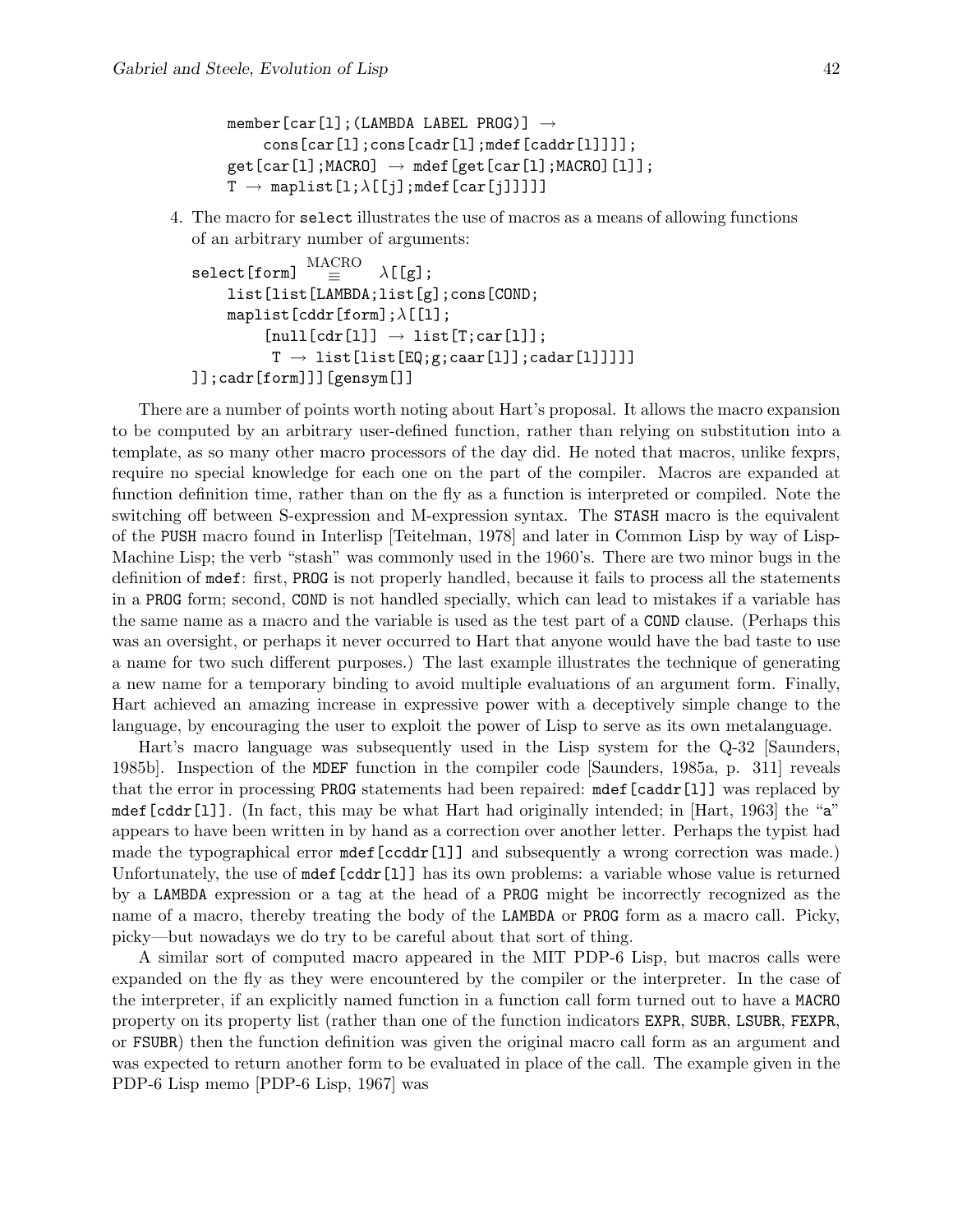```
(DEFPROP CONSCONS
         (LAMBDA (A)
                 (COND ((NULL (CDDR A)) (CADR A))
                       ((LIST (QUOTE CONS)
                               (CADR A)
                               (CONS (CAR A)
                                     (CDDR A)))
```
MACRO)

This defined a macro equivalent in effect to the Common Lisp function list\*. Note the use of DEFPROP to define a function, the use of QUOTE rather than a single quote character, and the omission of the now almost universally customary T in the second COND clause.

An advantage of this scheme was that one could define some functions that use macros and later define (or redefine) the macro; a macro call would always use the latest macro definition. A drawback, however, was that the interpreter must constantly re-expand the same macro call every time it is repeated, reducing speed of execution. A device called *displacing macros* soon became common among MacLisp users; it involved the utility function DISPLACE:

```
(DEFUN DISPLACE (OLD NEW)
  (RPLACA OLD (CAR NEW))
 (RPLACD OLD (CDR NEW))
 OLD)
```
One would then write

```
(DEFPROP CONSCONS
         (LAMBDA (A)
            (DISPLACE A
                  (COND \dots))MACRO)
```
The effect was to destructively alter the original list structure of the macro call so as to replace it with its expansion.

This all-too-clever trick had drawbacks of its own. First, it failed if a macro needed to expand to an atom (such as a number or variable reference); macro writers learned to produce (PROGN FOO) instead of FOO. Second, if a macro were redefined after a call to it had been displaced, subsequent executions of the call would not use the new definition. Third, the code was modified; prettyprinting code that originally contained a macro call would display the expansion, not the original macro call. This last drawback was tolerable only because the MacLisp environment was so firmly file-based: displacing macros modified only the in-core copy of a program; it did not affect the master definition, which was considered to be the text in some file. Displacing macros of this kind would have been intolerable in Interlisp.

Around 1978, Lisp Machine Lisp introduced an improvement to the displacement technique:

```
(defun displace (old new)
 (rplacd new (list (cons (car old) (cdr old)) new))
 (rplaca old 'si:displaced)
 new)
(defmacro si:displaced (old new) new)
```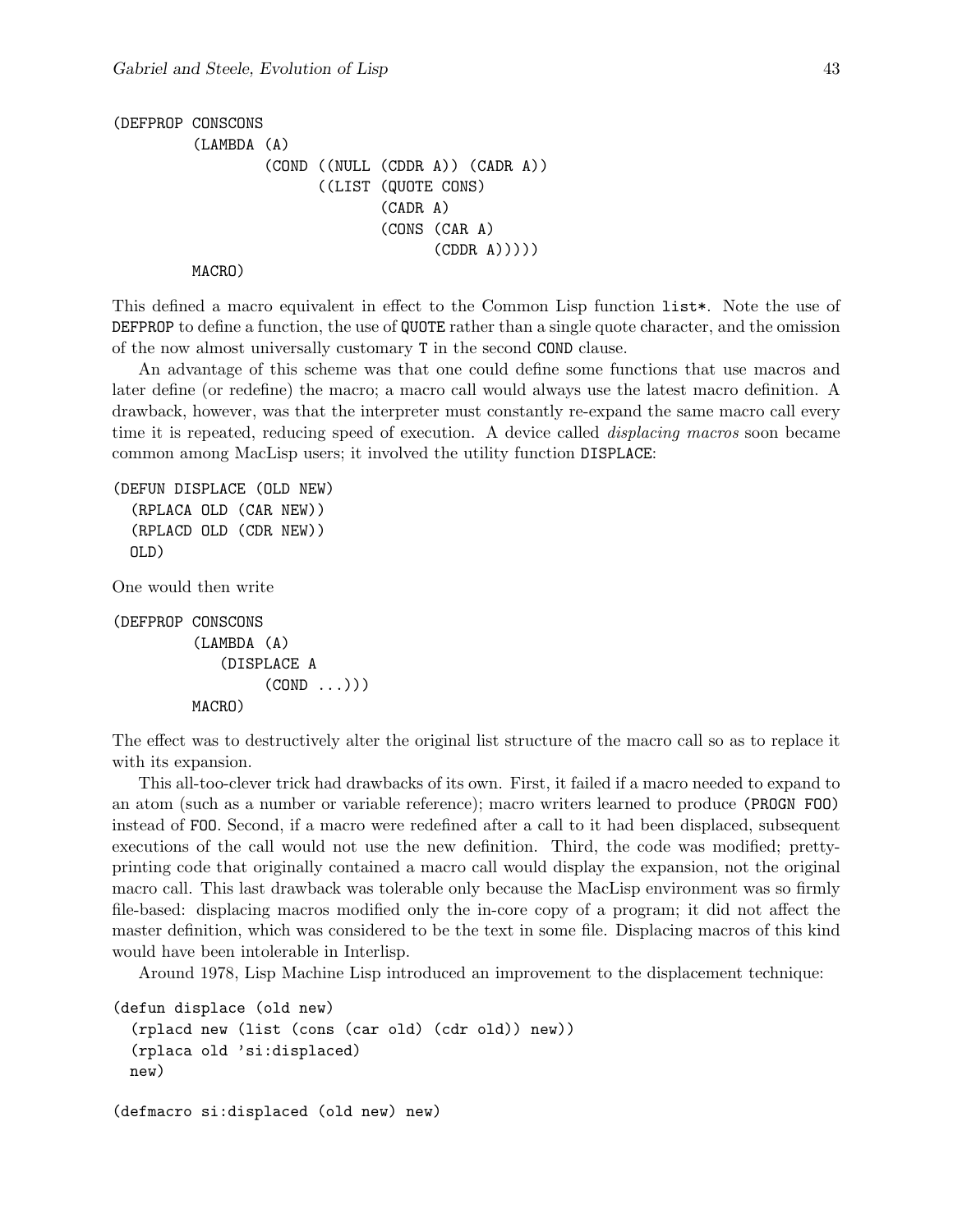The idea is that the macro call is displaced by a list (si:displaced macro-call expansion). The macro si:displaced transparently returns its second argument form, so everything behaves as if the expansion itself had replaced the macro call. While expanding the call to si:displaced is not free, it is presumably cheaper than continually re-expanding the original macro call (if not, then the macro writer shouldn't use displace). The Lisp Machine pretty-printer recognizes calls to si:displace and prints only the original macro call.

BBN Lisp [Teitelman, 1971] had three kinds of macro: open, computed, and substitution (described below). A macro definition was stored in the property list of its name under the MACRO property; the form of the property value determined which of three types of macro it was. Originally all three types were effective only in compiled code. Eventually, however, after BBN Lisp became Interlisp [Teitelman, 1978], a DWIM hack called MACROTRAN was added that made all three types of macro effective in interpreted code. If interpreting a function call resulted in an "undefined function" error, the DWIM system would step in. MACROTRAN would gain control, expand the macro, and evaluate the resulting expansion. The Interlisp manual duly notes that interpreted macros will work only if DWIM is enabled. Contrast this with the MIT approach of building macros directly into the interpreter (as well as the compiler) as a primitive language feature.

A BBN-Lisp *open* macro simply caused the macro name to be replaced by a lambda expression, causing the function to be compiled "open" or in-line. Here is an open macro definition for ABS:

(LAMBDA (X) (COND ((GREATERP X 0) X) (T (MINUS X))))

Of course this has exactly the same form as a function definition.

A BBN-Lisp computed macro was similar to the kind in MIT PDP-6 Lisp, except that the expander function received the CDR of the macro call rather than the entire macro call. Here is a computed macro for LIST:

(X (LIST (QUOTE CONS) (CAR X) (AND (CDR X) (CONS (QUOTE LIST) (CDR X]

The leading X is the name of a variable to be bound to the CDR of the macro call form. Note also the use of a closing superbracket in the definition (see section 2.3).

A BBN-Lisp substitution macro consisted of a simple pattern (a parameter list) and a substitution template; subforms of the macro call were substituted for occurrences in the template of corresponding parameter names. A substitution macro for ABS would look like this:

 $((X) (COND ((GREATERP X 0) X) (T (MINUS X))))$ 

However, the call (ABS (FOO Z)) would be expanded to

(COND ((GREATERP (FOO Z) 0) (FOO Z)) (T (MINUS (FOO Z))))

leading to multiple evaluations of (FOO Z), which would be unfortunate if (FOO Z) were an expensive computation or had side effects. By way of contrast, with an open macro the call (ABS (FOO Z)) would be expanded to

 $((LAMBDA (X) (COMP ((GREATER P X 0) X) (T (MINUS X)))) (FOO Z))$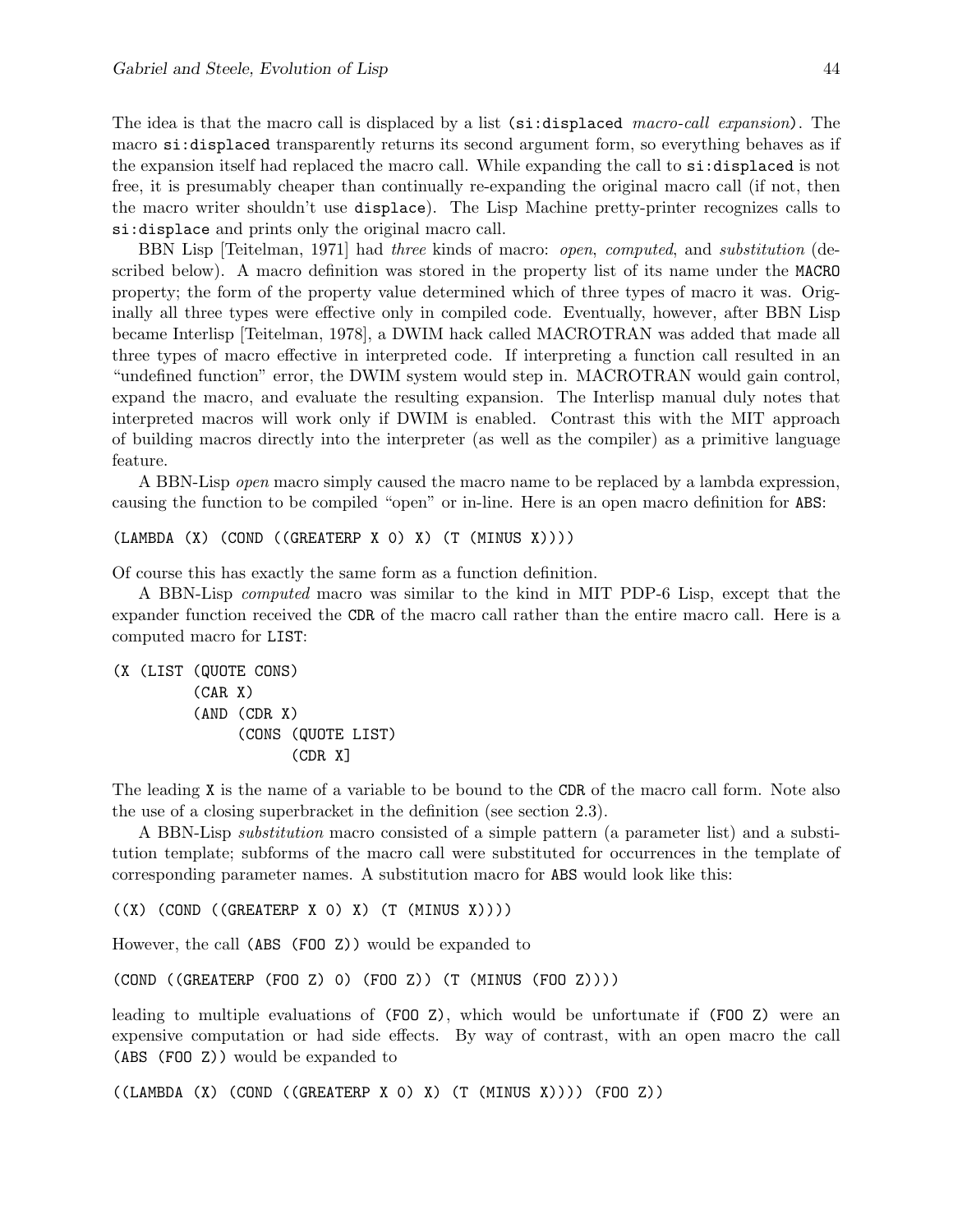which would evaluate (FOO Z) exactly once.

Despite the care sometimes required to avoid multiple evaluation, however, the pattern/template methodology for defining macros is very convenient and visually appealing. Indeed, pattern matching and template methodologies were a pervasive topic in the development of languages for Artificial Intelligence throughout the 1960's and 1970's; see section 4. We will return to the topic of templatebased macros below.

Muddle [Galley, 1975], not surprisingly, had a macro facility very much like that of PDP-6 Lisp, with one slight difference. The macro expansion function, rather than being called with the macro form as its argument, was applied to the CDR of the form. This allowed Muddle's complex argument-list keywords to come into play, allowing certain simple kinds of pattern matching as for Interlisp's substitution macros:

```
<DEFMAC INC (ATM "OPTIONAL" (N 1))
        <FORM SET .ATM <FORM + <FORM LVAL .ATM> .N>>>
```
It was nevertheless necessary to laboriously construct the result as for a computed macro. The result of expanding  $\langle INC X \rangle$  would be  $\langle SET X \rangle$ . X 1>> (note that in Muddle X is merely a readmacro abbreviation for <LVAL X>, the local value of X).

As MacLisp grew out of PDP-6 Lisp, the MacLisp community diversified, producing a variety of methodologies for defining macros. Simple macros such as INC were conceptually straightforward to write, if a bit cumbersome (certainly more clumsy than in Muddle or Interlisp):

```
(DEFUN INC MACRO (X)
       (LIST 'SETQ
             (CADR X)
             (LIST 'PLUS
                    (CADR X)
                    (COND ((CDDR X) (CADDR X)) (T 1)))))
```
Note that the lack of automatic decomposition ("destructuring") of the argument forms leads to many uses of CAR, CDR, and COND within the code that constructs the result. One can use LET to separate the destructuring from the construction:

```
(DEFUN INC MACRO (X)
  (LET ((VAR (CADR X))
        (N (COND (CDDR X) (CADDR X)) (T 1)))(LIST 'SETQ VAR (LIST 'PLUS VAR N)))
```
but LET—itself a macro first invented and reinvented locally at each site—was a late-comer to the MacLisp world; according to Lisp Archive, it was retroactively absorbed into PDP-10 MacLisp from Lisp-Machine Lisp in 1979 at the same time as DEFMACRO and the complex Lisp Machine DEFUN argument syntax. About the best one could do during the 1970's was to use a LAMBDA expression:

```
(DEFUN INC MACRO (X)
 ((LAMBDA (VAR N)
     (LIST 'SETQ VAR (LIST 'PLUS VAR N))
   (CADR X)
   (COND ((CDDR X) (CADDR X)) (T 1))))
```
and many programmers found this none too attractive. As a result, the writing of complex macros was a fairly difficult art, and wizards developed their own separate styles of macro definition.

To see how easily this can get out of hand, consider a macro for a simple FOR loop. A typical use would be this: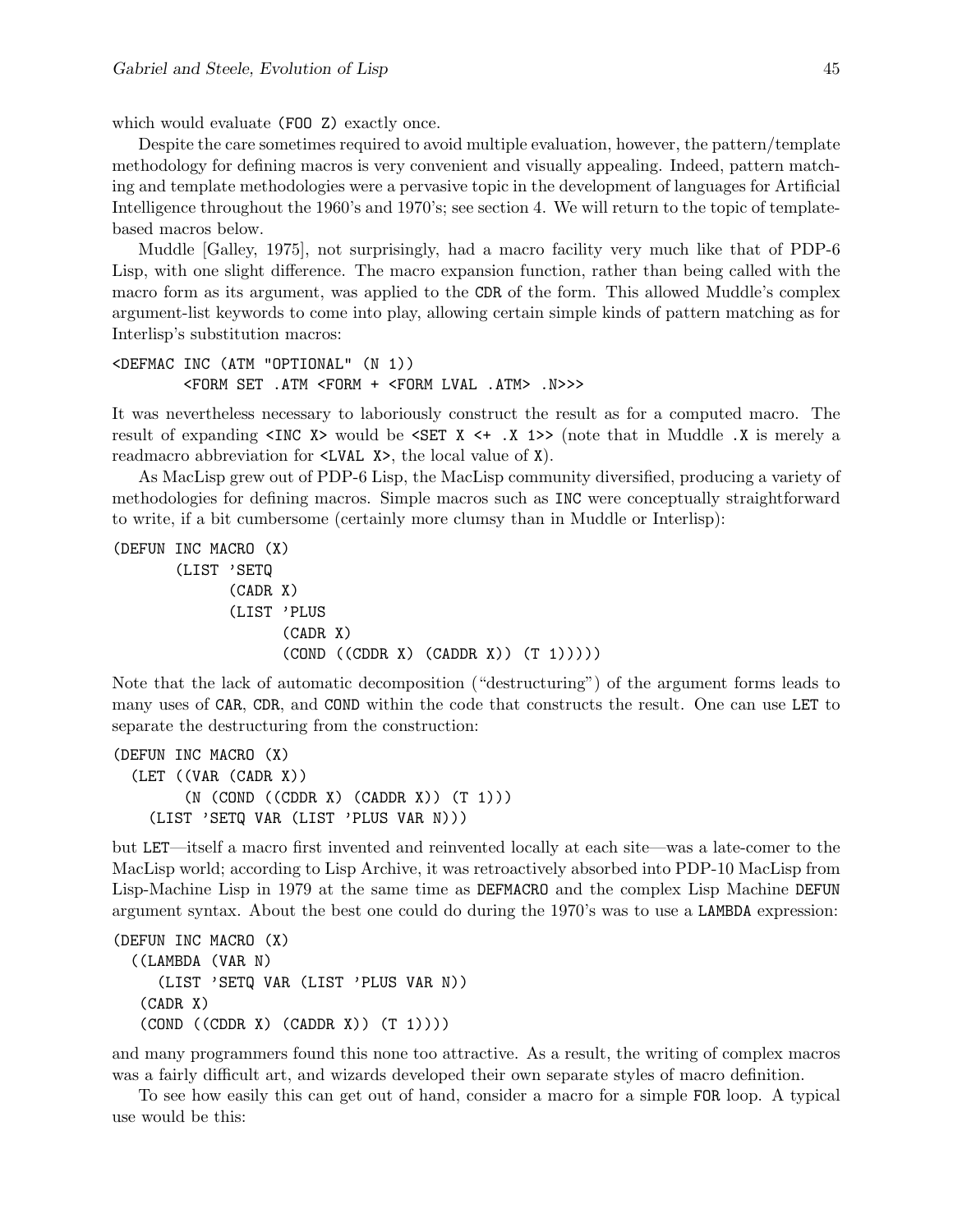```
(for a 1 100)(print a)
 (print (* a a)))
```
This should expand to

(do a1 (+ a1) (> a100) (print a)  $(print ( * a a)))$ 

This is a trivial syntactic transformation, simple but convenient, defining a Fortran–DO-loop–like syntax in terms of the slightly more general "old-style" MacLisp DO loop (see section 3.2). In the MacLisp of the early 1970's one might define it as follows:

```
(defun for macro (x)
  (cons 'do
        (cons (cadr x)
               (cons (caddr x)
                      \frac{\cosh x}{\cosh x} (cadr x) 1)
                            (cons (list '>(cadr x) (caddd r x)))(cdddr x))))))
```
That's a lot to write for such a simple transformation.

Eventually the gurus at various MacLisp sites developed dozens of similar but not quite compatible macro-defining macros. It was not unusual for several such packages to be in use at the same site, with the adherents of each sect using whatever their wizard had developed. Such packages usually included tools for destructuring argument forms and for constructing result forms. The tools for constructing result forms fell into two major categories: substitution and pseudo-quoting. Substitution techniques required separate mention of certain symbols in a template that were to be replaced by specified values. Pseudo-quoting allowed the code to compute a replacement value to occur within the template itself; it was called pseudo-quoting because the template was surrounded by a call to an operator that was "just like quote" except for specially marked places within the template.

Macros took a major step forward with Lisp-Machine Lisp, which consolidated the various macro-defining techniques into two standardized features that were adopted throughout the MacLisp community and eventually into Common Lisp. The macro-defining operator DEFMACRO provided list-structure destructuring to arbitrary depth; the backquote feature provided a convenient and concise pseudo-quoting facility. Here is the definition of the FOR macro using DEFMACRO alone:

```
(defmacro for (var lower upper . body)
  (cons 'do
        (cons var
              (cons lower
                    (cons (list '+ var 1)
                           (cons (list '> var upper)
                                 body))))))
```
Notice that we can name the parts of the original form. Using the backquote pseudo-quoting syntax, which makes a copy of a template, filling in each place marked by a comma with the value of the following expression, we get a very concise and easy-to-read definition: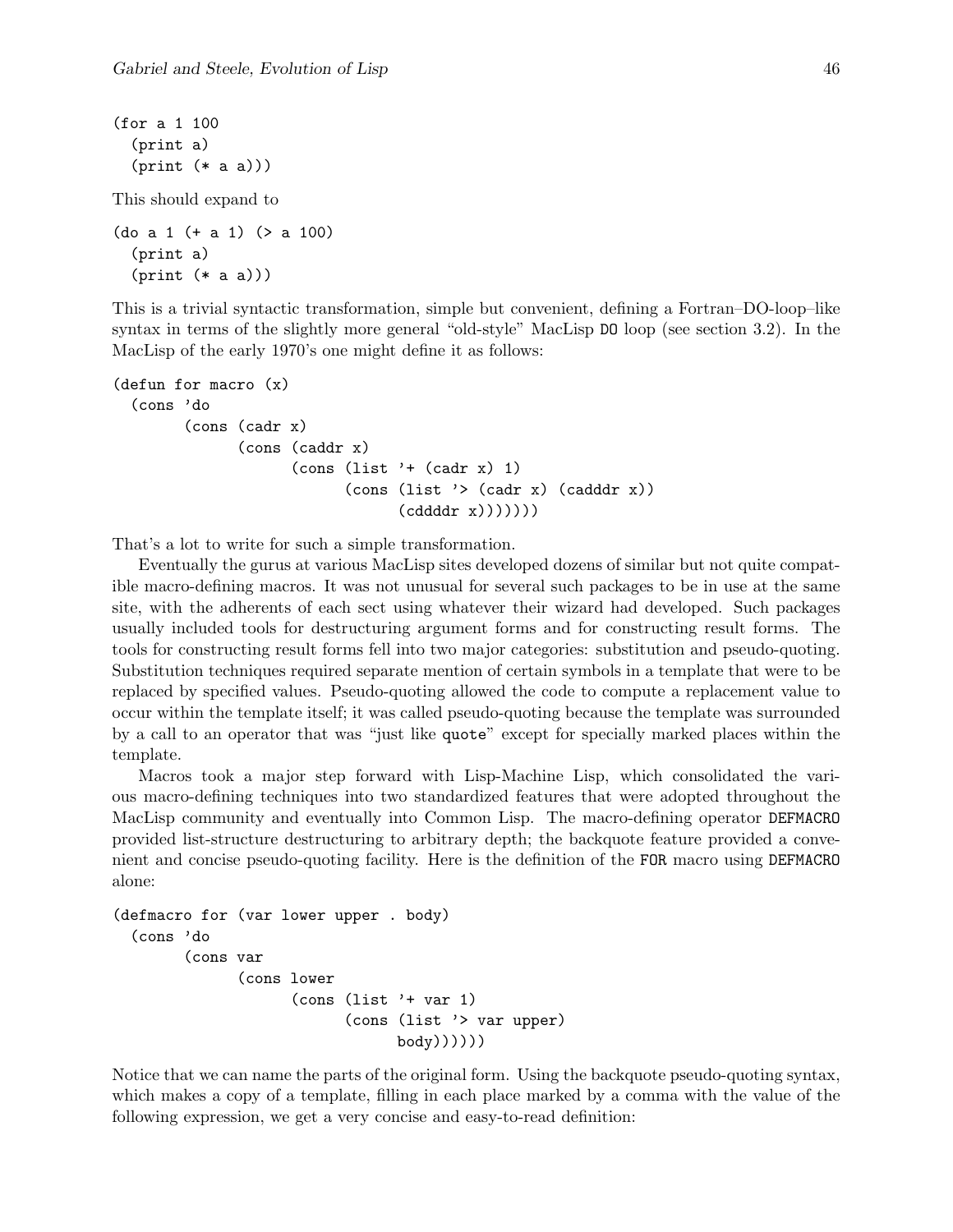```
(defmacro for (var lower upper . body)
  '(do ,var ,lower (+, var 1) (>, var ,upper) , @body))
```
Note the use of ,  $\circ$  to indicate *splicing*.

The backquote syntax was particularly powerful when nested. This occurred primarily within macro-defining macros; because such were coded primarily by wizards, the ability to write and interpret nested backquote expressions was soon surrounded by a certain mystique. Alan Bawden of MIT acquired a particular reputation as backquote-meister in the early days of the Lisp Machine.

Backquote and DEFMACRO made a big difference. This leap in expressive power, made available in a standard form, began a new surge of language extension because it was now much easier to define new language constructs in a standard, portable way so that experimental dialects could be shared. Some, including David Moon, have opined that the success of Lisp as a language designer's kit is largely due to the ability of the user to define macros that use Lisp as the processing language and list structure as the program representation, making it easy to extend the language syntax and semantics. In 1980 Kent Pitman wrote a very good summary of the advantages of macros over FEXPR's in defining new language syntax [Pitman, 1980].

Not every macro was easy to express in this new format, however. Consider the INC macro discussed above. As of November 1978, the Lisp Machine DEFMACRO destructuring was not quite rich enough to handle "optional" argument forms:

```
(DEFUN INC MACRO (VAR . REST)
  '(SETQ, VAR (+), VAR , (IF REST (CAR REST) 1)))
```
The optional part must be handled with an explicitly programmed conditional (expressed here using IF, which was itself introduced into Lisp-Machine Lisp, probably under the influence of Scheme, as a macro that expanded into an equivalent COND form). This deficiency was soon noticed and quickly remedied by allowing DEFMACRO to accept the same complex lambda-list syntax as DEFUN:

```
(DEFUN INC MACRO (VAR &OPTIONAL (N 1))
  '(SETQ, VAR (+, VAR, N)))
```
This occurred in January 1979, according to Lisp Archive, at which time MacLisp absorbed DEFMACRO and DEFUN with &-keywords from Lisp-Machine Lisp.

An additional problem was that repetitive syntax, of the kind that might be expressed in extended BNF with a Kleene star, was not captured by this framework and had to be programmed explicitly. Contemplate this simple definition of LET:

```
(defmacro let (bindings . body)
  '((lambda ,@(mapcar #'car bindings) ,@body)
    ,@(mapcar #'cadr bindings)))
```
Note the use of MAPCAR for iterative processing of the bindings. This difficulty was not tackled by Lisp-Machine Lisp or Common Lisp; in that community DEFMACRO with &-keywords is the state of the art today. Common Lisp did, however, generalize DEFMACRO to allow recursive nesting of such lambda-lists.

Further development of the theory and practice of Lisp macros was carried forward primarily by the Scheme community, which was interested in scoping issues. Macros are fraught with the same kinds of scoping problems and accidental name capture that had accompanied special variables. The problem with Lisp macros, from the time of Hart in 1963 to the mid-1980's, is that a macro call expands into an expression that is composed of symbols that have no attached semantics. When substituted back into the program, a macro expansion could conceivably take on a quite surprising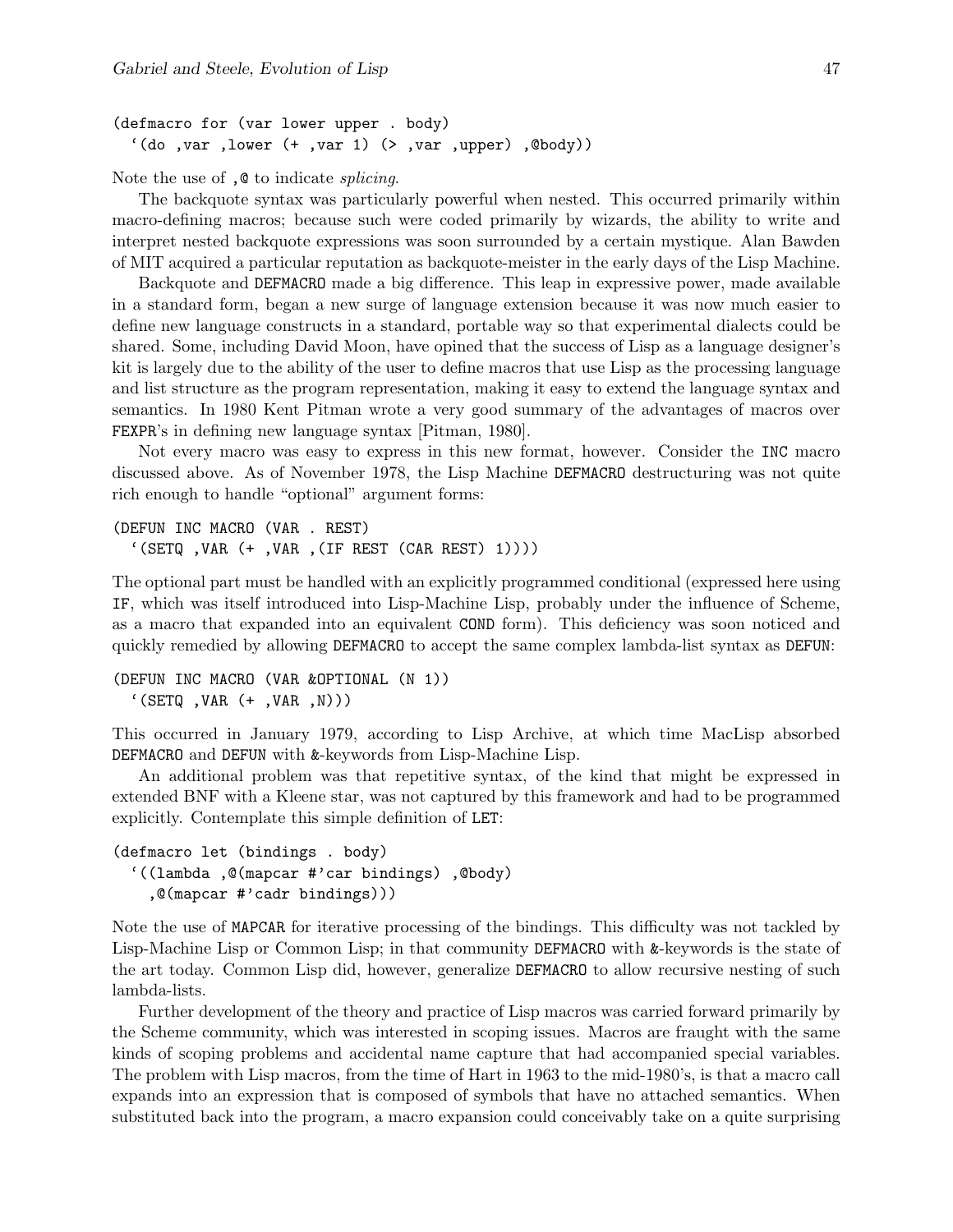meaning depending on the local environment. (Macros in other languages—the C preprocessor [Kernighan, 1978; Harbison, 1991] is one example—have the same problem if they operate by straight substitution of text or tokens.)

One practical way to avoid such problems is for the macro writer to try to choose names that the user is unlikely to stumble across, either by picking strange names such as %%foo%% (though it is surprising how often great minds will think alike), or by using gensym (as Hart did in his select example, shown above), or by using multiple obarrays or packages to avoid name clashes. However, none of these techniques provides an iron-glad guarantee. Steele pointed out that careful use of thunks could provably eliminate the problem, though not in all situations [Steele, 1978a].

The proponents of Scheme regarded all of these arrangements as too flawed or too clumsy for "official" adoption into Scheme. The result was that Scheme diversified in the 1980's. Nearly every implementation had some kind of macro facility but no two were alike. Nearly everyone agreed that macro facilities were invaluable in principle and in practice but looked down upon each particular instance as a sort of shameful family secret. If only The Right Thing could be found! This question became more pressing as the possibility of developing a Scheme standard was bandied about.

In the mid-1980's two new sorts of proposals were put forward: hygienic macros and syntactic closures. Both approaches involve the use of special syntactic environments to ensure that references are properly matched to definitions. A related line of work allows the programmer to control the expansion process by explicitly passing around and manipulating expander functions [Dybvig, 1986]. All of these were intended as macro facilities for Scheme, previous methods being regarded as too deeply flawed for adoption into such an otherwise elegant language.

Hygienic macros were developed in 1986 by Eugene Kohlbecker with assistance from Daniel Friedman, Matthias Felleisen, and Bruce Duba [Kohlbecker, 1986a]. The idea is to label the occurrences of variables with a tag indicating whether it appeared in the original source code or was introduced as a result of macro expansion; if multiple macro expansions occur, the tag must indicate which expansion step was involved. The technique renames variables so that a variable reference cannot refer to a binding introduced at a different step.

Kohlbecker's Ph.D. dissertation [Kohlbecker, 1986b] carried this a step further by proposing a pattern matching and template substitution language for defining macros; the underlying mechanism automatically used hygienic macro expansion to avoid name clashes. The macro-defining language was rich enough to express a wide variety of useful macros, but provided no facility for the execution of arbitrary user-specified Lisp code; this restriction was thought necessary to avoid subversion of the guarantee of good hygiene. This little language is interesting in its own right. While not as general as the separate matching and substitution facilities of **DEFMACRO** and backquote (with the opportunity to perform arbitrary computations in between), it does allow for optional and repetitive forms by using a BNF-like notation, and allows for optional situations by permitting multiple productions and using the first one that matches. For example, INC might be defined as

```
(extend-syntax (inc) ()
  ((inc x) (inc x 1))((inc x n) (setq x (+ x n))))and LET as
(extend-syntax (let) ()
  ((let ((var value) ...) body ...)
   ((lambda (var ...) body ...) value ...)))
```
The ellipsis "..." serves as a kind of Kleene star. Note the way in which variable-value pairs are implicitly destructured and rearranged into two separate lists in the expansion.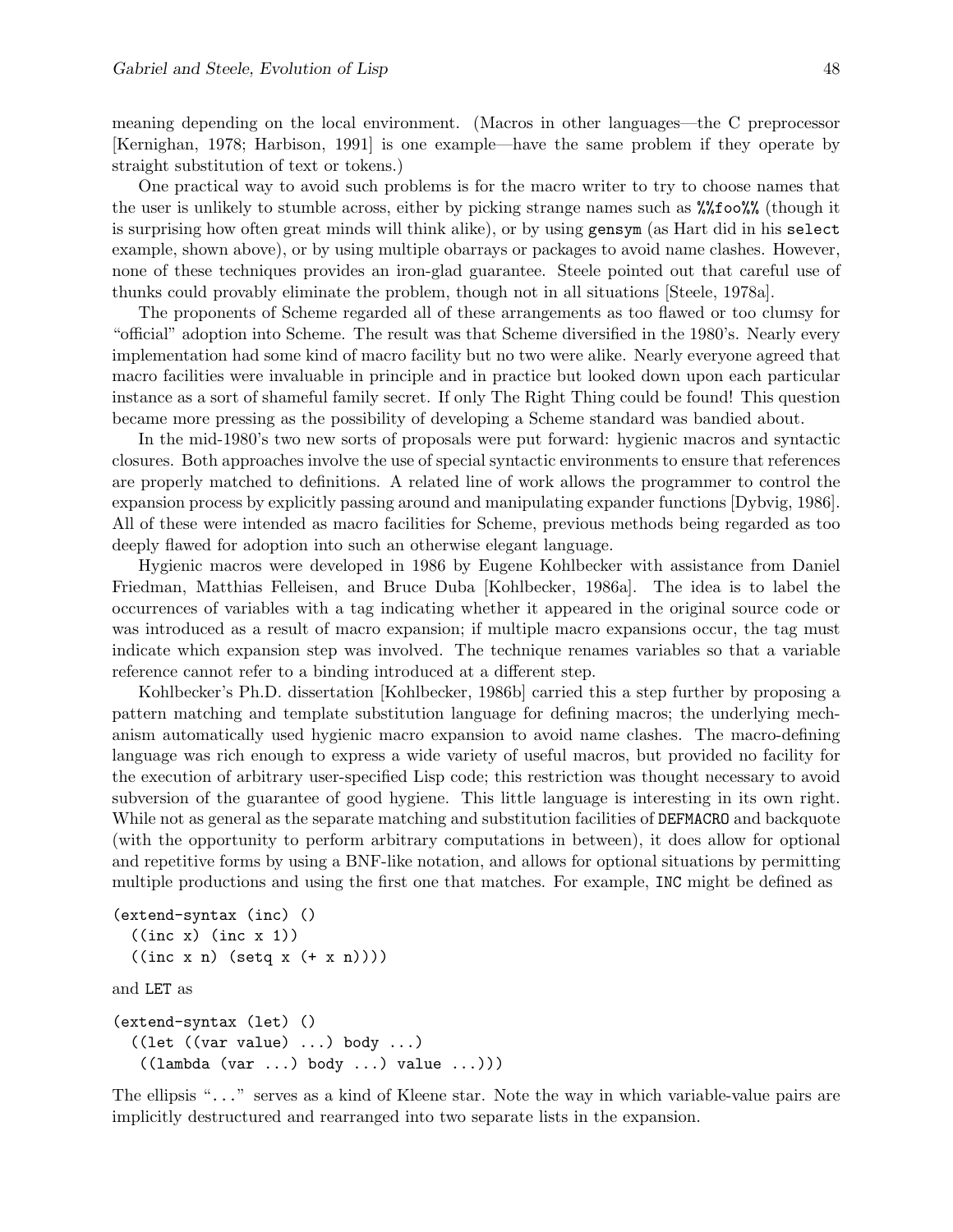```
(extend-syntax (loop while repeat) (exit)
 ((loop e1 e2 ... repeat)
   (call/cc (lambda (exit)
              ((label foo
                 (lambda () e1 e2 ... (foo)))))))
 ((loop e1 ... while p e2 ... repeat)
   (call/cc (lambda (exit)
              ((label foo
                 (lambda () e1 ...
                             (unless p (exit #f))
                             e2 ...
                             (foo))))))))
```
In this example loop, while, and repeat are keywords and should not be confused with possible variable references; exit is bound by the macro but is intended for use in the argument forms of the macro call. The name foo is not intended for such use, and the hygienic macro expander will rename it if necessary to avoid name clashes. (Note that you have to try hard to make a name available; the default is to play it safe, which makes extend-syntax easier and safer for novice macro writers to use.) Note the use of the idiom "e1 e2 ..." to require that at least one form is present if there is no while clause.

Syntactic closures were proposed in 1988 by Alan Bawden and Jonathan Rees [Bawden, 1988]. Their idea bears a strong resemblance to the expansion-passing technique of Dybvig, Friedman, and Haynes [Dybvig, 1986] but is more general. Syntactic contexts are represented not by the automatically managed tags of hygienic macro expansion but by environment objects; one may "close" a piece of code with respect to such a syntactic environment, thereby giving the macro writer explicit control over the correspondence between one occurrence of a symbol and another. Syntactic closures provide great power and flexibility but put the burden on the programmer to use them properly.

In 1990, William Clinger (who used to be at Indiana University) joined forces with Rees to propose a grand synthesis that combines the benefits of hygienic macros and syntactic closures, with the added advantage of running in linear rather than quadratic time. Their technique is called, appropriately enough, "macros that work" [Clinger, 1991]. The key insight may be explained by analogy to reduction in the lambda calculus. Sometimes the rule of *α*-conversion must be applied to rename variables in a lambda-calculus expression so that a subsequent *β*-reduction will not produce a name clash. One cannot do such renaming all at once; it is necessary to intersperse renaming with the *β*-reductions, because a *β*-reduction can make two copies of a lambda-expression (hence both bind the same name) and bring the binding of one into conflict with that of the other. The same is true of macros: it is necessary to intersperse renaming with macro expansion. The contribution of Clinger and Rees was to clarify this problem and provide a fast, complete solution.

The Scheme standard [IEEE, 1991] was adopted without a macro facility, so confusion still officially reigns on this point. Macros remain an active research topic.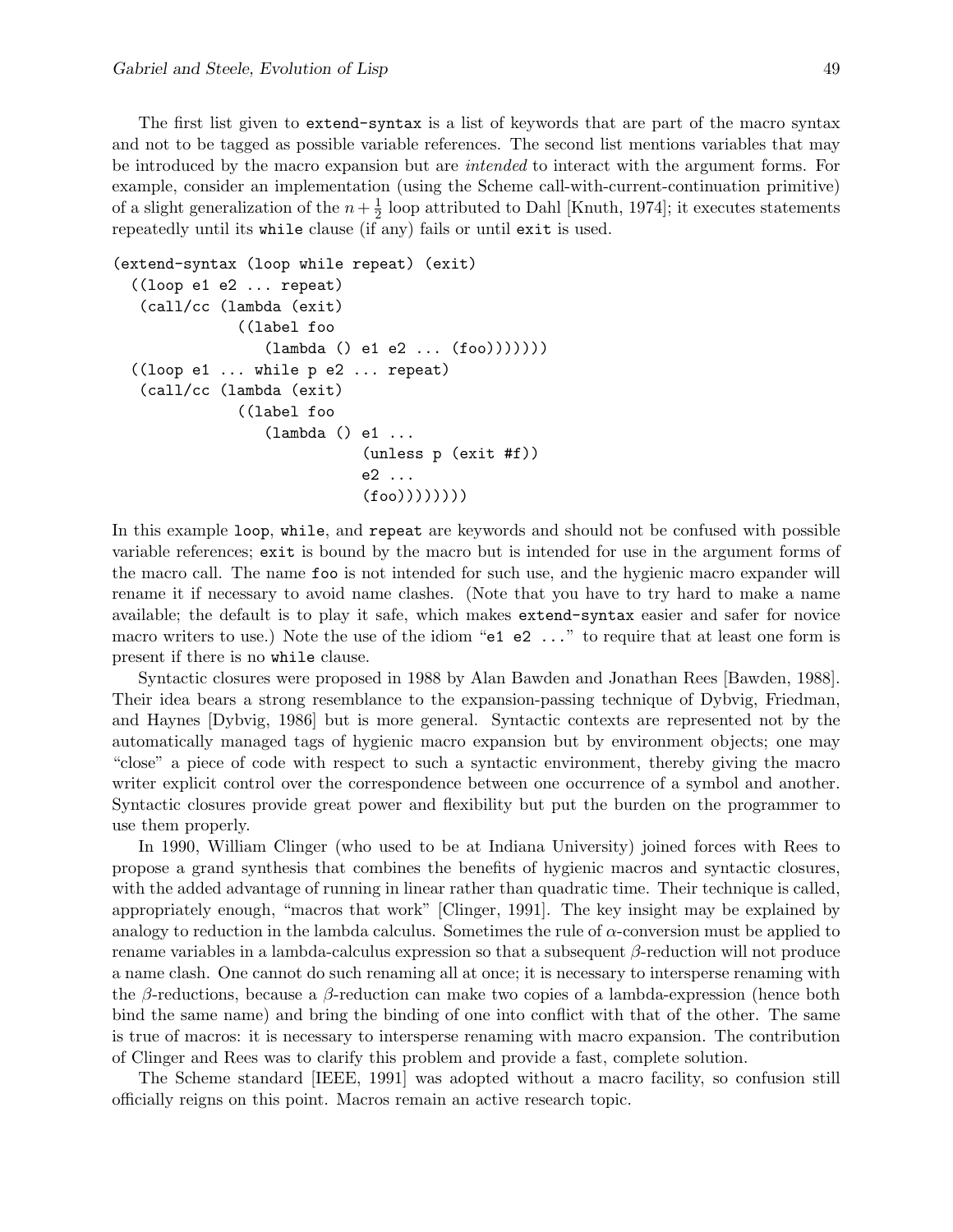Why are macros so important to Lisp programmers? Not merely for the syntactic convenience they provide, but because they are programs that manipulate programs, which has always been a central theme in the Lisp community. If FORTRAN is the language that pushes numbers around, and C is the language that pushes characters and pointers around, then Lisp is the language that pushes programs around. Its data structures are useful for representing and manipulating program text. The macro is the most immediate example of a program written in a metalanguage. Because Lisp is its own metalanguage, the power of the entire programming language can be brought to bear on the task of transforming program text.

By comparison, the C preprocessor is completely anemic; the macro language consists entirely of substitution and token concatenation. There are conditionals, and one may conditionally define a macro, but a C macro may not expand into such a conditional. There is neither recursion nor metarecursion, which is to say that a C macro can neither invoke itself nor define another macro.

Lisp users find this laughable. They are very much concerned with the programming process as an object of discourse and an object of computation, and they insist on having the best possible means of expression for this purpose. Why settle for anything less than the full programming language itself?

#### **3.4 Numerical Facilities**

In Lisp 1.6 and through PDP-6 Lisp, most Lisp systems offered at most single-word fixnums (integers) and single-word flonums (floating-point numbers). (PDP-1 Lisp [Deutsch, 1985] had only fixnums; apparently the same is true of the M-460 Lisp [Hart, 1985]. Lisp 1.5 on the 7090 had floating-point [McCarthy, 1962], as did Q-32 Lisp [Saunders, 1985b] and PDP-6 Lisp [PDP-6 Lisp, 1967].)

We are still a little uncertain about origin of bignums (a data type that uses a variable amount of storage so as to represent arbitrarily large integer values, subject to the total size of the heap, which is where bignums are stored). They seem to have appeared in MacLisp and Stanford Lisp 1.6 at roughly the same time, and perhaps also in Standard Lisp. They were needed for symbolic algebra programs such as REDUCE [Hearn, 1971] and MACSYMA [MathlabGroup, 1977]. Nowadays the handling of bignums is a distinguishing feature of Lisp, though not an absolute requirement. Both the Scheme Standard [IEEE, 1991] and Common Lisp [Steele, 1990c] require them. Usually the algorithms detailed in Knuth Volume 2 are used [Knuth, 1969; Knuth, 1981]. Jon L White wrote a paper about a set of primitives that allow one to code most of bignum arithmetic efficiently in Lisp, instead of having to code the whole thing in assembly language [White, 1986].

There is also a literature on BIGFLOAT arithmetic. It has been used in symbolic algebra systems [Mathlab Group, 1977], but has not become a fixture of Lisp dialects. Lisp is often used as a platform for this kind of research because having bignums gets you 2/3 of the way there [Boehm, 1986; Vuillemin, 1988]. The MacLisp functions HAULONG and HAIPART were introduced to support Macsyma's bigfloat arithmetic; these became the Common Lisp functions INTEGER-LENGTH and (by way of Lisp-Machine Lisp) LDB.

In the 1980's the developers of Common Lisp grappled with the introduction of the IEEE floating-point standard [IEEE, 1985]. (It is notable that, as of this writing, most other high-level programming languages have not grappled seriously with the IEEE floating-point standard. Indeed, ANSI X3J3 (FORTRAN) rejected an explicit request to do so.)

While Lisp is not usually thought of as a numerical programming language, there were three strong influences in that direction: MACSYMA, the S-1 project, and Gerald Sussman.

The first good numerical Lisp compiler was developed for the MACSYMA group [Golden, 1970; Steele, 1977c; Steele, 1977e]; it was important to them and their users that numerical code be both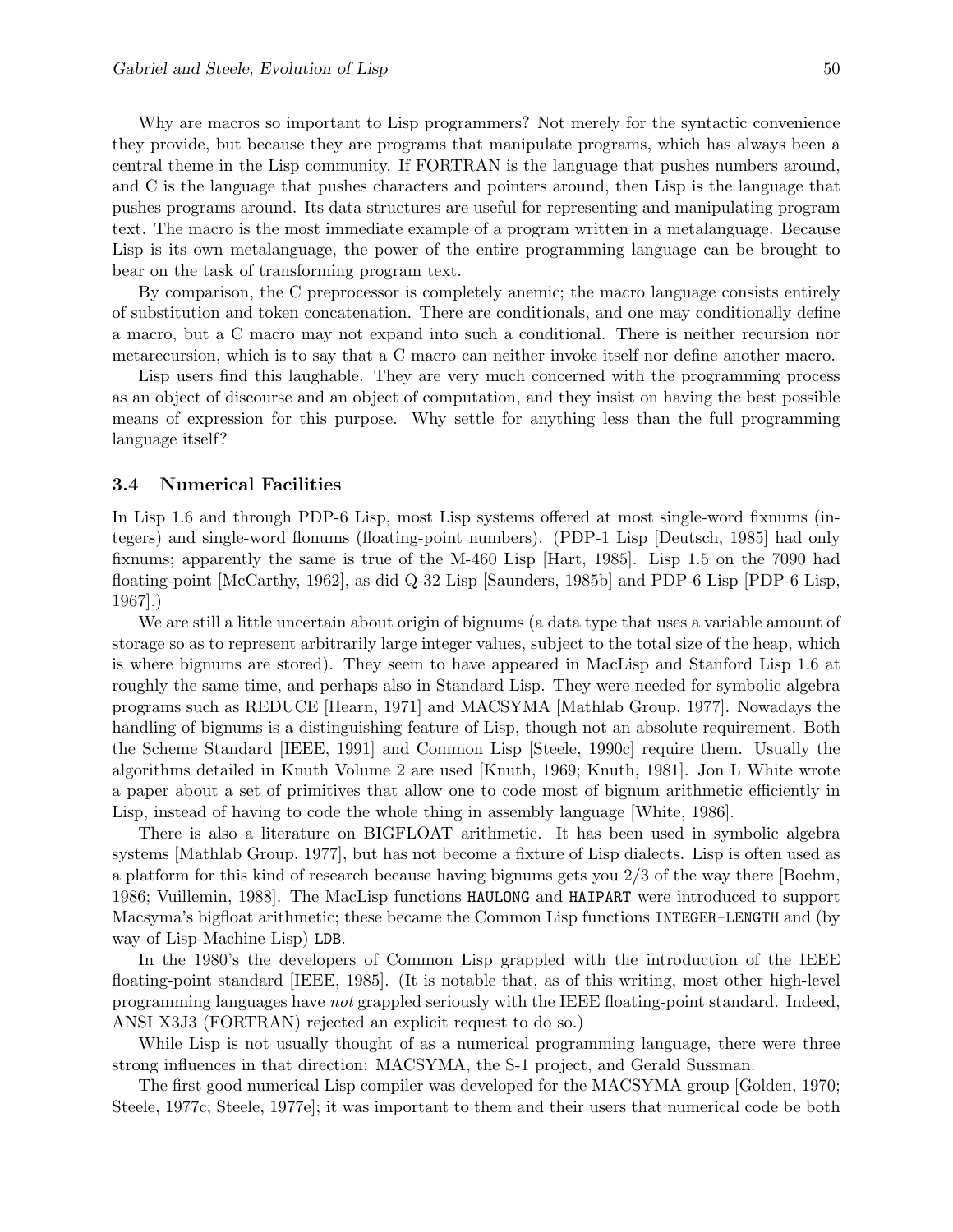FORTRAN compiler [Fateman, 1973].

The S-1 was initially intended to be a fast signal processor. One of the envisioned applications was detection of submarines, which seemed to require a mix of numerical signal processing and artificial intelligence techniques. The project received advice from W. Kahan in the design of its floating-point arithmetic, so it ended up being quite similar to the eventual IEEE standard. It seemed appropriate to refine the techniques of the MacLisp compiler to produce good numerical code in S-1 Lisp [Brooks, 1982b]. The S-1 offered four different floating-point formats (18, 36, 72, and 144 bits) [Correll, 1979]. Influenced by S-1 Lisp, Common Lisp provides an expanded system of floating-point data types to accommodate such architectural variation.

The inclusion of complex numbers in Common Lisp was also an inheritance from the S-1. This was something of a sticking point with Scott Fahlman. A running joke was an acceptance test for nascent Common Lisp implementations developed by Guy Steele. It was in three parts. First you type T; if it responds T, it passes part 1. Second, you define the factorial function and then calculate

## (/ (factorial 1000) (factorial 999))

If it responds 1000, it passes part 2. Third, you try (atanh -2). If it returns a complex number, it passes; extra credit if it returns the correct complex number. It was a long time before any Common Lisp implementation passed the third part. Steele broke an implementation or two on the trade show floor with this three-part test.

Gerald Sussman and his students (including Gerald Roylance and Matthew Halfant) became interested in numerical applications and in the use of Lisp to generate and transform numerical programs [Sussman, 1988; Roylance, 1988]. Sussman also spent a fair amount of time at MIT teaching Lisp to undergraduates. Sussman thought it was absolutely crazy to have to tell students that the quotient of 10.0 and 4.0 was 2.5 but the quotient of 10 and 4 was 2. Of course, nearly all other programming languages have the same problem (Pascal [Jensen, 1974] and its derivatives being notable exceptions), but that is no excuse; Lisp aspires to better things, and centuries of mathematical precedent should outweigh the few decades of temporary aberration in the field of computers. At Sussman's urging, the / function was defined to return rationals when necessary, so (/ 10 4) in Common Lisp produces 5/2. (This was not considered a radical change to the language. Rational numbers were already in use in symbolic algebra systems. The developers of Common Lisp were simply integrating into the language functionality frequently required by their clients, anyway.)

All this provoked another debate, for in MacLisp and its descendants the slash was the characterquoter; moreover, backslash was the remainder operator. The committee eventually decided to swap the roles of slash and backslash, so that slash became alphabetic and backslash became the character quoter, thus allowing the division operation to be written "/" instead of "//" and allowing rational numbers to be written in conventional notation. This also solved some problems caused by a then little-known and little-loved (in the Lisp community) operating system called Unix, which used backslash as a character-quoter and slash in file names. However, it was a major incompatible change from MacLisp and Zetalisp, which left Common Lisp open to quite some criticism.)

Of course, this left Common Lisp without a truncating integer division operation, which is occasionally useful. Inspired by the many rounding modes of the S-1 [Correll, 1979; Hailpern, 1979] (which were influenced in turn by Kahan), Steele added four versions of the integer division operation to Common Lisp—truncate, round, ceiling, and floor, each of which accepts either one or two arguments and returns a quotient and remainder—thus bettering even Pascal. Overall,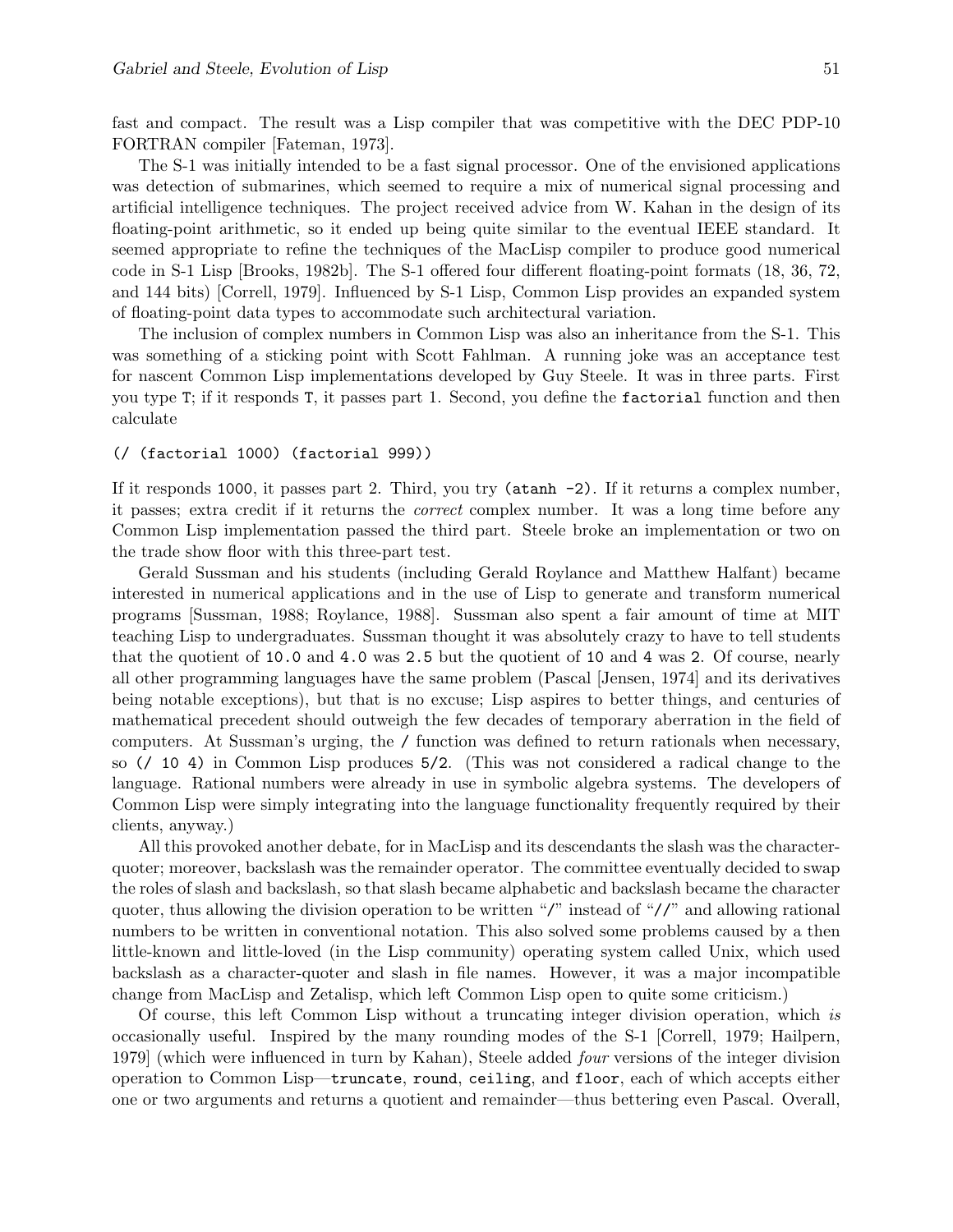Common Lisp provides a much richer set of numerical primitives, and pays even closer attention to such details as the branch cuts of complex trigonometric functions, than FORTRAN ever has.

## **3.5 Some Notable Failures**

Despite Lisp's tendency to absorb new features over time, both from other programming languages and from experiments within the Lisp community, there are a few ideas that have been tried repeatedly in various forms but for some reason simply don't catch on in the Lisp community. Notable among these ideas are Algol-style syntax, generalized multiple values, and logic programming with unification of variables.

## **3.5.1 Algol-Style Syntax**

Ever since Steve Russell first hand-coded an implementation of EVAL, S-expressions have been the standard notation for writing programs. In almost any Lisp system of the last thirty years, one could write the function UNION (which computes the union of two sets represented as lists of elements) in roughly the following form:

```
(defun union (x y)
  \text{(cond (null x) y)}((member (car x) y) (union (cdr x) y))(t (cons (car x) (union (cdr x) y))))
```
The original intention, however, in the design of Lisp was that programs would be written as M-expressions; the S-expression syntax was intended only for representation of data. The UNION function in M-expression notation looks like this:

```
union[x; y] = [null[x] \rightarrow y;member[car[x];y]\rightarrowunion[cdr[x];y];
                  T\rightarrowcons[car[x];union[cdr[x];y]]]
```
But as McCarthy noted [McCarthy, 1981]:

The unexpected appearance of an interpreter tended to freeze the form of the language*...* . The project of defining M-expressions precisely*...* was neither finalized nor completely abandoned. It just receded into the indefinite future, and a new generation of programmers appeared who preferred internal notation [i.e., S-expressions] to any Fortran-like or Algol-like notation that could be devised.

Yet that was not the end of the story. Since that time there have been many other efforts to provide Lisp with an Algol-like syntax. Time and again a Lisp user or implementor has felt a lack in the language and provided a solution—and not infrequently attracted a substantial group of users—and yet in the long run none of these has achieved acceptance.

The earliest example of this—after M-expressions, of course—appears to have been Henneman's A-language [Henneman, 1985]. Henneman gives the following definition of UNION:

```
(DEFINE UNION (OF AND) (8)
 (UNION OF X AND Y) (IF X IS
 EMPTY THEN Y ELSE IF FIRST OF
 X IS A MEMBER OF Y THEN UNION
 OF REST OF X AND Y ELSE
 CONNECT FIRST OF X TO BEGIN
 UNION OF REST OF X AND Y
 END))
```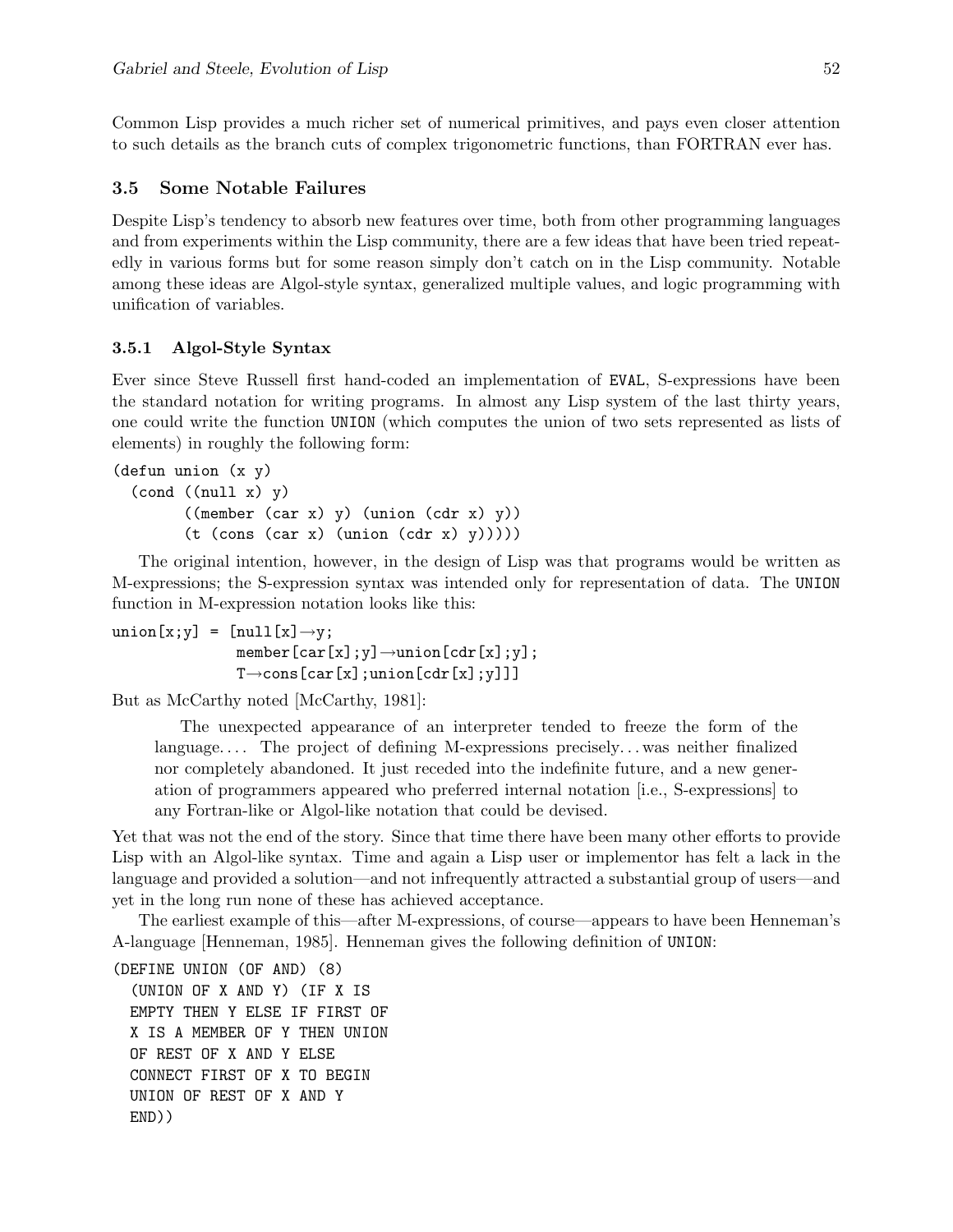The number 8 in this definition is the precedence of the UNION operator; note the use of BEGIN and END as parenthetical delimiters, necessary because the CONNECT ... TO ... operator (which means CONS) has higher precedence.

We find it curious that Henneman went to the trouble of pretty-printing the M-expressions and S-expressions in his paper but presented all his examples of A-language in the sort of run-on, block-paragraph style often seen in the S-expressions of his contemporaries. Nowadays we would format such a program in this manner for clarity:

```
(DEFINE UNION (OF AND) (8)
 (UNION OF X AND Y)
 (IF X IS EMPTY THEN Y
  ELSE IF FIRST OF X IS A MEMBER OF Y
        THEN UNION OF REST OF X AND Y
  ELSE CONNECT FIRST OF X TO
         BEGIN UNION OF REST OF X AND Y END
 ))
```
Such formatting was not unheard of; the Algol programmers of the day used similar indentation conventions in their published programs.

The EL1 language was designed by Ben Wegbreit as part of his Ph.D. research [Wegbreit, 1970]. It may be loosely characterized as a Lisp with an Algol-like surface syntax and strong data typing. A complete programming system called ECL was built around EL1 at Harvard in the early 1970's [Wegbreit, 1971; Wegbreit, 1972; Wegbreit, 1974]. The UNION function in EL1 looks like this:

```
union <- EXPR(x: FORM, y: FORM; FORM)
  [) x=NIL => y;
     MEMBER(CAR(x), y) \implies union(CDR(x), y);CONS(CAR(X), union(CDR(x), y)) (];
```
Note the type declarations of x, y, and the result as type FORM (pointer to dotted pair). The digraphs [) and (] are equivalent to BEGIN and END (they looked better on a Model 33 Teletype than they do here). Within a block the arrow => indicates the conditional return of a value from the block, resulting in a notation reminiscent of McCarthy's conditional notation for M-expressions.

Lisp itself was not widely used at Harvard's Center for Research in Computing Technology at that time; EL1 and PPL (Polymorphic Programming Language, a somewhat more Joss-like interactive system) may have been Harvard's answer to Lisp at the time. ECL might have survived longer if Wegbreit had not left Harvard for Xerox in the middle of the project. As it was, ECL was used for research and course work at Harvard throughout the 1970's.

We have already discussed Teitelman's CLISP (Conversational Lisp), which was part of Interlisp [Teitelman, 1974]. The function UNION was built into Interlisp, but could have been defined using CLISP in this manner:

```
DEFINEQ((UNION (LAMBDA (X Y)
  (IF ~X THEN Y
   ELSEIF X:1 MEMBER Y THEN UNION X::1 Y
   ELSE \langle X:1 \rangle ! (UNION X:1 \rangle) >]
```
In CLISP,  $\tilde{ }$  is a unary operator meaning NOT or NULL. X: *n* is element *n* of the list X, so X:1 means (CAR X); similarly  $X:1$  means (CDR X). The function MEMBER is predefined by CLISP to be an infix operator, but UNION is not (though the user may so define it if desired). Angle brackets indicate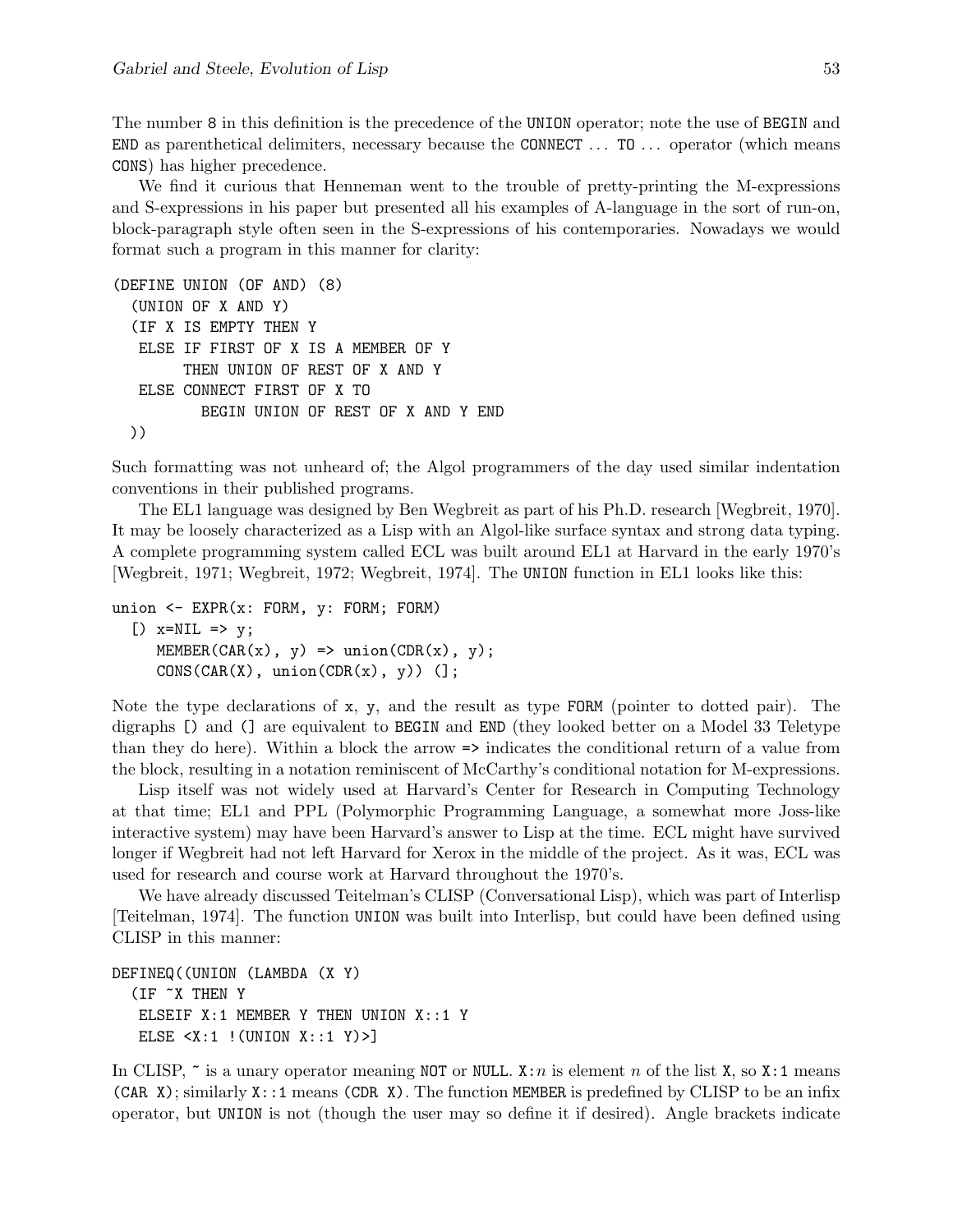construction of a list; ! within such a list indicates splicing, so <A !B> means (CONS A B). Finally, the use of a final ] to indicate the necessary number of closing parentheses (four, in this case), while not a feature of CLISP proper, is consistent with the Interlisp style.

MLISP was an Algol-like syntax for Lisp, first implemented for the IBM 360 by Horace Enea and then re-implemented for the PDP-10 under Stanford Lisp 1.6 [Smith, 1970]. It provided infix operators; a complex FOR construct for iteration; various subscripting notations such as A(1,3) (element of a two-dimensional array) and  $L[1,3,2]$  (equivalent to (cadr (caddr (car L)))); "vector" operations (a concise notation for MAPCAR); and destructuring assignment.

```
EXPR UNION (X, Y); \qquad \qquad \text{WLLISP version of UNION}IF ¬X THEN Y ELSE
   IF X[1] \in Y THEN UNION(X\downarrow1,Y)
   ELSE X[1] CONS UNION(X+1,Y);
```
Vaughan Pratt developed an Algol-style notation for Lisp called CGOL [Pratt, 1973]. Rather than embedding algebraic syntax within S-expressions, CGOL employed a separate full-blown tokenizer and parser. This was first implemented for Stanford Lisp 1.6 in 1970 when Pratt was at Stanford; at this time there was an exchange of ideas with the MLISP project. After Pratt went to MIT shortly thereafter, he implemented a version for MacLisp [Pratt, 1976]. Versions of this parser were also used in the symbolic algebra systems SCRATCHPAD at IBM Yorktown and MACSYMA at MIT's Project MAC; Fred Blair, who also developed LISP370, did the reimplementation for SCRATCHPAD, while Michael Genesereth did it for MACSYMA.

Our CGOL version of the UNION function defines it as an infix operator (the numbers 14 and 13 are left and right "binding powers" for the parser):

```
define x "UNION" y, 14, 13;
  if not x then y
  else if member(car x, y) then cdr x union y
  else car x . cdr x union y \Diamond
```
Here we have assumed the version of CGOL implemented at MIT, which stuck to the standard ASCII character set; the exact same definition using the Stanford extended character set would be:

```
define x "∪" y, 14, 13;
   if \neg x then y else if \alpha x \in y then \beta x \cup y else \alpha x . \beta x \cup y \diamond
```
The "." represents CONS in both the above examples; the delimiter  $\Diamond$  (actually the ASCII "altmode" character, nowadays called "escape") indicates the end of a top level expression. All unary Lisp functions are unary operators in CGOL, including CAR and CDR. In the definition above we have relied on the fact that such unary operators have very high precedence, so  $\text{cdr } x$  union y means (cdr x) union y, not cdr (x union y). We also carefully chose the binding powers for UNION relative to "." so that the last expression would be parsed as  $(car x)$ .  $((cdr x) union y)$ . It is not obvious that this is the best choice; Henneman chose to give CONS (in the form of CONNECT *...* TO *...*) higher precedence than UNION. Pratt remarked [Pratt, 1976]:

If you want to use the CGOL notation but don't want to have anything to do with binding powers, simply parenthesize every CGOL expression as though you were writing in Lisp. However, if you omit all parentheses *...* you will not often go wrong.

Compare this to Henneman's remark [Henneman, 1985]: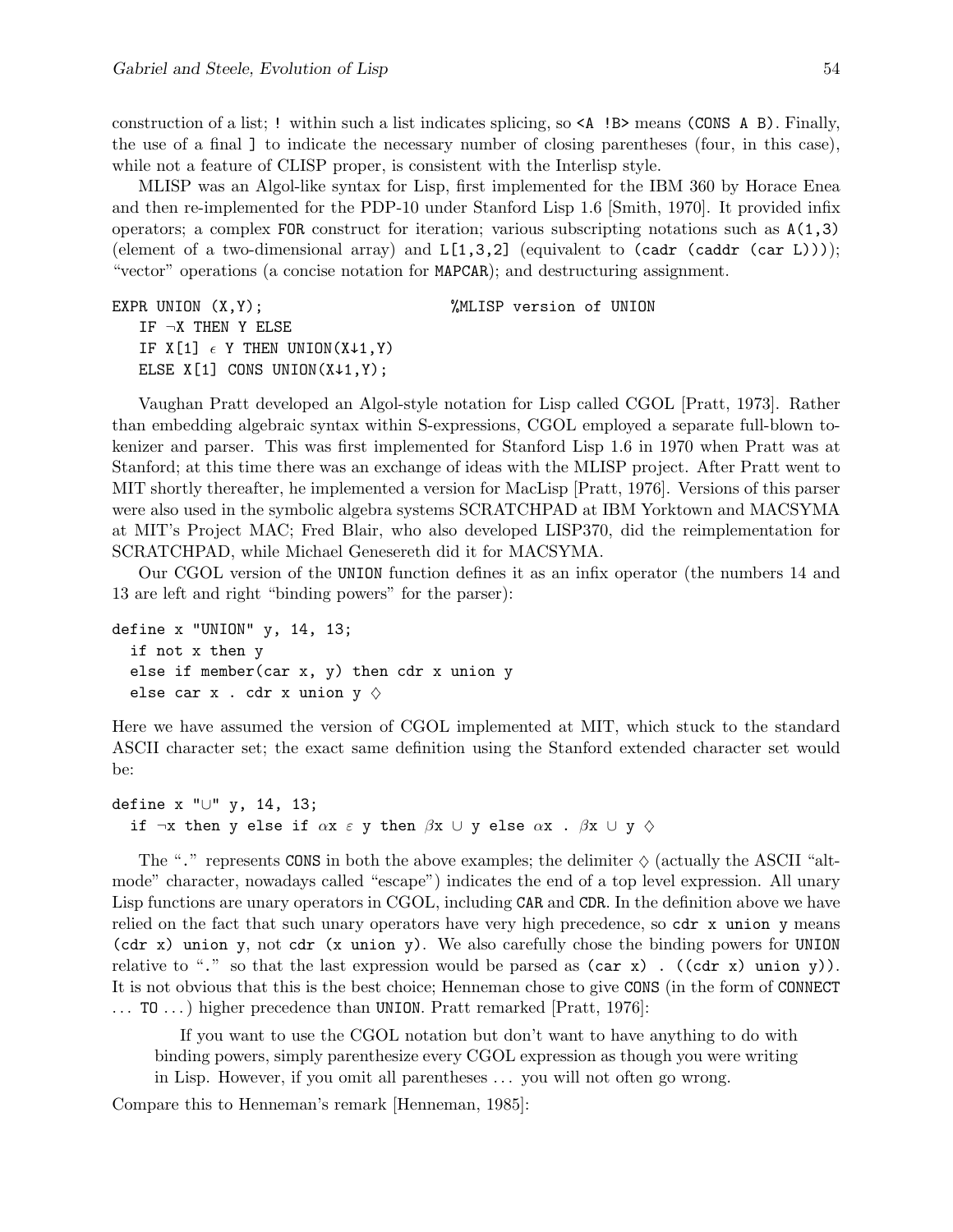The one great cause of most of the incorrect results obtained in practice is an incorrect precedence being assigned to a function.

During the 1970's a number of "AI languages" were designed to provide specific programming constructs then thought to be helpful in writing programs for AI applications. Some of these were embedded within Lisp and therefore simply inherited Lisp syntax (and in some cases influenced Lisp syntax—see section 4 for a discussion of these). Those that were not embedded usually had a syntax related to that of Algol, while including some of the other features of Lisp (such as symbolic data structures and recursive functions). Among these were POP-2 [Burstall, 1971], SAIL [Feldman, 1972], and the Pascal-based TELOS [Travis, 1977].

The idea of introducing Algol-like syntax into Lisp keeps popping up and has seldom failed to create enormous controversy between those who find the universal use of S-expressions a technical advantage (and don't mind the admitted relative clumsiness of S-expressions for numerical expressions) and those who are certain that algebraic syntax is more concise, more convenient, or even more *natural* (whatever that may mean, considering that all these notations are artificial).

We conjecture that Algol-style syntax has not really caught on in the Lisp community as a whole for two reasons. First, there are not enough special symbols to go around. When your domain of discourse is limited to numbers or characters, there are only so many operations of interest, and it is not difficult to assign one special character to each and be done with it. But Lisp has a much richer domain of discourse, and a Lisp programmer often approaches an application as yet another exercise in language design; the style typically involves designing new data structures and new functions to operate on them—perhaps dozens or hundreds—and it's just too hard to invent that many distinct symbols (though the APL community certainly has tried). Ultimately one must always fall back on a general function-call notation; it's just that Lisp programmers don't wait until they fail.

Second, and perhaps more important, Algol-style syntax makes programs look less like the data structures used to represent them. In a culture where the ability to manipulate representations of programs is a central paradigm, a notation that distances the appearance of a program from the appearance of its representation as data is not likely to be warmly received (and this was, and is, one of the principal objections to the inclusion of loop in Common Lisp).

On the other hand, precisely because Lisp makes it easy to play with program representations, it is always easy for the novice to experiment with alternative notations. Therefore we expect future generations of Lisp programmers to continue to reinvent Algol-style syntax for Lisp, over and over and over again, and we are equally confident that they will continue, after an initial period of infatuation, to reject it. (Perhaps this process should be regarded as a rite of passage for Lisp hackers.)

#### **3.5.2 Generalized Multiple Values**

Many Lisp extenders have independently gone down the following path. Sometimes it is desirable to return more than one item from a function. It is awkward to return some of the results through global variables, and inefficient to cons up a list of the results (pushing the system that much closer to its next garbage collection) when we know perfectly well that they could be returned in machine registers or pushed onto the machine control stack. Curiously, the prototypical example of a function that ought to return two results is not symbolic but numerical: integer division might conveniently return both a quotient and a remainder. (Actually, it would be just as convenient for the programmer to use two separate functions, but we know perfectly well that the computation of one produces the other practically for free—again it is an efficiency issue.)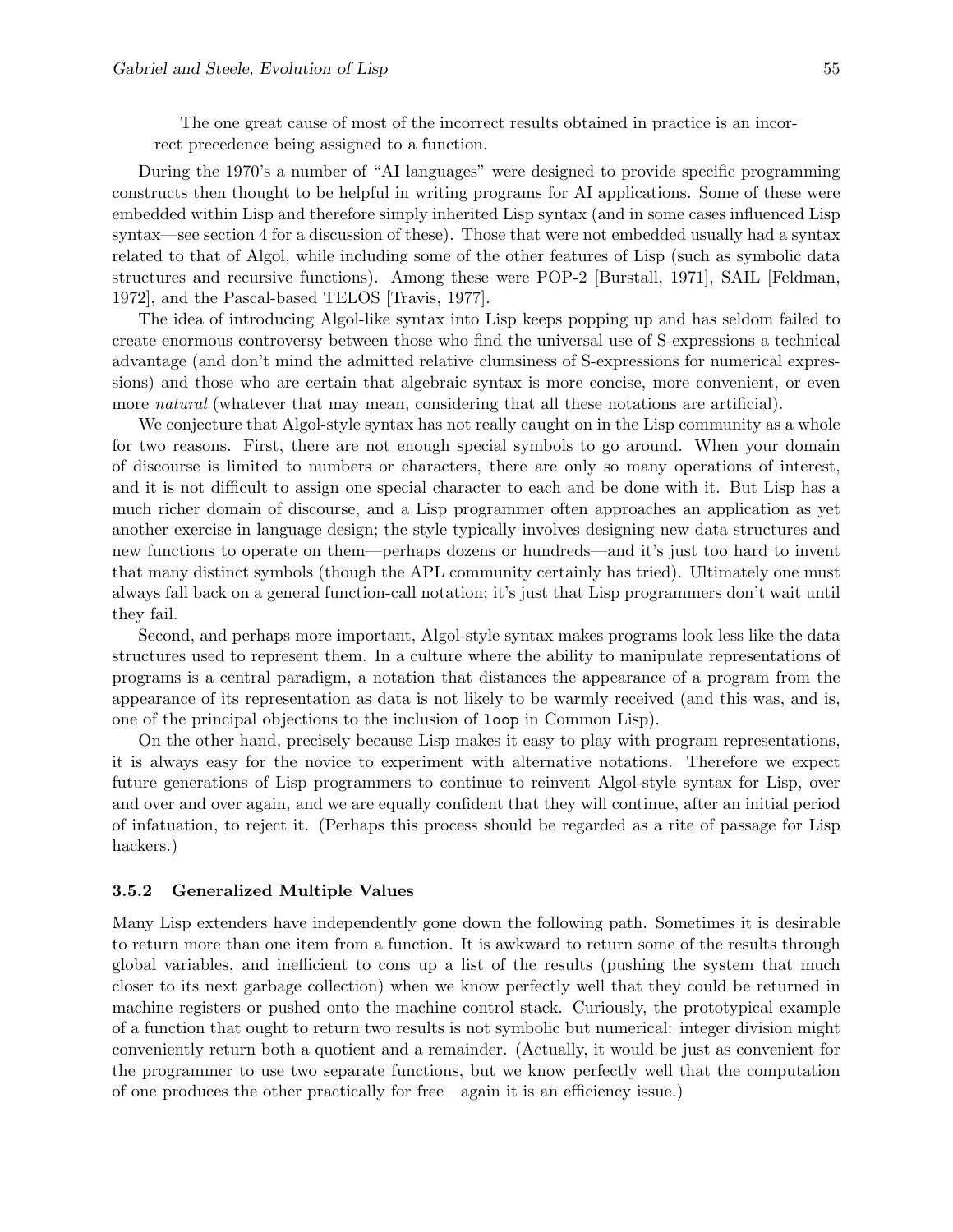Suppose, then, that some primitive means of producing multiple values is provided. One way is to introduce new functions and/or special forms. Common Lisp, for example, following Lisp-Machine Lisp, has a primitive function called VALUES; the result of (values 3 4 5) is the three numbers 3, 4, and 5. The special form

## (multiple-value-bind  $(p q r)$  (foo)  $body$ )

executes its *body* with the variables  $p, q$ , and  $r$  locally bound to three values returned as the value of the form (foo).

But this is all so ad hoc and inelegant. Perhaps multiple values can be made to emerge from the intrinsic structure of the language itself. Suppose, for example, that the body of a lambda expression were an implicit VALUES construct, returning the values of all its subforms, rather than an implicit PROGN, returning the values of only the last subform? That takes care of producing multiple values. Suppose further that function calls were redefined to use all the values returned by each subform, rather than just one value from each subform? Then one could write

```
((lambda (quo rem) ...) (/ 44 6))
```
thereby binding quo to the quotient 7 and rem to the remainder 2. That takes care of consuming multiple values. All very simple and tidy! Oops, two details to take care of. First, returning to lambda expressions, we see that, for consistency, they need to return all the values of all the subforms, not just one value from each subform. So the form

((lambda (quo rem) (/ quo rem) (/ rem quo)) (/ 44 6))

returns four values: 3, 1, 0, and 2. Second, there is still a need for sequencing forms that have side effects such as assignment. The simple solution is to make such forms as (setq  $x$  0) and (print x) return zero values, so that

```
((lambda (quo rem) (print quo) rem) (/ 44 6))
```
returns only the remainder 2 after printing the quotient 7.

This all has a very simple and attractive stack-based implementation. Primitives simply push all their values, one after another, onto the stack. At the start of the processing for a function call, place a marker on the stack; after all subforms have been processed, simply search the stack for the most recent marker; everything above it should be used as arguments for the function call—but be sure to remove or cancel the marker before transferring control to the function.

Yes, this is all very neat and tidy—and as soon as you try to use it, you find that code becomes much, much harder to understand, both for the maintainer and for the compiler. Even if the programmer has the discipline not to write

(cons (/ 44 6) (setq x 0))

which returns  $(7 \tcdot 2)$  after setting x to 0, the compiler can never be sure that no such atrocities lurk in the code it is processing. In the absence of fairly complete information about how many values are produced by each function, including all user-defined functions, a compiler cannot verify that a function call will supply the correct number of arguments. An important practical check for Lisp programming errors is thus made all but impossible.

Conditionals introduce two further problems. First: what shall be the interpretation of

(if (foo) (bar))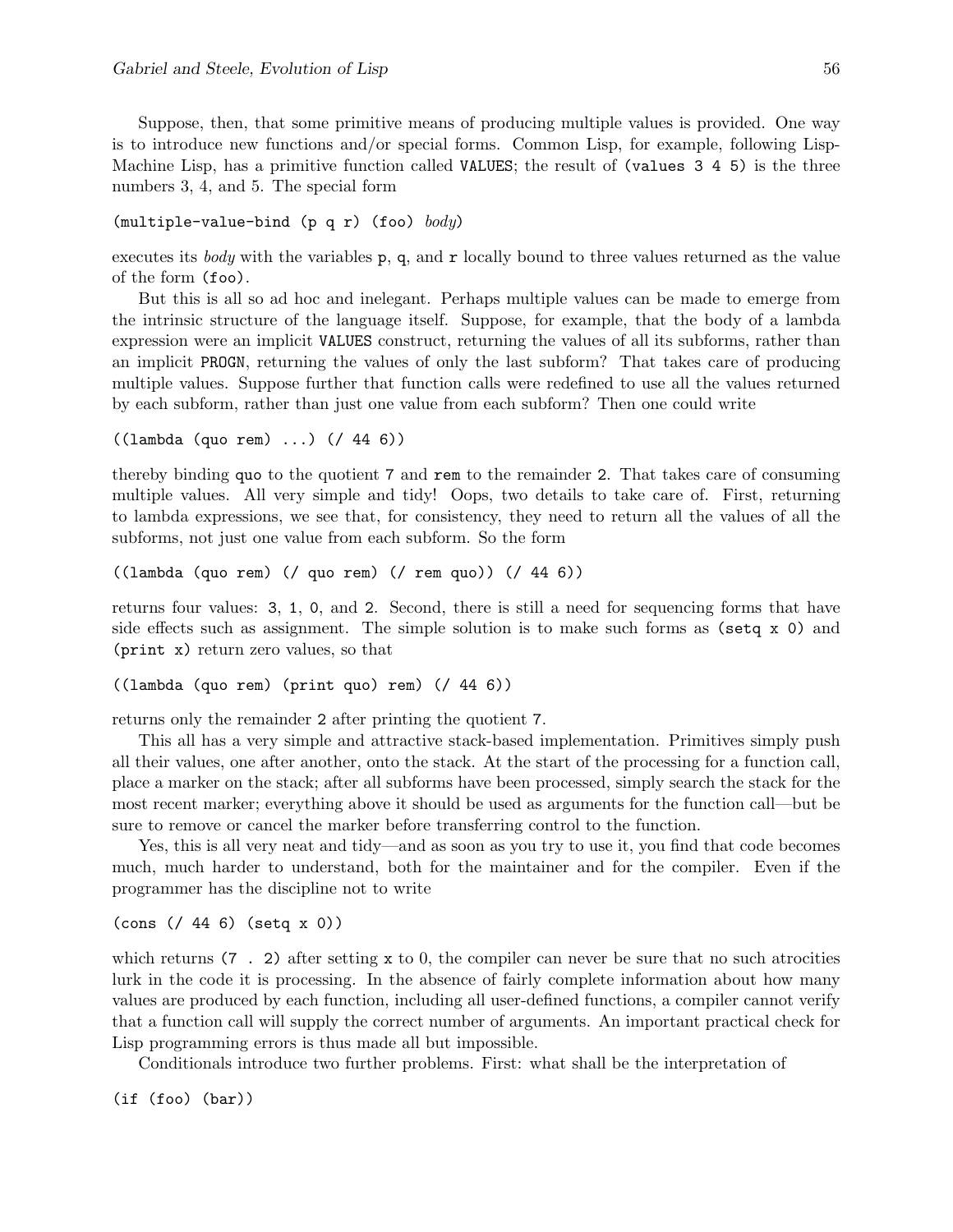if (foo) returns two values? Shall the second value be discarded, or treated as the value to be returned if the first value is true? Perhaps the predicate should be required to return exactly one value. Very well, but there remains the fact that the two subforms might return different numbers of values; (if (foo) 3 (/ 44 6)) might return the single value 3 or the multiple values 7 and 2. It follows immediately that no compiler, even if presented with a complete program, can deduce in general how many values are returned by each function call; it is formally undecidable.

Now all this might seem to be entirely in the spirit of Lisp as a weakly typed language; if the types of the values returned by functions may not be determinable until run time, why not their very cardinality? And declarations might indicate the number of values where efficiency is important, just as type declarations already assist many Lisp compilers. Nevertheless, as a matter of fact, nearly everyone who has followed this path has given up at this point in the development, muttering "This way madness lies," and returned home rather than fall into the tarpit.

We ourselves have independently followed this line of thought and have had conversations with quite a few other people who have also done so. There are few published sources we can cite, however, precisely because most of them eventually judged it a bad idea before publishing anything about it. (This is not to say that it actually is a bad idea, or that some variation cannot eliminate its disadvantages; here we wish merely to emphasize the similarity of thinking among many independent researchers.) Among the most notable efforts that did produce actual implementations before eventual abandonment are SEUS and POP-2 [Burstall, 1971]. The designers and implementors of SEUS (Richard Weyhrauch, Carolyn Talcott, David Posner, Ralph Goren, William Scherlis, Len Bosack, and Gabriel) never published their results, although it was a novel language design, and had a fast, compiler- and microcode-based implementation, complete with programming environment. POP-2 was regarded by its designers as an AI language, one of the many produced in the late 1960's and early 1970's, rather than as a variant of Lisp; it enjoyed quite some popularity in Europe and was used to implement the logic programming language POPLOG [Mellish, 1984].

#### **3.5.3 Logic Programming and Unification**

During the 1970's and on into the 1980's there have been a number of attempts to integrate the advantages of the two perhaps foremost AI programming language families, Lisp and Prolog, into a single language. Such efforts were particularly a feature of the software side of the Japanese Fifth Generation project. Examples of this are Robinson's LOGLISP [Robinson, 1982], the TAO project [Takeuchi, 1983; Okuno, 1984], and TABLOG [Malachi, 1984]. There have also been related attempts to integrate functional programming and Prolog. (All these should be contrasted with the use of Lisp as a convenient language for implementing Prolog, as exemplified by Komorowski's QLOG [Komorowski, 1982] and the work of Kahn and Carlsson [Kahn, 1984].)

We conjecture that this idea has not caught on in the Lisp community because of unification, the variable-matching process used in Prolog. Indeed one can easily design a language that has many of the features of Lisp but uses unification during procedure calls. The problem is that unification is sufficiently different in nature from lambda-binding that the resulting language doesn't really feel like Lisp any more. To the average Lisp programmer, it feels like an extension of Prolog but not an extension of Lisp; you just can't mess around that much with something as fundamental as procedure calls. On the other hand, one can leave Lisp procedure calls as they are and provide unification as a separate facility that can be explicitly invoked. But then it is just another Lisp library routine, and the result doesn't feel at all like Prolog.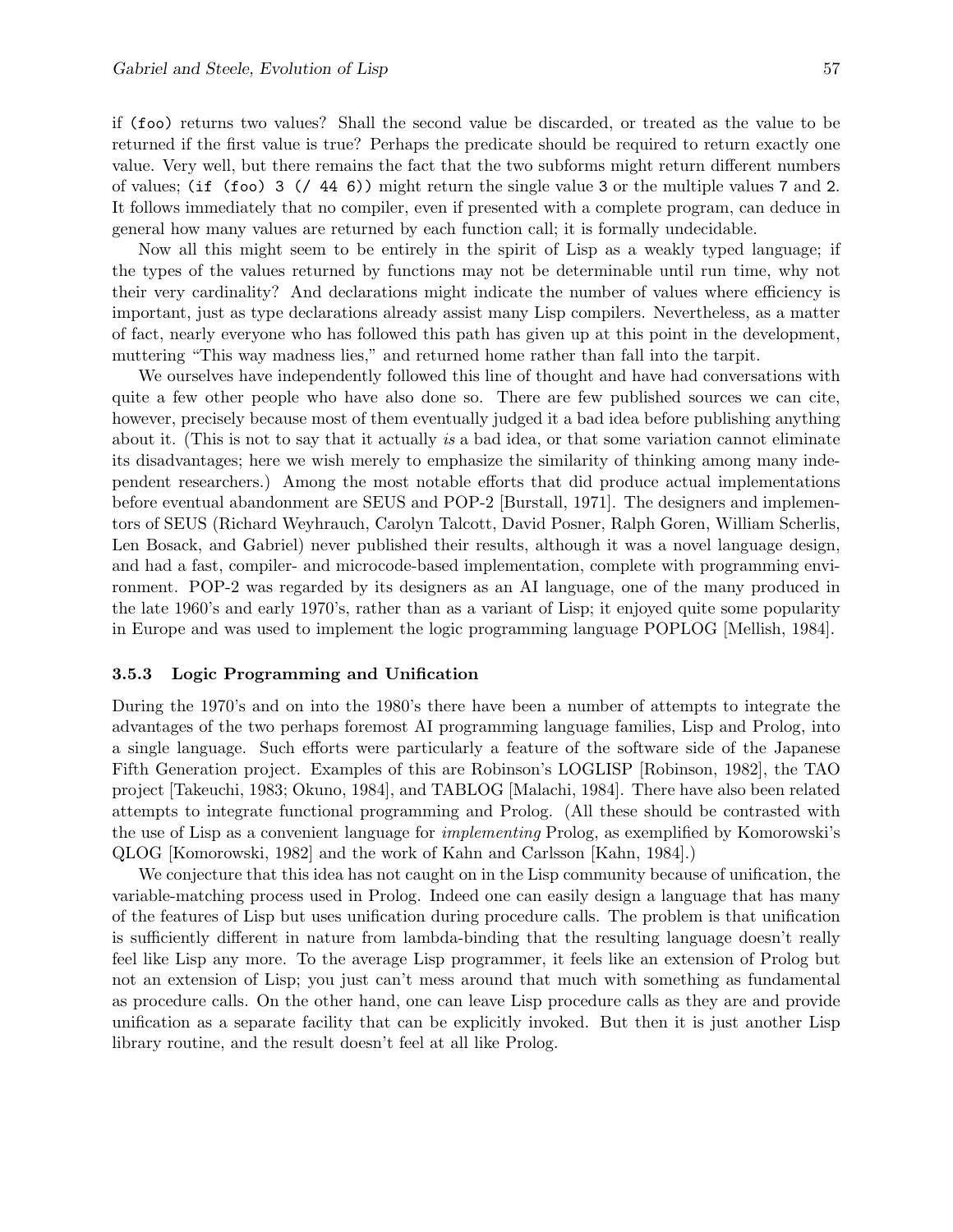# **4 Lisp as a Language Laboratory**

An interesting aspect of the Lisp culture, in contrast to those surrounding most other programming languages, is that toy dialects are regarded with a fair amount of respect. Lisp has been used throughout its history as a language laboratory. It is trivial to add a few new functions to Lisp in such a way that they look like system-provided facilities. Given macros, CLISP, or the equivalent, it is pretty easy to add new control structures or other syntactic constructs. If that fails, it is the work of only half an hour to write, in Lisp, a complete interpreter for a new dialect. To see how amazing this is, imagine starting with a working C, Fortran, Pascal, PL/I, BASIC, or APL system—you can write and run any program in that language, but have no access to source code for the compiler or interpreter—and then tackling these three exercises:

- 1. Add a new arithmetic operator to the language similar to the one for Pythagorean addition in Knuth's Metafont language [Knuth, 1986]:  $a^{++}b$  computes  $\sqrt{a^2 + b^2}$ . The language is to be augmented in such a way that the new operator is syntactically similar to the language operators for addition and subtraction. (For C, you may use +++ or @ rather than ++; for APL, use one of the customary awful overstrikes such as  $\mathbb{H}$ .)
- 2. Add a case statement to the language. (If it already has a case statement, then add a statement called switch that is just like the case statement already in the language, except that when the selected branch has been executed control falls through to succeeding branches; a special break statement, or dropping out of the last branch, must be used to terminate execution of the switch statement.)
- 3. Add full lexically scoped functional closures to the language.

Without source code for the compiler or interpreter, all three projects require one practically to start over from scratch. That is part of our point. But even given source code for a Fortran compiler or APL interpreter, all three exercises are much more difficult than in Lisp. The Lisp answer to the first one is a one-liner (shown here in Common Lisp):

```
(defun ++ (x y) (+ (sqrt x) (sqrt y)))
```
Lisp does not reserve special syntax (such as infix operators) for use by built-in operations, so user-defined functions look just like system-defined functions to the caller.

The second requires about a dozen lines of code (again, in Common Lisp, using backquote syntax as described in the discussion of macros):

```
(defmacro switch (value &rest body)
  (let* ((newbody (mapcar #'(lambda (clause)
                               '(,(gensym) ,@(rest clause)))
                          body))
         (switcher (mapcar #'(lambda (clause newclause)
                                '(,(first clause) (go ,(first newclause))))
                           body newbody)))
    '(block switch
       (tagbody (case ,value ,@switcher)
                (break)
                ,@(apply #'nconc newbody))))
(defmacro break () '(return-from switch))
```
Here we use two macros, one for switch and one for break, which together cause the statement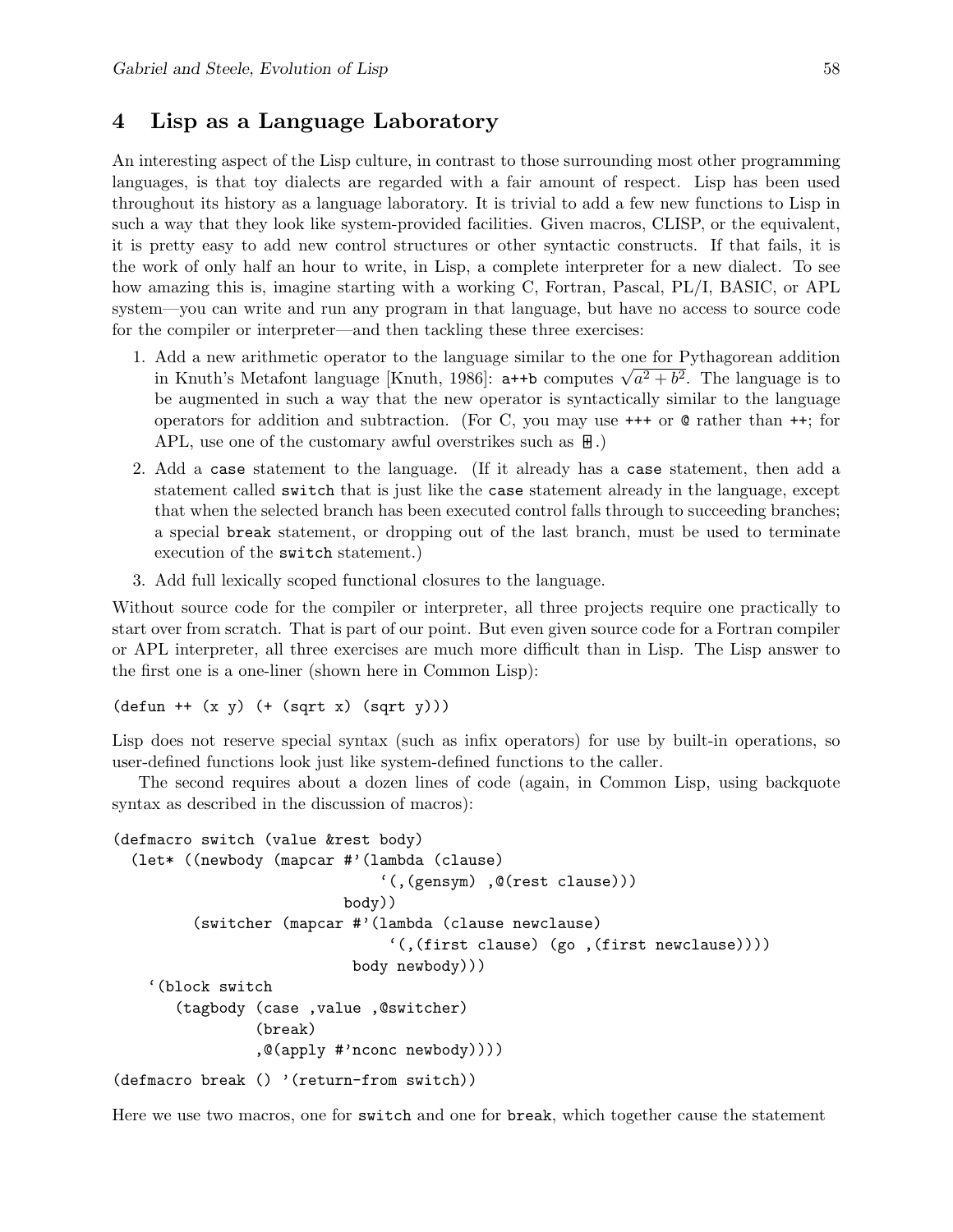```
(switch n
 (0 (princ "none") (break))
 (1 (princ "one "))
 (2 (princ "too "))
 (3 (princ "many")))
```
(which always prints either many, too many, one too many, none, or nothing) to expand into

```
(block switch
  (tagbody (case n
             (0 (go G0042))
             (1 (go G0043)
             (2 (go G0044))
             (3 (go G0045)))
           (return-from switch)
  G0042 (princ "none")
           (return-from switch)
  G0043 (princ "one ")
  G0044 (princ "too ")
  G0045 (princ "many")))
```
which is not unlike the code that would be produced by a C compiler.

For examples of interpreters that solve the third problem in about 100 lines of code, see [Steele, 1978c; Steele, 1978b].

There is a rich tradition of experimenting with augmentations of Lisp, ranging from "let's add just one new feature" to inventing completely new languages using Lisp as an implementation language. This activity was carried on particularly intensively at MIT during the late 1960's and early 1970's but also at other institutions such as Stanford University, Carnegie-Mellon University, and Indiana University. At that time it was customary to make a set of ideas about programming style concrete by putting forth a new programming language as an exemplar. (This was true outside the Lisp community as well; witness the proliferation of Algol-like, and particularly Pascal-inspired, languages around the same time period. But Lisp made it convenient to try out little ideas with a small amount of overhead, as well as tackling grand revampings requiring many man-months of effort.)

One of the earliest Lisp-based languages was METEOR [Bobrow, 1985], a version of COMIT (note the pun) with Lisp syntax. COMIT [MIT RLE, 1962a; MIT RLE, 1962b; Yngve, 1972] was a pattern-matching language that repeatedly matched a set of rules against the contents of a flat, linear workspace of symbolic tokens; it was a precursor of SNOBOL and an ancestor of such rule-based languages as OPS5 [Forgy, 1977]. METEOR was embedded within the MIT Lisp 1.5 system that ran on the IBM 7090. The Lisp code for METEOR is a little under 300 80-column cards (some with more whitespace than others). By contrast, the 7090 implementation of the COMIT interpreter occupied about 10,000 words or memory, according to Yngve; assuming this reflects about 10,000 lines of assembly language code, we can view this as an early example of the effectiveness of LISP as a high-level language for prototyping other languages.

Another early LISP-based pattern-matching language was CONVERT [Guzman, 1966]. Whereas METEOR was pretty much a straight implementation of COMIT represented as Lisp data structures, CONVERT merged the pattern-matching features of COMIT with the recursive data structures of Lisp, allowing the matching of recursively defined patterns to arbitrary Lisp data structures.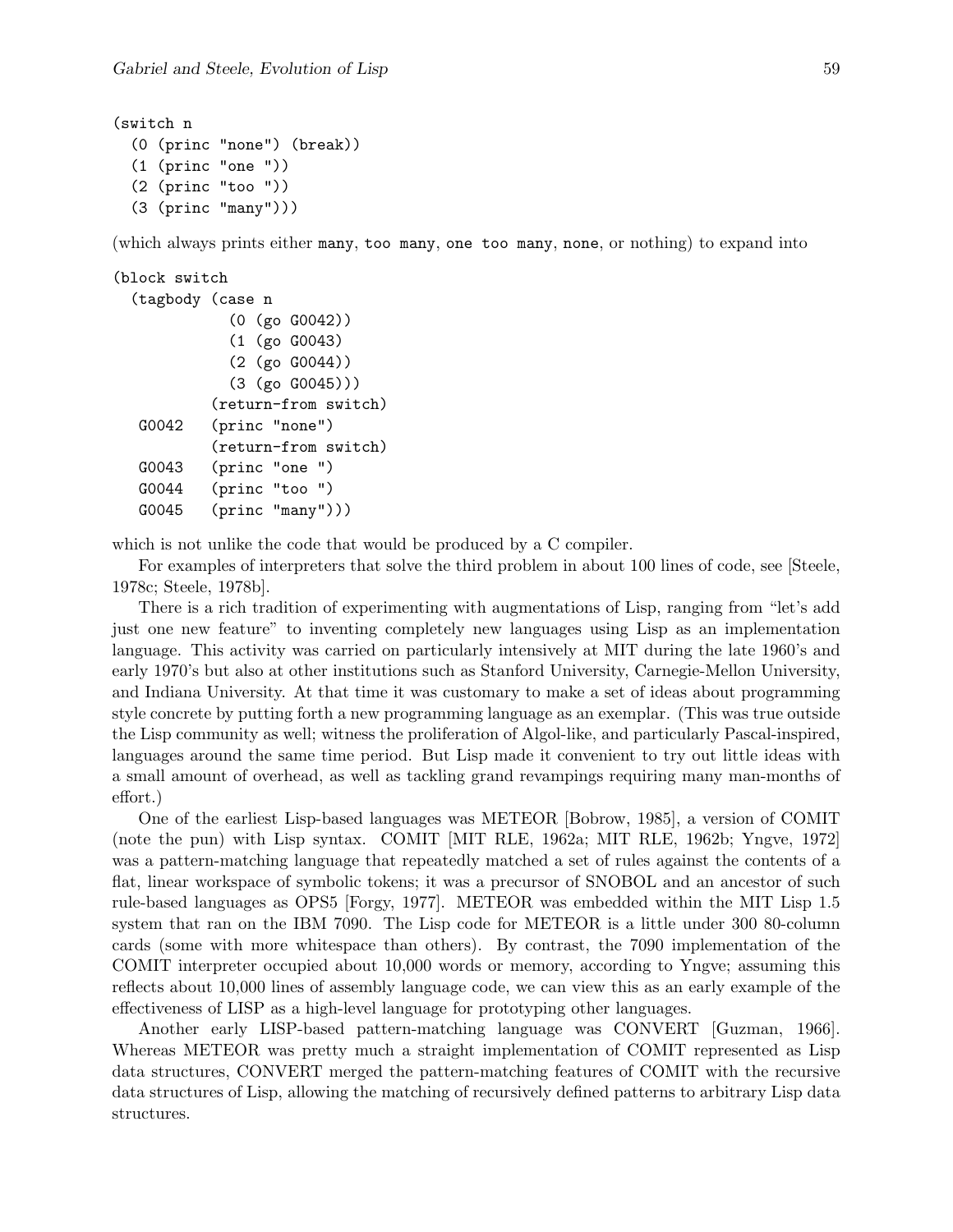Carl Hewitt designed an extremely ambitious Lisp-like language for theorem-proving called Planner [Hewitt, 1972]. Its primary contributions consisted of advances in pattern-directed invocation and the use of automatic backtracking as an implementation mechanism for goal-directed search. It was never completely implemented as originally envisioned, but it spurred three other important developments in the history of Lisp: Micro-Planner, Muddle, and Conniver.

Gerald Jay Sussman, Drew McDermott, and Eugene Charniak implemented a subset of Planner called Micro-Planner [Sussman, 1971], which was embedded within the MIT PDP-6 Lisp system that eventually became MacLisp. The semantics of the language as implemented were not completely formalized. The implementation techniques were rather ad hoc and did not work correctly in certain complicated cases; the matcher was designed to match two patterns, each of which might contain variables, but did not use a complete unification algorithm. (Much later, Sussman, on learning about Prolog, remarked to Guy Steele that Prolog appeared to be the first correct implementation of Micro-Planner.)

A version of Planner was also implemented in POP-2 [Davies, 1984].

The language Muddle (later MDL) was an extended version of Lisp and in some ways a competitor, designed and used by the Dynamic Modeling Group at MIT, which was separate from the MIT AI Laboratory but in the same building at 545 Technology Square. This effort was begun in late 1970 by Gerald Jay Sussman, Carl Hewitt, Chris Reeve, and David Cressey, later joined by Bruce Daniels, Greg Pfister, and Stu Galley. It was designed "*...* as a successor to Lisp, a candidate vehicle for the Dynamic Modeling System, and a possible base for implementation of Planner-70." [Galley, 1975] To some extent the competition between Muddle and Lisp, and the fact that Sussman had a foot in each camp, resulted in cross-fertilization. The I/O, interrupt handling, and multiprogramming (that is, coroutining) facilities of Muddle were much more advanced than those of MacLisp at the time. Muddle had a more complex garbage collector than PDP-10 MacLisp ever had, as well as a larger library of application subroutines, especially for graphics. (Some Lisp partisans at the time would reply that Muddle was used entirely to code libraries of subroutines but no main programs! But in fact some substantial applications were coded in Muddle.) Muddle introduced the lambda-list syntax markers OPTIONAL, REST, and AUX that were later adopted by Conniver, Lisp Machine Lisp, and Common Lisp.

The language Conniver was designed by Drew McDermott and Gerald Jay Sussman in 1972 in reaction to perceived limitations of Micro-Planner and in particular of its control structure. In the classic paper Why Conniving Is Better Than Planning [Sussman, 1972b; Sussman, 1972a], they argued that automatic nested backtracking was merely an overly complicated way to express a set of FORALL loops used to perform exhaustive search:

It is our contention that the backtrack control structure that is the backbone of Planner is more of a hindrance in the solution of problems than a help. In particular, automatic backtracking encourages inefficient algorithms, conceals what is happening from the user, and misleads him with primitives having powerful names whose power is only superficial.

The design of Conniver put the flow of control very explicitly in the hands of the programmer. The model was an extreme generalization of coroutines; there was only one active locus of control, but arbitrarily many logical threads and primitives for explicitly transferring the active locus from one to another. This design was strongly influenced by the "spaghetti stack" model introduced by Daniel Bobrow and Ben Wegbreit [Bobrow, 1973] and implemented in BBN-Lisp (later to be known as Interlisp). Like spaghetti stacks, Conniver provided separate notions of a data environment and a control environment and the possibility or creating closures over either. (Later work with the Scheme language brought out the point that data environments and control environments do not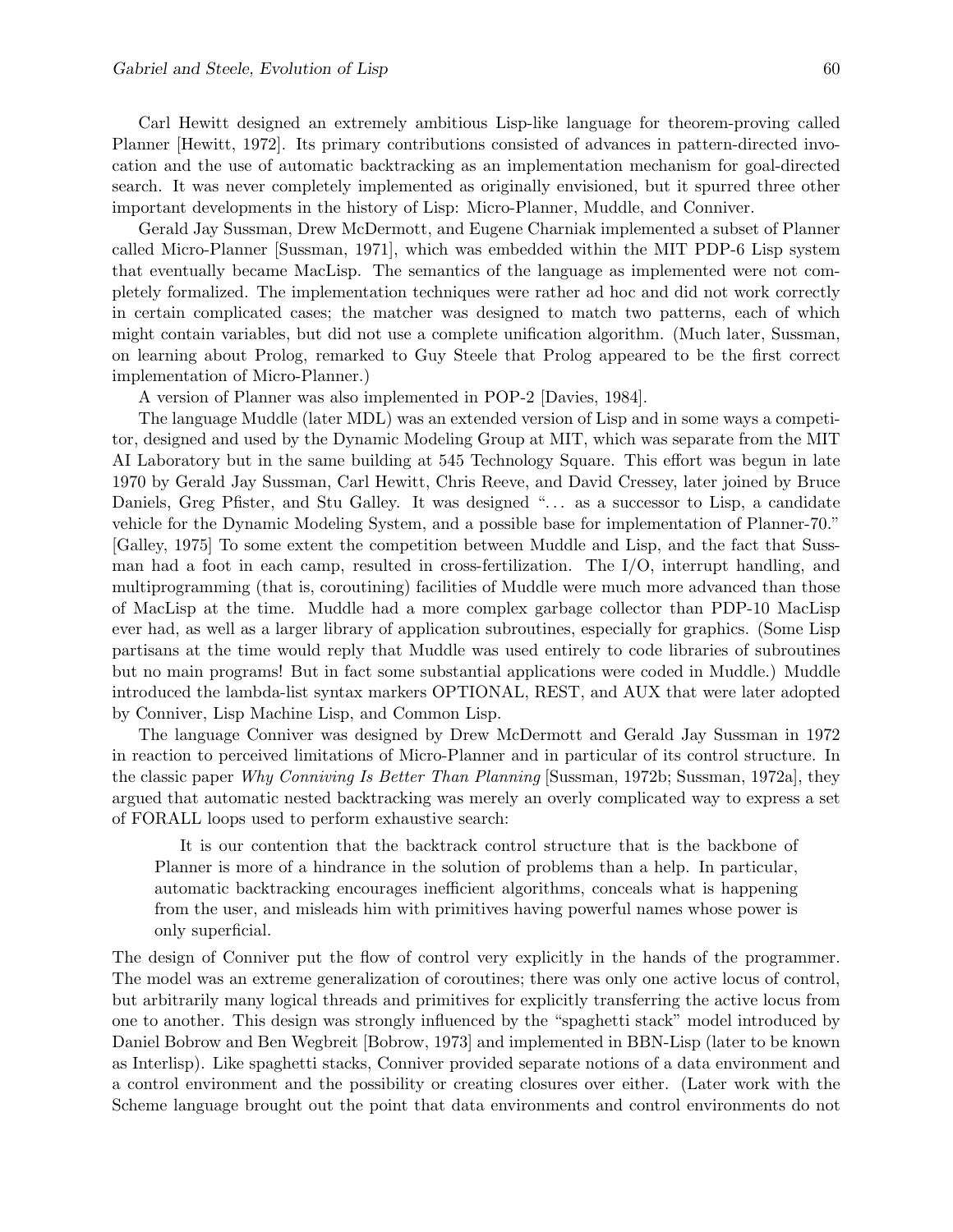play symmetrical roles in the interpretation of Lisp-like languages [Steele, 1977a].) Conniver differed from spaghetti stacks in ways stemming primarily from implementation considerations. The main point of Conniver was generality and ease of implementation; it was written in Lisp and represented control and data environments as Lisp list structures, allowing the Lisp garbage collector to handle reclamation of abandoned environments. The implementation of spaghetti stacks, on the other hand, involved structural changes to a Lisp system at the lowest level. It addressed efficiency issues by allowing stack-like allocation and deallocation behavior wherever possible. The policy was pay as you go but don't pay if you don't use it: programs that do not create closures should not pay for the overhead of heap management of control and data environments.

At about this time Carl Hewitt and his students began to develop the actor model of computation, in which every computational entity, whether program or data, is an actor: an agent that can receive and react to messages. The under-the-table activity brought out by Conniver was made even more explicit in this model; everything was message-passing, everything ran on continuations. Hewitt and his student Brian Smith commented on the interaction of a number of research groups at the time [**?**]:

The early work on PLANNER was done at MIT and published in IJCAI-69 [Hewitt, 1969]. In 1970 a group of interested researchers (including Peter Deutsch, Richard Fikes, Carl Hewitt, Jeff Rulifson, Alan Kay, Jim Moore, Nils Nilsson, and Richard Waldinger) gathered at Pajaro Dunes to compare notes and concepts*....*

In November 1972, Alan Kay gave a seminar at MIT in which he emphasized the importance of using intentional definitions of data structures and of passing messages to them such as was done to a limited extent for the "procedural data structures" in the lambda calculus languages of Landin, Evans, and Reynolds and extensively in SIMULA-67. His argument was that only the data type itself really "knows" how to implement any given operation. We had previously given some attention to procedural data structures in our own research*....*However, we were under the misconception that procedural data structures were too inefficient for practical use although they had certain advantages.

Kay's lecture struck a responsive note *...* We immediately saw how to use his idea *...* to extend the principle of procedural embedding of knowledge to data structures. In effect each type of data structure becomes a little plan of what to do for each kind of request that it receives*....*

Kay proposed a language called SMALLTALK with a token stream oriented interpreter to implement these ideas*....*

[At that time,] Peter Bishop and Carl Hewitt were working to try to obtain a general solution to the control structure problems which had continued to plague PLANNERlike problem solving systems for some years. Sussman had proposed a solution oriented around "possibility lists" which we felt had very serious weaknesses*....* Simply looking at their contents using try-next can cause unfortunate global side-effects *...* [which] make Conniver programs hard to debug and understand. The token streams of SMALLTALK have the same side-effect problem as the possibility lists of Conniver. After the lecture, Hewitt pointed out to Kay the control structure problems involved in his scheme for a token stream oriented interpreter.

By December 1972, we succeeded in generalizing the message mechanism of SMALLTALK and SIMULA-67; the port mechanism of Krutar, Balzer, and Mitchell; and the previous CALL statement of PLANNER-71 to a universal communication mechanism. Our generalization solved the control structure problems that Hewitt pointed out to Kay in the design of SMALLTALK. We developed the actor transmission communica-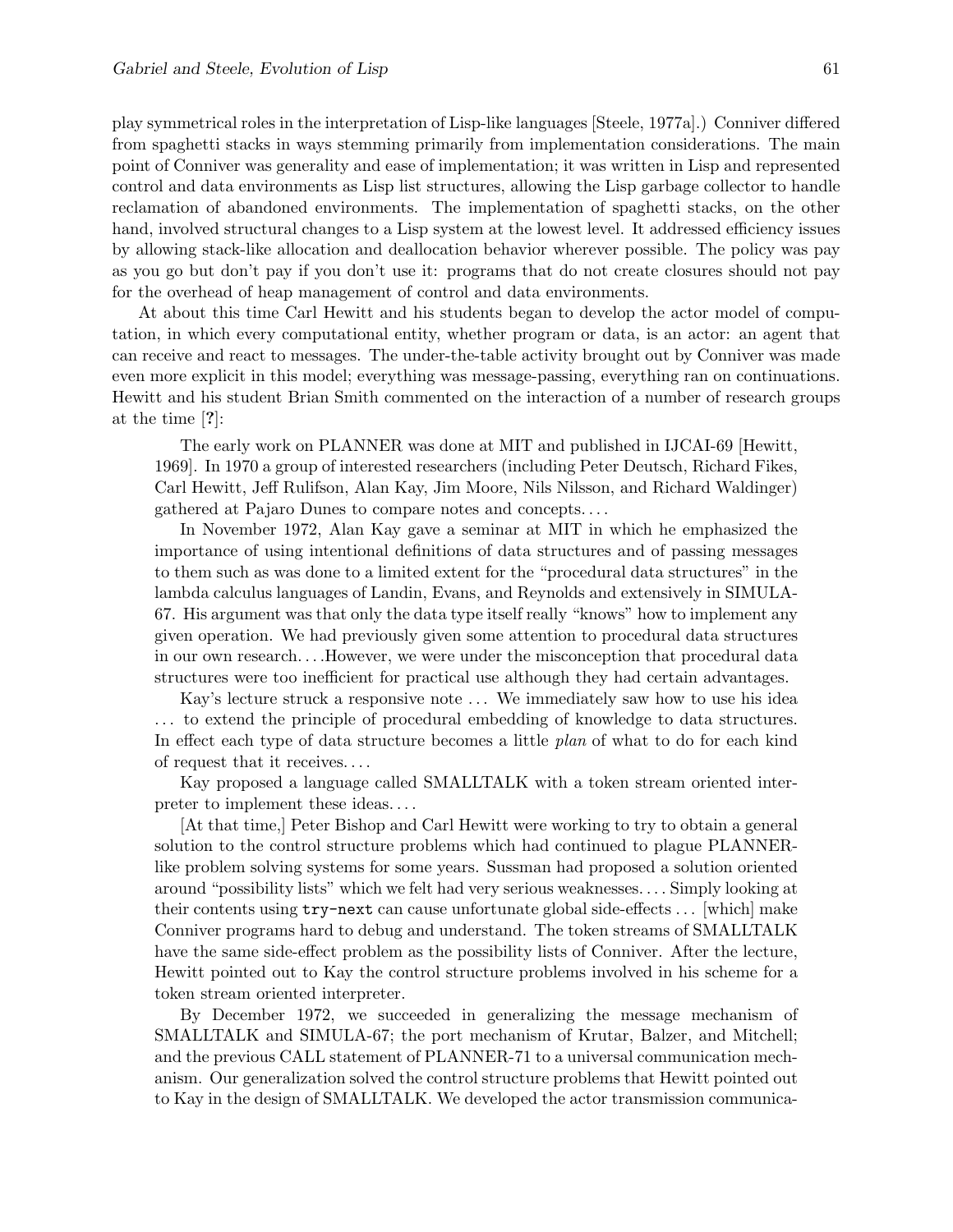tion primitive as part of a new language-independent, machine-independent, behavioral model of computation. The development of the actor model of computation and its ramifications is our principal original contribution to this area of research*....*

The following were the main influences on the development of the actor model of computation:

- The suggestion by [Alan] Kay that procedural embedding be extended to cover data structures in the context of our previous attempts to generalize the work by Church, Landin, Evans, and Reynolds on "functional data structures."
- The context of our previous attempts to clean up and generalize the work on coroutine control structures of Landin, Mitchell, Krutar, Balzer, Reynolds, Bobrow-Wegbreit, and Sussman.
- The influence of Seymour Papert's "little man" metaphor for computation in LOGO.
- The limitations and complexities of capability-based protection schemes. Every actor transmission is in effect an inter-domain call efficiently providing an intrinsic protection on actor machines.
- The experience developing previous generations of PLANNER. Essentially the whole PLANNER-71 language (together with some extensions) was implemented by Julian Davies in POP-2 at the University of Edinburgh.

In terms of the actor model of computation, control structure is simply a pattern of passing messages*....* Actor control structure has the following advantages over that of Conniver:

- A serious problem with the Conniver approach to control structure is that the programmer (whether human or machine) must think in terms of low level data structures such as activation records or possibility links. The actor approach allows the programmer to think in terms of the behavior of objects that naturally occur in the domain being programmed*....*
- Actor transmission is entirely free of side-effects*....*
- The control mechanisms of Conniver violate principles of modularity*....* Dijkstra has remarked that the use of the goto is associated with badly structured programs. We concur in this judgement but feel that the reason is that the goto is not a sufficiently powerful primitive. The problem with the goto is that a message cannot be sent along with control to the target*....*
- Because of its primitive control structures, Conniver programs are difficult to write and debug*....* Conniver programs are prone to going into infinite loops for no reason that is very apparent to the programmer.

Nevertheless Conniver represents a substantial advance over Micro-Planner in increasing the generality of goal-oriented computations that can be easily performed. However, this increase in generality comes at the price of lowering the level of the language of problem solving. It forces users to think in low level implementation terms such as "possibility lists" and "a-links." We propose a shift in the paradigm of problem solving to be one of a society of individuals communicating by passing messages.

We have quoted Smith and Hewitt at length for three reasons: because their comparative analysis is very explicit; because the passage illustrates the many connections among different ideas floating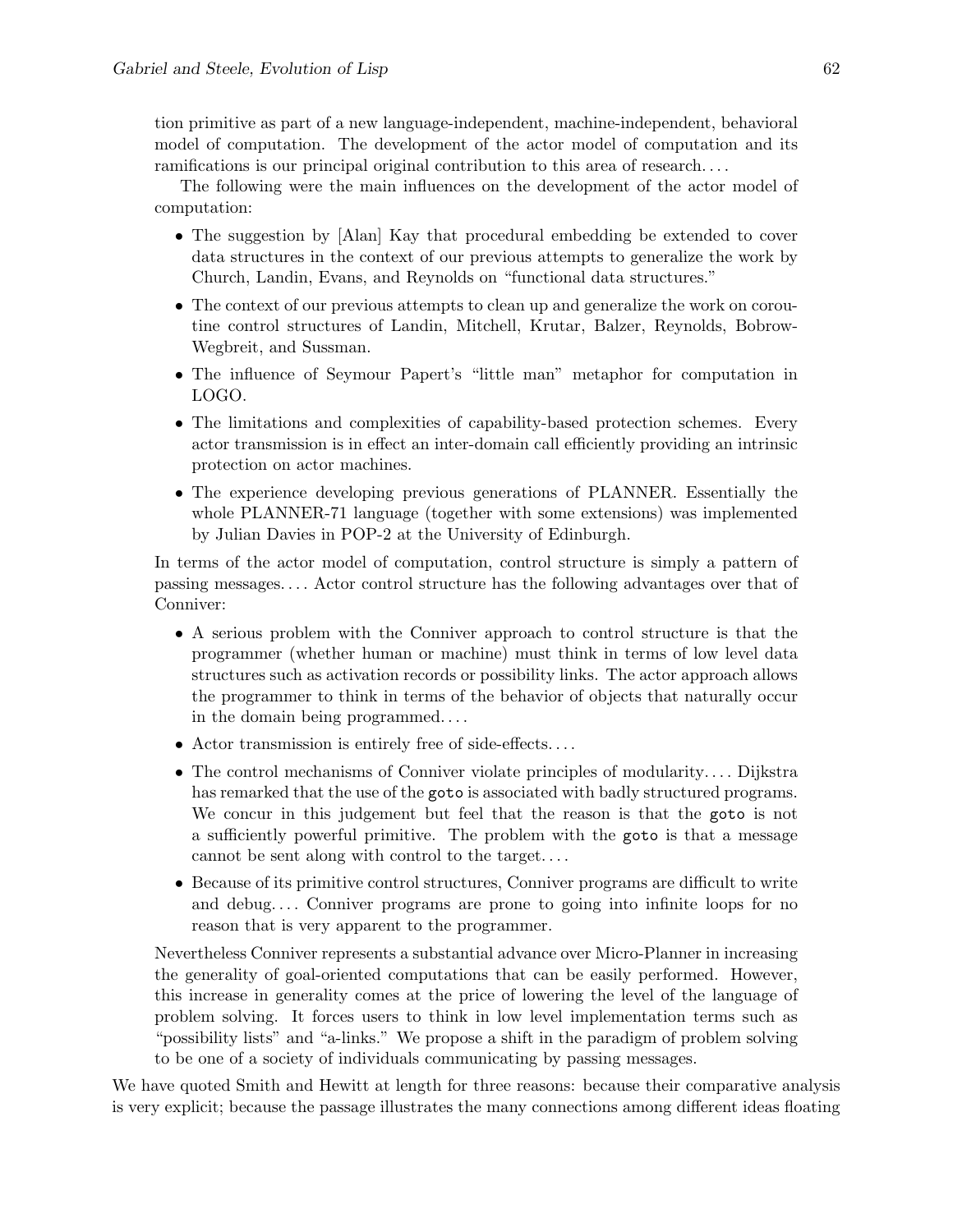around in the AI, Lisp, and other programming language communities; and because this particular point in the evolution of ideas represented a distillation that soon fed back quickly and powerfully into the evolution of Lisp itself.

Hewitt and his students (notably Howie Shrobe, Brian Smith, Todd Matson, Roger Hale, Peter Bishop, Marilyn McLennan, Russ Atkinson, Mike Freiling, Ken Kahn, Keith Nishihara, Kathy Van Sant, Aki Yonizawa, Benjamin Kuipers, Richard Stieger, and Irene Greif) developed and implemented in MacLisp a new language to make concrete the actor model of computation. This language was first called Planner-73 but the name was later changed to PLASMA (PLAnner-like System Modeled on Actors) [**?**; Hewitt, 1975].

While the syntax of PLASMA was recognizably Lisp-like, it made use of several kinds of parentheses and brackets (as did Muddle) as well as many other special characters. It is reasonable to assume that Hewitt was tempted by the possibilities of the then newly available Knight keyboard and Xerox Graphics Printer (XGP) printer. (The Xerox Graphics Printer was the first of the laser printers, 200 dots per inch. The keyboards, designed by Tom Knight of the MIT AI Lab, were the MIT equivalent of the extended-ASCII keyboards developed years earlier at the Stanford AI Laboratory. Like the Stanford keyboards, Knight keyboards had Control and Meta keys (which were soon pressed into service in the development of the command set for the EMACS text editor) and a set of graphics that included such exotic characters as  $\alpha$ ,  $\beta$ , and  $\equiv$ . The XGP, at 200 dots per inch, made possible the printing of such exotic characters.) The recursive factorial function looked like this in PLASMA:

```
[factorial =(cases
       (\equiv > [0] 1)(\equiv > [m] (n * (factorial (n - 1)))))]
```
Note the use of infix arithmetic operators. This was not merely clever syntax, but clever semantics; (n - 1) really meant that a message containing the subtraction operator and the number 1 was to be sent to the number/actor/object named by n.

One may argue that Lisp development at MIT took two distinct paths during the 1970's. In the first path, MacLisp was the workhorse tool, coded in assembly language for maximum efficiency and compactness, serving the needs of the AI Laboratory and the MACSYMA group. The second path consisted of an extended dialogue/competition/argument between Hewitt (and his students) and Sussman (and his students), with both sides drawing in ideas from the rest of the world and spinning some off as well. This second path was characterized by a quest for "the right thing" where each new set of ideas was exemplified in the form of a new language, usually implemented on top of a Lisp-like language (MacLisp or Muddle) for the sake of rapid prototyping and experimentation.

The next round in the Hewitt/Sussman dialogue was, of course, Scheme (as discussed in section 2.8); in hindsight, we observe that this development seems to have ended the dialogue, perhaps because it brought the entire path of exploration full circle. Starting from Lisp, they sought to explicate issues of search, of control structures, of models of computation, and finally came back simply to good old Lisp, but with a difference: lexical scoping—closures, in short—were needed to make Lisp compatible with the lambda calculus not merely in syntax but also in semantics, thereby connecting it firmly with various developments in mathematical logic and paving the way for the Lisp community to interact with developments in functional programming.

Hewitt had noted that the actor model could capture the salient aspects of the lambda calculus; Scheme demonstrated that the lambda calculus captured nearly all salient aspects (excepting only side effects and synchronization) of the actor model.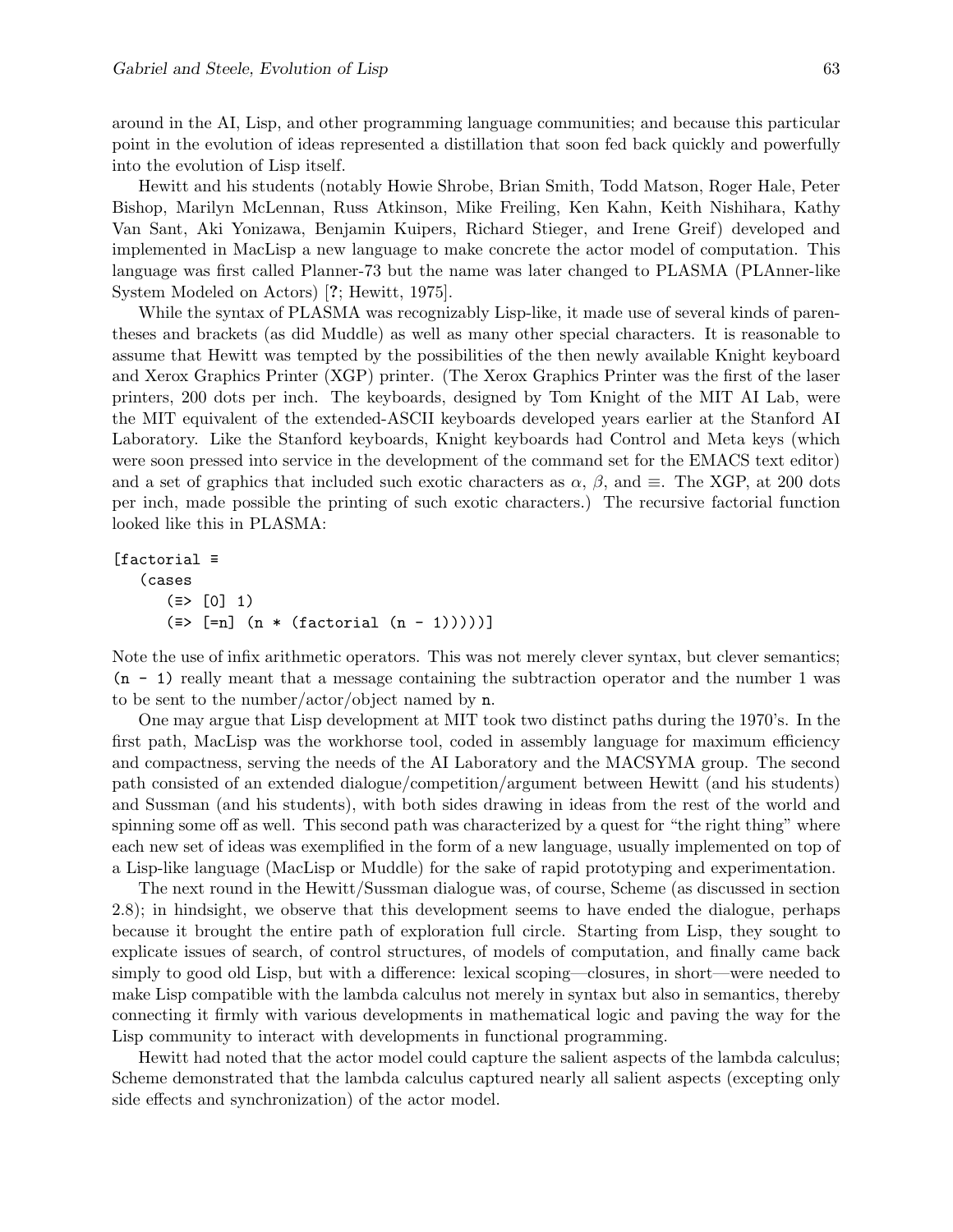Sussman and Steele began to look fairly intensely at the semantics of Lisp-like as well as actorbased languages in this new light. Scheme was so much simpler even than Lisp 1.5, once one accepted the overheads of maintaining lexical environments and closures, that one could write a complete interpreter for it in Lisp on a single sheet of paper (or in two 30-line screenfuls). This allowed for extremely rapid experimentation with language and implementation ideas; at one point Sussman and Steele were testing and measuring as many as ten new interpreters a week. Some of their results were summarized in The Art of the Interpreter [Steele, 1978b]. A particular point of interest was comparison of call-by-name and call-by-value parameters; in this they were influenced by work at Indiana University discussed in the paper CONS Should Not Evaluate Its Arguments [Friedman, November].

Besides being itself susceptible to rapid mutation, Scheme has also served as an implementation base for rapid prototyping of yet other languages. One popular technique among theoreticians for formally describing the meaning of a language is to give a denotational semantics, which describes the meaning of each construct in terms of its parts and their relationships; lambda calculus is the glue of this notation.

While Scheme showed that a properly designed Lisp gave one all the flexibility (if not all the syntax) one needed in managing control structure and message-passing, it did not solve the other goal of the development of Lisp-based AI languages: the automatic management of goal-directed search or of theorem proving. After Scheme, a few new Lisp-based languages were developed in this direction by Sussman and his students, including constraint-based systems [Sussman, 1975a; Stallman, 1976; Steele, 1979; Kleer, 1978b] and truth maintenance systems [Kleer, 1978a; McAllester, 1978] based on non-monotonic logic. The technique of dependency-directed backtracking eliminated the "giant nest of FORALL loops" effect of chronological backtracking. Over time this line of research became more of a database design problem than a language design problem, and has not yet resulted in feedback to the mainstream evolution of Lisp.

Development of languages for artificial intelligence applications continued at other sites, however, and Lisp has remained the vehicle of choice for implementing them. During the early 1980's C became the alternative of choice for a while, especially where efficiency was a major concern. Improvements in Lisp implementation techniques, particularly in compilation and garbage collection, have swung that particular pendulum back a bit.

During the AI boom of the early 1980's, "expert systems" was the buzzword; this was usually understood to mean rule-based systems written in languages superficially not very different from METEOR or CONVERT. OPS5 was one of the better-known rule-based languages of this period, and XCON (an expert system for configuring VAX installations, developed by Carnegie-Mellon University for Digital Equipment Corporation) was its premier application success story. OPS5 was first implemented in Lisp; later it was recoded for efficiency in BLISS [Wulf, 1971] (a CMUdeveloped and DEC-supported systems implementation language at about the same semantic level as  $C$ ).

Another important category of AI languages was frame-based; a good example was KRL (Knowledge Representation Language), which was implemented in Interlisp.

Another line of experimentation in Lisp is in the area of parallelism. While early developments included facilities for interrupt handling and multiprogramming, true multiprocessing evolved only with the availability of appropriate hardware facilities (in some cases built for the purpose). S1 Lisp [Brooks, 1982a] was designed to use the multiple processors of an S1 system, but (like so many other features of S1 Lisp) that part never really worked. Some of the most important early "real" parallel Lisp implementations were Multilisp, Qlisp, and Butterfly PSL.

Multilisp [Halstead, 1984; Halstead, 1985] was the work of Bert Halstead and his students at MIT. Based on Scheme, it relied primarily on the notion of a *future*, which is a sort of laundry ticket,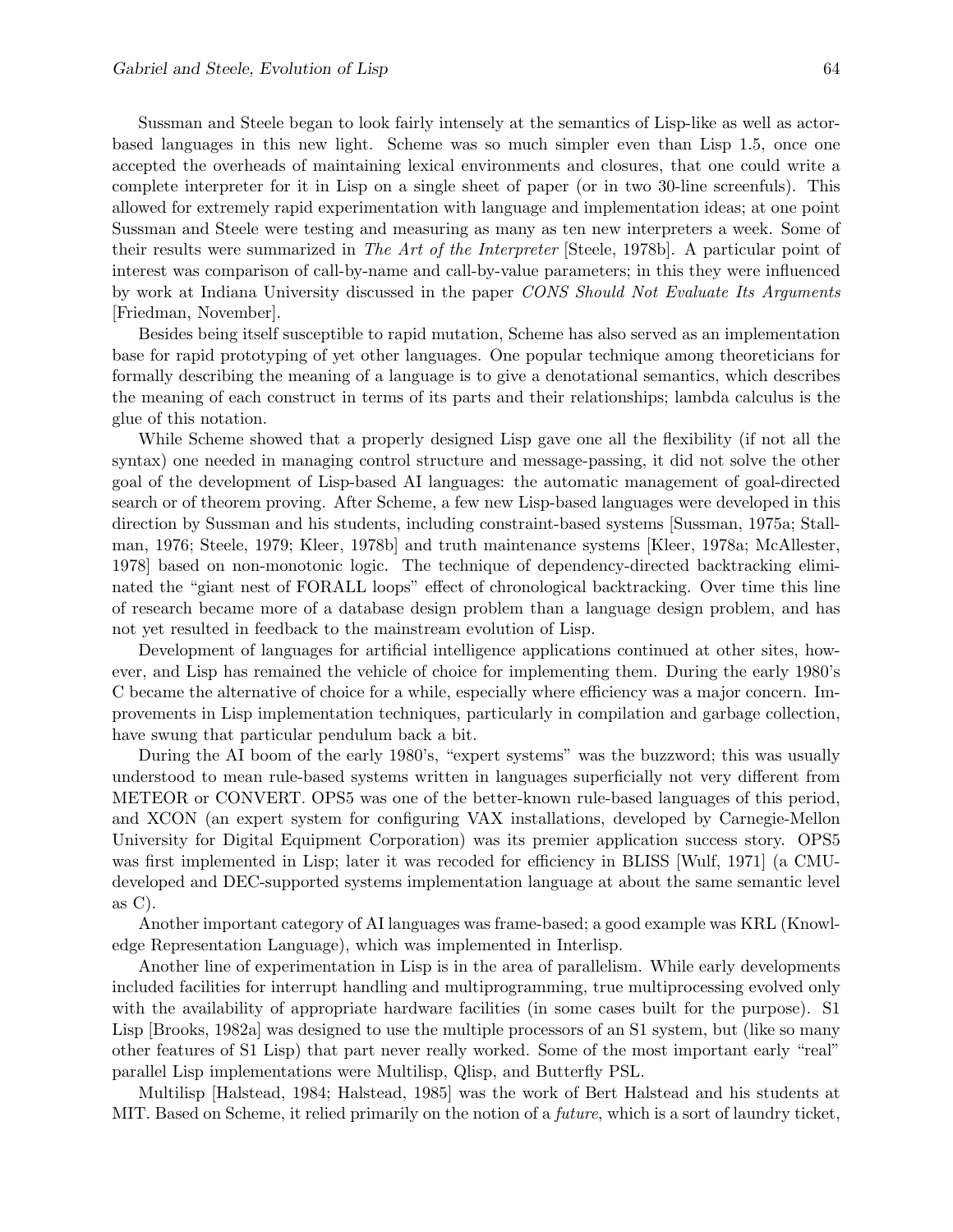a promise to deliver a value later once it has been computed. Multilisp also provided a PCALL construct, essentially a function call that evaluates the arguments concurrently (and completely) before invoking the function. PCALL thus provides a certain structured discipline for the use of futures that is adequate for many purposes. Multilisp ran on the Concert multiprocessor, a collection of 32 Motorola 68000 processors. MultiScheme, a descendant of Multilisp, was later implemented for the BBN Butterfly [Miller, 1987].

Butterfly PSL [Swanson, 1988] was an implementation of Portable Standard Lisp [Griss, 1982] on the BBN Butterfly. It also relied entirely on futures for the spawning of parallel processes.

Qlisp [Gabriel, 1984; Goldman, 1988] was developed by Richard Gabriel and John McCarthy at Stanford. It extended Common Lisp with a number of parallel control structures that parallel (pun intended) existing Common Lisp control constructs, notably QLET, QLAMBDA, and QCATCH. The computational model involved a global queue of processes and a means of spawning processes and controlling their interaction and resource consumption. For example, QLAMBDA could produce three kinds of functions: normal ones, as produced by LAMBDA; eager ones, which would spawn a separate process when created; and delayed ones, which would spawn a separate process when invoked. Qlisp was implemented on the Alliant FX8 and was the first compiled parallel Lisp implementation.

Connection Machine Lisp [Steele, 1986] was a dialect of Common Lisp extended with a new data structure, the *xapping* intended to support fine-grain data parallelism. A xapping was implementationally a strange hybrid of array, hash table, and association list; semantically it is a set of ordered index-value pairs. The primitives of the language are geared toward processing all the values of a xapping concurrently, matching up values from different xappings by their associated indexes. The idea was that indexes are labels for virtual processors.

To recapitulate: Lisp is an excellent laboratory for language experimentation for two reasons. First, one can choose a very small subset, with only a dozen primitives or so, that is still recognizably a member of the class of Lisp-like languages. It is very easy to bootstrap such a small language, with variations of choice, on a new platform. If it looks promising, one can flesh out the long laundry list of amenities later. Second, it is particularly easy—the work of an hour or less—to bootstrap such a new dialect within an existing Lisp implementation. Even if the host implementation differs in fundamental ways from the new dialect, it can provide primitive operations such as arithmetic and I/O as well as being a programming language that is just plain convenient for writing language interpreters. If you can live with the generic, list-structure-oriented syntax, you can have a field day reprogramming the semantics. After you get that right there is time enough to re-engineer it and, if you must, slap a parser on the front.

# **5 Why Lisp is Diverse**

In this history of the evolution of Lisp we have seen that Lisp seems to have a more elaborate and complex history than languages with wider usage. It would seem that almost every little research group has its own version of Lisp, and there would appear to be as many Lisps as variations on language concepts. It is natural to ask what is so special or different about Lisp that explains it.

There are five basic reasons: its theoretical foundations, its malleability, its interactive and incremental nature, its operating system facilities, and the people who choose to work on it.

Its theoretical foundations. Lisp was founded on the footing of recursive function theory and the theory of computability. Its purest form is useful for mathematical reasoning and proof. Therefore, many theoretically minded researchers have adopted Lisp or Lisp-like languages in which to express their ideas and to do their work. We thus see many Lisp-oriented papers with new lan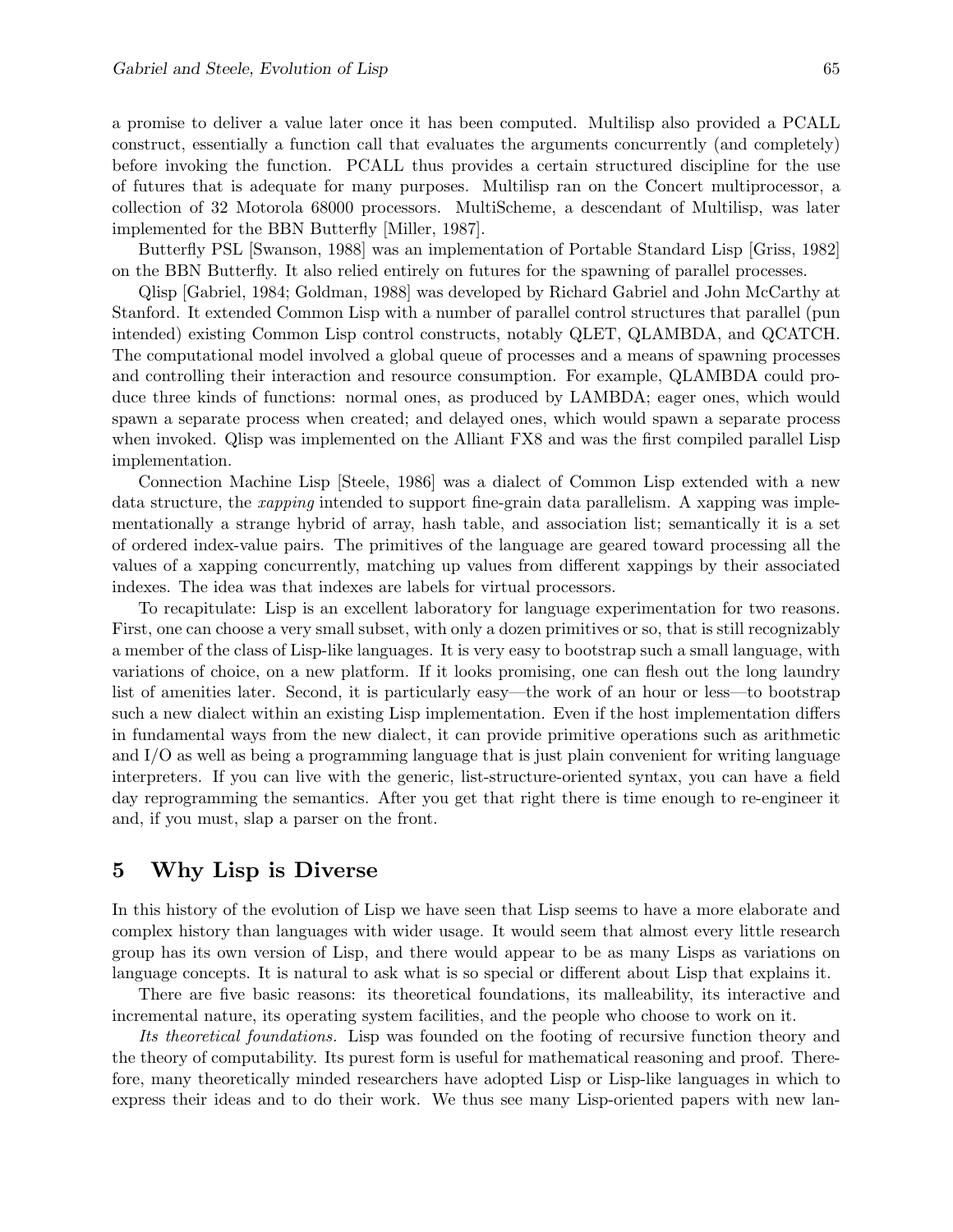guage constructs explained, existing constructs explained, properties of programs proved, and proof techniques explored.

The upshot is that Lisp and Lisp-like languages are always in the forefront of basic language research. And it is common for more practically minded theoretical researchers to also implement their ideas in Lisp.

Its malleability. It is easy with Lisp to experiment with new language features, because it is possible to extend Lisp in such a way that the extensions are indistinguishable to users from the base language. Primarily this is accomplished through the use of macros, which have been part of Lisp since 1963 [Hart, 1963]. Lisp macros, with their use of Lisp as a computation engine to compute expansions, have proved to be a more effective way to extend a language than the stringprocessing mechanisms of other languages. Furthermore, such macro-based extensions are accepted within the Lisp community in a way that is not found in other language communities.

Furthermore, more recent Lisp dialects have provided mechanisms to extend the type system. This enables people to experiment with new data types. Of course, other languages have had this mechanism, but in Lisp the data typing mechanism combines with the powerful macro facility and the functional nature of the language to allow entirely new computing paradigms to be built in Lisp. For example, we have seen data-driven paradigms [Sussman, 1971], possible-worlds paradigms [McDermott, 1974], and object-oriented paradigms [Moon, 1986] [Bobrow, 1986] implemented in Lisp in such a way that the seams between Lisp and these new paradigms are essentially invisible.

Its interactive and incremental nature. It is easy to explore the solutions to programming problems in Lisp, because it is easy to implement part of a solution, test it, modify it, change design, and debug the changes. There is no lengthy edit-compile-link cycle. Because of this, Lisp is useful for rapid prototyping and for constructing very large programs in the face of an incomplete—and possibly impossible to complete—plan of attack. Therefore, Lisp has often been used for exploring territory that is too imposing with other languages.

This characteristic of Lisp makes it attractive to the adventuresome and pioneering.

Its operating system facilities. Many Lisp implementations provide facilities reminiscent of operating systems: a command processor, an automatic storage management facility, file management, display (windows, graphics, mouse) facilities, multitasking, a compiler, an incremental (re)linker/loader, a symbolic debugger, performance monitoring, and sometimes multiprocessing (parallel programming).

This means that it is possible to do operating system research in Lisp and to provide a complete operating environment. Combined with its interactive and incremental nature, it is possible to write sophisticated text editors, and to supplant the native operating system of the host computer. Thus, a Lisp system can provide an operating environment that provides strong portability across a wide variety of incompatible platforms.

This makes Lisp an attractive vehicle for researchers and thereby further diversifies Lisp.

Its people. Of course, languages do not diversify themselves, people diversify languages. The above four factors merely serve to attract people to Lisp, and they provide facilities for them to experiment with Lisp. If the people attracted to Lisp were not interested in exploring new language alternatives, then Lisp would not have been diversified, so there must be something about Lisp that attracts adventuresome people.

Lisp is the language of artificial intelligence, among other things. And AI is a branch of computer science that is directed towards exploring the most difficult and exotic of all programming tasks: mimicking or understanding cognition and intelligence. The people who are attracted to AI are generally creative and bold, and the language designers and implementors follow in this mold, often being AI researchers or former AI researchers themselves.

Lisp provides its peculiar set of characteristics because those features—or ones like them—were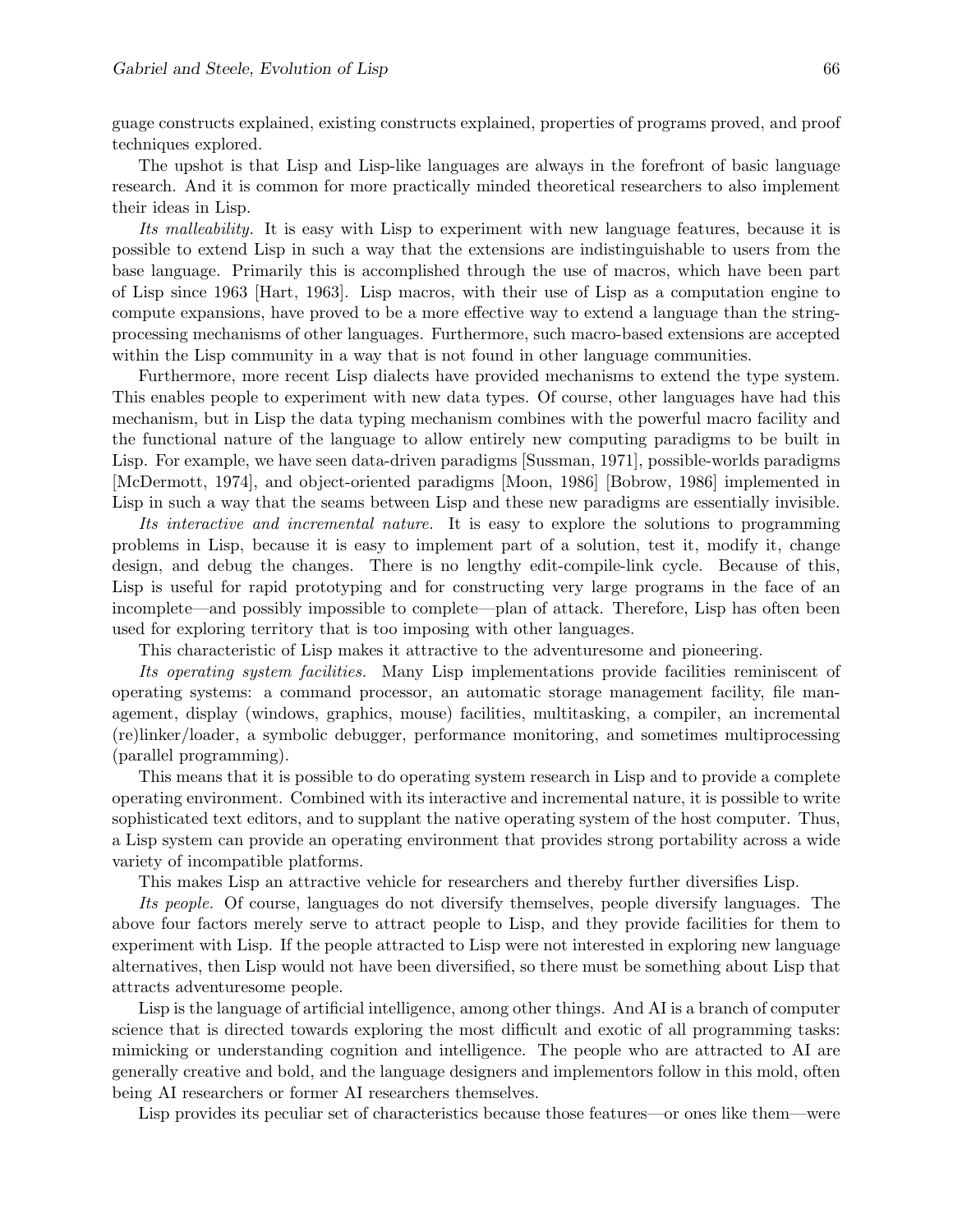required for the early advances of AI. Only when AI was the subject of commercial concerns did AI companies turn to other languages than Lisp.

Another attraction is that Lisp is a language of experts, which for our purposes means that Lisp is not a language designed for inexpert programmers to code robust reliable software. Therefore, there is little compile-time type checking, there are few module systems, there is little safety or discipline built into the language. It is an anarchic language, while most other languages are "fascist" (as hackers would have it [Raymond, 1991]).

Here are how some others have put it:

LISP is unusual, in the sense that it clearly deviates from every other type of programming language that has ever been developed*...* . The theoretical concepts and implications of LISP far transcend its practical usage.

—Jean E. Sammet [**?**, p. 406]

This is one of the great advantage of Lisp-like languages: They have very few ways of forming compound expressions, and almost no syntactic structure*....* After a short time we forget about syntactic details of the language (because there are none) and get on with the real issues.

—Abelson and Sussman[**?**, p. xvii]

Syntactic sugar causes cancer of the semicolon.

—Alan Perlis

What I like about Lisp is that you can feel the bits between your toes.

—Drew McDermott [**?**]

Lisp has such a simple syntax and semantics that parsing can be treated as an elementary task. Thus parsing technology plays almost no role in Lisp programs, and the construction of language processors is rarely an impediment to the rate of growth and change of large Lisp systems.

–Alan Perlis (forward to [**?**])

Pascal is for building pyramids—imposing, breathtaking, static structures built by armies pushing heavy blocks into place. Lisp is for building organisms*...* .

—Alan Perlis (forward to [**?**])

Lisp is the medium of choice for people who enjoy free style and flexibility.

—Gerald Jay Sussman (intro to The Little Lisper, p. ix)

Hey, Quux: Let's quit hacking this paper and hack Lisp instead!

—rpg (the final edit)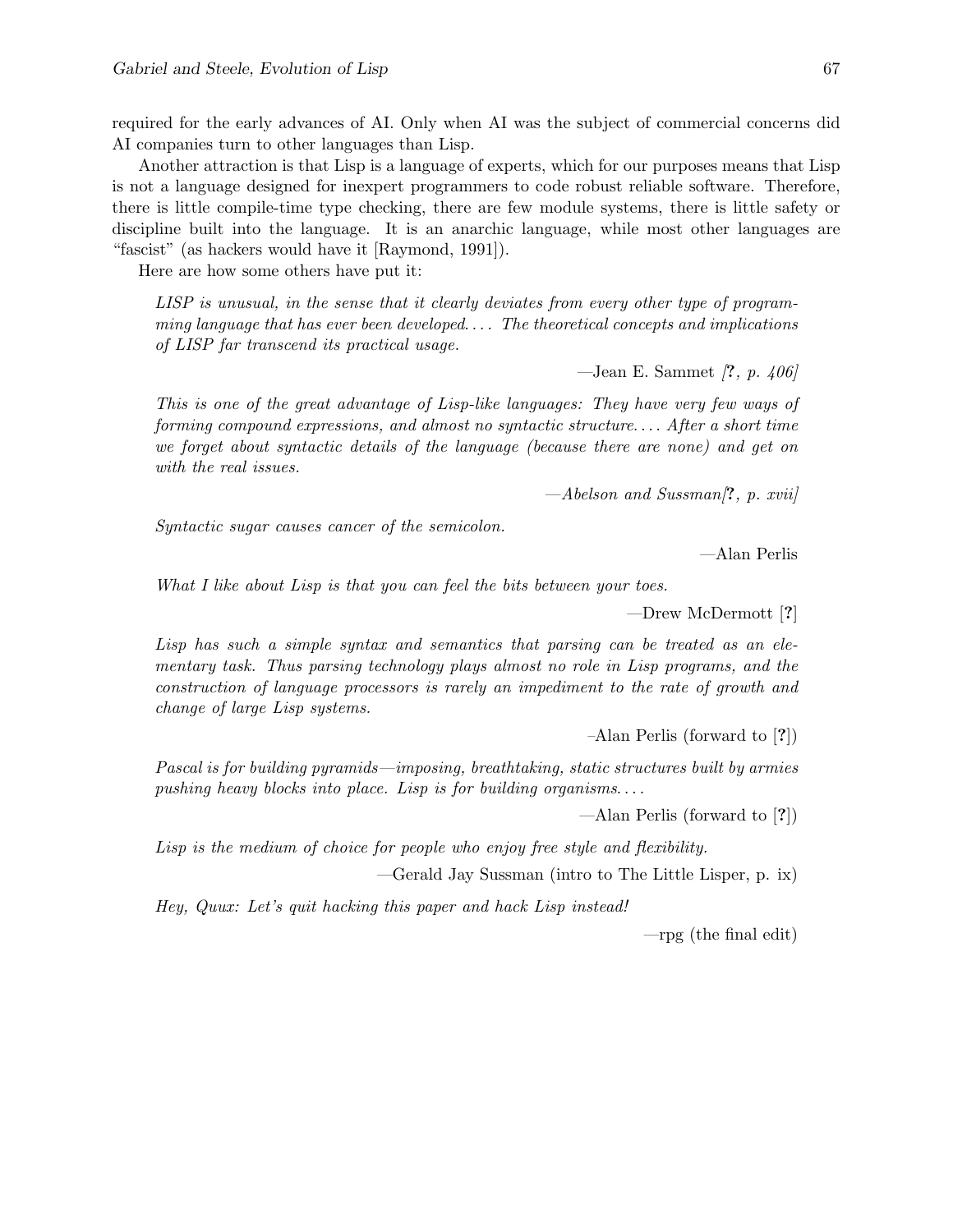## **References**

- [ACM LFP, 1982] ACM SIGPLAN/SIGACT/SIGART. Proc. 1982 ACM Symposium on Lisp and Functional Programming, Pittsburgh, Pennsylvania, August 1982. Association for Computing Machinery. ISBN 0-89791-082-6.
- [ACM LFP, 1984] ACM SIGPLAN/SIGACT/SIGART. Proc. 1984 ACM Symposium on Lisp and Functional Programming, Austin, Texas, August 1984. Association for Computing Machinery. ISBN 0-89791- 142-3.
- [ACM LFP, 1986] ACM SIGPLAN/SIGACT/SIGART. Proc. 1986 ACM Conference on Lisp and Functional Programming, Cambridge, Massachusetts, August 1986. Association for Computing Machinery. ISBN 0-89791-200-4.
- [ACM LFP, 1988] ACM SIGPLAN/SIGACT/SIGART. Proc. 1988 ACM Conference on Lisp and Functional Programming, Snowbird, Utah, July 1988. Association for Computing Machinery. ISBN 0-89791- 273-X.
- [ACM OOPSLA, 1986] Proceedings of the ACM Conference on Objected-Oriented Programming, Systems, Languages, and Applications (OOPSLA '86), Portland, Oregon, October 1986. Association for Computing Machinery. ACM SIGPLAN Notices, 21:11, November 1986. ISBN 0-89791-204-7.
- [Backus, 1978] Backus, John. Can programming be liberated from the von Neumann style? A functional style and its algebra of programs. Communications of the ACM, 21:8, pp. 613–641, August 1978. 1977 ACM Turing Award Lecture.
- [Baker, 1978] Baker, Henry B., Jr. List processing in real time on a serial computer. Communications of the ACM, 21:4, pp. 280–294, April 1978.
- [Bartley, 1986] Bartley, David H., and John C. Jensen. The implementation of PC Scheme. In [ACM LFP, 1986], pp. 86–93.
- [Bawden, 1988] Bawden, Alan, and Jonathan Rees. Syntactic closures. In [ACM LFP, 1988], pp. 86–95.
- [Berkeley, 1985] Berkeley, Edmund C., and Daniel G. Bobrow, eds. The Programming Language LISP: Its Operation and Applications. Information International, Inc. and MIT Press, Cambridge, Massachusetts, 1985.
- [Black, 1985] Black, Fischer. Styles of programming in LISP. In [Berkeley, 1985], pp. 96–107.
- [Bobrow, 1972] Bobrow, Robert J., Richard R. Burton, and Daryle Lewis. UCI-LISP Manual (An Extended Stanford LISP 1.6 System). Information and Computer Science Technical Report 21, University of California, Irvine, Irvine, California, October 1972.
- [Bobrow, 1973] Bobrow, Daniel G., and Ben. Wegbreit. A model and stack implementation of multiple environments. Communications of the ACM, 16:10, pp. 591–603, October 1973.
- [Bobrow, 1985] Bobrow, Daniel G. METEOR: A LISP interpreter for string transformations. In [Berkeley, 1985], pp. 161–190.
- [Bobrow, 1986] Bobrow, Daniel G., Kenneth Kahn, Gregor Kiczales, Larry Masinter, Mark Stefik, and Frank Zdybel. CommonLoops: Merging Lisp and object-oriented programming. In [ACM OOPSLA, 1986], pp. 17–29.
- [Boehm, 1986] Boehm, Hans-J., Robert Cartwright, Mark Riggle, and Michael J. O'Donnell. Exact real arithmetic: A case study in higher order programming. In [ACM LFP, 1986], pp. 162–173.
- [Brooks, 1982a] Brooks, Rodney A., Richard P. Gabriel, and Guy L. Steele Jr. S-1 Common Lisp implementation. In [ACM LFP, 1982], pp. 108–113.
- [Brooks, 1982b] Brooks, Rodney A., Richard P. Gabriel, and J Steele, Guy L. An optimizing compiler for lexically scoped LISP. In Proceedings of the 1982 Symposium on Compiler Construction, pp. 261–275, Boston, June 1982. ACM SIGPLAN, Association for Computing Machinery. ACM SIGPLAN Notices, 17:6, June 1982. ISBN 0-89791-074-5.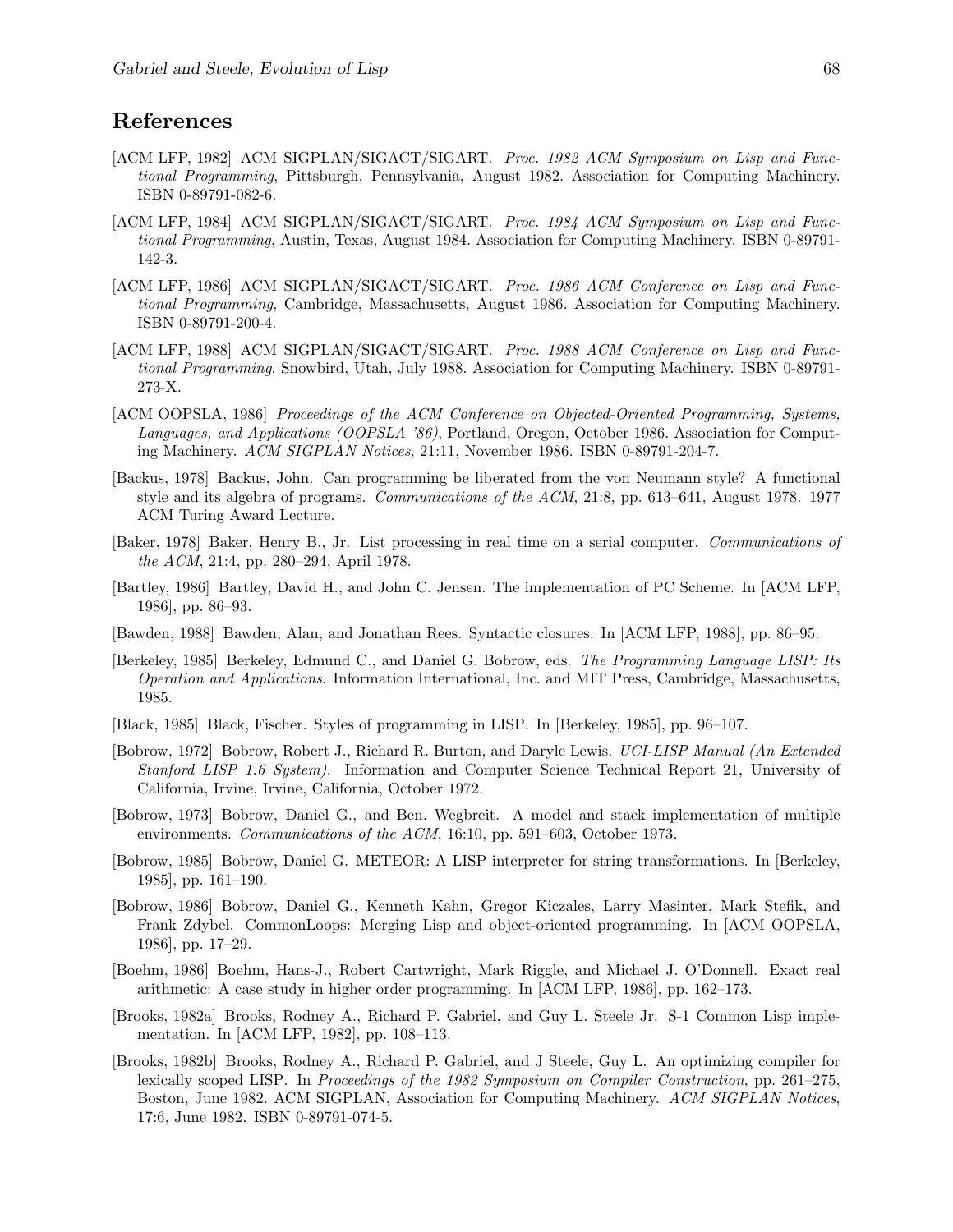- [Brooks, 1984] Brooks, Rodney A., and Richard P. Gabriel. A critique of Common Lisp. In [ACM LFP, 1984], pp. 1–8.
- [Burke, 1983] Burke, G. S., G. J. Carrette, and C. R. Eliot. NIL Reference Manual. Report MIT/LCS/TR-311, MIT Laboratory for Computer Science, Cambridge, Massachusetts, 1983.
- [Burstall, 1971] Burstall, R. M., J. S. Collins, and R. J. Popplestone, eds. Programming in POP-2. Edinburgh University Press, 1971.
- [Campbell, 1984] Campbell, J. A., ed. Implementations of Prolog. Ellis Horwood Limited, Chichester, 1984. ISBN 0-470-20045-6. Also published by John Wiley & Sons, New York.
- [Clark, 1982] Clark, K. L., and S.-Å. Tärnlund, eds. *Logic Programming*. Academic Press, New York, 1982.
- [Clinger, 1984] Clinger, William. The Scheme 311 compiler: An exercise in denotational semantics. In [ACM LFP, 1984], pp. 356–364.
- [Clinger, 1985a] Clinger, William (ed.). The Revised Revised Report on Scheme; or, An Uncommon Lisp. AI Memo 848, MIT Artificial Intelligence Laboratory, Cambridge, Massachusetts, August 1985.
- [Clinger, 1985b] Clinger, William (ed.). The Revised Revised Report on Scheme; or, An Uncommon Lisp. Computer Science Department Technical Report 174, Indiana University, Bloomington, June 1985.
- [Clinger, 1988] Clinger, William D., Anne H. Hartheimer, and Eric M. Ost. Implementation strategies for continuations. In [ACM LFP, 1988], pp. 124–131.
- [Clinger, 1990] Clinger, William D. How to read floating point numbers accurately. In Proc. 1990 ACM SIGPLAN '90 Conference on Programming Language Design and Implementation, pp. 92–101, White Plains, New York, June 1990. Association for Computing Machinery. Proceedings published as ACM SIGPLAN Notices **25**, 6 (June 1990).
- [Clinger, 1991] Clinger, William, and Jonathan Rees. Macros that work. In Proc. Eighteenth Annual ACM Symposium on Principles of Programming Languages, pp. 155–162, Orlando, Florida, January 1991. ACM SIGACT/SIGPLAN, Association for Computing Machinery. ISBN 0-89791-419-8.
- [Correll, 1979] Correll, Steven. S-1 uniprocessor architecture (sma-4). In The S-1 Project 1979 Annual Report, volume I, chapter 4. Lawrence Livermore Laboratory, Livermore, California, 1979.
- [Davies, 1984] Davies, J. POPLER: Implementation of a POP-2–based PLANNER. In [Campbell, 1984], pp. 28–49.
- [DEC, 1964] Digital Equipment Corporation, Maynard, Massachusetts. Programmed Data Processor–6 Handbook, 1964.
- [DEC, 1969] Digital Equipment Corporation, Maynard, Massachusetts. PDP-10 Reference Handbook, 1969.
- [DEC, 1981] Digital Equipment Corporation, Maynard, Massachusetts. VAX Architecture Handbook, 1981.
- [Deutsch, 1973] Deutsch, L. Peter. A LISP machine with very compact programs. In [IJCAI, 1973], pp. 697– 703.
- [Deutsch, 1976] Deutsch, L. Peter, and Daniel G Bobrow. An efficient, incremental, automatic garbage collector. Communications of the ACM, 19:9, pp. 522–526, September 1976.
- [Deutsch, 1985] Deutsch, L. Peter, and Edmund C. Berkeley. The LISP implementation for the PDP-1 computer. In [Berkeley, 1985], pp. 326–375.
- [Drescher, 1987] Drescher, Gary. ObjectLISP User Manual. LMI (Lisp Machines Incorporated), Cambridge, Massachusetts, 1987.
- [Dybvig, 1986] Dybvig, R. Kent, Daniel P. Friedman, and Christopher T. Haynes. Expansion-passing style: Beyond conventional macros. In [ACM LFP, 1986], pp. 143–150.
- [Eastlake, 1968] Eastlake, D., R. Greenblatt, J. Holloway, T. Knight, and S. Nelson. ITS 1.5 Reference Manual. AI Memo 161, MIT Artificial Intelligence Laboratory, Cambridge, Massachusetts, June 1968. Revised as Memo 161A, July 1969.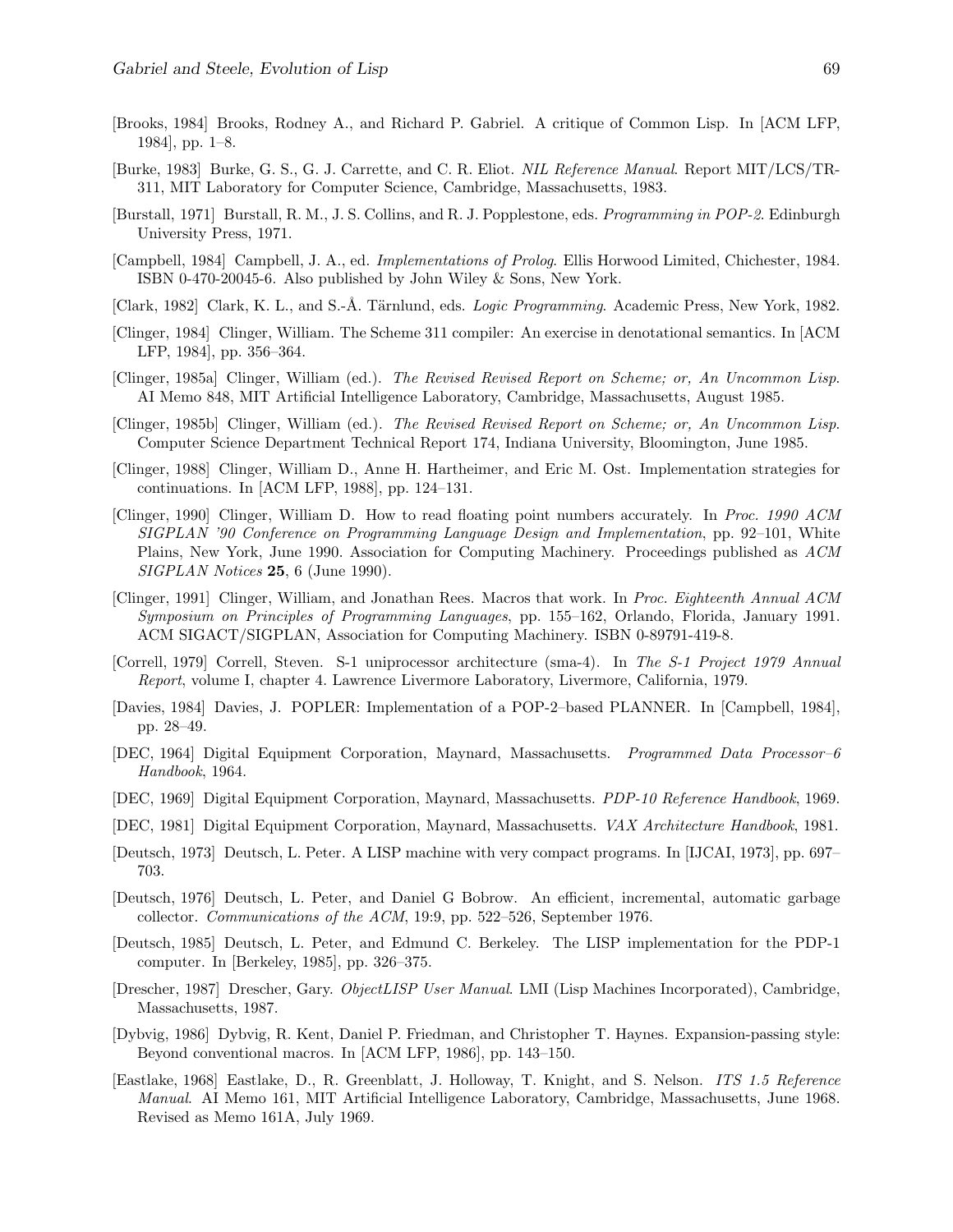- [Eastlake, 1972] Eastlake, Donald E. ITS Status Report. AI Memo 238, MIT Artificial Intelligence Laboratory, Cambridge, Massachusetts, April 1972.
- [Fateman, 1973] Fateman, Richard J. Reply to an editorial. ACM SIGSAM Bulletin, 25, pp. 9–11, March 1973. This reports the results of a test in which a compiled MacLisp floating-point program was faster than equivalent Fortran code. The numerical portion of the code was identical and MacLisp used a faster subroutine-call protocol.
- [Feldman, 1972] Feldman, J. A., J. R. Low, D. C. Swinehart, and R. H. Taylor. Recent developments in SAIL. In Proceedings of the 1972 AFIPS Fall Joint Computer Conference, volume 41, pp. 1193–1202, Stanford, California, November 1972. American Federation of Information Processing Societies.
- [Fessenden, 1983] Fessenden, Carol, William Clinger, Daniel P. Friedman, and Christopher Haynes. Scheme 311 Version 4 Reference Manual. Technical Report 137, Indiana University, February 1983.
- [Foderaro, 1982] Foderaro, J. K., and K. L. Sklower. The FRANZ Lisp Manual. University of California, Berkeley, California, April 1982.
- [Forgy, 1977] Forgy, C., and J. McDermott. OPS, a domain-independent production system language. In Proceedings of the Fifth International Joint Conference on Artificial Intelligence (IJCAI-77), pp. 933– 935, Cambridge, Massachusetts, August 1977. International Joint Council on Artificial Intelligence.
- [Friedman, November] Friedman, Daniel P., and David S. Wise. Cons Should Not Evaluate Its Arguments. Technical Report 44, Indiana University, 1975 November.
- [Gabriel, 1982] Gabriel, Richard P., and Larry M. Masinter. Performance of Lisp systems. In [ACM LFP, 1982], pp. 123–142.
- [Gabriel, 1984] Gabriel, Richard P., and John McCarthy. Queue-based multiprocessing Lisp. In [ACM LFP, 1984], pp. 25–44.
- [Gabriel, 1985] Gabriel, Richard P. Performance and Evaluation of Lisp Systems. MIT Press, Cambridge, Massachusetts, 1985. ISBN 0-262-07093-6.
- [Gabriel, 1988] Gabriel, Richard P., and Kent M. Pitman. Technical issues of separation in function cells and value cells. Lisp and Symbolic Computation, 1:1, pp. 81–101, June 1988. ISSN 0892-4635.
- [Galley, 1975] Galley, S.W., and Greg. Pfister. The MDL Language. Programming Technology Division Document SYS.11.01, MIT Project MAC, Cambridge, Massachusetts, November 1975.
- [Geschke, 1977] Geschke, Charles M., J Morris, James H., and Edwin H. Satterthwaite. Early experience with Mesa. *Communications of the ACM*, 20:8, pp. 540–553, August 1977.
- [Golden, 1970] Golden, Jeffrey P. A User's Guide to the A. I. Group LISCOM Lisp Compiler: Interim Report. AI Memo 210, MIT Project MAC, Cambridge, Massachusetts, December 1970.
- [Goldman, 1988] Goldman, Ron, and Richard P. Gabriel. Preliminary results with the initial implementation of Qlisp. In [ACM LFP, 1988], pp. 143–152.
- [Greenblatt, 1974] Greenblatt, Richard. The LISP Machine. Working Paper 79, MIT Artificial Intelligence Laboratory, Cambridge, Massachusetts, November 1974.
- [Greussay, 1977] Greussay, P. Contribution à la définition interprétive et à l'implémentation des lambdalangages. Thèse d'Etat, Université de Paris VI, November 1977.
- [Griss, 1981] Griss, Martin L., and Anthony C. Hearn. A portable LISP compiler. Software Practice and Experience, 11, pp. 541–605, 1981.
- [Griss, 1982] Griss, Martin L., Eric Benson, and Gerald Q. Maguire J. PSL: A portable LISP system. In [ACM LFP, 1982], pp. 88–97.
- [Group, 1982] Group, Utah Symbolic Computation. The Portable Standard LISP Users Manual. Technical Report TR-10, Department of Computer Science, University of Utah, Salt Lake City, JAN 1982.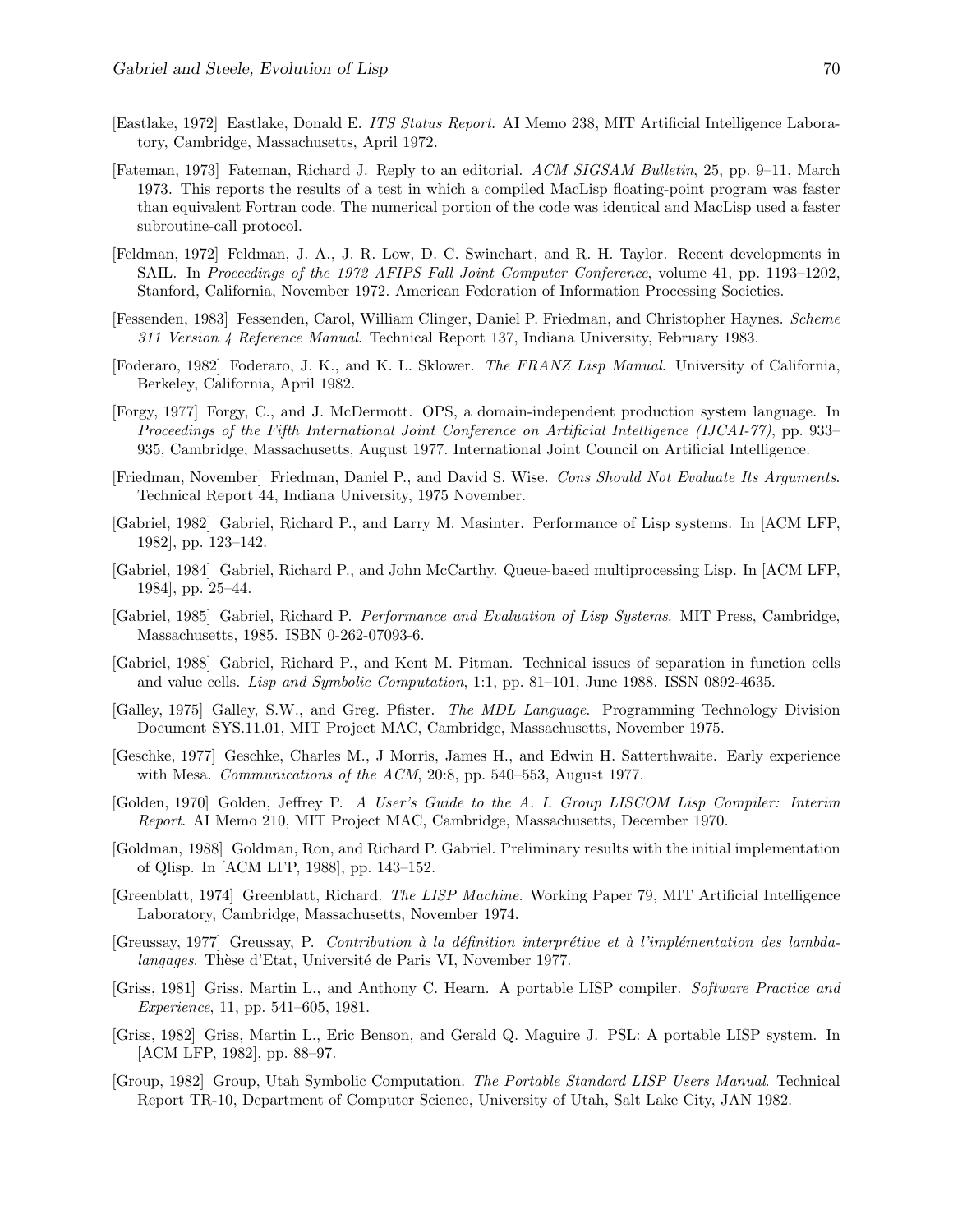- [Guzman, 1966] Guzman, Adolfo, and Harold V. McIntosh. CONVERT. AI Memo 99, MIT Project MAC, Cambridge, Massachusetts, June 1966.
- [Hailpern, 1979] Hailpern, Brent T., and Bruce L. Hitson. S-1 Architecture Manual. Technical Report 161 (STAN-CS-79-715), Department of Electrical Engineering, Stanford University, Stanford, California, January 1979.
- [Halstead, 1984] Halstead, Robert H., Jr. Implementation of Multilisp: Lisp on a multiprocessor. In [ACM LFP, 1984], pp. 9–17.
- [Halstead, 1985] Halstead, Robert H., Jr. Multilisp: A language for concurrent symbolic computation. ACM Transactions on Programming Languages and Systems, 7:4, pp. 501–538, October 1985.
- [Harbison, 1991] Harbison, Samuel P., and J Steele, Guy L. C: A Reference Manual. Prentice-Hall, Englewood Cliffs, New Jersey, third edition, 1991. ISBN 0-13-110933-2.
- [Hart, 1963] Hart, Timothy P. MACRO Definitions for LISP. AI Memo 57, MIT Artificial Intelligence Project—RLE and MIT Computation Center, Cambridge, Massachusetts, October 1963.
- [Hart, 1985] Hart, Timothy P., and Thomas G. Evans. Notes on implementing LISP for the M-460 computer. In [Berkeley, 1985], pp. 191–203.
- [Hearn, 1971] Hearn, A. C. REDUCE 2: A system and language for algebraic manipulation. In Proc. Second Symposium on Symbolic and Algebraic Manipulation, pp. 128–133, Los Angeles, March 1971.
- [Henneman, 1985] Henneman, William. An auxiliary language for more natural expression—The Alanguage. In [Berkeley, 1985], pp. 239–248.
- [Hewitt, 1969] Hewitt, Carl. PLANNER: A language for proving theorems in robots. In Proceedings of the [First] International Joint Conference on Artificial Intelligence (IJCAI), pp. 295–301, Washington, D. C., May 1969. International Joint Council on Artificial Intelligence.
- [Hewitt, 1972] Hewitt, Carl. Description and Theoretical Analysis (Using Schemata) of PLANNER: A Language for Proving Theorems and Manipulating Models in a Robot. PhD thesis, Massachusetts Institute of Technology, Cambridge, Massachusetts, April 1972. MIT Artificial Intelligence Laboratory TR-258.
- [Hewitt, 1975] Hewitt, Carl. How to Use What You Know. Working Paper 93, MIT Artificial Intelligence Laboratory, Cambridge, Massachusetts, May 1975.
- [Hieb, 1990] Hieb, Robert, R. Kent Dybvig, and Carl Bruggeman. Representing control in the presence of first-class continuations. In Proc. 1990 ACM SIGPLAN '90 Conference on Programming Language Design and Implementation, pp. 66–77, White Plains, New York, June 1990. Association for Computing Machinery. Proceedings published as ACM SIGPLAN Notices **25**, 6 (June 1990).
- [IEEE, 1985] IEEE, New York. IEEE Standard for Binary Floating-Point Arithmetic, ansi/ieee std 754-1985 edition, 1985. An American National Standard.
- [IEEE, 1991] IEEE Computer Society, New York. IEEE Standard for the Scheme Programming Language, ieee std 1178-1990 edition, 1991.
- [IJCAI, 1973] International Joint Council on Artificial Intelligence. Proceedings of the Third International Joint Conference on Artificial Intelligence (IJCAI3), Stanford, California, August 1973.
- [Iverson, 1962] Iverson, Kenneth E. A Programming Language. Wiley, New York, 1962.
- [Jensen, 1974] Jensen, Kathleen, and Niklaus Wirth. Pascal User Manual and Report. Springer-Verlag, New York, 1974.
- [Kahn, 1984] Kahn, K. M., and M. Carlsson. How to implement Prolog on a LISP machine. In [Campbell, 1984], pp. 117–134.
- [Kempf, 1987] Kempf, James, Warren Harris, Roy D'Souza, and Alan Snyder. Experience with Common-Loops. In Proceedings of the ACM Conference on Objected-Oriented Programming Systems, Languages, and Applications (OOPSLA '87), pp. 214–226, Orlando, Florida, October 1987. Association for Computing Machinery. ACM SIGPLAN Notices, 22:12, December 1987. ISBN 0-89791-247-0.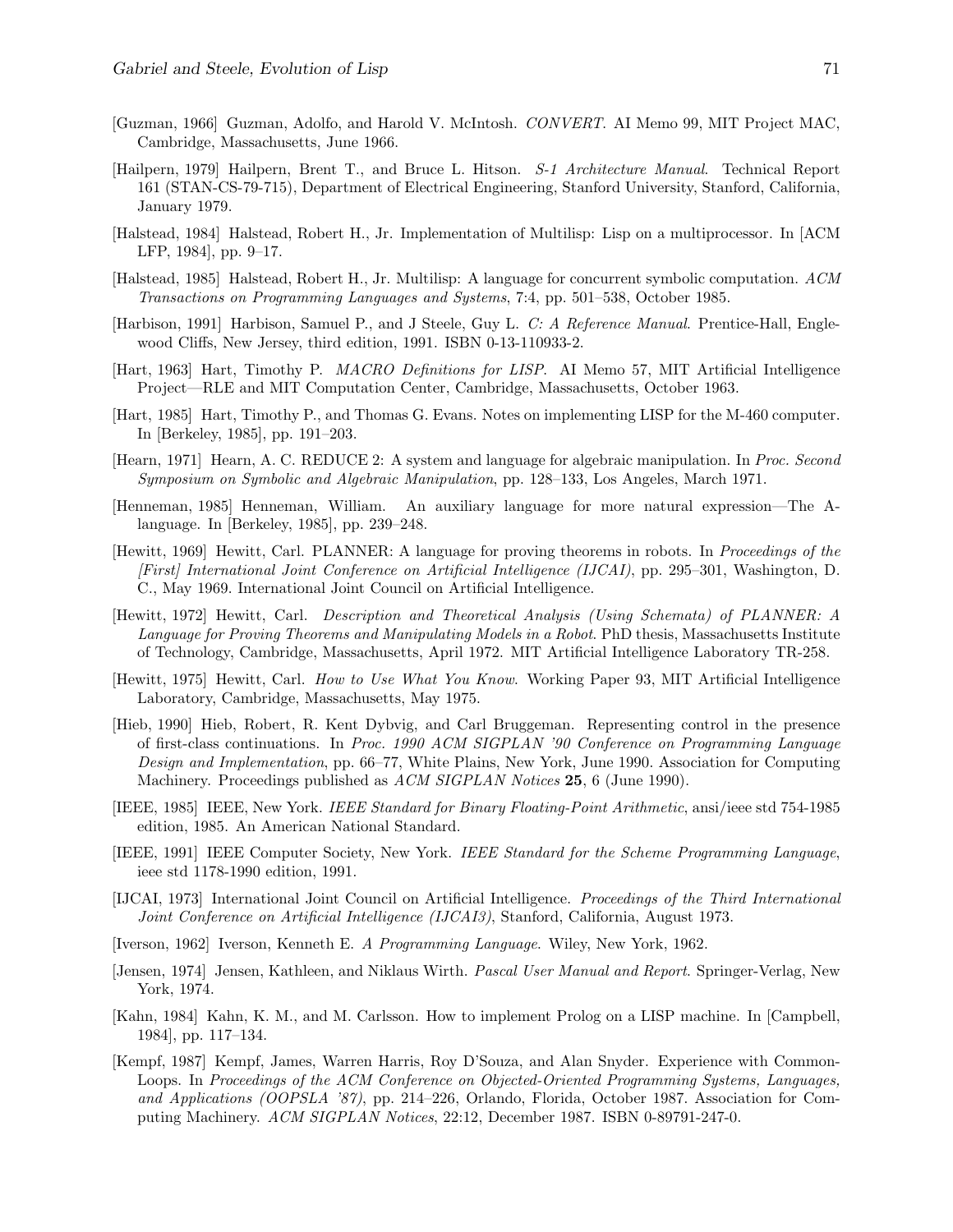- [Kernighan, 1978] Kernighan, Brian W., and Dennis Ritchie. The C Programming Language. Prentice-Hall, Englewood Cliffs, New Jersey, 1978.
- [Kleer, 1978a] Kleer, Johan de, Jon Doyle, Charles Rich, J Steele, Guy L., and Gerald Jay Sussman. AMORD: A Deductive Procedure System. AI Memo 435, MIT Artificial Intelligence Laboratory, Cambridge, Massachusetts, January 1978.
- [Kleer, 1978b] Kleer, Johan de, and Gerald Jay Sussman. Propagation of Constraints Applied to Circuit Synthesis. AI Memo 485, MIT Artificial Intelligence Laboratory, Cambridge, Massachusetts, September 1978. Also in *i*[*CircuitT heoryandApplications*]b[8] (1980), 127-144.
- [Knuth, 1969] Knuth, Donald E. Seminumerical Algorithms, volume 2 of The Art of Computer Programming. Addison-Wesley, Reading, Massachusetts, 1969.
- [Knuth, 1974] Knuth, Donald E. Structured programming with GO TO statements. Computing Surveys, 6:4, pp. 261–301, December 1974.
- [Knuth, 1981] Knuth, Donald E. Seminumerical Algorithms (Second Edition), volume 2 of The Art of Computer Programming. Addison-Wesley, Reading, Massachusetts, 1981.
- [Knuth, 1986] Knuth, Donald E. The METAFONT Book, volume C of Computers and Typesetting. Addison-Wesley, Reading, Massachusetts, 1986.
- [Kohlbecker, 1986a] Kohlbecker, Eugene, Daniel P. Friedman, Matthias Felleisen, and Bruce Duba. Hygienic macro expansion. In [ACM LFP, 1986], pp. 151–161.
- [Kohlbecker, 1986b] Kohlbecker, Jr., Eugene E. Syntactic Extensions in the Programming Language Lisp. Technical Report 109, Indiana University, August 1986. Ph.D. thesis.
- [Komorowski, 1982] Komorowski, H. J. QLOG: The programming environment for PROLOG in LISP. In [Clark, 1982], pp. 315–322.
- [Kranz, 1986] Kranz, David, Richard Kelsey, Jonathan Rees, Paul Hudak, James Philbin, and Norman Adams. ORBIT: An optimizing compiler for Scheme. In *Proc. 1986 ACM SIGPLAN '86 Symposium* on Compiler Construction, pp. 219–233, Palo Alto, California, June 1986. Association for Computing Machinery. ACM SIGPLAN Notices, 21:7, July 1986. ISBN 0-89791-197-0.
- [Landin, 1964] Landin, Peter J. The mechanical evaluation of expressions. Computer Journal, 6:4, 1964.
- [Landin, 1965] Landin, Peter J. A correspondence between ALGOL 60 and Church's lambda-notation. Communications of the ACM, 8:2-3, February–March 1965.
- [Lisp Conference, 1980] Republished by Association for Computing Machinery. Conference Record of the 1980 LISP Conference, Stanford, California, August 1980.
- [Malachi, 1984] Malachi, Yonathan, Zohar Manna, and Richard Waldinger. TABLOG: The deductivetableau programming language. In [ACM LFP, 1984], pp. 323–330.
- [Marti, 1979] Marti, J., A. C. Hearn, M. L. Griss, and C. Griss. Standard lisp report. ACM SIGPLAN Notices, 14:10, pp. 48–68, October 1979.
- [Mathlab Group, 1977] Mathlab Group, The. MACSYMA Reference Manual (Version Nine). MIT Laboratory for Computer Science, Cambridge, Massachusetts, 1977.
- [McAllester, 1978] McAllester, David A. A Three Valued Truth Maintenance System. AI Memo 473, MIT Artificial Intelligence Laboratory, Cambridge, Massachusetts, May 1978.
- [McCarthy, 1962] McCarthy, John, Paul W. Abrahams, Daniel J. Edwards, Timothy P. Hart, , and Michael I. Levin. LISP 1.5 Programmer's Manual. MIT Press, Cambridge, Massachusetts, 1962.
- [McCarthy, 1980] McCarthy, John. Lisp: Notes on its past and future. In [Lisp Conference, 1980], pp. v–viii.
- [McCarthy, 1981] McCarthy, John. History of LISP. In Wexelblat, Richard L., ed., History of Programming Languages, ACM Monograph Series, chapter IV, pp. 173–197. Academic Press, New York, 1981. ISBN 0-12-745040-8.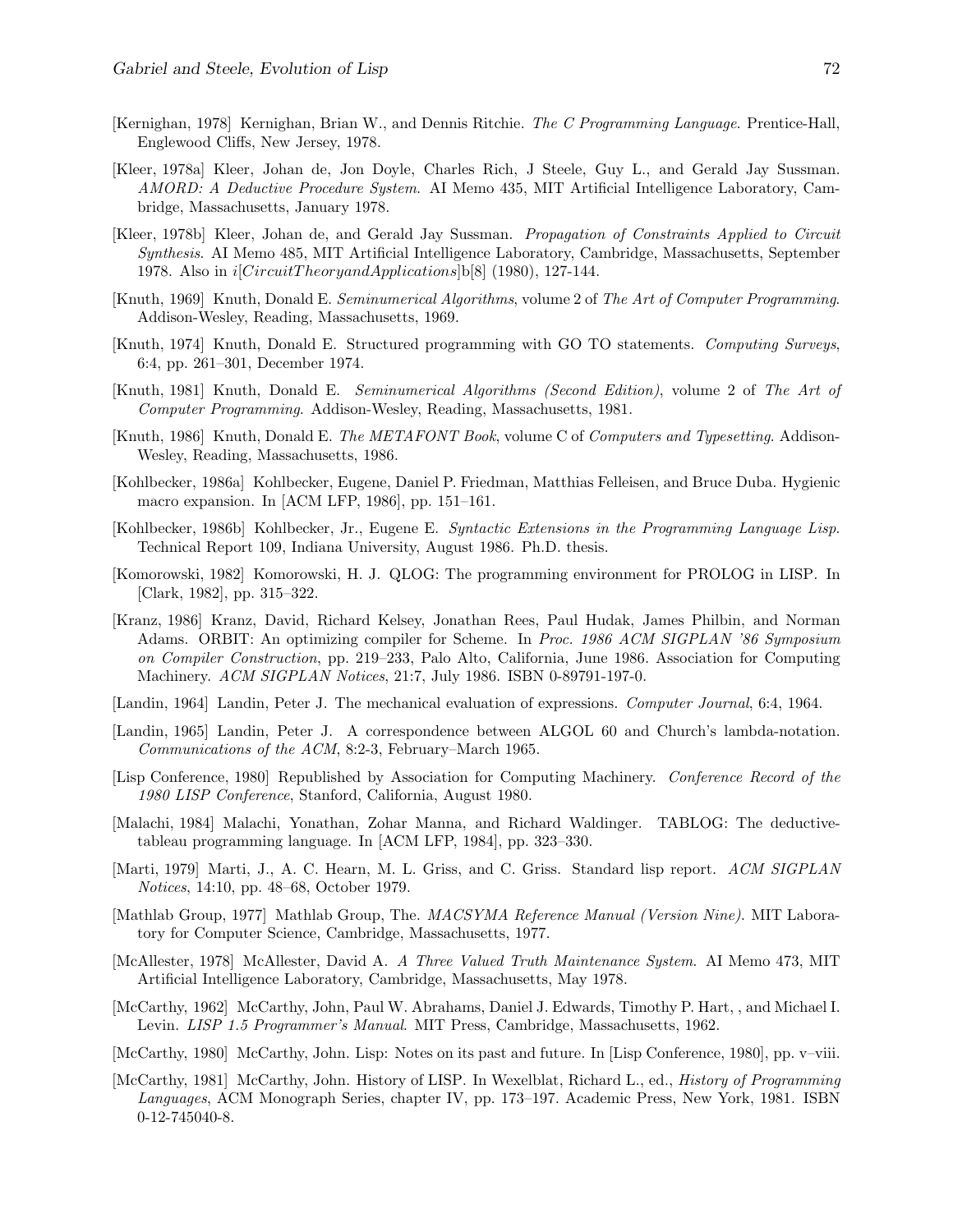- [McDermott, 1974] McDermott, Drew V., and Gerald Jay Sussman. The CONNIVER Reference Manual. AI Memo 295a, MIT Artificial Intelligence Laboratory, Cambridge, Massachusetts, January 1974.
- [McDermott, 1980] McDermott, Drew. An efficient environment allocation scheme in an interpreter for a lexically-scoped LISP. In [Lisp Conference, 1980], pp. 154–162.
- [Mellish, 1984] Mellish, C., and S. Hardy. Integrating Prolog in the POPLOG environment. In [Campbell, 1984], pp. 147–162.
- [Miller, 1987] Miller, James Slocum. MultiScheme: A Parallel Processing System Mased on MIT Scheme. PhD thesis, Massachusetts Institute of Technology, Cambridge, Massachusetts, August 1987.
- [MIT RLE, 1962a] MIT Research Laboratory of Electronics. MIT Press, Cambridge, Massachusetts. COMIT Programmers Reference Manual, June 1962.
- [MIT RLE, 1962b] MIT Research Laboratory of Electronics. MIT Press, Cambridge, Massachusetts. An Introduction to COMIT Programming, June 1962.
- [Moon, April 1974] Moon, David A. MacLISP Reference Manual. MIT Project MAC, Cambridge, Massachusetts, April 1974.
- [Moon, 1984] Moon, David A. Garbage collection in a large Lisp system. In [ACM LFP, 1984], pp. 235–246.
- [Moon, 1986] Moon, David A. Object-oriented programming with flavors. In [ACM OOPSLA, 1986], pp. 1–8.
- [Moore, 1976] Moore, J. Strother II. The InterLISP Virtual Machine Specification. Technical Report CSL 76-5, Xerox Palo Alto Research Center, Palo Alto, California, September 1976.
- [Naur, 1963] Naur, Peter (ed.), et al. Revised report on the algorithmic language ALGOL 60. Communications of the ACM, 6:1, pp. 1–20, January 1963.
- [Okuno, 1984] Okuno, Hiroshi G., Ikuo Takeuchi, Nobuyasu Osato, Yasushi Hibino, and Kazufumi Watanabe. TAO: A fast interpreter-centered Lisp system on Lisp machine ELIS. In [ACM LFP, 1984], pp. 140– 149.
- [Organick, 1972] Organick, Elliot I. The Multics System: An Examination of Its Structure. MIT Press, Cambridge, Massachusetts, 1972.
- [Padget, 1986] Padget, Julian, et al. Desiderata for the standardisation of Lisp. In [ACM LFP, 1986], pp. 54–66.
- [PDP-6 Lisp, 1967] PDP-6 LISP (LISP 1.6). AI Memo 116, MIT Project MAC, Cambridge, Massachusetts, January 1967. Revised as Memo 116A, April 1967. The report does not bear the author's name, but Jeffrey P. Golden [Golden, 1970] attributes it to Jon L White.
- [Pitman, 1980] Pitman, Kent M. Special forms in Lisp. In [Lisp Conference, 1980], pp. 179–187.
- [Pitman, 1983] Pitman, Kent M. The Revised MacLISP Manual. MIT/LCS/TR 295, MIT Laboratory for Computer Science, Cambridge, Massachusetts, May 1983.
- [Pratt, 1973] Pratt, Vaughan R. Top down operator precedence. In Proc. ACM Symposium on Principles of Programming Languages, pp. 41–51, Boston, October 1973. ACM SIGACT and SIGPLAN, Association for Computing Machinery.
- [Pratt, 1976] Pratt, Vaughan R. CGOL: An Alternative External Representation for LISP Users. AI Working Paper 121, MIT Artificial Intelligence Laboratory, Cambridge, Massachusetts, March 1976.
- [Quam, 1972] Quam, Lynn H., and Whitfield Diffie. Stanford LISP 1.6 Manual. SAIL Operating Note 28.6, Stanford Artificial Intelligence Laboratory, Stanford, California, 1972.
- [Raymond, 1991] Raymond, Eric, ed. The New Hacker's Dictionary. MIT Press, Cambridge, Massachusetts, 1991.
- [Rees, 1982] Rees, Jonathan A., and Norman I. Adams IV. T: A dialect of Lisp; or, LAMBDA: The ultimate software tool. In [ACM LFP, 1982], pp. 114–122.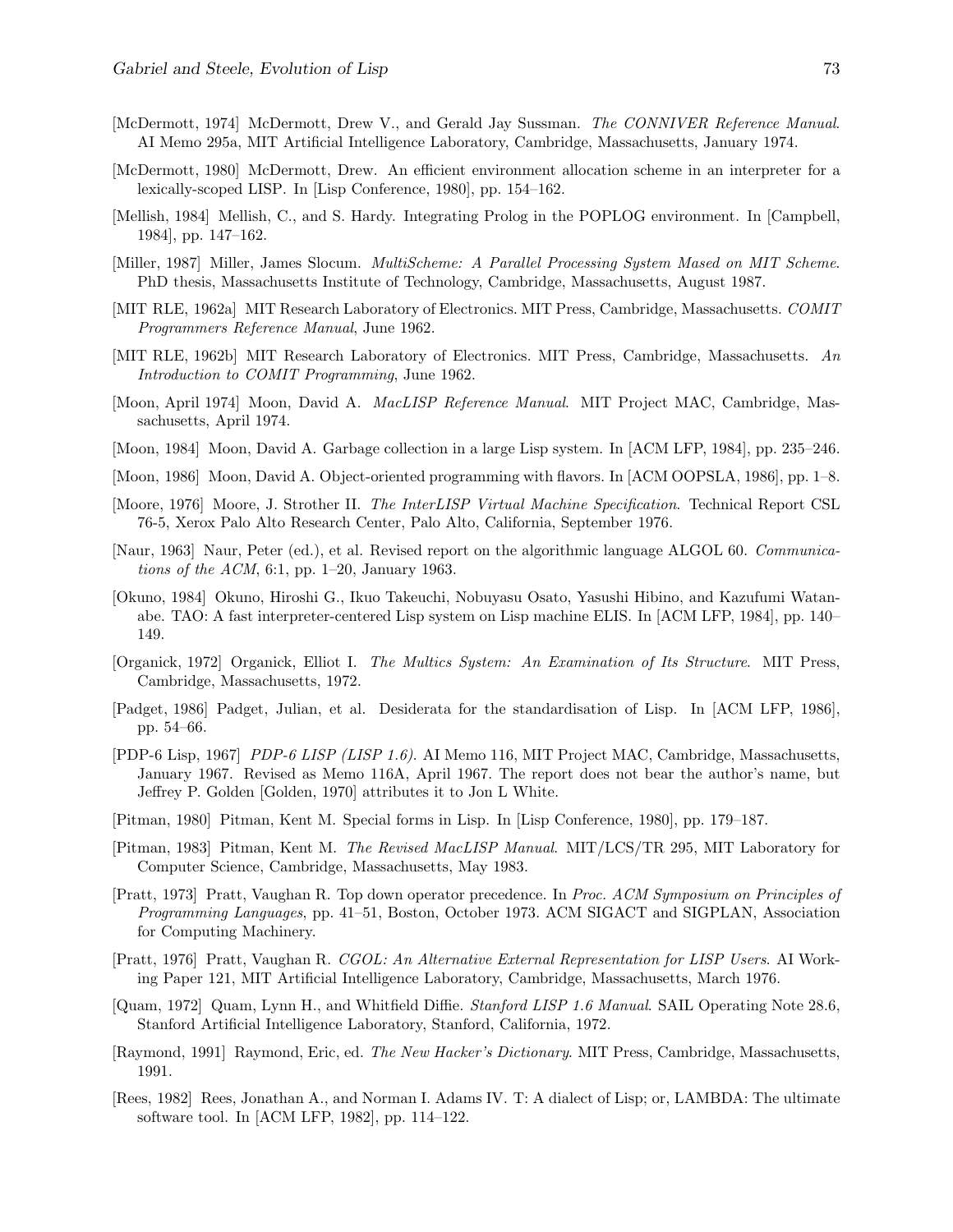- [Rees, 1986] Rees, Jonathan, William Clinger, et al. The revised<sup>3</sup> report on the algorithmic language Scheme. ACM SIGPLAN Notices, 21:12, pp. 37–79, December 1986.
- [Reynolds, 1972] Reynolds, John C. Definitional interpreters for higher order programming languages. In Proc. ACM National Conference, pp. 717–740, Boston, August 1972. Association for Computing Machinery.
- [Robinson, 1982] Robinson, J. A., and E. E. Sibert. LOGLISP: Motivation, design, and implementation. In [Clark, 1982], pp. 299–313.
- [Roylance, 1988] Roylance, Gerald. Expressing mathematical subroutines constructively. In [ACM LFP, 1988], pp. 8–13.
- [Rudloe, 1962] Rudloe, H. Tape Editor. Program Write-up BBN-101, Bolt Beranek and Newman Inc., Cambridge, Massachusetts, January 1962.
- [Sabot, 1988] Sabot, Gary W. The Paralation Model: Architecture-Independent Parallel Programming. MIT Press, Cambridge, Massachusetts, 1988. ISBN 0-262-19277-2.
- [Saunders, 1985a] Saunders, Robert A. The LISP listing for the Q-32 compiler, and some samples. In [Berkeley, 1985], pp. 290–317.
- [Saunders, 1985b] Saunders, Robert A. The LISP system for the Q-32 computer. In [Berkeley, 1985], pp. 220–238.
- [Shaw, 1981] Shaw, Mary, Wm. A. Wulf, and Ralph L. London. Abstraction and verification in Alphard: Iteration and generators. In Shaw, Mary, ed., ALPHARD: Form and Content, chapter 3, pp. 73–116. Springer-Verlag, New York, 1981. ISBN 0-387-90663-0.
- [Smith, 1970] Smith, David Canfield. MLISP. Technical Report AIM-135, Stanford Artificial Intelligence Project, October 1970.
- [Sobalvarro, 1988] Sobalvarro, Patrick G. A Lifetime-based Gabrbage Collector for LISP Systems on General-Purpose Computers. Bachelor's Thesis, Massachusetts Institute of Technology, Cambridge, Massachusetts, September 1988.
- [Smith, 1973] Smith, David Canfield, and Horace J. Enea. Backtracking in MLISP2: An efficient backtracking method for LISP. In [IJCAI, 1973], pp. 677–685.
- [Stallman, 1976] Stallman, Richard M., and Gerald Jay Sussman. Forward Reasoning and Dependency-Directed Backtracking in a System for Computer-Aided Circuit Analysis. AI Memo 380, MIT Artificial Intelligence Laboratory, Cambridge, Massachusetts, September 1976. Also in *i*[*Artif icialIntelligence*]b[9] (1977), 135-196.
- [Steele, 1976a] Steele, Guy Lewis, Jr. LAMBDA: The Ultimate Declarative. AI Memo 379, MIT Artificial Intelligence Laboratory, Cambridge, Massachusetts, November 1976.
- [Steele, 1976b] Steele, Guy Lewis, Jr., and Gerald Jay Sussman. LAMBDA: The Ultimate Imperative. AI Memo 353, MIT Artificial Intelligence Laboratory, Cambridge, Massachusetts, March 1976.
- [Steele, 1977a] Steele, Guy L., Jr. Macaroni is better than spaghetti. In Proceedings of the Artificial Intelligence and Programming Languages Conference, pp. 60–66, Rochester, New York, August 1977. ACM SIGPLAN and SIGART. Proceedings published as ACM SIGPLAN Notices **12**, 8 (August 1977) and as ACM SIGART Newsletter **64** (August 1977).
- [Steele, 1977b] Steele, Guy Lewis, Jr. Compiler optimization based on viewing LAMBDA as rename plus goto. Master's thesis, Massachusetts Institute of Technology, May 1977. Published as [Steele, 1978a].
- [Steele, 1977c] Steele, Guy Lewis, Jr. Data representations in PDP-10 MacLISP. In Proceedings of the 1977 MACSYMA Users' Conference, pp. 203–214, Washington, D.C., July 1977. NASA Scientific and Technical Information Office.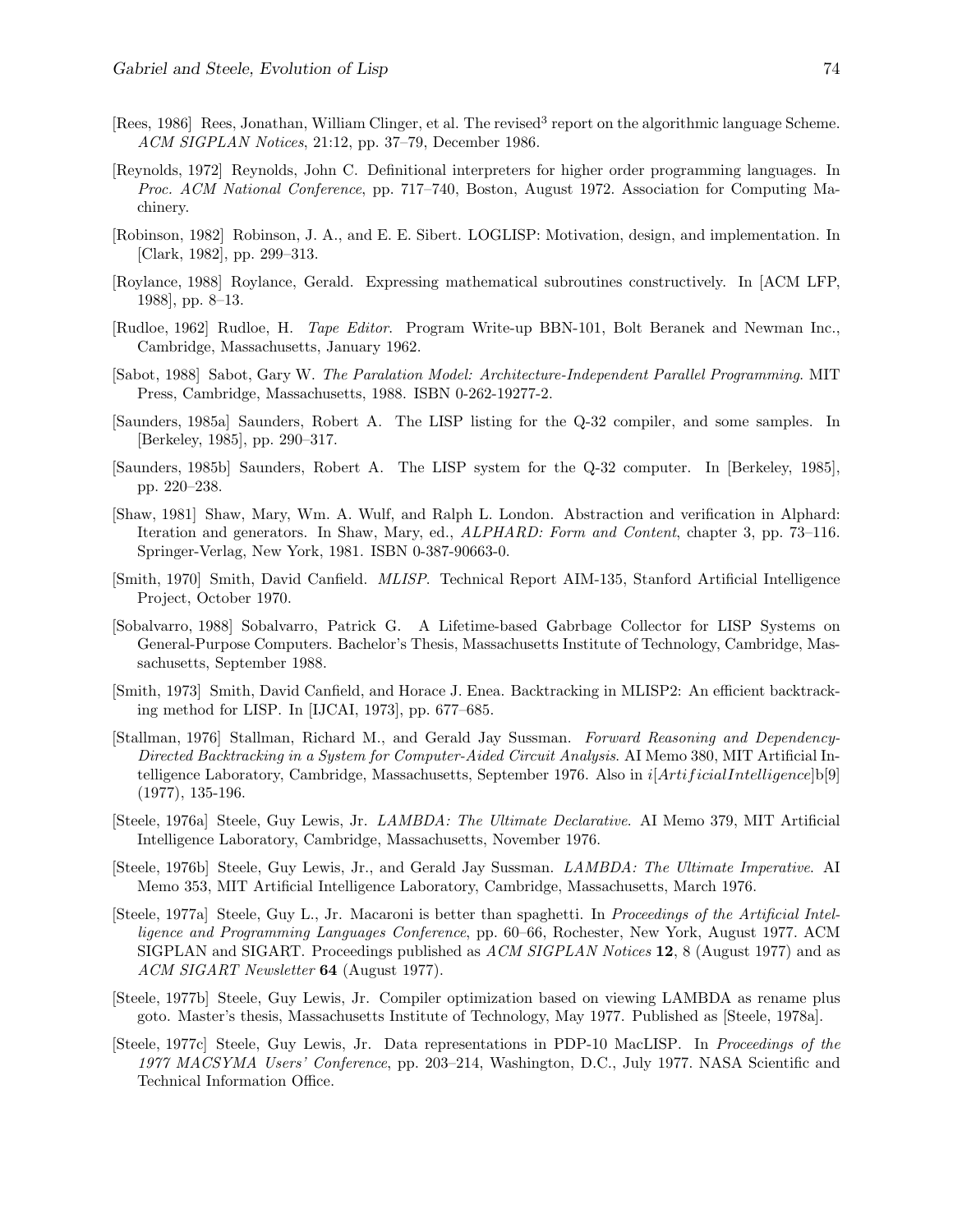- [Steele, 1977d] Steele, Guy Lewis, Jr. Debunking the 'expensive procedure call' myth; or, Procedure call implementations considered harmful; or, LAMBDA: The ultimate GOTO. In *Proceedings of the ACM* National Conference, pp. 153–162, Seattle, October 1977. Association for Computing Machinery.
- [Steele, 1977e] Steele, Guy Lewis, Jr. Fast arithmetic in maclisp. In Proceedings of the 1977 MACSYMA Users' Conference, pp. 215–224, Washington, D.C., July 1977. NASA Scientific and Technical Information Office.
- [Steele, 1978a] Steele, Guy Lewis, Jr. RABBIT: A Compiler for SCHEME (A Study in Compiler Optimization). Technical Report 474, MIT Artificial Intelligence Laboratory, May 1978. This is a revised version of the author's master's thesis [Steele, 1977b].
- [Steele, 1978b] Steele, Guy Lewis, Jr., and Gerald Jay Sussman. The Art of the Interpreter; or, The Modularity Complex (Parts Zero, One, and Two). AI Memo 453, MIT Artificial Intelligence Laboratory, Cambridge, Massachusetts, May 1978.
- [Steele, 1978c] Steele, Guy Lewis, Jr., and Gerald Jay Sussman. The Revised Report on SCHEME: A Dialect of LISP. AI Memo 452, MIT Artificial Intelligence Laboratory, Cambridge, Massachusetts, January 1978.
- [Steele, 1979] Steele, Guy Lewis, Jr., and Gerald Jay Sussman. Constraints. In Proceedings of the APL 79 Conference, pp. 208–225, Rochester, New York, June 1979. ACM SIGPLAN STAPL. APL Quote Quad, 9:4, June 1979.
- [Steele, 1980] Steele, Guy Lewis, Jr., and Gerald Jay Sussman. The dream of a lifetime: A lazy variable extent mechanism. In [Lisp Conference, 1980], pp. 163–172.
- [Steele, 1982] Steele, Jr., Guy L. An overview of Common Lisp. In [ACM LFP, 1982], pp. 98–107.
- [Steele, 1984] Steele, Guy L., Jr., Scott E. Fahlman, Richard P. Gabriel, David A. Moon, and Daniel L. Weinreb. Common Lisp: The Language. Digital Press, Burlington, Massachusetts, 1984.
- [Steele, 1986] Steele, Guy L., Jr., and W. Daniel Hillis. Connection Machine Lisp: Fine-grained parallel symbolic processing. In [ACM LFP, 1986], pp. 279–297.
- [Steele, 1990a] Steele, Jr., Guy L. Making asynchronous parallelism safe for the world. In Proc. Seventeenth Annual ACM Symposium on Principles of Programming Languages, pp. 218–231, San Francisco, January 1990. ACM SIGACT/SIGPLAN, Association for Computing Machinery. ISBN 0-89791-343-4.
- [Steele, 1990b] Steele, Jr., Guy L., and Jon L White. How to print floating-point numbers accurately. In Proc. 1990 ACM SIGPLAN '90 Conference on Programming Language Design and Implementation, pp. 112–126, White Plains, New York, June 1990. Association for Computing Machinery. Proceedings published as ACM SIGPLAN Notices **25**, 6 (June 1990).
- [Steele, 1990c] Steele, Guy L., Jr., Scott E. Fahlman, Richard P. Gabriel, David A. Moon, Daniel L. Weinreb, Daniel G. Bobrow, Linda G. DeMichiel, Sonya E. Keene, Gregor Kiczales, Crispin Perdue, Kent M. Pitman, Richard C. Waters, and Jon L White. Common Lisp: The Language (Second Edition). Digital Press, Bedford, Massachusetts, 1990.
- [Sussman, 1971] Sussman, Gerald Jay, Terry Winograd, and Eugene Charniak. Micro-PLANNER Reference Manual. AI Memo 203A, MIT Artificial Intelligence Laboratory, Cambridge, Massachusetts, December 1971.
- [Sussman, 1972a] Sussman, Gerald Jay, and Drew Vincent McDermott. From PLANNER to CONNIVER— A genetic approach. In Proc. 1972 Fall Joint Computer Conference, pp. 1171–1179, Montvale, New Jersey, August 1972. AFIPS Press. This is the published version of Why Conniving is Better than Planning.
- [Sussman, 1972b] Sussman, Gerald Jay, and Drew Vincent McDermott. Why Conniving is Better than Planning. AI Memo 255A, MIT Artificial Intelligence Laboratory, Cambridge, Massachusetts, April 1972.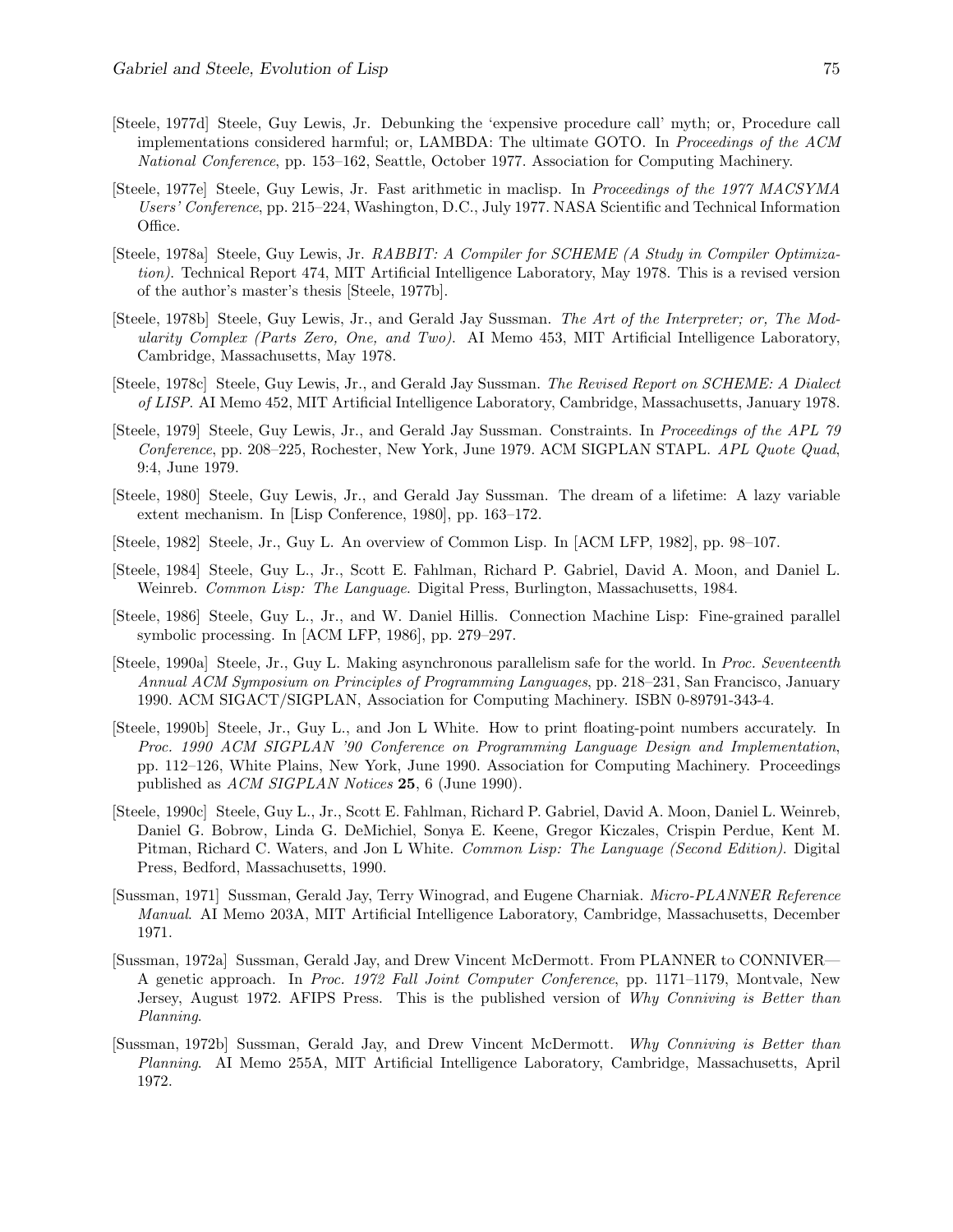- [Sussman, 1975a] Sussman, Gerald Jay, and Richard M Stallman. Heuristic Techniques in Computer-Aided Circuit Analysis. AI Memo 328, MIT Artificial Intelligence Laboratory, Cambridge, Massachusetts, March 1975.
- [Sussman, 1975b] Sussman, Gerald Jay, and J Steele, Guy Lewis. SCHEME: An Interpreter for Extended Lambda Calculus. AI Memo 349, MIT Artificial Intelligence Laboratory, Cambridge, Massachusetts, December 1975.
- [Sussman, 1988] Sussman, Gerald Jay, and Matthew Halfant. Abstraction in numerical methods. In [ACM LFP, 1988], pp. 1–7.
- [Swanson, 1988] Swanson, Mark R., Robert R. Kessler, and Gary Lindstrom. An implementation of Portable Standard Lisp on the BBN Butterfly. In [ACM LFP, 1988], pp. 132–142.
- [Swinehart, 1972] Swinehart, D. C., and R. F. Sproull. SAIL. SAIL Operating Note 57.2, Stanford Artificial Intelligence Laboratory, Stanford, California, 1972.
- [Symbolics, 1985] Symbolics, Inc., Cambridge, Massachusetts. Reference Guide to Symbolics-Lisp, March 1985.
- [Takeuchi, 1983] Takeuchi, Ikuo, Hirochi Okuno, and Nobuyasu Ohsato. TAO: A harmonic mean of Lisp, Prolog, and Smalltalk. ACM SIGPLAN Notices, 18:7, pp. 65–74, July 1983.
- [Teitelman, 1966] Teitelman, Warren. PILOT: A Step toward Man-Computer Symbiosis. Technical Report MAC-TR-32, MIT Project MAC, September 1966. Ph.D. thesis.
- [Teitelman, 1971] Teitelman, W., D. G. Bobrow, A. K. Hartley, and D. L. Murphy. BBN-LISP: TENEX Reference Manual. Bolt Beranek and Newman Inc., Cambridge, Massachusetts, 1971.
- [Teitelman, 1973] Teitelman, Warren. CLISP: Conversational LISP. In [IJCAI, 1973], pp. 686–690.
- [Teitelman, 1974] Teitelman, Warren, et al. InterLISP Reference Manual. Xerox Palo Alto Research Center, Palo Alto, California, 1974. First revision.
- [Teitelman, 1978] Teitelman, Warren, et al. InterLISP Reference Manual. Xerox Palo Alto Research Center, Palo Alto, California, October 1978. Third revision.
- [Tesler, 1973] Tesler, Lawrence G., Horace J. Enea, and David C. Smith. The LISP70 pattern matching system. In [IJCAI, 1973], pp. 671–676.
- [Thacker, 1982] Thacker, C. P., E. M. McCreight, B. W. Lampson, R. F. Sproull, and D. R. Boggs. Alto: A personal computer. In Siewiorek, Daniel P., C. Gordon Bell, and Allen Newell, eds., Computer Structures: Principles and Examples, Computer Science Series, chapter 33, pp. 549–572. McGraw-Hill, New York, 1982. ISBN 0-07-057302-6.
- [Travis, 1977] Travis, Larry, Masahiro Honda, Richard LeBlanc, and Stephen Zeigler. Design rationlate for TELOS, a PASCAL-based AI language. In Proc. Symposium on Artificial Intelligence and Programming Languages, pp. 67–76, Rochester, New York, August 1977. Association for Computing Machinery.
- [Vuillemin, 1988] Vuillemin, Jean. Exact real computer arithmetic with continued fractions. In [ACM LFP, 1988], pp. 14–27.
- [Wand, 1977] Wand, Mitchell, and Daniel P. Friedman. Compiling Lambda Expressions Using Continuations and Factorization. Technical Report 55, Indiana University, July 1977.
- [Waters, 1984] Waters, Richard C. Expressional loops. In Proc. Eleventh Annual ACM Symposium on Principles of Programming Languages, pp. 1–10, Salt Lake City, Utah, January 1984. ACM SIGACT/SIGPLAN, Association for Computing Machinery. ISBN 0-89791-125-3.
- [Waters, 1989a] Waters, Richard C. Optimization of Series Expressions, Part I: User's Manual for the Series Macro Package. AI Memo 1082, MIT Artificial Intelligence Laboratory, Cambridge, Massachusetts, January 1989.